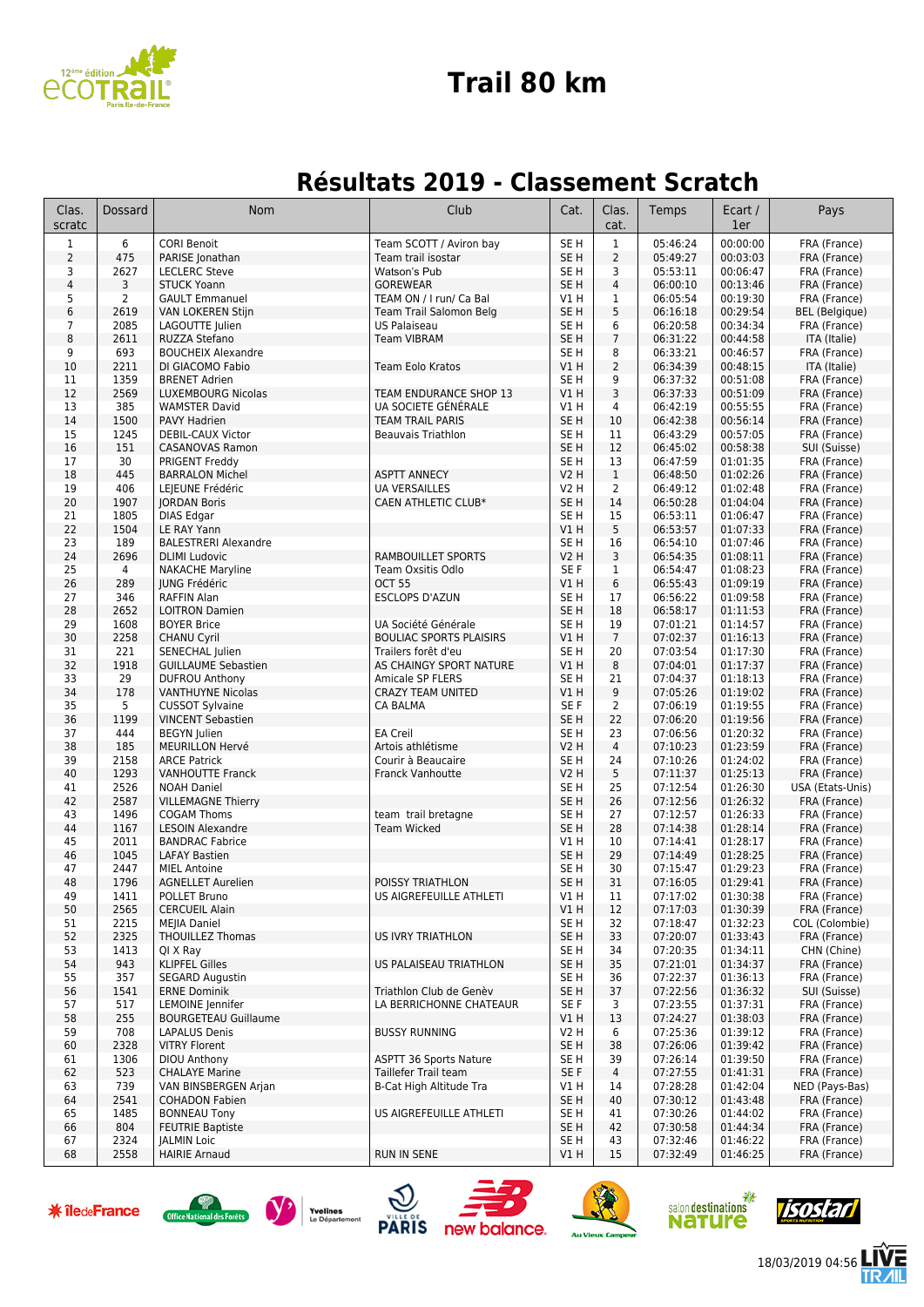## **Trail 80 km - Scratch** *Page 2 Page 2*

| Clas.<br>scratc | <b>Dossard</b> | <b>Nom</b>                                            | Club                                         | Cat.                               | Clas.<br>cat.      | Temps                | Ecart /<br>1er       | Pays                         |
|-----------------|----------------|-------------------------------------------------------|----------------------------------------------|------------------------------------|--------------------|----------------------|----------------------|------------------------------|
| 69              | 2202           | <b>HOUZE Emmanuel</b>                                 |                                              | SE <sub>H</sub>                    | 44                 | 07:33:34             | 01:47:10             | FRA (France)                 |
| 70              | 2593           | <b>TRISTANTE Alberto</b>                              | AU VIEUX CAMPEUR                             | VIH                                | 16                 | 07:34:13             | 01:47:49             | ESP (Espagne)                |
| 71              | 2630           | <b>ANSELIN Loic</b>                                   | Artois Athlétisme                            | SE <sub>H</sub>                    | 45                 | 07:34:19             | 01:47:55             | FRA (France)                 |
| 72              | 1596           | <b>SUEUR Samuel</b>                                   | omnisports campagne les                      | V1H                                | 17                 | 07:34:33             | 01:48:09             | FRA (France)                 |
| 73<br>74        | 2549<br>2679   | SUHAS Cédric<br><b>TOURNEUR Cedric</b>                |                                              | SE <sub>H</sub><br>VIH             | 46<br>18           | 07:34:47<br>07:34:55 | 01:48:23<br>01:48:31 | FRA (France)                 |
| 75              | 2614           | <b>BAYKOVA Yulia</b>                                  | <b>Team Vibram</b>                           | SE F                               | 5                  | 07:35:02             | 01:48:38             | FRA (France)<br>RUS (Russie) |
| 76              | 713            | <b>FEUTRIE Louis</b>                                  | louis Feutrie                                | SE <sub>H</sub>                    | 47                 | 07:35:49             | 01:49:25             | FRA (France)                 |
| 77              | 805            | <b>DELEURME Stephane</b>                              | JOUE RUNNING 37                              | V1H                                | 19                 | 07:36:18             | 01:49:54             | FRA (France)                 |
| 78              | 877            | <b>GENDARME Thibault</b>                              | DASSAULT SPORTS SURESNE                      | SE <sub>H</sub>                    | 48                 | 07:36:21             | 01:49:57             | FRA (France)                 |
| 79              | 2700           | <b>FERBLANTIER Henri-Claude</b>                       | ALSACE BOSSUE ATHLETISM                      | SE <sub>H</sub>                    | 49                 | 07:36:56             | 01:50:32             | FRA (France)                 |
| 80              | 1327           | CAYLA Jean-Michel                                     | Athletic Coeur de Fond                       | SE <sub>H</sub>                    | 50                 | 07:37:09             | 01:50:45             | FRA (France)                 |
| 81              | 2030           | <b>CAUVIN Tony</b>                                    |                                              | SE <sub>H</sub>                    | 51                 | 07:37:19             | 01:50:55             | FRA (France)                 |
| 82              | 311            | <b>BOTHEREAU Vincent</b>                              | UA SOCIETE GENERALE                          | <b>V1 H</b>                        | 20                 | 07:37:35             | 01:51:11             | FRA (France)                 |
| 83              | 1606           | <b>GARA Fulbert</b>                                   |                                              | SE <sub>H</sub>                    | 52                 | 07:38:30             | 01:52:06             | FRA (France)                 |
| 84              | 308            | <b>KERVADEC Yves</b>                                  |                                              | <b>V2 H</b>                        | $\overline{7}$     | 07:39:25             | 01:53:01             | FRA (France)                 |
| 85              | 2394           | POTTEEUW Harold                                       | US ATHLETIQUES LIEVIN                        | V1 H                               | 21                 | 07:39:37             | 01:53:13             | FRA (France)                 |
| 86<br>87        | 1932<br>1417   | <b>BREMONT Arnaud</b><br><b>TIXIER Valerie</b>        | TAILLEFER TRAIL TEAM<br>PEROLS FOOTING       | VIH<br>$VI$ F                      | 22<br>$\mathbf{1}$ | 07:40:44<br>07:42:10 | 01:54:20<br>01:55:46 | FRA (France)<br>FRA (France) |
| 88              | 2617           | <b>ARNOULD Sebastien</b>                              |                                              | SE <sub>H</sub>                    | 53                 | 07:42:12             | 01:55:48             | FRA (France)                 |
| 89              | 1940           | <b>GANIVET Thibaut</b>                                |                                              | V1H                                | 23                 | 07:42:35             | 01:56:11             | FRA (France)                 |
| 90              | 1459           | GICQUEL Stéphanie                                     | <b>CS TERNES</b>                             | SE F                               | 6                  | 07:42:54             | 01:56:30             | FRA (France)                 |
| 91              | 1366           | <b>SANTOS Nuno</b>                                    | FULHAM RUNNING CLUB - E                      | <b>V1 H</b>                        | 24                 | 07:44:20             | 01:57:56             | GBR (Royaume-Uni)            |
| 92              | 2647           | <b>SOUBDE Romain</b>                                  | Club Athlétique Caussad                      | SE <sub>H</sub>                    | 54                 | 07:44:23             | 01:57:59             | FRA (France)                 |
| 93              | 2392           | <b>PSICA Karl</b>                                     | US ATHLETIQUES LIEVIN                        | SE <sub>H</sub>                    | 55                 | 07:44:50             | 01:58:26             | FRA (France)                 |
| 94              | 515            | <b>BALANGER Clément</b>                               |                                              | SE <sub>H</sub>                    | 56                 | 07:45:09             | 01:58:45             | FRA (France)                 |
| 95              | 2618           | <b>HERPIN Nicolas</b>                                 |                                              | SE <sub>H</sub>                    | 57                 | 07:46:25             | 02:00:01             | FRA (France)                 |
| 96              | 1054           | <b>AMARAL Pedro</b>                                   | <b>XRUN</b>                                  | V1H                                | 25                 | 07:46:32             | 02:00:08             | FRA (France)                 |
| 96              | 2041           | <b>PRIN Nicolas</b>                                   | Paris                                        | SE <sub>H</sub>                    | 58                 | 07:46:32             | 02:00:08             | FRA (France)                 |
| 98              | 2270           | <b>VERARDO Floran</b>                                 | UA SOCIETE GENERALE                          | V1H                                | 26                 | 07:46:48             | 02:00:24             | FRA (France)                 |
| 99              | 1792           | <b>CHAOUI Driss</b>                                   |                                              | V1H                                | 27<br>59           | 07:47:59             | 02:01:35             | FRA (France)                 |
| 100<br>101      | 120<br>871     | <b>POCHON Maxime</b><br><b>BELLANGER Laurent</b>      | PASSPARTOUT TRAILERS DU<br><b>US Talence</b> | SE <sub>H</sub><br>V1H             | 28                 | 07:48:23<br>07:48:35 | 02:01:59<br>02:02:11 | FRA (France)<br>FRA (France) |
| 102             | 2176           | <b>FRIDEZ Pierre</b>                                  | www.jaccuzzi.ch                              | <b>V2 H</b>                        | 8                  | 07:49:36             | 02:03:12             | SUI (Suisse)                 |
| 103             | 2626           | THEVARD Stéphane                                      |                                              | V1 H                               | 29                 | 07:49:58             | 02:03:34             | FRA (France)                 |
| 104             | 2420           | PRIGENT Yann                                          |                                              | <b>V2 H</b>                        | 9                  | 07:50:13             | 02:03:49             | FRA (France)                 |
| 105             | 803            | LANDRIEU Jerome                                       | <b>CSA KREMLIN BICETRE</b>                   | V1H                                | 30                 | 07:50:21             | 02:03:57             | FRA (France)                 |
| 106             | 571            | <b>DAVIN Guillaume</b>                                | <b>XRUN</b>                                  | <b>V2 H</b>                        | 10                 | 07:50:39             | 02:04:15             | FRA (France)                 |
| 107             | 699            | <b>BIROT Geoffray</b>                                 | KIKOUROU                                     | SE <sub>H</sub>                    | 60                 | 07:51:57             | 02:05:33             | FRA (France)                 |
| 108             | 259            | <b>CLAUSS Matthieu</b>                                |                                              | SE <sub>H</sub>                    | 61                 | 07:52:30             | 02:06:06             | FRA (France)                 |
| 109             | 75             | <b>JAFFRE Sébastien</b>                               | Caen Athletic Club                           | V1 H                               | 31                 | 07:52:33             | 02:06:09             | FRA (France)                 |
| 110             | 533            | DE LA TULLAYE Pierre                                  | DASSAULT SPORTS SURESNE                      | V1H                                | 32                 | 07:55:44             | 02:09:20             | FRA (France)                 |
| 111             | 532            | <b>PROT Guillaume</b>                                 |                                              | SE <sub>H</sub>                    | 62                 | 07:55:51             | 02:09:27             | FRA (France)                 |
| 112             | 1309           | FERNANDEZ Gérôme                                      |                                              | SE <sub>H</sub>                    | 63                 | 07:57:21<br>07:57:37 | 02:10:57             | FRA (France)                 |
| 113<br>114      | 2213<br>694    | EDDAQOUNI Reda<br><b>RUE Adrien</b>                   |                                              | SE <sub>H</sub><br>SE <sub>H</sub> | 64<br>65           | 07:58:32             | 02:11:13<br>02:12:08 | FRA (France)<br>FRA (France) |
| 115             | 1852           | <b>GONZALEZ Hugues</b>                                | <b>ASM BOUYGUES</b>                          | V1 H                               | 33                 | 07:58:34             | 02:12:10             | FRA (France)                 |
| 116             | 118            | PLAVONIL Sony                                         |                                              | V1H                                | 34                 | 07:58:45             | 02:12:21             | FRA (France)                 |
| 117             | 1389           | <b>HOGUET Vincent</b>                                 | UA VERSAILLES                                | VIH                                | 35                 | 07:58:53             | 02:12:29             | FRA (France)                 |
| 118             | 2698           | <b>DARVEY Fabrice</b>                                 |                                              | SE <sub>H</sub>                    | 66                 | 07:59:21             | 02:12:57             | FRA (France)                 |
| 119             | 2230           | <b>CASTAGNET Florence</b>                             | <b>ACVV</b>                                  | SE F                               | $\overline{7}$     | 07:59:40             | 02:13:16             | FRA (France)                 |
| 120             | 2000           | <b>DUMAINE Jean-François</b>                          | CAP CONDE                                    | V1 H                               | 36                 | 08:00:59             | 02:14:35             | FRA (France)                 |
| 121             | 807            | <b>FRICK Jean-Francois</b>                            |                                              | SE H                               | 67                 | 08:01:01             | 02:14:37             | FRA (France)                 |
| 122             | 2480           | <b>DETANTE Nicolas</b>                                | <b>Triathlon Sannois Franc</b>               | V1H                                | 37                 | 08:01:02             | 02:14:38             | FRA (France)                 |
| 123             | 2610           | <b>NOEL Gregory</b>                                   |                                              | SE <sub>H</sub>                    | 68                 | 08:02:24             | 02:16:00             | FRA (France)                 |
| 124             | 2182           | POGORELY Rodolphe                                     | AMSLF                                        | VIH                                | 38                 | 08:02:38             | 02:16:14             | FRA (France)                 |
| 125<br>126      | 543<br>99      | <b>DORLEANS Hugues</b><br><b>BERTHET Jean-Michael</b> | Triathlon plessis robin                      | V1 H<br>VIH                        | 39<br>40           | 08:02:43<br>08:03:03 | 02:16:19<br>02:16:39 | FRA (France)<br>FRA (France) |
| 127             | 1775           | LOYEN Didier                                          | Herbauges athle 44                           | V2 H                               | 11                 | 08:03:12             | 02:16:48             | FRA (France)                 |
| 128             | 1821           | <b>DEPAQUY Baptiste</b>                               |                                              | V1H                                | 41                 | 08:03:51             | 02:17:27             | FRA (France)                 |
| 129             | 1525           | <b>POLGE Fabrice</b>                                  | <b>XVe ATHLETIC CLUB</b>                     | VIH                                | 42                 | 08:03:52             | 02:17:28             | FRA (France)                 |
| 130             | 563            | <b>HUTINET Hugo</b>                                   | UA Société Générale                          | SE <sub>H</sub>                    | 69                 | 08:03:54             | 02:17:30             | FRA (France)                 |
| 131             | 2074           | <b>VLTAVSKY Petr</b>                                  |                                              | V1 H                               | 43                 | 08:04:23             | 02:17:59             | CZE (République<br>tchèque)  |
| 132             | 1812           | <b>NOGUE Laurence</b>                                 | <b>Bouliac Sports Plaisirs</b>               | $VI$ F                             | $\overline{2}$     | 08:05:51             | 02:19:27             | FRA (France)                 |
| 133             | 2496           | LAVOYE Alex                                           |                                              | V2 H                               | 12                 | 08:05:55             | 02:19:31             | FRA (France)                 |
| 134             | 1924           | <b>SOUVERAIN Pierre</b>                               |                                              | VIH                                | 44                 | 08:06:51             | 02:20:27             | FRA (France)                 |
| 135             | 1201           | <b>SCHNEIDER Romain</b>                               | <b>UASG</b>                                  | SE H                               | 70                 | 08:06:56             | 02:20:32             | FRA (France)                 |
| 136             | 2259           | <b>BENGHAFFAR Yann</b>                                | Artois athlétisme Bru                        | SE <sub>H</sub>                    | 71                 | 08:06:58             | 02:20:34             | FRA (France)                 |
| 137             | 561            | PLAUCHEUR Saskia                                      |                                              | SE F                               | 8                  | 08:07:17             | 02:20:53             | FRA (France)                 |
| 138             | 174            | COUSIN Christophe                                     |                                              | V1H                                | 45                 | 08:07:50             | 02:21:26             | FRA (France)                 |
| 139             | 1947           | <b>DEISS Laurent</b>                                  | ATHLETIC TROIS TOURS*                        | V <sub>2</sub> H                   | 13                 | 08:08:27             | 02:22:03             | FRA (France)                 |
| 140             | 419            | <b>GUY Aurélien</b>                                   | <b>BUMP TO RUN AGAIN</b>                     | SE <sub>H</sub>                    | 72                 | 08:08:28             | 02:22:04             | FRA (France)                 |
| 141<br>142      | 2201<br>1044   | <b>BELLEAU Cyrille</b><br>RIVALLANT David             | Coureurs du Soubestre                        | SE H<br>V1 H                       | 73<br>46           | 08:08:32<br>08:08:39 | 02:22:08<br>02:22:15 | FRA (France)<br>FRA (France) |
|                 |                |                                                       |                                              |                                    |                    |                      |                      |                              |

















18/03/2019 04:56

发展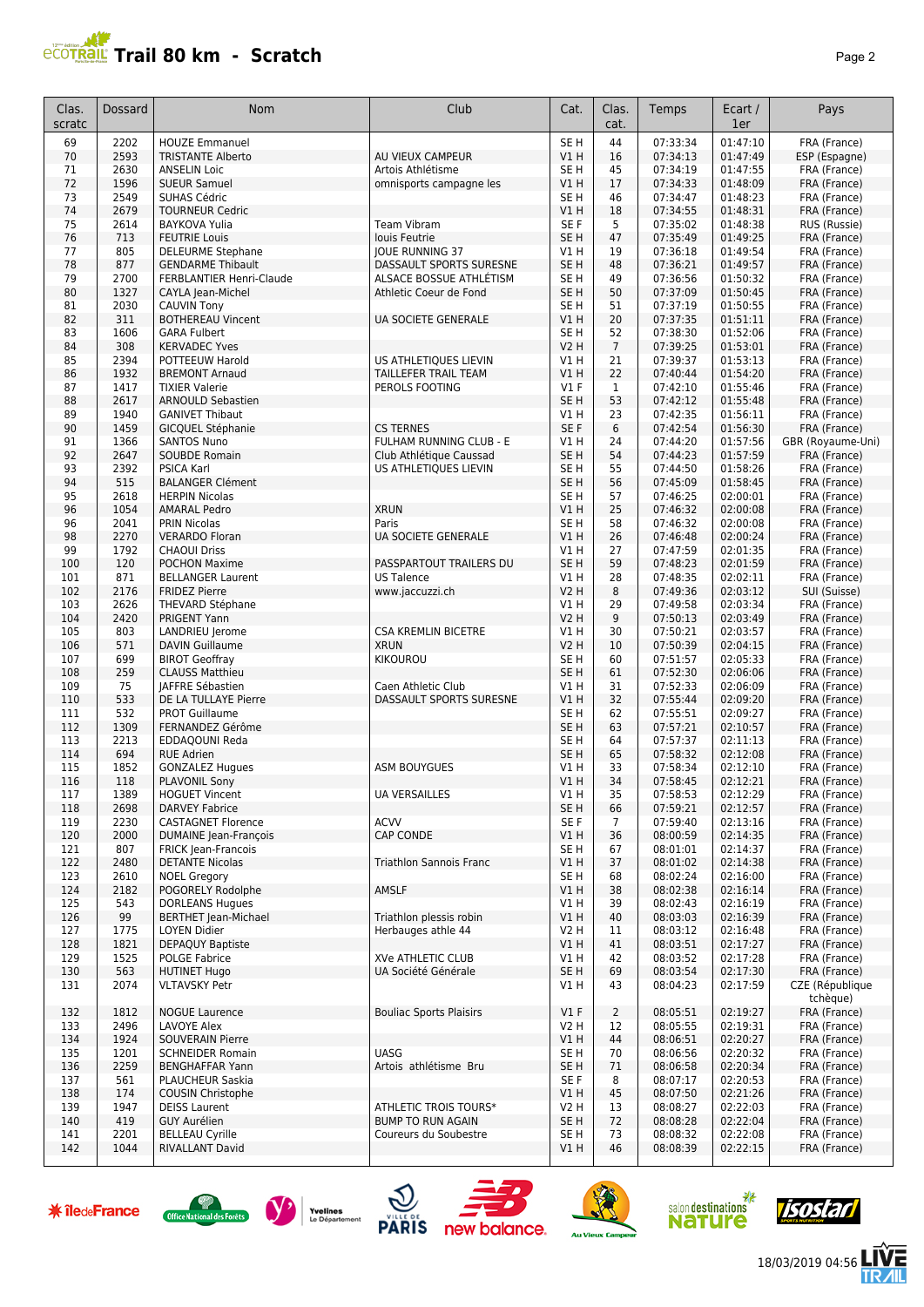## **Trail 80 km - Scratch Page 3 Page 3 Page 3 Page 3 Page 3 Page 3 Page 3**

| Clas.         | Dossard      | <b>Nom</b>                                           | Club                                               | Cat.                                | Clas.        | Temps                | Ecart /              | Pays                              |
|---------------|--------------|------------------------------------------------------|----------------------------------------------------|-------------------------------------|--------------|----------------------|----------------------|-----------------------------------|
| scratc<br>143 | 878          | ROGER Jérémie                                        | Les Deboussoles du Vexi                            | SE H                                | cat.<br>74   | 08:08:40             | 1er<br>02:22:16      | FRA (France)                      |
| 144           | 1630         | <b>INDA Philippe</b>                                 |                                                    | V2 H                                | 14           | 08:08:46             | 02:22:22             | FRA (France)                      |
| 145           | 1463         | LE PORT Davy                                         | <b>CMS PANTIN</b>                                  | V1 H                                | 47           | 08:09:04             | 02:22:40             | FRA (France)                      |
| 146           | 1590         | <b>GOMES ARANTES Lionel</b>                          | DOMONT ATHLETISME                                  | V1 H                                | 48           | 08:09:30             | 02:23:06             | FRA (France)                      |
| 147           | 1758         | <b>MOUSTAID Ibrahim</b>                              | zohra boumelit                                     | V2 H                                | 15           | 08:09:41             | 02:23:17             | FRA (France)                      |
| 148<br>149    | 867<br>976   | <b>BOUSQUET Antoine</b><br><b>BERTHOU Francois</b>   | <b>USM MONTARGIS</b>                               | SE <sub>H</sub><br>SE <sub>H</sub>  | 75<br>76     | 08:10:04<br>08:10:17 | 02:23:40<br>02:23:53 | FRA (France)<br>FRA (France)      |
| 150           | 2688         | <b>PAPI Luca</b>                                     | <b>WAA TEAM</b>                                    | SE <sub>H</sub>                     | 77           | 08:10:18             | 02:23:54             | ITA (Italie)                      |
| 151           | 437          | <b>ARRIVE Guillaume</b>                              | <b>US Metro Transport</b>                          | V1 H                                | 49           | 08:11:00             | 02:24:36             | FRA (France)                      |
| 152           | 34           | <b>THOMAS Herve</b>                                  |                                                    | V1H                                 | 50           | 08:11:35             | 02:25:11             | FRA (France)                      |
| 153           | 2585         | <b>OGER Cyril</b>                                    | <b>ELAN CESSON</b>                                 | V1 H                                | 51           | 08:11:47             | 02:25:23             | FRA (France)                      |
| 154           | 2670         | SIMON Jérôme                                         | ADIDAS RUNNERS BATIGNOL                            | SE <sub>H</sub>                     | 78           | 08:12:24             | 02:26:00             | FRA (France)                      |
| 155<br>156    | 700<br>355   | <b>CLAIN Alexandre</b><br><b>FELICITE Christian</b>  | <b>UA SOCIETE GENERALE</b>                         | SE <sub>H</sub><br>V1 H             | 79<br>52     | 08:12:44<br>08:13:04 | 02:26:20<br>02:26:40 | FRA (France)<br>FRA (France)      |
| 157           | 2148         | <b>WERTHMANN Vincent</b>                             |                                                    | V2 H                                | 16           | 08:13:08             | 02:26:44             | FRA (France)                      |
| 158           | 256          | <b>HANQUEZ Cédric</b>                                |                                                    | SE <sub>H</sub>                     | 80           | 08:13:21             | 02:26:57             | FRA (France)                      |
| 159           | 2613         | <b>BLANCHET Juliette</b>                             | Taillefer trail team /                             | $VI$ F                              | 3            | 08:13:22             | 02:26:58             | FRA (France)                      |
| 160           | 471          | <b>VERDIER Yann</b>                                  |                                                    | V1 H                                | 53           | 08:13:27             | 02:27:03             | FRA (France)                      |
| 161           | 2517         | PREVOSTO Virgile                                     |                                                    | V1H                                 | 54           | 08:13:31             | 02:27:07             | FRA (France)                      |
| 162           | 573          | <b>BOURGEOIS Nicolas</b><br><b>DIGUET Antoine</b>    | <b>Bourgeois</b>                                   | SE <sub>H</sub>                     | 81           | 08:13:55             | 02:27:31             | FRA (France)                      |
| 163<br>164    | 2672<br>709  | LEGRIFFON Sébastien                                  |                                                    | SE <sub>H</sub><br>V1 H             | 82<br>55     | 08:14:02<br>08:14:44 | 02:27:38<br>02:28:20 | FRA (France)<br>FRA (France)      |
| 165           | 241          | <b>OLLEVILLE Emmanuel</b>                            | TRAILERS FORET D'EU/SPO                            | SE <sub>H</sub>                     | 83           | 08:15:19             | 02:28:55             | FRA (France)                      |
| 166           | 368          | LE FLOCH Stephanie                                   | COURIR À SAINT AVE                                 | $VI$ F                              | 4            | 08:15:20             | 02:28:56             | FRA (France)                      |
| 167           | 1658         | <b>ROGRON Stephane</b>                               | VALLEE DE MONTMORENCY T                            | SE <sub>H</sub>                     | 84           | 08:15:52             | 02:29:28             | FRA (France)                      |
| 168           | 830          | DE DURAT Jehan-François                              |                                                    | V1 H                                | 56           | 08:16:14             | 02:29:50             | FRA (France)                      |
| 169           | 1418         | <b>RIBOULET Cedric</b>                               | PEROLS FOOTING                                     | V1 H                                | 57           | 08:16:18             | 02:29:54             | FRA (France)                      |
| 170           | 1837         | <b>COUSIN Fabien</b>                                 |                                                    | V1 H                                | 58           | 08:16:20             | 02:29:56             | FRA (France)                      |
| 171           | 1527         | LE MEUR Elric                                        | Trail Athlitude Cuers                              | V1 H                                | 59           | 08:17:03             | 02:30:39             | FRA (France)                      |
| 172<br>173    | 504<br>109   | LEJEUNE Fanny                                        | <b>XRUN CLUB</b><br><b>Team Versailles Montreu</b> | SE F<br>V1 H                        | 9<br>60      | 08:17:14<br>08:17:15 | 02:30:50<br>02:30:51 | FRA (France)                      |
| 174           | 108          | GRANARA Johann<br><b>RETARDO Dennis</b>              | Adidas Runners Paris                               | SE <sub>H</sub>                     | 85           | 08:17:58             | 02:31:34             | FRA (France)<br>PHI (Philippines) |
| 175           | 570          | <b>GUYARD Anthony</b>                                |                                                    | SE <sub>H</sub>                     | 86           | 08:18:01             | 02:31:37             | FRA (France)                      |
| 176           | 1145         | <b>BOURGEOIS Valentin</b>                            |                                                    | V1 H                                | 61           | 08:18:44             | 02:32:20             | FRA (France)                      |
| 177           | 327          | <b>LENAIN Florent</b>                                | <b>LES EXPATRIES</b>                               | V1 H                                | 62           | 08:19:02             | 02:32:38             | FRA (France)                      |
| 178           | 2598         | <b>CHAROTTE Christian</b>                            |                                                    | VIH                                 | 63           | 08:19:04             | 02:32:40             | FRA (France)                      |
| 179           | 223          | LE ROUZIC Mikael                                     |                                                    | V1 H                                | 64           | 08:19:24             | 02:33:00             | FRA (France)                      |
| 180           | 431          | PHEULPIN Jérôme                                      | <b>ASASPP</b>                                      | SE <sub>H</sub>                     | 87           | 08:19:38             | 02:33:14             | FRA (France)                      |
| 181<br>182    | 724<br>173   | SISTERMANNS Elmar<br><b>PIERRE Fabien</b>            | LG Moerfelden-Walldorf                             | V2 H<br>SE <sub>H</sub>             | 17<br>88     | 08:20:03<br>08:20:22 | 02:33:39<br>02:33:58 | GER (Allemagne)<br>FRA (France)   |
| 183           | 1548         | LEVEQUE Jean-François                                | <b>MASC SAINT CYR L'ECOLE</b>                      | V1 H                                | 65           | 08:20:26             | 02:34:02             | FRA (France)                      |
| 184           | 670          | <b>DERIEZ GRANGER Samuel</b>                         | Championnet sport                                  | SE <sub>H</sub>                     | 89           | 08:20:28             | 02:34:04             | FRA (France)                      |
| 185           | 2264         | DOISNEAU Julien                                      | <b>CAP 92</b>                                      | <b>V1 H</b>                         | 66           | 08:21:29             | 02:35:05             | FRA (France)                      |
| 186           | 1489         | <b>MALARD William</b>                                | US AIGREFEUILLE ATHLETI                            | V1 H                                | 67           | 08:22:04             | 02:35:40             | FRA (France)                      |
| 187           | 2578         | <b>LEGRAND Marc</b>                                  |                                                    | V1 H                                | 68           | 08:22:17             | 02:35:53             | FRA (France)                      |
| 188           | 1004         | LOCQUET Frédérick                                    |                                                    | V2 H                                | 18           | 08:22:47             | 02:36:23             | FRA (France)                      |
| 189<br>190    | 381<br>1343  | NOBLE Julien<br><b>SENTAGNE Francois</b>             | <b>US Natixis</b><br><b>ASASPP</b>                 | SE <sub>H</sub><br>V <sub>2</sub> H | 90<br>19     | 08:23:04<br>08:23:06 | 02:36:40<br>02:36:42 | FRA (France)<br>FRA (France)      |
| 191           | 284          | PINSEL Stephane                                      | MARNE ET GONDOIRE ATHLE                            | SE H                                | 91           | 08:23:26             | 02:37:02             | FRA (France)                      |
| 192           | 1052         | <b>OBEIN Gael</b>                                    | Ufo                                                | V1 H                                | 69           | 08:23:35             | 02:37:11             | FRA (France)                      |
| 193           | 1702         | <b>BECOUE Nicolas</b>                                |                                                    | SE H                                | 92           | 08:24:11             | 02:37:47             | FRA (France)                      |
| 194           | 1555         | <b>DORCHIES Fabien</b>                               | US TALENCE*                                        | V1 H                                | 70           | 08:24:31             | 02:38:07             | FRA (France)                      |
| 195           | 691          | <b>CHENITI Ahsene</b>                                |                                                    | V2 H                                | 20           | 08:24:34             | 02:38:10             | FRA (France)                      |
| 196           | 2277         | <b>TENCE David</b>                                   | <b>TC VAL</b>                                      | V1 H                                | 71           | 08:24:36             | 02:38:12             | FRA (France)                      |
| 197           | 2260         | <b>MARTEL Sandrine</b><br><b>DUCHENET Laurent</b>    | Artois Athlétisme<br>caen Athletic Club Les        | V2F                                 | $\mathbf{1}$ | 08:24:40             | 02:38:16             | FRA (France)                      |
| 198<br>199    | 2063<br>2092 | <b>LUDMANN Nicolas</b>                               | LIGUE ILE DE FRANCE TRI                            | V2 H<br>V1 H                        | 21<br>72     | 08:24:41<br>08:24:58 | 02:38:17<br>02:38:34 | FRA (France)<br>FRA (France)      |
| 200           | 644          | <b>CHEVALLIER Vincent</b>                            |                                                    | SE <sub>H</sub>                     | 93           | 08:25:11             | 02:38:47             | FRA (France)                      |
| 201           | 1122         | <b>GROSJEAN Franck</b>                               | <b>Issy Triathlon</b>                              | V1 H                                | 73           | 08:25:46             | 02:39:22             | FRA (France)                      |
| 202           | 2198         | <b>GALBOURDIN Emmanuel</b>                           | Beauvais triathlon                                 | V2H                                 | 22           | 08:27:43             | 02:41:19             | FRA (France)                      |
| 203           | 377          | MAHON DE MONAGHAN Charles                            |                                                    | SE H                                | 94           | 08:27:45             | 02:41:21             | FRA (France)                      |
| 204           | 1833         | <b>IDASIK Alexandre</b>                              | <b>DSA</b>                                         | SE H                                | 95           | 08:27:53             | 02:41:29             | FRA (France)                      |
| 205           | 2536         | <b>MILLER Alison</b>                                 |                                                    | $VI$ F                              | 5            | 08:27:54             | 02:41:30             | USA (Etats-Unis)                  |
| 206<br>207    | 2511         | SROUTTA-PAILLUSSEAU Sofiane<br><b>BERNARD Benoît</b> |                                                    | SE H                                | 96<br>97     | 08:28:09             | 02:41:45<br>02:42:31 | FRA (France)                      |
| 208           | 480<br>1159  | DECAESTEKER David                                    | Caballo blanco team                                | SE H<br>V1 H                        | 74           | 08:28:55<br>08:29:37 | 02:43:13             | FRA (France)<br>FRA (France)      |
| 209           | 744          | <b>DUBEY Nicolas</b>                                 |                                                    | SE H                                | 98           | 08:29:38             | 02:43:14             | FRA (France)                      |
| 210           | 84           | <b>CORNU Laura</b>                                   |                                                    | SE F                                | 10           | 08:29:44             | 02:43:20             | SUI (Suisse)                      |
| 211           | 1637         | <b>MOREAU Yves</b>                                   | <b>KIKOUROU</b>                                    | V1 H                                | 75           | 08:29:45             | 02:43:21             | <b>BEL</b> (Belgique)             |
| 212           | 2431         | <b>MARTIN Antoine</b>                                | <b>MARTIN</b>                                      | SE H                                | 99           | 08:30:00             | 02:43:36             | FRA (France)                      |
| 213           | 361          | CAGNIN Andrea                                        |                                                    | SE H                                | 100          | 08:30:07             | 02:43:43             | ITA (Italie)                      |
| 214           | 1073         | <b>AERNOUT Richard</b>                               | AS BANQUE DE FRANCE                                | V1 H                                | 76           | 08:31:32             | 02:45:08             | FRA (France)                      |
| 215<br>216    | 1378<br>703  | LEAF Jason<br><b>CROCHET Tom</b>                     | Cookham Running Club<br>Vincennes                  | V1 H<br>SE H                        | 77<br>101    | 08:31:37<br>08:31:42 | 02:45:13<br>02:45:18 | GBR (Royaume-Uni)<br>FRA (France) |
| 217           | 1442         | <b>HASCOET Sylvie</b>                                |                                                    | $VI$ F                              | 6            | 08:32:20             | 02:45:56             | FRA (France)                      |
|               |              |                                                      |                                                    |                                     |              |                      |                      |                                   |















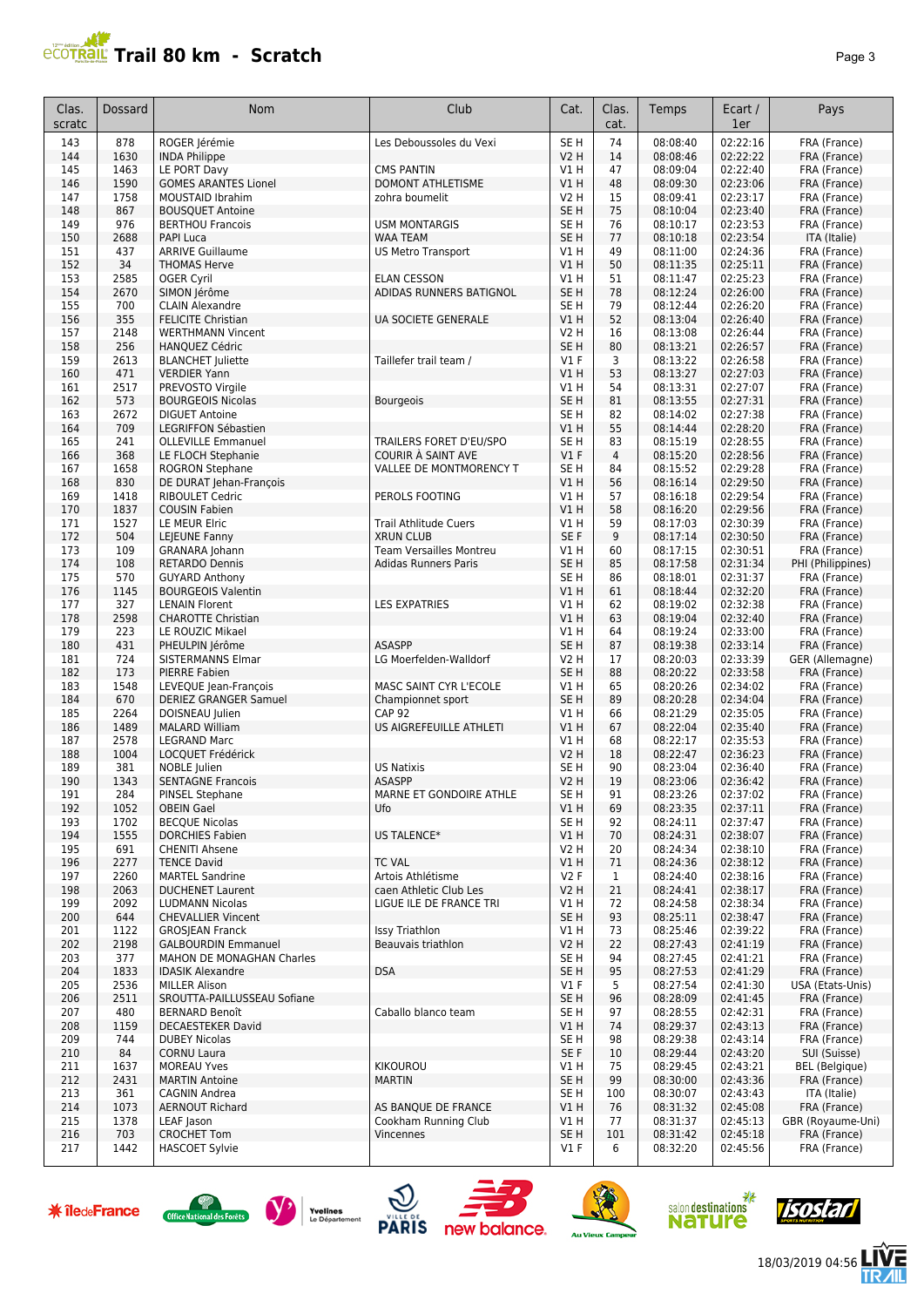## **Trail 80 km - Scratch Page 4 Page 4 Page 4 Page 4 Page 4 Page 4 Page 4 Page 4 Page 4 Page 4 Page 4 Page 4 Page 4 Page 4 Page 4 Page 4 Page 4 Page 4 Page 4 Page 4 Page 4 Page 4**

|  | Pag |
|--|-----|
|  |     |

| Clas.<br>scratc | <b>Dossard</b> | <b>Nom</b>                                              | Club                           | Cat.                   | Clas.<br>cat.  | Temps                | Ecart /<br>1er       | Pays                         |
|-----------------|----------------|---------------------------------------------------------|--------------------------------|------------------------|----------------|----------------------|----------------------|------------------------------|
| 218             | 372            | <b>THUILLIER Laurent</b>                                | <b>UA SOCIETE GENERALE</b>     | V1H                    | 78             | 08:32:24             | 02:46:00             | FRA (France)                 |
| 219             | 652            | SCHELLHAAS Aurélien                                     | CSA Kremlin-Bicêtre            | SE <sub>H</sub>        | 102            | 08:32:26             | 02:46:02             | FRA (France)                 |
| 220             | 187            | CHOQUEREAU Olivier                                      |                                | SE <sub>H</sub>        | 103            | 08:32:36             | 02:46:12             | FRA (France)                 |
| 221             | 2542           | <b>GUERROUACHE Mohamed</b>                              |                                | V1H                    | 79             | 08:32:38             | 02:46:14             | FRA (France)                 |
| 222             | 2671           | <b>GUERIN William</b>                                   |                                | SE <sub>H</sub>        | 104            | 08:32:50             | 02:46:26             | FRA (France)                 |
| 223             | 19             | <b>BERTHIE Emmanuelle</b>                               | UA SOCIETE GENERALE            | $VI$ F                 | $\overline{7}$ | 08:32:54             | 02:46:30             | FRA (France)                 |
| 224             | 2268           | <b>MASSE Loïc</b>                                       |                                | SE <sub>H</sub>        | 105            | 08:32:56             | 02:46:32             | FRA (France)                 |
| 225<br>226      | 1101<br>2344   | <b>BERTHELIN Sebastien</b><br><b>BERTHAULT Philippe</b> | US metro                       | VIH<br><b>V2 H</b>     | 80<br>23       | 08:33:11<br>08:33:17 | 02:46:47<br>02:46:53 | FRA (France)<br>FRA (France) |
| 227             | 2479           | QUENTIN-FROIGNANT Benjamin                              | <b>RAID LIFE</b>               | SE <sub>H</sub>        | 106            | 08:33:22             | 02:46:58             | FRA (France)                 |
| 228             | 839            | <b>BOSOUET Antoine</b>                                  |                                | V1H                    | 81             | 08:33:29             | 02:47:05             | FRA (France)                 |
| 229             | 2235           | <b>MELEARD Thomas</b>                                   |                                | SE <sub>H</sub>        | 107            | 08:34:07             | 02:47:43             | FRA (France)                 |
| 230             | 1571           | <b>MOREL</b> Jonas                                      |                                | SE <sub>H</sub>        | 108            | 08:34:24             | 02:48:00             | FRA (France)                 |
| 231             | 2695           | SUBILEAU Didier                                         | <b>RAMBOUILLET SPORTS</b>      | V1H                    | 82             | 08:34:31             | 02:48:07             | FRA (France)                 |
| 232             | 318            | FIGUERES Jérôme                                         | <b>CAP COIGNIÈRES</b>          | V1H                    | 83             | 08:34:49             | 02:48:25             | FRA (France)                 |
| 232             | 2296           | <b>ROUX Anthony</b>                                     | CAJ                            | SE <sub>H</sub>        | 109            | 08:34:49             | 02:48:25             | FRA (France)                 |
| 234             | 512            | <b>FONTAINE Romain</b>                                  |                                | SE <sub>H</sub>        | 110            | 08:35:04             | 02:48:40             | FRA (France)                 |
| 235             | 479            | <b>FAMECHON Christophe</b>                              | CHRISTOPHE FAMECHON            | V2 H                   | 24             | 08:35:26             | 02:49:02             | FRA (France)                 |
| 236             | 2278<br>2653   | <b>AUBERT Cyril</b>                                     | LA FEDERATION DES CLUBS        | V2 H                   | 25<br>84       | 08:35:28             | 02:49:04             | FRA (France)<br>FRA (France) |
| 237<br>238      | 2534           | <b>BILLEBAULT Laurent</b><br><b>IONOV Sergey</b>        |                                | V1H<br>SE <sub>H</sub> | 111            | 08:35:38<br>08:36:10 | 02:49:14<br>02:49:46 | RUS (Russie)                 |
| 239             | 426            | <b>LEROY Olivier</b>                                    |                                | V1H                    | 85             | 08:36:53             | 02:50:29             | FRA (France)                 |
| 240             | 810            | <b>IOUFFREY Olivier</b>                                 |                                | V1H                    | 86             | 08:37:03             | 02:50:39             | FRA (France)                 |
| 241             | 83             | <b>LELONG Pierre</b>                                    |                                | SE <sub>H</sub>        | 112            | 08:37:43             | 02:51:19             | FRA (France)                 |
| 242             | 578            | DAUTZENBERG Christophe                                  |                                | V1H                    | 87             | 08:37:48             | 02:51:24             | FRA (France)                 |
| 243             | 994            | <b>CLERC Florian</b>                                    | <b>SMAC MONTIGNY</b>           | SE <sub>H</sub>        | 113            | 08:37:55             | 02:51:31             | FRA (France)                 |
| 244             | 2540           | <b>LABRUGUIERE Stephanie</b>                            | LES ETOILES DU 8E              | $VI$ F                 | 8              | 08:38:03             | 02:51:39             | FRA (France)                 |
| 245             | 176            | <b>BOUILLAND Christophe</b>                             |                                | VIH                    | 88             | 08:38:27             | 02:52:03             | FRA (France)                 |
| 246             | 488            | BAGUENIER DESORMEAUX Arnaud                             |                                | <b>V2 H</b>            | 26             | 08:39:01             | 02:52:37             | FRA (France)                 |
| 247             | 2608           | <b>HANTON Jean-Baptiste</b>                             |                                | VIH                    | 89             | 08:39:03             | 02:52:39             | FRA (France)                 |
| 248             | 163            | ALAGAMA Jean-Mathieu                                    | <b>UA VERSAILLES</b>           | SE H                   | 114            | 08:39:24             | 02:53:00             | FRA (France)                 |
| 249<br>250      | 1813<br>2484   | <b>NOGUE Geric</b>                                      | <b>Bouliac Sport Plaisir</b>   | V1 H<br>SE F           | 90<br>11       | 08:39:59             | 02:53:35<br>02:53:38 | FRA (France)                 |
| 251             | 2567           | SPARFEL Amélie<br>WALCZAK-CAPELE Jérôme                 | <b>Bouliac Sports Plaisirs</b> | V1H                    | 91             | 08:40:02<br>08:40:03 | 02:53:39             | FRA (France)<br>FRA (France) |
| 252             | 2547           | <b>COLLIGNON Emmanuel</b>                               |                                | SE <sub>H</sub>        | 115            | 08:40:15             | 02:53:51             | FRA (France)                 |
| 253             | 483            | <b>HORIOT Stéphane</b>                                  |                                | V1H                    | 92             | 08:40:22             | 02:53:58             | FRA (France)                 |
| 254             | 2560           | <b>DELHOMME Bertrand</b>                                | <b>US IVRY</b>                 | SE <sub>H</sub>        | 116            | 08:40:24             | 02:54:00             | FRA (France)                 |
| 255             | 1588           | <b>PATRON David</b>                                     |                                | V1H                    | 93             | 08:40:48             | 02:54:24             | FRA (France)                 |
| 255             | 1589           | <b>GIBAUD Sébastien</b>                                 |                                | V1H                    | 93             | 08:40:48             | 02:54:24             | FRA (France)                 |
| 257             | 1563           | <b>AUDEON Yvoooo</b>                                    |                                | V1H                    | 95             | 08:41:23             | 02:54:59             | FRA (France)                 |
| 258             | 297            | <b>MARTIN Sébastien</b>                                 |                                | V1 H                   | 96             | 08:41:27             | 02:55:03             | FRA (France)                 |
| 259             | 469            | <b>TELLA Alexandre</b>                                  |                                | SE <sub>H</sub>        | 117            | 08:42:18             | 02:55:54             | FRA (France)                 |
| 260             | 2571           | <b>RANO Quentin</b>                                     |                                | SE H                   | 118            | 08:42:19             | 02:55:55             | FRA (France)                 |
| 261             | 1890<br>1839   | <b>BOUILLARD Benoît</b>                                 | Kikourou                       | V1H                    | 97<br>27       | 08:42:20             | 02:55:56             | FRA (France)                 |
| 262<br>263      | 906            | <b>BLIN</b> Fred<br><b>IIQUEL Loic</b>                  |                                | <b>V2 H</b><br>VIH     | 98             | 08:42:25<br>08:42:47 | 02:56:01<br>02:56:23 | FRA (France)<br>FRA (France) |
| 264             | 2417           | <b>PIHAN Vincent</b>                                    |                                | SE <sub>H</sub>        | 119            | 08:42:49             | 02:56:25             | FRA (France)                 |
| 265             | 1515           | <b>GRANET Matthis</b>                                   |                                | ES <sub>H</sub>        | $\mathbf{1}$   | 08:42:50             | 02:56:26             | FRA (France)                 |
| 265             | 2111           | <b>THEINER Wolfgang</b>                                 |                                | SE H                   | 120            | 08:42:50             | 02:56:26             | ITA (Italie)                 |
| 267             | 1740           | <b>GENRE Christophe</b>                                 | <b>UA Societe Generale</b>     | SE <sub>H</sub>        | 121            | 08:43:01             | 02:56:37             | FRA (France)                 |
| 268             | 1936           | <b>CHAREF Pascal</b>                                    | <b>ASPTT Mulhouse</b>          | V2 H                   | 28             | 08:43:06             | 02:56:42             | FRA (France)                 |
| 269             | 2080           | <b>CUSSAC Adrien</b>                                    |                                | SE <sub>H</sub>        | 122            | 08:43:07             | 02:56:43             | FRA (France)                 |
| 270             | 989            | POINTU Norbert                                          | Yapas                          | VIH                    | 99             | 08:43:09             | 02:56:45             | FRA (France)                 |
| 271             | 872            | <b>FAUCONNET Olivier</b>                                |                                | VIH                    | 100            | 08:43:10             | 02:56:46             | FRA (France)                 |
| 272             | 325            | <b>NGUYEN Laurent</b>                                   | Maison du running              | SE H                   | 123            | 08:43:14             | 02:56:50             | FRA (France)                 |
| 273<br>274      | 2022           | <b>GIRY Cedric</b>                                      | <b>S/L MASSY AS</b>            | SE H                   | 124            | 08:43:15             | 02:56:51             | FRA (France)                 |
| 275             | 1284<br>195    | JACOBELLI Simon<br><b>TRAN Paul</b>                     | <b>Adidas Runners Paris</b>    | V1 H<br>V1H            | 101<br>102     | 08:43:16<br>08:43:34 | 02:56:52<br>02:57:10 | FRA (France)<br>FRA (France) |
| 276             | 790            | <b>MARC Michael</b>                                     |                                | V1 H                   | 103            | 08:44:06             | 02:57:42             | FRA (France)                 |
| 277             | 2595           | LE BRAS Grégory                                         |                                | SE <sub>H</sub>        | 125            | 08:44:46             | 02:58:22             | CAN (Canada)                 |
| 278             | 1872           | <b>FALIGON Christophe</b>                               |                                | V1 H                   | 104            | 08:44:59             | 02:58:35             | FRA (France)                 |
| 279             | 338            | <b>GIRBAL</b> Joel                                      |                                | V1H                    | 105            | 08:45:16             | 02:58:52             | FRA (France)                 |
| 280             | 1595           | <b>DUFLO Anthony</b>                                    | Team FGBB RadiCaTrail T        | SE H                   | 126            | 08:45:18             | 02:58:54             | FRA (France)                 |
| 281             | 2126           | <b>FOUBERT Frederic</b>                                 | la route du trail              | V1H                    | 106            | 08:45:19             | 02:58:55             | FRA (France)                 |
| 282             | 1365           | RADUCKI Kevin                                           | Draveil triathlon              | SE <sub>H</sub>        | 127            | 08:45:39             | 02:59:15             | FRA (France)                 |
| 283             | 556            | <b>ROBIN David</b>                                      |                                | VIH                    | 107            | 08:45:47             | 02:59:23             | FRA (France)                 |
| 284             | 2300           | DAEHLEN Kenneth                                         | Romerike Ultraløperklub        | V1 H                   | 108            | 08:45:48             | 02:59:24             | NOR (Norvège)                |
| 285             | 1441           | <b>IIOLAT Valentine</b>                                 | Triathlon Club du Val S        | SE F                   | 12             | 08:46:05             | 02:59:41             | FRA (France)                 |
| 286<br>287      | 2271<br>2348   | <b>BASSARD Vincent</b><br>KOUAME AKA Pascal             |                                | V2 H<br>V1H            | 29<br>109      | 08:46:47<br>08:46:50 | 03:00:23<br>03:00:26 | FRA (France)<br>FRA (France) |
| 288             | 601            | <b>COUMANS Vincent</b>                                  |                                | SE H                   | 128            | 08:47:01             | 03:00:37             | <b>BEL</b> (Belgique)        |
| 289             | 101            | <b>AUVRAY Alexandre</b>                                 |                                | V1 H                   | 110            | 08:47:38             | 03:01:14             | FRA (France)                 |
| 290             | 2398           | <b>TANGUY Matthieu</b>                                  |                                | V1 H                   | 111            | 08:48:01             | 03:01:37             | FRA (France)                 |
| 291             | 1243           | COUTURIER Julien                                        |                                | SE <sub>H</sub>        | 129            | 08:48:37             | 03:02:13             | FRA (France)                 |
| 292             | 216            | SENECHAL Jeremy                                         |                                | SE H                   | 130            | 08:48:38             | 03:02:14             | FRA (France)                 |













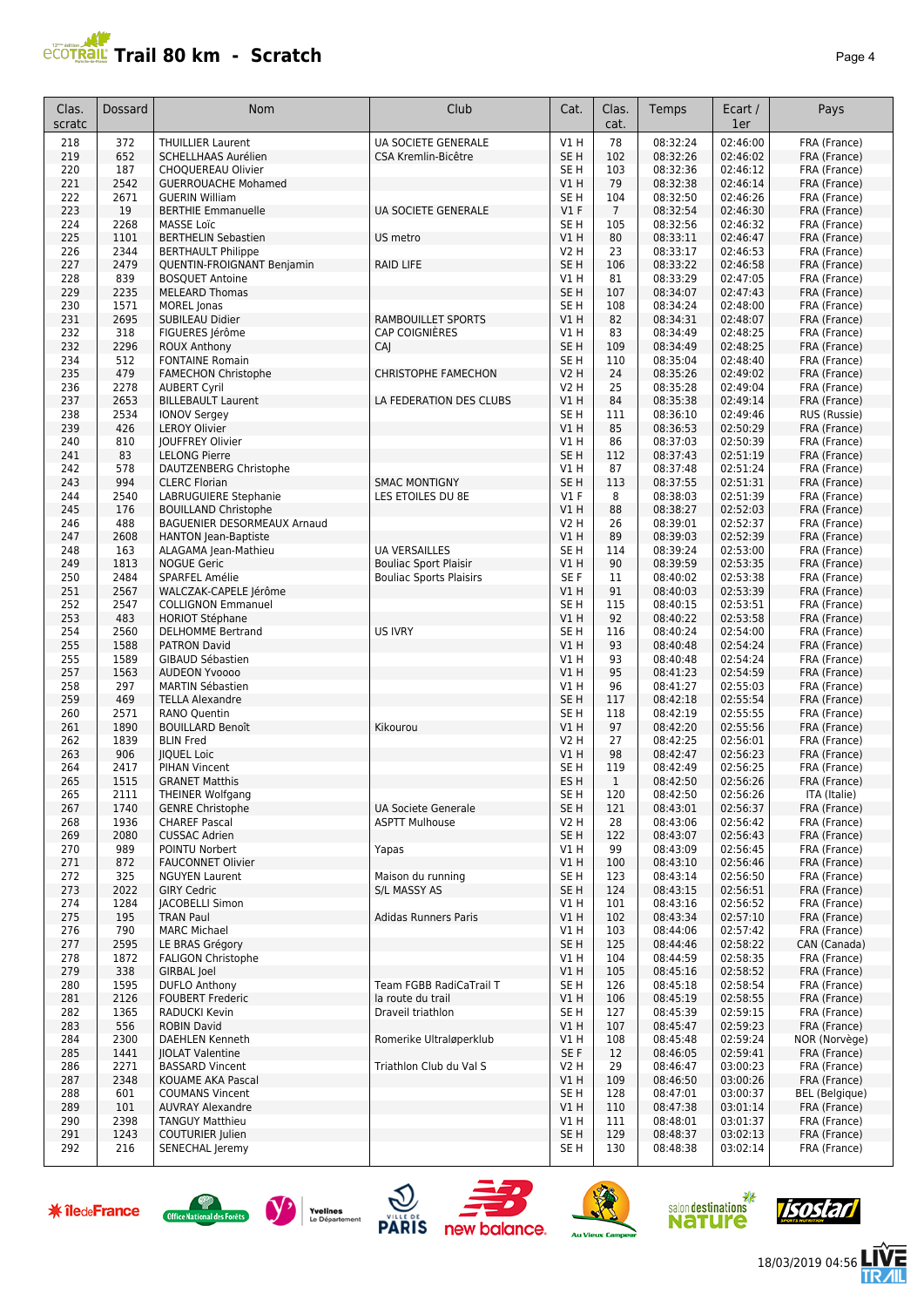## **Trail 80 km - Scratch** *Page 5 Page 5*

| Clas.<br>scratc | Dossard      | <b>Nom</b>                            | Club                           | Cat.                   | Clas.<br>cat.  | Temps                | Ecart /<br>1er       | Pays                         |
|-----------------|--------------|---------------------------------------|--------------------------------|------------------------|----------------|----------------------|----------------------|------------------------------|
| 292             | 324          | <b>GRINDEL Fabrice</b>                |                                | V1 H                   | 112            | 08:48:38             | 03:02:14             | FRA (France)                 |
| 294             | 1107         | ROUMEGOUX Romain                      | SOPHIE FERRET                  | SE <sub>H</sub>        | 131            | 08:48:55             | 03:02:31             | FRA (France)                 |
| 295             | 1016         | <b>GRAIGNIC Jonathan</b>              |                                | SE <sub>H</sub>        | 132            | 08:48:56             | 03:02:32             | FRA (France)                 |
| 296             | 356          | <b>CUZUEL Thierry</b>                 |                                | V1H                    | 113            | 08:49:01             | 03:02:37             | FRA (France)                 |
| 297             | 449          | <b>ARRAGON Remi</b>                   |                                | SE <sub>H</sub>        | 133            | 08:49:04             | 03:02:40             | FRA (France)                 |
| 298             | 1576         | <b>BOUTESOCQ Marie-Laure</b>          |                                | V1F                    | 9              | 08:49:15             | 03:02:51             | FRA (France)                 |
| 299             | 2236         | <b>SCHEDELBAUER Didier</b>            | Tram humblezh                  | V1 H                   | 114            | 08:49:19             | 03:02:55             | FRA (France)                 |
| 300             | 1189         | <b>ARTUR Alban</b>                    |                                | SE <sub>H</sub>        | 134            | 08:50:07             | 03:03:43             | FRA (France)                 |
| 301             | 1769         | <b>CHOMARAT Xavier</b>                | EVA07                          | V1 H                   | 115            | 08:50:31             | 03:04:07             | FRA (France)                 |
| 302             | 2390         | NEDJADI Meliza                        | US ATHLETIQUES LIEVIN          | SE F                   | 13             | 08:51:00             | 03:04:36             | FRA (France)                 |
| 303             | 2267         | <b>LELEVET Cyril</b>                  |                                | V1 H                   | 116            | 08:51:01             | 03:04:37             | FRA (France)                 |
| 304             | 2257         | <b>GOURDOU Veronique</b>              |                                | V2F                    | $\overline{2}$ | 08:51:09             | 03:04:45             | FRA (France)                 |
| 305             | 1840         | <b>BOUILLOT Eric</b>                  |                                | <b>V2 H</b>            | 30             | 08:51:49             | 03:05:25             | FRA (France)                 |
| 306             | 2318         | MARTEL Jean-Mary                      | <b>LLC Marathon Regensburg</b> | V1H                    | 117            | 08:52:01             | 03:05:37             | FRA (France)                 |
| 307             | 2385         | <b>SAULAS Olivier</b>                 | EA CERGY PONTOISE ATHLÉ        | VIH                    | 118            | 08:52:20             | 03:05:56             | FRA (France)                 |
| 308             | 2223         | <b>JABIN Germain</b>                  | UA SOCIETE GENERALE            | V1H                    | 119            | 08:52:51             | 03:06:27             | FRA (France)                 |
| 309             | 1761         | <b>BELLO Lionel</b>                   | UA SOCIETE GENERALE            | VIH                    | 120            | 08:52:52             | 03:06:28             | FRA (France)                 |
| 309             | 1964         | <b>EMERY Mickaël</b>                  |                                | V1H                    | 120            | 08:52:52             | 03:06:28             | FRA (France)                 |
| 311             | 1920         | <b>COURTEIX Alexandre</b>             | AS CHAINGY SPORT NATURE        | SE <sub>H</sub>        | 135            | 08:52:58             | 03:06:34             | FRA (France)                 |
| 312             | 1224         | <b>FAUCON Tony</b>                    | Uso chelles                    | V1H                    | 122            | 08:53:09             | 03:06:45             | FRA (France)                 |
| 313             | 742          | <b>CONCEICAO Eric</b>                 |                                | V1 H                   | 123            | 08:53:10             | 03:06:46             | FRA (France)                 |
| 314             | 2234         | <b>COMBE Benjamin</b>                 | <b>USOB TRIATHLON</b>          | SE <sub>H</sub>        | 136            | 08:53:11             | 03:06:47             | FRA (France)                 |
| 315             | 31           | <b>BOUQUET Sebastien</b>              |                                | V1 H                   | 124            | 08:53:48             | 03:07:24             | FRA (France)                 |
| 316             | 2594         | <b>BARREAU Nicolas</b>                |                                | SE <sub>H</sub>        | 137            | 08:53:52             | 03:07:28             | FRA (France)                 |
| 317             | 1750         | SCHUELLER Frédéric                    | Carignan Sport Nature          | V1 H                   | 125            | 08:53:53             | 03:07:29             | FRA (France)                 |
| 318             | 1871         | <b>LEFEVRE Cedric</b>                 | <b>USM Montargis</b>           | SE <sub>H</sub>        | 138            | 08:54:22             | 03:07:58             | FRA (France)                 |
| 319             | 293          | <b>LAVALLEE Benoit</b>                | Stade de France                | SE <sub>H</sub>        | 139            | 08:55:50             | 03:09:26             | FRA (France)                 |
| 320             | 188          | <b>BODIN Gilles</b>                   |                                | <b>V2 H</b>            | 31             | 08:55:52             | 03:09:28             | FRA (France)                 |
| 321             | 1080         | <b>BRANCHE Thomas</b>                 |                                | VIH                    | 126            | 08:56:08             | 03:09:44             | FRA (France)                 |
| 322             | 273          | SIMONOFF Alexandre                    | <b>ASR TRAIL78</b>             | V1H                    | 127            | 08:56:21             | 03:09:57             | FRA (France)                 |
| 323             | 1315         | <b>MAEDER Eric</b>                    |                                | V1 H                   | 128            | 08:56:45             | 03:10:21             | FRA (France)                 |
| 324             | 452          | <b>RIOU Nicolas</b>                   |                                | SE <sub>H</sub>        | 140            | 08:57:38             | 03:11:14             | FRA (France)                 |
| 325             | 1664         | PEREIRA David                         | Vo2 bessines                   | V1H                    | 129            | 08:57:43             | 03:11:19             | FRA (France)                 |
| 326             | 1529         | FEITAMA Henri                         |                                | VIH                    | 130            | 08:58:09             | 03:11:45             | FRA (France)                 |
| 327             | 2076         | LE ROUX Devrig                        | AC Paris Joinville             | V1 H                   | 131            | 08:58:13             | 03:11:49             | FRA (France)                 |
| 328             | 1784         | <b>PERRIER Olivier</b>                | <b>UASG</b>                    | V1H                    | 132            | 08:58:15             | 03:11:51             | FRA (France)                 |
| 329             | 2371         | SAFINE LAGET Anis                     |                                | SE <sub>H</sub>        | 141            | 08:58:16             | 03:11:52             | FRA (France)                 |
| 330             | 489          | <b>TREMAUDEUX Nicolas</b>             | <b>ASVA</b>                    | V1H                    | 133            | 08:59:25             | 03:13:01             | FRA (France)                 |
| 331             | 1909         | TRON-LOZAI Aurélien                   | TRON-LOZAI                     | SE <sub>H</sub>        | 142            | 08:59:36             | 03:13:12             | FRA (France)                 |
| 332             | 966          | <b>CAVELLINI Florian</b>              |                                | SE <sub>H</sub>        | 143            | 08:59:47             | 03:13:23             | FRA (France)                 |
| 333             | 300          | <b>PITEL Camille</b>                  | <b>ACBB Triathlon</b>          | SE <sub>H</sub>        | 144            | 08:59:50             | 03:13:26             | FRA (France)                 |
| 334             | 2456         | <b>GENION Matthieu</b>                |                                | SE <sub>H</sub>        | 145            | 09:00:01             | 03:13:37             | FRA (France)                 |
| 335             | 850          | <b>DELAHOUSSE Lionel</b>              |                                | VIH                    | 134            | 09:00:11             | 03:13:47             | FRA (France)                 |
| 336             | 2072         | <b>CORNIC Sylvain</b>                 |                                | V1 H                   | 135            | 09:00:34             | 03:14:10             | FRA (France)                 |
| 337             | 1223         | <b>GONCALVES Preciosa</b>             |                                | <b>V2F</b>             | 3              | 09:01:04             | 03:14:40             | POR (Portugal)               |
| 338             | 2364         | <b>KHELLADI Issam</b>                 |                                | SE <sub>H</sub>        | 146            | 09:01:06<br>09:01:54 | 03:14:42             | FRA (France)                 |
| 339             | 65           | <b>GRARD Nicolas</b>                  |                                | SE H                   | 147            |                      | 03:15:30             | FRA (France)                 |
| 340             | 1783         | <b>GORINAS Renaud</b>                 | <b>COURIR A POISY</b>          | V <sub>2</sub> H       | 32             | 09:02:00             | 03:15:36             | FRA (France)                 |
| 341<br>342      | 2501         | <b>FREIRE Gregory</b>                 |                                | V1H<br>SE <sub>H</sub> | 136            | 09:02:02             | 03:15:38<br>03:15:43 | FRA (France)<br>FRA (France) |
|                 | 404          | <b>ARNAUD Thony</b><br>LE MAO Antoine |                                |                        | 148            | 09:02:07             | 03:15:46             |                              |
| 343             | 2564<br>2123 | <b>DEBOCQ Isabelle</b>                | Kaotix Running Crew            | SE H<br>$VI$ F         | 149            | 09:02:10             |                      | FRA (France)                 |
| 344<br>345      | 296          | <b>DUPUIS Xavier</b>                  |                                | V1 H                   | 10<br>137      | 09:02:24<br>09:02:25 | 03:16:00<br>03:16:01 | FRA (France)<br>FRA (France) |
| 346             | 2084         | <b>BRUNEAU Nicolas</b>                |                                | V1H                    | 138            | 09:02:27             | 03:16:03             | FRA (France)                 |
| 347             | 460          | <b>DELAIRE Christian</b>              |                                | V1H                    | 139            | 09:02:32             | 03:16:08             | FRA (France)                 |
| 348             | 772          | <b>GEORGER Jean Francois</b>          |                                | V1H                    | 140            | 09:02:39             | 03:16:15             | FRA (France)                 |
| 349             | 1219         | <b>SCHUTZE Christian</b>              |                                | V1H                    | 141            | 09:02:53             | 03:16:29             | FRA (France)                 |
| 350             | 317          | <b>ROSE Olivier</b>                   |                                | SE H                   | 150            | 09:03:36             | 03:17:12             | FRA (France)                 |
| 351             | 2407         | ROUSSEAUX Guillaume                   |                                | SE H                   | 151            | 09:03:50             | 03:17:26             | FRA (France)                 |
| 352             | 800          | <b>RENAUD Clotaire</b>                |                                | SE H                   | 152            | 09:03:53             | 03:17:29             | FRA (France)                 |
| 353             | 374          | PIN Guillaume                         |                                | SE H                   | 153            | 09:04:01             | 03:17:37             | FRA (France)                 |
| 354             | 2222         | <b>GOUTERON Philippe</b>              | <b>Issy Triathlon</b>          | SE <sub>H</sub>        | 154            | 09:04:47             | 03:18:23             | FRA (France)                 |
| 355             | 893          | <b>CELESTIN DEVENDRA Benedict</b>     | ASC BNP PARIBAS PARIS          | SE <sub>H</sub>        | 155            | 09:04:50             | 03:18:26             | FRA (France)                 |
| 356             | 2079         | <b>MOREL Christophe</b>               | Ac veules                      | SE H                   | 156            | 09:05:32             | 03:19:08             | FRA (France)                 |
| 357             | 1953         | <b>DRONIOU Yann</b>                   | AS BAZAINVILLE                 | V1 H                   | 142            | 09:06:05             | 03:19:41             | FRA (France)                 |
| 358             | 1010         | SAUVEE Jean-Marie                     |                                | V1H                    | 143            | 09:06:09             | 03:19:45             | FRA (France)                 |
| 359             | 1412         | <b>IWAKURA Mari</b>                   | US AIGREFEUILLE ATHLETI        | SE F                   | 14             | 09:06:32             | 03:20:08             | FRA (France)                 |
| 359             | 1776         | <b>BRICAUD Philippe</b>               |                                | V <sub>2</sub> H       | 33             | 09:06:32             | 03:20:08             | FRA (France)                 |
| 361             | 2537         | LE LOUARNE Laiurent                   |                                | V1 H                   | 144            | 09:06:35             | 03:20:11             | FRA (France)                 |
| 362             | 2374         | POTTIN Antoine                        |                                | SE H                   | 157            | 09:06:36             | 03:20:12             | FRA (France)                 |
| 363             | 687          | <b>NEGARET Frederic</b>               | <b>VAINCRE PARKINSON</b>       | V2 H                   | 34             | 09:06:45             | 03:20:21             | FRA (France)                 |
| 364             | 1230         | RIBEIRO Luciano Octavio               | Ac Bobigny                     | SE H                   | 158            | 09:06:54             | 03:20:30             | BRA (Brésil)                 |
| 365             | 251          | <b>MOLLET Alexis</b>                  | Triathlon                      | V1 H                   | 145            | 09:07:09             | 03:20:45             | FRA (France)                 |
| 366             | 832          | <b>BAS Ludovic</b>                    | S/L Club athlétisme jeu        | SE H                   | 159            | 09:08:03             | 03:21:39             | FRA (France)                 |
| 367             | 2651         | <b>LARNIER Alexandre</b>              |                                | SE H                   | 160            | 09:08:23             | 03:21:59             | FRA (France)                 |

















18/03/2019 04:56

发展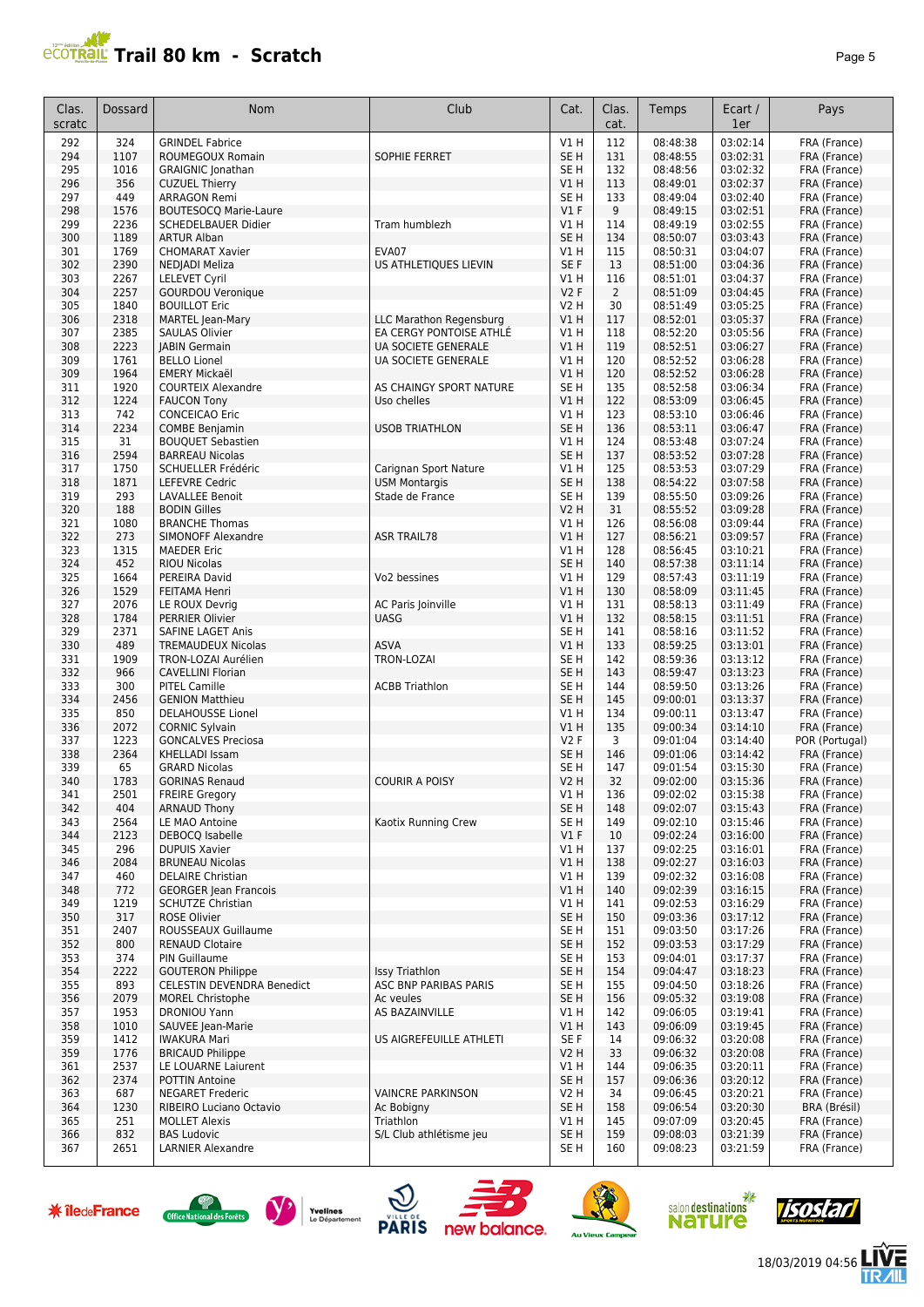## **Trail 80 km - Scratch** *Page 6 Page 6*

| Clas.<br>scratc | Dossard      | <b>Nom</b>                                            | Club                     | Cat.                               | Clas.<br>cat. | <b>Temps</b>         | Ecart /<br>1er       | Pays                           |
|-----------------|--------------|-------------------------------------------------------|--------------------------|------------------------------------|---------------|----------------------|----------------------|--------------------------------|
| 368             | 1505         | <b>LARNIER Cyril</b>                                  |                          | SE <sub>H</sub>                    | 161           | 09:08:24             | 03:22:00             | FRA (France)                   |
| 369             | 2643         | <b>JAMBERT Mickael</b>                                | Front runners de Paris   | SE <sub>H</sub>                    | 162           | 09:08:25             | 03:22:01             | FRA (France)                   |
| 370             | 1528         | <b>FEVRIER Yan</b>                                    |                          | V1 H                               | 146           | 09:09:06             | 03:22:42             | FRA (France)                   |
| 371             | 2145         | <b>DJABRI Marc</b>                                    | Livry gargan             | V1H                                | 147           | 09:09:25             | 03:23:01             | FRA (France)                   |
| 371<br>373      | 2452<br>2475 | <b>MAILLARD Robin</b>                                 |                          | SE <sub>H</sub><br>SE <sub>H</sub> | 163<br>164    | 09:09:25             | 03:23:01<br>03:23:05 | FRA (France)                   |
| 374             | 1707         | <b>MAYET Matthieu</b><br><b>TRINCART Tony</b>         |                          | SE <sub>H</sub>                    | 165           | 09:09:29<br>09:09:42 | 03:23:18             | FRA (France)<br>FRA (France)   |
| 375             | 1109         | HEDJAZI Karim                                         | <b>EACPA</b>             | V1H                                | 148           | 09:09:51             | 03:23:27             | FRA (France)                   |
| 376             | 1726         | <b>CHARPENTIER Florent</b>                            | SAVIGNY ATHLETISME 91    | VIH                                | 149           | 09:10:00             | 03:23:36             | FRA (France)                   |
| 377             | 718          | <b>GUERMEUR Mikaël</b>                                |                          | SE <sub>H</sub>                    | 166           | 09:10:13             | 03:23:49             | FRA (France)                   |
| 378             | 299          | DEFFIEUX Jerome                                       | Roadrunners95            | SE <sub>H</sub>                    | 167           | 09:10:15             | 03:23:51             | FRA (France)                   |
| 379             | 1567         | <b>BELLI Gianni</b>                                   |                          | V1H                                | 150           | 09:10:38             | 03:24:14             | ITA (Italie)                   |
| 380             | 1490         | <b>SERVEL Daniel</b>                                  | YPRL SAINT-CYR TRIATHLO  | V2 H                               | 35            | 09:10:41             | 03:24:17             | FRA (France)                   |
| 381             | 784          | <b>GLYKOS Georgios</b>                                |                          | VIH                                | 151           | 09:10:42             | 03:24:18             | GRE (Grèce)                    |
| 382             | 328          | <b>DELACROIX Xavier</b>                               | <b>BUSSY RUNNING</b>     | V2 H                               | 36            | 09:10:46             | 03:24:22             | FRA (France)                   |
| 383             | 103          | <b>AGOSTINHO Gilbert</b>                              |                          | V1H                                | 152           | 09:10:47             | 03:24:23             | FRA (France)                   |
| 384             | 2199         | <b>CHENUT Bruno</b>                                   | Asct                     | <b>V2 H</b>                        | 37            | 09:10:48             | 03:24:24             | FRA (France)                   |
| 385             | 1278         | <b>DESPEISSE Matthieu</b>                             |                          | SE <sub>H</sub>                    | 168           | 09:10:49             | 03:24:25             | FRA (France)                   |
| 386             | 2600         | <b>LANCIEN Guillaume</b>                              | <b>GUILLAUME LANCIEN</b> | V1H                                | 153           | 09:10:59             | 03:24:35             | FRA (France)                   |
| 387             | 1410<br>353  | RASMUSSEN Preben                                      |                          | V1H                                | 154<br>155    | 09:11:02             | 03:24:38<br>03:25:04 | DEN (Danemark)<br>FRA (France) |
| 388<br>389      | 272          | <b>MARTIN Philip</b><br><b>TROMP Fabrice</b>          | LE TEIL COURT            | VIH<br><b>V2 H</b>                 | 38            | 09:11:28<br>09:11:32 | 03:25:08             |                                |
| 390             | 287          | <b>POCHON Matthieu</b>                                |                          | VIH                                | 156           | 09:11:33             | 03:25:09             | FRA (France)<br>FRA (France)   |
| 390             | 2469         | <b>FAURY Alexandre</b>                                |                          | SE <sub>H</sub>                    | 169           | 09:11:33             | 03:25:09             | FRA (France)                   |
| 392             | 2269         | <b>LAMOTTE Vincent</b>                                |                          | V1H                                | 157           | 09:11:44             | 03:25:20             | FRA (France)                   |
| 393             | 2666         | PIN Jérôme                                            |                          | VIH                                | 158           | 09:11:58             | 03:25:34             | FRA (France)                   |
| 394             | 2697         | <b>FAURE Arnaud</b>                                   | Courbevoie Triathlon     | V1 H                               | 159           | 09:11:59             | 03:25:35             | FRA (France)                   |
| 395             | 2023         | <b>NEYROUD Ludovic</b>                                |                          | SE <sub>H</sub>                    | 170           | 09:12:05             | 03:25:41             | FRA (France)                   |
| 396             | 448          | <b>BAZIN Sylvain</b>                                  |                          | V1H                                | 160           | 09:12:24             | 03:26:00             | FRA (France)                   |
| 397             | 331          | <b>FOLLO Anthony</b>                                  | Queven athletisme        | V1H                                | 161           | 09:12:26             | 03:26:02             | FRA (France)                   |
| 398             | 1483         | <b>MARTEIL Benjamin</b>                               |                          | SE <sub>H</sub>                    | 171           | 09:12:38             | 03:26:14             | FRA (France)                   |
| 399             | 2423         | MICHENOT Albin                                        |                          | SE <sub>H</sub>                    | 172           | 09:12:39             | 03:26:15             | FRA (France)                   |
| 400             | 265          | <b>BANH Trong Phuoc</b>                               | UNION NORD EST 95 A      | VIH                                | 162           | 09:12:42             | 03:26:18             | FRA (France)                   |
| 401             | 2295         | <b>PICK Guillaume</b>                                 | Daniele PICK             | V1H                                | 163           | 09:12:44             | 03:26:20             | FRA (France)                   |
| 402             | 2314         | <b>HANSTEEN Cato</b>                                  | Romerike Ultraløperklub  | SE <sub>H</sub>                    | 173           | 09:12:54             | 03:26:30             | NOR (Norvège)                  |
| 403             | 1745         | <b>MOBIUS Thierry</b>                                 |                          | V1H                                | 164           | 09:12:55             | 03:26:31             | FRA (France)                   |
| 404             | 907          | <b>FRIGENI Romain</b>                                 |                          | SE <sub>H</sub>                    | 174           | 09:13:10             | 03:26:46             | FRA (France)                   |
| 405             | 401          | <b>WOLF François</b>                                  |                          | V2 H                               | 39            | 09:13:14             | 03:26:50             | FRA (France)                   |
| 406             | 1817         | <b>LUBIN Maxime</b>                                   |                          | SE H                               | 175           | 09:13:16             | 03:26:52             | FRA (France)                   |
| 407             | 2478         | <b>SANVOISIN Mathias</b>                              |                          | SE <sub>H</sub>                    | 176           | 09:13:37             | 03:27:13             | FRA (France)                   |
| 408             | 491          | PARMANTIER Fabien                                     |                          | VIH                                | 165           | 09:13:50             | 03:27:26             | FRA (France)                   |
| 409<br>410      | 1043<br>1071 | LACOCHE Cédric<br><b>BERTIER Amaury</b>               |                          | V1H<br>SE <sub>H</sub>             | 166<br>177    | 09:13:52<br>09:13:56 | 03:27:28<br>03:27:32 | FRA (France)<br>FRA (France)   |
| 411             | 2310         | <b>BOUYER Philippe</b>                                |                          | <b>V2 H</b>                        | 40            | 09:14:05             | 03:27:41             | FRA (France)                   |
| 412             | 1319         | LANGLOIS Philippe                                     |                          | SE <sub>H</sub>                    | 178           | 09:14:09             | 03:27:45             | FRA (France)                   |
| 413             | 1227         | <b>AUDUREAU Richard</b>                               |                          | SE <sub>H</sub>                    | 179           | 09:14:18             | 03:27:54             | FRA (France)                   |
| 414             | 1360         | <b>MAUBLANC Elisa</b>                                 |                          | SE F                               | 15            | 09:14:57             | 03:28:33             | FRA (France)                   |
| 415             | 1877         | <b>TROHAY Fabien</b>                                  | <b>AS FRAMATOME</b>      | SE <sub>H</sub>                    | 180           | 09:15:02             | 03:28:38             | FRA (France)                   |
| 416             | 1807         | LE GAL Gregory                                        |                          | V1 H                               | 167           | 09:15:05             | 03:28:41             | FRA (France)                   |
| 417             | 364          | <b>MONTEIL Raphael</b>                                | T-Rex Running Academy    | SE <sub>H</sub>                    | 181           | 09:15:12             | 03:28:48             | FRA (France)                   |
| 418             | 320          | <b>CARPENTIER Romain</b>                              |                          | SE H                               | 182           | 09:15:48             | 03:29:24             | FRA (France)                   |
| 418             | 537          | <b>SULMONT Francois</b>                               |                          | V1 H                               | 168           | 09:15:48             | 03:29:24             | FRA (France)                   |
| 420             | 2322         | <b>HADROUGA Fatima</b>                                |                          | <b>V2F</b>                         | 4             | 09:16:04             | 03:29:40             | FRA (France)                   |
| 421             | 1864         | <b>COMMANCHAIL Sylvain</b>                            | TRIATHLON CLUB NANTAIS   | SE <sub>H</sub>                    | 183           | 09:16:07             | 03:29:43             | FRA (France)                   |
| 422             | 193          | <b>GABILLAULT Philippe</b>                            |                          | V2 H                               | 41            | 09:16:13             | 03:29:49             | FRA (France)                   |
| 423             | 921          | <b>TORON Ludovic</b>                                  |                          | SE <sub>H</sub>                    | 184           | 09:16:14             | 03:29:50             | FRA (France)                   |
| 424             | 716          | PROCUREUR Henri                                       |                          | SE <sub>H</sub>                    | 185           | 09:16:19             | 03:29:55             | FRA (France)                   |
| 425             | 540          | Ducrot JOEL                                           | NEUILLY SUR MARNE ATHLE  | SE <sub>H</sub>                    | 186           | 09:16:26             | 03:30:02             | FRA (France)                   |
| 426             | 861<br>1176  | <b>SULMONT Guillaume</b>                              |                          | SE <sub>H</sub><br>SE <sub>H</sub> | 187<br>188    | 09:16:30<br>09:16:53 | 03:30:06<br>03:30:29 | FRA (France)                   |
| 427<br>428      | 2657         | <b>CROQUEVIELLE Damien</b><br><b>BOUILLOUX Helene</b> |                          | SE F                               | 16            | 09:16:58             | 03:30:34             | FRA (France)<br>FRA (France)   |
| 429             | 2341         | <b>LAURENT Denis</b>                                  |                          | V <sub>2</sub> H                   | 42            | 09:17:02             | 03:30:38             | FRA (France)                   |
| 430             | 1582         | <b>ROBIEZ Eric</b>                                    |                          | SE H                               | 189           | 09:17:04             | 03:30:40             | FRA (France)                   |
| 431             | 1829         | <b>SOARES Matthieu</b>                                |                          | SE H                               | 190           | 09:17:05             | 03:30:41             | FRA (France)                   |
| 432             | 1830         | <b>GRANDGUILLOT Laurent</b>                           |                          | V1 H                               | 169           | 09:17:23             | 03:30:59             | FRA (France)                   |
| 433             | 749          | PERRIN Edouard                                        |                          | VIH                                | 170           | 09:17:27             | 03:31:03             | FRA (France)                   |
| 434             | 451          | <b>GRIMAUD Damien</b>                                 | Haroz Association        | SE H                               | 191           | 09:17:29             | 03:31:05             | FRA (France)                   |
| 435             | 2604         | <b>SAGOT Marie</b>                                    |                          | SE F                               | 17            | 09:17:42             | 03:31:18             | FRA (France)                   |
| 436             | 2272         | <b>BOULEY Didier</b>                                  |                          | V1 H                               | 171           | 09:18:13             | 03:31:49             | FRA (France)                   |
| 437             | 2363         | PHAL Sothea                                           | <b>KEILA TORSOU</b>      | SE <sub>H</sub>                    | 192           | 09:18:19             | 03:31:55             | CAM (Cambodge)                 |
| 438             | 1177         | DURIEUX Jean-Jacques                                  |                          | V1H                                | 172           | 09:18:26             | 03:32:02             | FRA (France)                   |
| 439             | 1434         | <b>TUDOR Bogdan Gabriel</b>                           |                          | V1H                                | 173           | 09:18:35             | 03:32:11             | ROU (Roumanie)                 |
| 440             | 304          | <b>MANDRET Guillaume</b>                              |                          | V1H                                | 174           | 09:18:37             | 03:32:13             | FRA (France)                   |
| 441             | 645          | <b>LAURENT Marc</b>                                   |                          | V2H                                | 43            | 09:19:29             | 03:33:05             | FRA (France)                   |
| 442             | 267          | <b>VENS Daan</b>                                      |                          | V1 H                               | 175           | 09:19:31             | 03:33:07             | FRA (France)                   |















18/03/2019 04:56

发展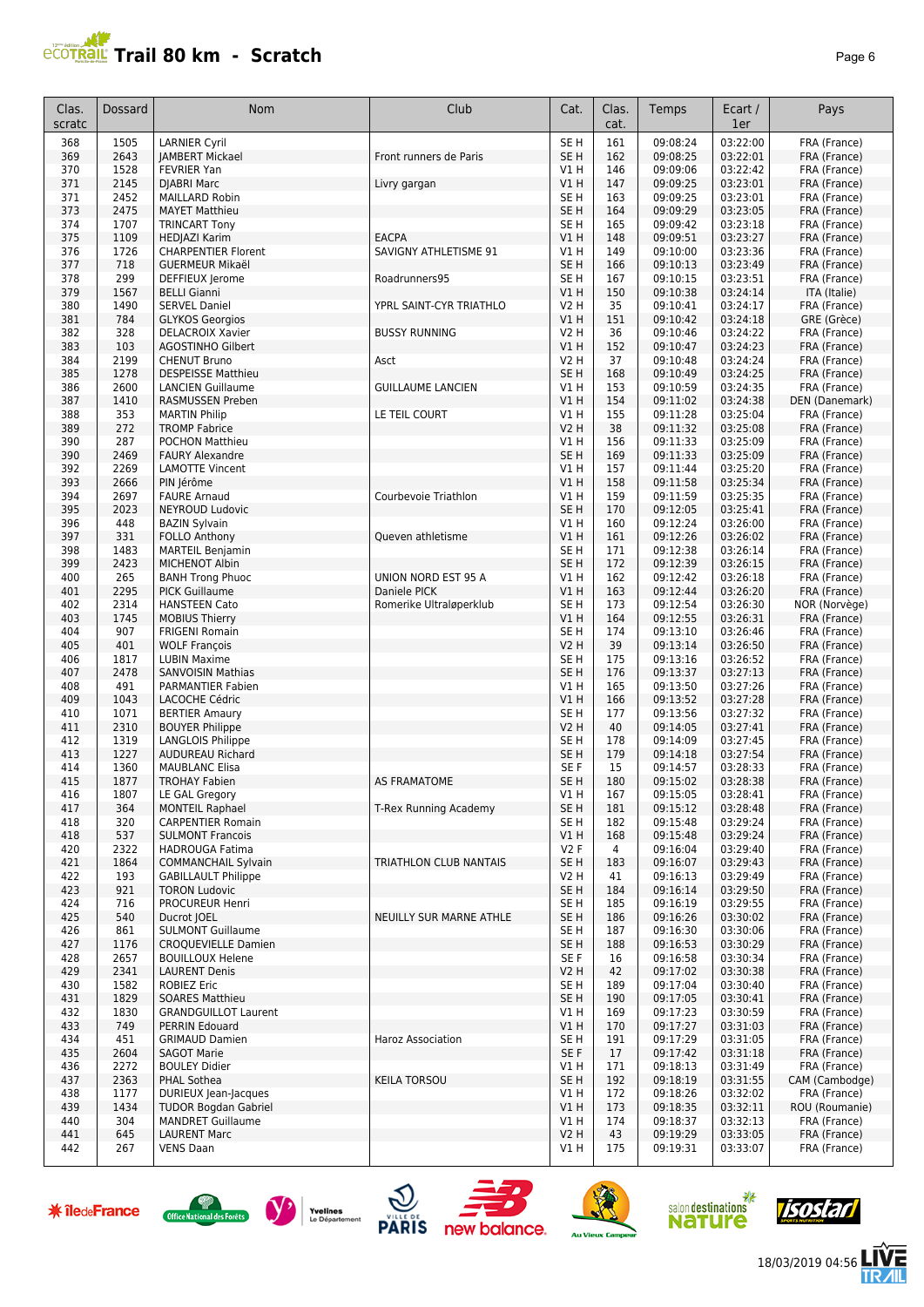#### **PROPERTY SET AND SOMETIME IN THE PAGE 7** Page 7

| Clas.         | <b>Dossard</b> | <b>Nom</b>                                                | Club                                       | Cat.                           | Clas.        | Temps                | Ecart /              | Pays                         |
|---------------|----------------|-----------------------------------------------------------|--------------------------------------------|--------------------------------|--------------|----------------------|----------------------|------------------------------|
| scratc<br>442 | 1978           | <b>ARNAUD Laurent</b>                                     |                                            | <b>V2 H</b>                    | cat.<br>44   | 09:19:31             | 1er<br>03:33:07      | FRA (France)                 |
| 444           | 1406           | <b>ALISI Guillaume</b>                                    | <b>US NATIXIS</b>                          | SE <sub>H</sub>                | 193          | 09:19:32             | 03:33:08             | SUI (Suisse)                 |
| 445           | 2155           | <b>ROBIN ALBET Audrey</b>                                 | <b>Association Sportive Vi</b>             | SE F                           | 18           | 09:19:33             | 03:33:09             | FRA (France)                 |
| 446           | 782            | <b>MARCHIVE Ludovic</b>                                   | Schneider Electric                         | V1H                            | 176          | 09:19:35             | 03:33:11             | FRA (France)                 |
| 447           | 635            | <b>TREDEZ Estelle</b>                                     |                                            | V1F                            | 11           | 09:19:38             | 03:33:14             | FRA (France)                 |
| 448           | 400            | <b>JEAN Laurent</b>                                       | UA SOCIETE GENERALE                        | VIH                            | 177          | 09:19:48             | 03:33:24             | FRA (France)                 |
| 448<br>450    | 2273<br>2009   | LE HER Arnaud<br>ANDREUX Stéphane                         | UA SOCIETE GENERALE                        | SE <sub>H</sub><br>V1H         | 194<br>178   | 09:19:48<br>09:20:09 | 03:33:24<br>03:33:45 | FRA (France)<br>FRA (France) |
| 451           | 172            | <b>LAURENT Delphine</b>                                   |                                            | $VI$ F                         | 12           | 09:20:24             | 03:34:00             | FRA (France)                 |
| 452           | 2109           | <b>BOUFFORT Yannick</b>                                   | SAINT GREGOIRE TRIATHLO                    | V1H                            | 179          | 09:20:32             | 03:34:08             | FRA (France)                 |
| 453           | 1549           | <b>TESTI Stefano</b>                                      | <b>MDS PANARIA GROUP</b>                   | V3H                            | $\mathbf{1}$ | 09:20:33             | 03:34:09             | ITA (Italie)                 |
| 454           | 179            | <b>BERNARD Bruno</b>                                      |                                            | <b>V2 H</b>                    | 45           | 09:20:39             | 03:34:15             | FRA (France)                 |
| 455           | 1516           | <b>MENTZER Patrick</b>                                    | D'ranner/Constellium                       | <b>V2 H</b>                    | 46           | 09:20:45             | 03:34:21             | FRA (France)                 |
| 456<br>456    | 2186<br>2566   | RANDAZZO Florentin<br><b>COUSIN Pascal</b>                |                                            | SE <sub>H</sub><br><b>V2 H</b> | 195<br>47    | 09:20:50<br>09:20:50 | 03:34:26<br>03:34:26 | FRA (France)<br>FRA (France) |
| 458           | 2678           | <b>FERRER Anthony</b>                                     |                                            | SE <sub>H</sub>                | 196          | 09:21:39             | 03:35:15             | FRA (France)                 |
| 459           | 1093           | <b>ROCHE Emmanuel</b>                                     |                                            | V1H                            | 180          | 09:21:43             | 03:35:19             | FRA (France)                 |
| 460           | 2462           | <b>GIORDANI Cyril</b>                                     | Mic plan de cuques                         | SE <sub>H</sub>                | 197          | 09:21:54             | 03:35:30             | FRA (France)                 |
| 461           | 1478           | <b>LIOTARD Laurent</b>                                    |                                            | V1 H                           | 181          | 09:21:59             | 03:35:35             | FRA (France)                 |
| 462           | 1675           | <b>ARNOUX Gildas</b>                                      | CE chevron                                 | V1H                            | 182          | 09:22:17             | 03:35:53             | FRA (France)                 |
| 463<br>464    | 1703<br>2529   | <b>LEMAITRE Sylvain</b><br><b>GURY Alison</b>             | Vo2 bessines                               | <b>V2 H</b><br>SE F            | 48<br>19     | 09:22:19<br>09:22:32 | 03:35:55<br>03:36:08 | FRA (France)                 |
| 465           | 896            | <b>BIGEY Pascal</b>                                       |                                            | <b>V2 H</b>                    | 49           | 09:22:36             | 03:36:12             | FRA (France)<br>FRA (France) |
| 466           | 1672           | <b>FLEAU Gilles</b>                                       | Tct                                        | V2 H                           | 50           | 09:23:00             | 03:36:36             | FRA (France)                 |
| 467           | 1712           | <b>BELIN Gabriel</b>                                      |                                            | SE <sub>H</sub>                | 198          | 09:23:01             | 03:36:37             | FRA (France)                 |
| 468           | 2088           | GILBERT Théo                                              |                                            | SE <sub>H</sub>                | 199          | 09:23:02             | 03:36:38             | FRA (France)                 |
| 469           | 967            | <b>VIOL Sandrine</b>                                      | AZUR OLYMPIQUE CHARENTO                    | SE F                           | 20           | 09:23:03             | 03:36:39             | FRA (France)                 |
| 470           | 1277           | <b>MOISE Frederic</b>                                     |                                            | V1H                            | 183          | 09:23:04             | 03:36:40             | FRA (France)                 |
| 471<br>472    | 2214<br>53     | PERIOT Sebastien<br><b>LEHMANN Vincent</b>                | MaCADAM GOURNAY                            | <b>V2 H</b><br>V1H             | 51<br>184    | 09:23:06<br>09:23:08 | 03:36:42<br>03:36:44 | FRA (France)<br>FRA (France) |
| 473           | 1314           | <b>SAUBION Thierry</b>                                    | corsica run x trem                         | <b>V2 H</b>                    | 52           | 09:23:10             | 03:36:46             | FRA (France)                 |
| 474           | 1973           | <b>VIRET Pascal</b>                                       |                                            | V1H                            | 185          | 09:23:12             | 03:36:48             | FRA (France)                 |
| 475           | 36             | <b>HARZO Sylvain</b>                                      | S/L FRANCONVILLE ATHLET                    | <b>V2 H</b>                    | 53           | 09:23:14             | 03:36:50             | FRA (France)                 |
| 476           | 1229           | <b>GAMARD Christophe</b>                                  |                                            | <b>V2 H</b>                    | 54           | 09:23:46             | 03:37:22             | FRA (France)                 |
| 477           | 87             | SADOWSKA Adela                                            | AR CE                                      | SE F                           | 21           | 09:23:48             | 03:37:24             | POL (Pologne)                |
| 478<br>479    | 32<br>913      | <b>HERRAULT Clément</b><br><b>BEAUSEIGNEUR Christophe</b> | <b>ISSY TRIATHLON</b><br><b>ACF Alstom</b> | SE <sub>H</sub><br>V1 H        | 200<br>186   | 09:23:49<br>09:23:59 | 03:37:25<br>03:37:35 | FRA (France)<br>FRA (France) |
| 480           | 1147           | RONDEAU Grégoire                                          |                                            | V1H                            | 187          | 09:24:06             | 03:37:42             | FRA (France)                 |
| 481           | 110            | <b>LAMBROT Gabriel</b>                                    |                                            | SE <sub>H</sub>                | 201          | 09:24:08             | 03:37:44             | FRA (France)                 |
| 482           | 2095           | <b>GIRAULT Romuald</b>                                    | AL PORTERIE AC                             | V1H                            | 188          | 09:24:24             | 03:38:00             | FRA (France)                 |
| 483           | 43             | <b>BAZIN Yann</b>                                         |                                            | SE <sub>H</sub>                | 202          | 09:24:25             | 03:38:01             | FRA (France)                 |
| 483           | 996            | WITTERSHEIM Frédéric                                      | <b>WILD TEAM TRIATHLON</b>                 | V1H                            | 189          | 09:24:25             | 03:38:01             | FRA (France)                 |
| 485<br>486    | 2421<br>257    | <b>JAMET Sébastien</b><br><b>BOQUET Guillaume</b>         | Boquet                                     | V1 H<br>SE <sub>H</sub>        | 190<br>203   | 09:24:59<br>09:25:48 | 03:38:35<br>03:39:24 | FRA (France)<br>FRA (France) |
| 487           | 1772           | <b>BERNARD Jean-Yves</b>                                  |                                            | V1 H                           | 191          | 09:25:54             | 03:39:30             | FRA (France)                 |
| 488           | 969            | <b>COPPIN Cedric</b>                                      |                                            | V1H                            | 192          | 09:25:58             | 03:39:34             | FRA (France)                 |
| 489           | 536            | <b>CHIRON Anaëlle</b>                                     | chiron                                     | SE F                           | 22           | 09:26:38             | 03:40:14             | FRA (France)                 |
| 490           | 1850           | COURVOISIER Fabrice                                       | <b>ACCRORUN VILLEPREUX</b>                 | V1 H                           | 193          | 09:26:40             | 03:40:16             | FRA (France)                 |
| 491           | 424            | <b>MOUGENOT Xavier</b>                                    | RaidUp                                     | SE H                           | 204          | 09:26:54             | 03:40:30             | FRA (France)                 |
| 492           | 2491           | NEAU Jean-Hervé                                           | Raid Up                                    | V1H                            | 194          | 09:26:55             | 03:40:31             | FRA (France)                 |
| 493<br>494    | 539<br>1770    | <b>TRANCHEPAIN Xavier</b><br><b>LEONARD Thierry</b>       | AC Beauchamp                               | V1 H<br><b>V2 H</b>            | 195<br>55    | 09:26:59<br>09:27:01 | 03:40:35<br>03:40:37 | FRA (France)<br>FRA (France) |
| 495           | 1205           | DAVID Emilien                                             |                                            | SE <sub>H</sub>                | 205          | 09:27:04             | 03:40:40             | FRA (France)                 |
| 496           | 169            | <b>RESTA Sebastien</b>                                    |                                            | SE <sub>H</sub>                | 206          | 09:27:05             | 03:40:41             | FRA (France)                 |
| 497           | 226            | <b>LENHARDT Amandine</b>                                  |                                            | SE F                           | 23           | 09:27:35             | 03:41:11             | FRA (France)                 |
| 498           | 640            | PASQUIER Jacques                                          | Les Traînes la Grolle                      | <b>V2 H</b>                    | 56           | 09:27:36             | 03:41:12             | FRA (France)                 |
| 499           | 2307           | <b>LACROIX Muriele</b>                                    |                                            | V2F                            | 5            | 09:27:43             | 03:41:19             | FRA (France)                 |
| 500<br>501    | 1087<br>96     | <b>PELMONT Francis</b><br><b>KERLO Jerome</b>             | <b>CAF OISANS</b>                          | <b>V2 H</b><br>SE <sub>H</sub> | 57<br>207    | 09:27:47<br>09:27:48 | 03:41:23<br>03:41:24 | FRA (France)<br>FRA (France) |
| 502           | 1076           | <b>LEGER Vincent</b>                                      |                                            | SE <sub>H</sub>                | 208          | 09:28:06             | 03:41:42             | FRA (France)                 |
| 503           | 862            | <b>BOUTRON Nicolas</b>                                    | AS VILLEMANOCHE                            | SE <sub>H</sub>                | 209          | 09:28:15             | 03:41:51             | FRA (France)                 |
| 504           | 2332           | <b>ROSSINOT Philippe</b>                                  |                                            | V1H                            | 196          | 09:28:35             | 03:42:11             | FRA (France)                 |
| 505           | 376            | MICHEL Yann                                               |                                            | V1 H                           | 197          | 09:28:36             | 03:42:12             | FRA (France)                 |
| 506           | 1810           | LOUBAT Stephane                                           | AC BEAUCHAMP                               | <b>V2 H</b>                    | 58           | 09:28:42             | 03:42:18             | FRA (France)                 |
| 507<br>508    | 1768           | <b>VILLAIN Benoit</b><br><b>GAUDIN Pierre-Alexandre</b>   |                                            | V1H<br>SE <sub>H</sub>         | 198          | 09:29:03             | 03:42:39             | FRA (France)                 |
| 509           | 1736<br>767    | <b>THOMASSET Guénolé</b>                                  | CPNOB-EOLIA                                | V2 H                           | 210<br>59    | 09:29:06<br>09:29:07 | 03:42:42<br>03:42:43 | FRA (France)<br>FRA (France) |
| 510           | 467            | <b>SAAD Mohamed</b>                                       |                                            | V1H                            | 199          | 09:29:08             | 03:42:44             | FRA (France)                 |
| 510           | 2603           | <b>HARRANG Sebastien</b>                                  |                                            | SE <sub>H</sub>                | 211          | 09:29:08             | 03:42:44             | FRA (France)                 |
| 512           | 676            | RUANO CABALLERO Diego                                     | DEPORTEMANIA CxM                           | <b>V2 H</b>                    | 60           | 09:29:12             | 03:42:48             | ESP (Espagne)                |
| 513           | 677            | RUANO CABALLERO Ezequiel                                  | DEPORTEMANIA CxM                           | V3H                            | 2            | 09:29:13             | 03:42:49             | ESP (Espagne)                |
| 514           | 1280           | LE MEN Michael                                            | <b>SMAC</b>                                | VIH                            | 200          | 09:30:30             | 03:44:06             | FRA (France)                 |
| 515<br>516    | 439<br>1164    | FERNANDEZ Démétrio<br>PESNEAU Philippe                    |                                            | V2 H<br><b>V2 H</b>            | 61<br>62     | 09:30:54<br>09:30:55 | 03:44:30<br>03:44:31 | FRA (France)<br>FRA (France) |
| 517           | 648            | <b>MACAREZ Gautier</b>                                    |                                            | SE H                           | 212          | 09:30:56             | 03:44:32             | FRA (France)                 |

**\*** îledeFrance















E

18/03/2019 04:56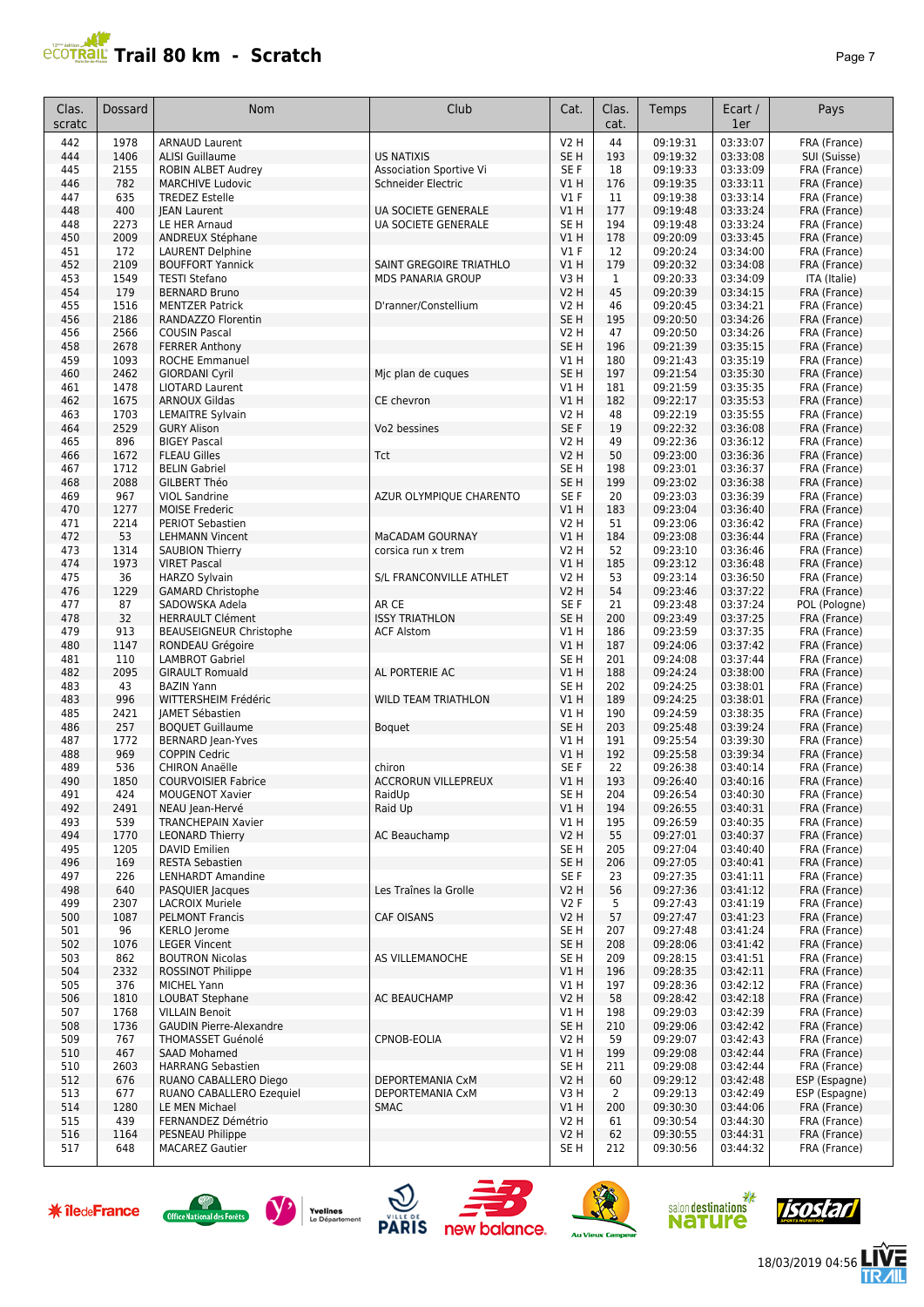## **ECOTRAIL Trail 80 km - Scratch Page 8**

| Clas.      | Dossard      | <b>Nom</b>                                        | Club                         | Cat.                       | Clas.          | <b>Temps</b>         | Ecart /              | Pays                         |
|------------|--------------|---------------------------------------------------|------------------------------|----------------------------|----------------|----------------------|----------------------|------------------------------|
| scratc     |              |                                                   |                              |                            | cat.           |                      | 1er                  |                              |
| 518        | 1498         | <b>HALOPE Fabrice</b>                             |                              | SE <sub>H</sub>            | 213            | 09:30:57             | 03:44:33             | FRA (France)                 |
| 519<br>520 | 1710<br>2664 | <b>MOLLES Audoin</b><br><b>GOUIN Emmanuelle</b>   |                              | SE <sub>H</sub><br>V1 H    | 214<br>201     | 09:30:58<br>09:31:04 | 03:44:34<br>03:44:40 | FRA (France)<br>FRA (France) |
| 521        | 1484         | CAUSSE Stéphane                                   |                              | <b>V2 H</b>                | 63             | 09:31:10             | 03:44:46             | FRA (France)                 |
| 522        | 1811         | VATOUX Jerome                                     | DASSAULT SPORT SURESNES      | V1 H                       | 202            | 09:31:17             | 03:44:53             | FRA (France)                 |
| 522        | 2563         | <b>YUNGMANN Maurice</b>                           | <b>ASBR CAP</b>              | <b>V2 H</b>                | 64             | 09:31:17             | 03:44:53             | FRA (France)                 |
| 524        | 247          | ROIGNANT Jean-Michel                              | DASSAULT SPORTS SURESNE      | V1H                        | 203            | 09:31:19             | 03:44:55             | FRA (France)                 |
| 524        | 473          | <b>GRULKE Mathieu</b>                             | LES AMIS DE MIKHY            | SE <sub>H</sub>            | 215            | 09:31:19             | 03:44:55             | FRA (France)                 |
| 526        | 1557         | <b>HUBERT Didier</b>                              | 41 du St-Quentin             | <b>V2 H</b>                | 65             | 09:31:34             | 03:45:10             | FRA (France)                 |
| 527        | 129          | <b>SHEVCHUK Alena</b>                             |                              | $VI$ F                     | 13             | 09:31:38             | 03:45:14             | RUS (Russie)                 |
| 528<br>529 | 1119<br>869  | MOGET Frédéric<br><b>DEFOULOY Sebastien</b>       | <b>ULTRA MARATHON FRANCE</b> | V1H<br>SE <sub>H</sub>     | 204<br>216     | 09:31:44<br>09:31:48 | 03:45:20<br>03:45:24 | FRA (France)<br>FRA (France) |
| 530        | 224          | <b>CHARLES-FELICITE Franck</b>                    | CLUB-COLONIAL                | V1H                        | 205            | 09:31:54             | 03:45:30             | FRA (France)                 |
| 531        | 715          | <b>PEBRE Sofiane</b>                              |                              | SE <sub>H</sub>            | 217            | 09:31:55             | 03:45:31             | FRA (France)                 |
| 532        | 1851         | PIRAS Bruno                                       | asptt chalons en champa      | V2 H                       | 66             | 09:31:58             | 03:45:34             | FRA (France)                 |
| 533        | 1056         | <b>BICHERON Frédéric</b>                          |                              | VIH                        | 206            | 09:32:08             | 03:45:44             | FRA (France)                 |
| 534        | 1121         | <b>DURNERIN Axel</b>                              |                              | SE H                       | 218            | 09:32:12             | 03:45:48             | FRA (France)                 |
| 535        | 1501         | <b>BOUY Patrice</b>                               | Carignan Sport Nature        | V1H                        | 207            | 09:32:13             | 03:45:49             | FRA (France)                 |
| 536        | 2297         | PANNIER Allan                                     |                              | SE <sub>H</sub>            | 219            | 09:32:16             | 03:45:52             | FRA (France)                 |
| 537<br>538 | 2203<br>495  | RAYNAUD Philippe<br><b>TREUIL Philippe</b>        | <b>USM GAGNY</b>             | <b>V2 H</b><br><b>V2 H</b> | 67<br>68       | 09:32:20<br>09:32:22 | 03:45:56<br>03:45:58 | FRA (France)<br>FRA (France) |
| 539        | 2550         | <b>DUBERGEY Julien</b>                            | Les Moustiques               | V1H                        | 208            | 09:32:43             | 03:46:19             | FRA (France)                 |
| 540        | 2238         | <b>AIPERT Jessy</b>                               | Jessy Aipert                 | VIH                        | 209            | 09:32:48             | 03:46:24             | FRA (France)                 |
| 541        | 1479         | DUFOUR Julien                                     | A Chacun son Everest         | SE <sub>H</sub>            | 220            | 09:33:05             | 03:46:41             | FRA (France)                 |
| 542        | 250          | <b>BERGERON Gilles</b>                            |                              | <b>V2 H</b>                | 69             | 09:33:07             | 03:46:43             | FRA (France)                 |
| 543        | 1266         | <b>MARCEK Sacha</b>                               |                              | VIH                        | 210            | 09:33:09             | 03:46:45             | FRA (France)                 |
| 544        | 999          | <b>CONSEIL Guillaume</b>                          | US JOIGNY                    | SE H                       | 221            | 09:33:16             | 03:46:52             | FRA (France)                 |
| 545        | 394          | <b>THEILLER Isabelle</b>                          |                              | $VI$ F                     | 14             | 09:33:19             | 03:46:55             | FRA (France)                 |
| 546        | 1379         | DOS SANTOS Anthony                                |                              | SE H<br>V1H                | 222            | 09:33:55             | 03:47:31             | FRA (France)<br>FRA (France) |
| 547<br>548 | 618<br>1674  | RICHARD Christophe<br><b>KLAPPER Uwe</b>          | RUEIL ATHLETIC CLUB          | <b>V2 H</b>                | 211<br>70      | 09:33:57<br>09:33:58 | 03:47:33<br>03:47:34 | GER (Allemagne)              |
| 549        | 686          | <b>MOLLER Hugo</b>                                |                              | SE <sub>H</sub>            | 223            | 09:33:59             | 03:47:35             | FRA (France)                 |
| 550        | 1957         | <b>PIRES Thomas</b>                               | TEAM TRIATHLON MAUBEUGE      | SE <sub>H</sub>            | 224            | 09:34:05             | 03:47:41             | FRA (France)                 |
| 551        | 2334         | CARMONA Christophe                                |                              | V1H                        | 212            | 09:34:36             | 03:48:12             | FRA (France)                 |
| 552        | 1623         | <b>HENNEQUIN Nicolas</b>                          |                              | <b>V2 H</b>                | 71             | 09:34:39             | 03:48:15             | FRA (France)                 |
| 553        | 194          | LETAILLEUR Valerie                                |                              | $VI$ F                     | 15             | 09:34:40             | 03:48:16             | FRA (France)                 |
| 554        | 2060         | <b>TEIXEIRA</b> Jorge                             |                              | V1H                        | 213            | 09:34:44             | 03:48:20             | FRA (France)                 |
| 555<br>556 | 1652<br>1523 | <b>PELLAN Yannick</b><br><b>GUILLON Francois</b>  |                              | V2H<br>V1 H                | 72<br>214      | 09:34:45<br>09:34:47 | 03:48:21<br>03:48:23 | FRA (France)<br>FRA (France) |
| 557        | 89           | <b>COLLAS Patrick</b>                             | Stade de Vanves              | V2 H                       | 73             | 09:35:10             | 03:48:46             | FRA (France)                 |
| 558        | 1443         | LORHO Nathaniel                                   | AS HSBC FRANCE               | SE H                       | 225            | 09:35:16             | 03:48:52             | FRA (France)                 |
| 559        | 2311         | <b>MOREL Bastien</b>                              |                              | SE <sub>H</sub>            | 226            | 09:35:33             | 03:49:09             | FRA (France)                 |
| 560        | 1274         | <b>BRULEZ Thomas</b>                              |                              | SE H                       | 227            | 09:35:35             | 03:49:11             | FRA (France)                 |
| 561        | 1393         | <b>SIMOES David</b>                               | ANDRESY ATHLETISME           | V1H                        | 215            | 09:35:37             | 03:49:13             | FRA (France)                 |
| 562        | 1362         | <b>RODIER Sebastien</b>                           | andresy athletisme           | SE <sub>H</sub>            | 228            | 09:35:39             | 03:49:15             | FRA (France)                 |
| 563<br>564 | 508<br>2366  | <b>BELLANGER Cécile</b><br><b>GUILLAUME Loic</b>  | <b>US METRO TRANSPORT</b>    | SE F<br>SE H               | 24<br>229      | 09:36:18<br>09:36:19 | 03:49:54<br>03:49:55 | FRA (France)<br>FRA (France) |
| 565        | 605          | <b>DAGUENEL Laurent</b>                           | <b>USM Malakoff</b>          | V1H                        | 216            | 09:36:20             | 03:49:56             | FRA (France)                 |
| 566        | 373          | <b>MERCIER Vincent</b>                            | Stade Vertois Athlétis       | V1 H                       | 217            | 09:36:22             | 03:49:58             | FRA (France)                 |
| 566        | 1460         | <b>MERCIER Sophie</b>                             | Stade vertois athletism      | $VI$ F                     | 16             | 09:36:22             | 03:49:58             | FRA (France)                 |
| 568        | 555          | <b>GASTON Freddy</b>                              |                              | SE <sub>H</sub>            | 230            | 09:36:35             | 03:50:11             | FRA (France)                 |
| 569        | 1834         | <b>SARRAZY Nicolas</b>                            |                              | SE H                       | 231            | 09:36:48             | 03:50:24             | FRA (France)                 |
| 570        | 1320         | DESSOULLES Bao-Kim                                |                              | SE F                       | 25             | 09:36:50             | 03:50:26             | FRA (France)                 |
| 571<br>572 | 2229<br>332  | GIRARD Frédéric                                   | Sandrine GIRARD              | V1 H<br>V1 H               | 218<br>219     | 09:36:53<br>09:37:29 | 03:50:29<br>03:51:05 | FRA (France)<br>FRA (France) |
| 573        | 35           | <b>MOREAU Christophe</b><br><b>SAVINI Thierry</b> | <b>EACPA</b>                 | V1H                        | 220            | 09:37:38             | 03:51:14             | FRA (France)                 |
| 574        | 886          | <b>HAMEL Sebastien</b>                            |                              | V1 H                       | 221            | 09:37:42             | 03:51:18             | FRA (France)                 |
| 575        | 1714         | PREJANT Jerome                                    |                              | SE <sub>H</sub>            | 232            | 09:37:49             | 03:51:25             | FRA (France)                 |
| 576        | 1476         | PICHARD Edouard                                   | Pichard                      | SE H                       | 233            | 09:37:51             | 03:51:27             | FRA (France)                 |
| 577        | 130          | <b>HOFFMANN Yann</b>                              |                              | SE <sub>H</sub>            | 234            | 09:37:55             | 03:51:31             | LUX (Luxembourg)             |
| 578        | 522          | <b>MARTIN Eric</b>                                | Run'in Crédit Mutuel Cl      | V1 H                       | 222            | 09:38:07             | 03:51:43             | FRA (France)                 |
| 579        | 957          | <b>VUMI Sabrina</b>                               | Aucun                        | V2F                        | 6              | 09:38:09             | 03:51:45             | FRA (France)                 |
| 580<br>581 | 1591<br>237  | CHEYLUS Jean-Christophe<br>COTTEBRUNE Christophe  | Christophe COTTEBRUNE        | V1H<br>V2 H                | 223<br>74      | 09:38:21<br>09:38:22 | 03:51:57<br>03:51:58 | FRA (France)<br>FRA (France) |
| 582        | 282          | <b>STUTEL Nicolas</b>                             | Oxygene PSA                  | V1H                        | 224            | 09:38:24             | 03:52:00             | FRA (France)                 |
| 583        | 841          | <b>CHARLES Franck</b>                             | Cg haubourdin                | V1H                        | 225            | 09:38:26             | 03:52:02             | FRA (France)                 |
| 584        | 1468         | <b>CLUNY Nicole</b>                               | <b>XTREM TRAIL RUNNING</b>   | V2F                        | $\overline{7}$ | 09:38:27             | 03:52:03             | FRA (France)                 |
| 585        | 799          | <b>BEKKA Fares</b>                                | Andresy athlétisme           | SE <sub>H</sub>            | 235            | 09:39:12             | 03:52:48             | FRA (France)                 |
| 586        | 1633         | <b>BELKARFA Salim</b>                             | PARIS UC                     | SE H                       | 236            | 09:39:15             | 03:52:51             | FRA (France)                 |
| 587        | 1572         | DE BOYSSON Hubert                                 |                              | SE H                       | 237            | 09:39:17             | 03:52:53             | FRA (France)                 |
| 587        | 1671         | LE GALL Jean-Yves                                 | Blade runner                 | V2 H                       | 75             | 09:39:17             | 03:52:53             | FRA (France)                 |
| 589<br>590 | 1649<br>1624 | <b>BERNASCONI Nicolas</b><br><b>HETTE Audrey</b>  | CS TERNES PARIS OUEST        | V1 H<br>$VI$ F             | 226<br>17      | 09:39:18<br>09:39:38 | 03:52:54<br>03:53:14 | FRA (France)<br>FRA (France) |
| 591        | 2017         | <b>BERNASCON Adrien</b>                           |                              | SE <sub>H</sub>            | 238            | 09:39:39             | 03:53:15             | FRA (France)                 |
| 592        | 2251         | CHAMARANDE Jean-Pierre                            |                              | V1H                        | 227            | 09:39:49             | 03:53:25             | FRA (France)                 |
|            |              |                                                   |                              |                            |                |                      |                      |                              |

















**LIVE<br>TR***A***IL** 18/03/2019 04:56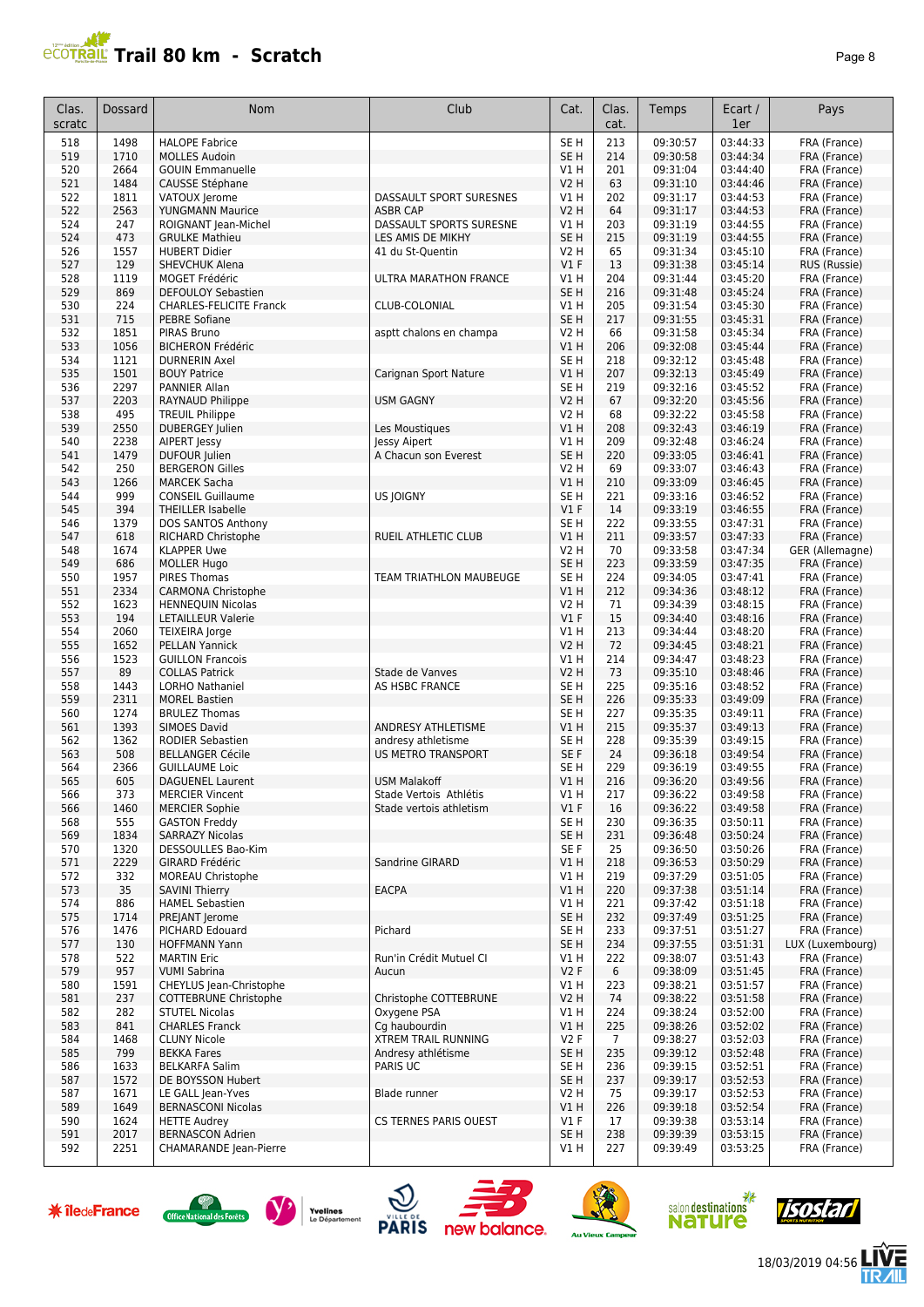

| Clas.<br>scratc | Dossard      | Nom                                              | Club                                    | Cat.                    | Clas.<br>cat. | Temps                | Ecart /<br>1er       | Pays                         |
|-----------------|--------------|--------------------------------------------------|-----------------------------------------|-------------------------|---------------|----------------------|----------------------|------------------------------|
| 593             | 1992         | MONTHUIT Jean-Philippe                           |                                         | <b>V1 H</b>             | 228           | 09:39:55             | 03:53:31             | FRA (France)                 |
| 594             | 1797         | LEMAIRE François-Xavier                          |                                         | V2 H                    | 76            | 09:39:56             | 03:53:32             | FRA (France)                 |
| 595             | 817          | RUBIO Juan                                       |                                         | SE H                    | 239           | 09:40:01             | 03:53:37             | FRA (France)                 |
| 596             | 632          | <b>BEAUFORT Sylvain</b>                          |                                         | SE H                    | 240           | 09:40:30             | 03:54:06             | FRA (France)                 |
| 597             | 1346         | <b>MIOUEL Bastien</b>                            | ASA MAISONS ALFORT                      | SE H                    | 241           | 09:41:11             | 03:54:47             | FRA (France)                 |
| 598             | 546          | LE Juventin                                      | DECATHLON BORDEAUX-BOUL                 | SE H                    | 242           | 09:41:14             | 03:54:50             | FRA (France)                 |
| 599             | 583          | <b>MARLIER Christophe</b>                        |                                         | SE <sub>H</sub>         | 243           | 09:41:15             | 03:54:51             | FRA (France)                 |
| 600             | 1619         | <b>IDIDOU Anass</b>                              |                                         | SE <sub>H</sub>         | 244           | 09:41:20             | 03:54:56             | FRA (France)                 |
| 601             | 838          | <b>BOSQUET Nathalie</b>                          |                                         | $VI$ F                  | 18            | 09:41:34             | 03:55:10             | FRA (France)                 |
| 602             | 2046         | <b>GUITTENIT Mathieu</b>                         | <b>MEUDON TRIATHLON</b>                 | SE <sub>H</sub>         | 245           | 09:41:37             | 03:55:13             | FRA (France)                 |
| 603             | 1927         | PELISSIER Régis                                  |                                         | V1 H                    | 229           | 09:41:57             | 03:55:33             | FRA (France)                 |
| 604             | 403          | <b>FLEURENCE Damien</b>                          |                                         | SE <sub>H</sub>         | 246           | 09:41:58             | 03:55:34             | FRA (France)                 |
| 605             | 1974         | <b>OGHEARD Michel</b>                            |                                         | <b>V2 H</b>             | 77            | 09:42:03             | 03:55:39             | FRA (France)                 |
| 606             | 191          | <b>CLORENNEC Loic</b>                            |                                         | V2 H                    | 78            | 09:42:06             | 03:55:42             | FRA (France)                 |
| 607             | 1190         | Dimitriadis DIMITRIOS                            |                                         | V1 H                    | 230           | 09:42:08             | 03:55:44             | GRE (Grèce)                  |
| 607             | 1191         | <b>GERARDI Nikoleta</b>                          |                                         | SE F                    | 26            | 09:42:08             | 03:55:44             | GRE (Grèce)                  |
| 609             | 2096         | PALVADEAU Anthony                                |                                         | SE H                    | 247           | 09:42:14             | 03:55:50             | FRA (France)                 |
| 610             | 863          | LE VAN Alexandre                                 |                                         | SE H                    | 248           | 09:42:22             | 03:55:58             | FRA (France)                 |
| 611             | 26           | SKRZYPCZAK Sébastien                             |                                         | SE <sub>H</sub>         | 249           | 09:42:26             | 03:56:02             | FRA (France)                 |
| 612<br>613      | 1697<br>2208 | <b>PIGAREFF Pascal</b><br><b>NORMAND Fabrice</b> | Samaritaine Team Trail                  | V1 H<br>V2 H            | 231<br>79     | 09:42:35<br>09:42:36 | 03:56:11<br>03:56:12 | FRA (France)                 |
| 614             | 347          | <b>BOUSSELET Eric</b>                            |                                         | V2 H                    | 80            | 09:42:38             | 03:56:14             | FRA (France)<br>FRA (France) |
| 615             | 344          | <b>GUERARD Olivier</b>                           | x'trem running trail<br>Xrt RAMBOUILLET | V1 H                    | 232           | 09:42:44             | 03:56:20             | FRA (France)                 |
| 616             | 214          | <b>VITRY Fabien</b>                              |                                         | SE <sub>H</sub>         | 250           | 09:42:52             | 03:56:28             | FRA (France)                 |
| 617             | 1433         | CORNEA Jonathan                                  |                                         | SE <sub>H</sub>         | 251           | 09:42:59             | 03:56:35             | FRA (France)                 |
| 618             | 998          | <b>GAUVIN David</b>                              | XV Athletic club                        | V1 H                    | 233           | 09:43:01             | 03:56:37             | FRA (France)                 |
| 618             | 1291         | <b>GUILLOT Mickael</b>                           | Pontault AAC                            | SE H                    | 252           | 09:43:01             | 03:56:37             | FRA (France)                 |
| 620             | 584          | <b>CENTOFANTI Charles</b>                        |                                         | SE <sub>H</sub>         | 253           | 09:43:03             | 03:56:39             | FRA (France)                 |
| 621             | 164          | <b>LARBES Faycal</b>                             |                                         | V1 H                    | 234           | 09:43:30             | 03:57:06             | FRA (France)                 |
| 622             | 2518         | MOREAU Jean                                      | <b>CO Saint-Fons</b>                    | V1 H                    | 235           | 09:43:38             | 03:57:14             | FRA (France)                 |
| 623             | 792          | LE TINNIER Christophe                            |                                         | <b>V1 H</b>             | 236           | 09:43:40             | 03:57:16             | FRA (France)                 |
| 624             | 1823         | DARNIEAUD Romain                                 |                                         | SE <sub>H</sub>         | 254           | 09:43:49             | 03:57:25             | FRA (France)                 |
| 625             | 2684         | <b>MAZURAIS Stéphane</b>                         | Stéphane Mazurais                       | V1 H                    | 237           | 09:44:24             | 03:58:00             | FRA (France)                 |
| 626             | 2690         | <b>IEGU Corentin</b>                             |                                         | V1 H                    | 238           | 09:44:25             | 03:58:01             | FRA (France)                 |
| 627             | 1258         | <b>BOCCON-LIAUDET Philippe</b>                   |                                         | V2 H                    | 81            | 09:44:26             | 03:58:02             | FRA (France)                 |
| 628             | 849          | <b>BILLAUD Ludovic</b>                           | ASC personnel du Sénat                  | V1 H                    | 239           | 09:44:28             | 03:58:04             | FRA (France)                 |
| 629             | 781          | <b>DERIEZ Ronan</b>                              |                                         | SE H                    | 255           | 09:44:36             | 03:58:12             | FRA (France)                 |
| 630             | 1400         | <b>BUHAGIAR Christophe</b>                       | <b>CMS PANTIN</b>                       | V2 H                    | 82            | 09:44:40             | 03:58:16             | FRA (France)                 |
| 631             | 27           | PETIT Julien                                     | Jogging club Epernay Ch                 | SE H                    | 256           | 09:44:43             | 03:58:19             | FRA (France)                 |
| 632             | 681          | LE PRIOL François                                |                                         | SE <sub>H</sub>         | 257           | 09:45:02             | 03:58:38             | FRA (France)                 |
| 633<br>634      | 453<br>1060  | RAMPAZZO Alessandra                              | Running Club Venezia as                 | SE F<br>SE <sub>H</sub> | 27<br>258     | 09:45:06<br>09:45:14 | 03:58:42             | ITA (Italie)                 |
| 635             | 330          | <b>MARTEL</b> Julien<br><b>LEOST Catherine</b>   |                                         | V2F                     | 8             | 09:45:46             | 03:58:50<br>03:59:22 | FRA (France)<br>FRA (France) |
| 636             | 2139         | <b>BAHON Yannick</b>                             | <b>BRP GUER</b>                         | V2 H                    | 83            | 09:45:50             | 03:59:26             | FRA (France)                 |
| 637             | 1891         | <b>GREFFIOZ Laurent</b>                          |                                         | V1 H                    | 240           | 09:46:25             | 04:00:01             | FRA (France)                 |
| 638             | 2624         | <b>UJEVIC Monica</b>                             |                                         | $VI$ F                  | 19            | 09:46:26             | 04:00:02             | CRO (Croatie)                |
| 639             | 2317         | <b>VERMOESEN Philippe</b>                        |                                         | V2 H                    | 84            | 09:46:59             | 04:00:35             | <b>BEL</b> (Belgique)        |
| 640             | 2379         | <b>BONNET Mathieu</b>                            |                                         | V1 H                    | 241           | 09:47:00             | 04:00:36             | FRA (France)                 |
| 641             | 1081         | <b>BECHI Olivier</b>                             |                                         | VIH                     | 242           | 09:47:02             | 04:00:38             | FRA (France)                 |
| 642             | 2362         | <b>TREMBLAY Nicolas</b>                          | Tremblay                                | SE <sub>H</sub>         | 259           | 09:47:12             | 04:00:48             | FRA (France)                 |
| 643             | 622          | <b>BEOT David</b>                                |                                         | V1 H                    | 243           | 09:47:16             | 04:00:52             | FRA (France)                 |
| 644             | 1537         | <b>CHENEL Damien</b>                             | Savigny Athlétisme 91                   | V2 H                    | 85            | 09:47:23             | 04:00:59             | FRA (France)                 |
| 645             | 596          | LEVERT Cédric                                    |                                         | V1 H                    | 244           | 09:47:32             | 04:01:08             | FRA (France)                 |
| 646             | 1799         | <b>DUHAMEL Adrien</b>                            | logging Club Epernay Ch                 | V1H                     | 245           | 09:47:34             | 04:01:10             | FRA (France)                 |
| 647             | 229          | PRIMEL Olivier                                   | US CRETEIL TRIATHLON                    | V2 H                    | 86            | 09:47:50             | 04:01:26<br>04:01:46 | FRA (France)<br>FRA (France) |
| 648             | 1739         | DE SOUSA Georges<br><b>WOLFRUM Roberto</b>       |                                         | <b>V2 H</b>             | 87            | 09:48:10<br>09:48:13 |                      | FRA (France)                 |
| 649<br>650      | 1677<br>984  | REMONDEAU Pascal                                 | <b>KIKOUROU</b>                         | <b>V2 H</b><br>V2 H     | 88<br>89      | 09:49:10             | 04:01:49<br>04:02:46 | FRA (France)                 |
| 651             | 1367         | <b>ROIK Christian</b>                            | Vaux Le Pénil Athlétism                 | V2 H                    | 90            | 09:49:11             | 04:02:47             | FRA (France)                 |
| 652             | 1654         | <b>BLANCHET Vincent</b>                          |                                         | V1 H                    | 246           | 09:49:13             | 04:02:49             | FRA (France)                 |
| 653             | 1508         | <b>BELTRAN Yannick</b>                           | UA VERSAILLES                           | V1 H                    | 247           | 09:49:15             | 04:02:51             | FRA (France)                 |
| 654             | 1569         | <b>QUIRION Annick</b>                            | ac la chapellz sur erdr                 | V <sub>3</sub> F        | $\mathbf{1}$  | 09:49:17             | 04:02:53             | FRA (France)                 |
| 655             | 1979         | <b>ETIENNE Xavier</b>                            |                                         | V1H                     | 248           | 09:49:20             | 04:02:56             | FRA (France)                 |
| 656             | 1641         | <b>BICHON Pierre</b>                             | UA Société Générale                     | V1 H                    | 249           | 09:49:26             | 04:03:02             | FRA (France)                 |
| 657             | 760          | <b>FEUTRIE Thierry</b>                           |                                         | V1 H                    | 250           | 09:50:09             | 04:03:45             | FRA (France)                 |
| 658             | 1903         | RAYNAUD Philippe                                 | Wild Team Triathlon                     | V2 H                    | 91            | 09:50:30             | 04:04:06             | FRA (France)                 |
| 659             | 1904         | RAYNAUD Flavien                                  |                                         | SE H                    | 260           | 09:50:31             | 04:04:07             | FRA (France)                 |
| 660             | 1409         | PONS Serge                                       | Paris-orientsport                       | V3H                     | 3             | 09:50:39             | 04:04:15             | FRA (France)                 |
| 661             | 771          | PETITJEAN Marc                                   | ASASPP                                  | V2 H                    | 92            | 09:50:41             | 04:04:17             | FRA (France)                 |
| 662             | 1715         | <b>PINEL Antoine</b>                             | CJAC TRIATHLON                          | V1 H                    | 251           | 09:50:43             | 04:04:19             | FRA (France)                 |
| 663             | 2138         | <b>LELEVET David</b>                             |                                         | V1H                     | 252           | 09:50:44             | 04:04:20             | FRA (France)                 |
| 664             | 1197         | <b>HERVE Alexandre</b>                           |                                         | V1H                     | 253           | 09:50:45             | 04:04:21             | FRA (France)                 |
| 665             | 1874         | <b>ARNAUD Kevin</b>                              | Kevin Arnaud                            | SE H                    | 261           | 09:50:51             | 04:04:27             | FRA (France)                 |
| 666             | 13           | PAVARD Guillaume                                 |                                         | SE H                    | 262           | 09:51:55             | 04:05:31             | FRA (France)                 |
| 666             | 1486         | <b>BONNEMAYRE Corinne</b>                        | Adidas Runners Champs-E                 | SE F                    | 28            | 09:51:55             | 04:05:31             | FRA (France)                 |

















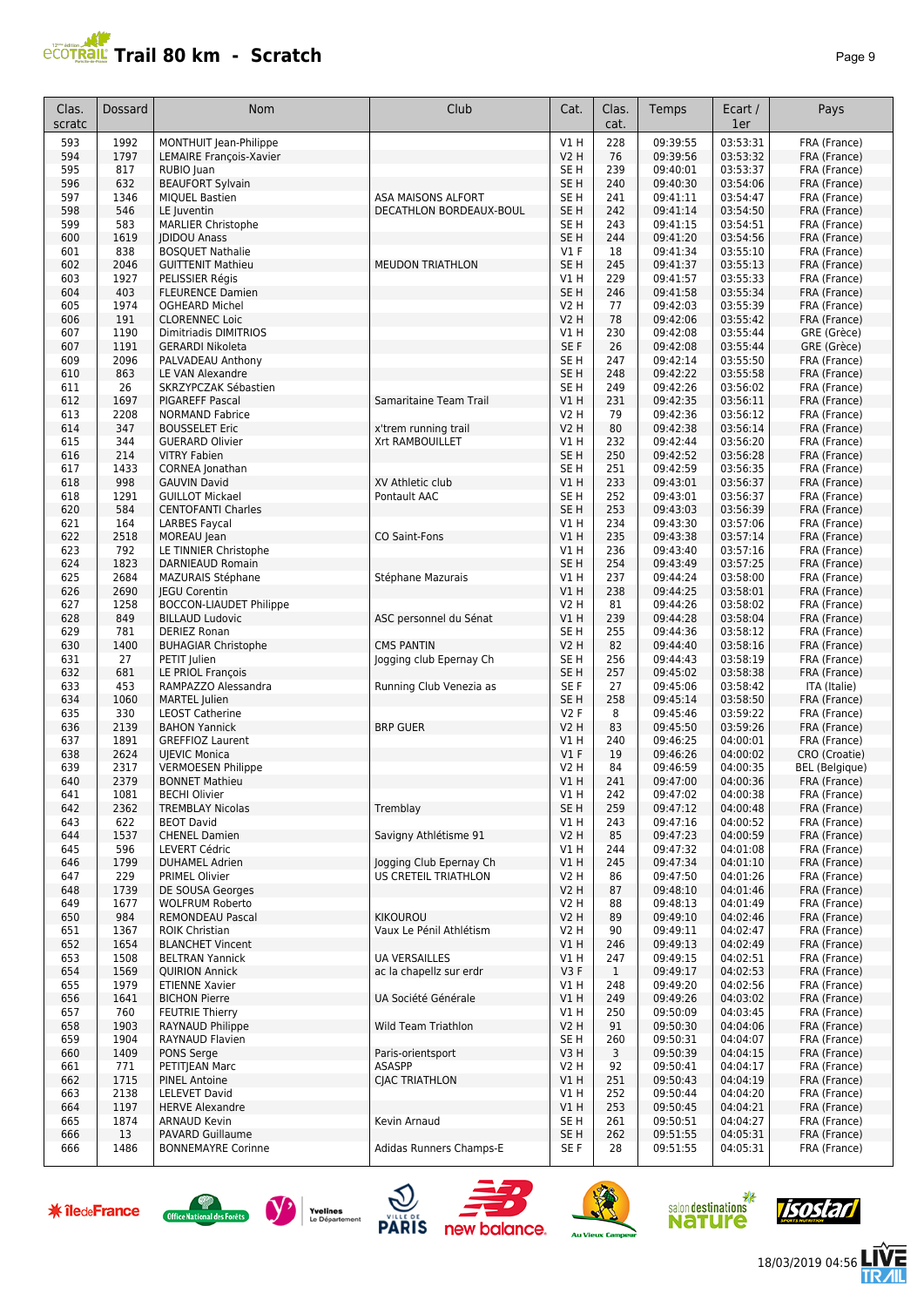

| Clas.<br>scratc | Dossard      | <b>Nom</b>                                        | Club                      | Cat.                               | Clas.<br>cat. | Temps                | Ecart /<br>1er       | Pays                          |
|-----------------|--------------|---------------------------------------------------|---------------------------|------------------------------------|---------------|----------------------|----------------------|-------------------------------|
| 668             | 380          | <b>DELAHAYE Florian</b>                           |                           | SE <sub>H</sub>                    | 263           | 09:52:02             | 04:05:38             | FRA (France)                  |
| 669             | 1030         | <b>BOUCHARD Thomas</b>                            |                           | SE <sub>H</sub>                    | 264           | 09:52:07             | 04:05:43             | FRA (France)                  |
| 670             | 1990         | <b>GAY Florence</b>                               | <b>RTN 30</b>             | <b>V2F</b>                         | 9             | 09:52:08             | 04:05:44             | FRA (France)                  |
| 671             | 1058         | <b>DANTEC Gilles</b>                              | EA CERGY PONTOISE ATHLE   | V1 H                               | 254           | 09:52:10             | 04:05:46             | FRA (France)                  |
| 671<br>673      | 1172<br>1536 | ROCHOTTE Jerome<br><b>GAUTHIER Pascal</b>         |                           | V1 H<br>V3H                        | 254<br>4      | 09:52:10<br>09:52:11 | 04:05:46<br>04:05:47 | FRA (France)<br>FRA (France)  |
| 674             | 2556         | <b>HURSON Cyril</b>                               | <b>ITRA</b>               | V1 H                               | 256           | 09:52:43             | 04:06:19             | LUX (Luxembourg)              |
| 675             | 1374         | <b>BRUN Philippe</b>                              |                           | V1H                                | 257           | 09:52:57             | 04:06:33             | FRA (France)                  |
| 675             | 1462         | <b>TAILLARD Gregory</b>                           |                           | V1 H                               | 257           | 09:52:57             | 04:06:33             | FRA (France)                  |
| 677             | 860          | CAZAU Frédéric                                    |                           | V1H                                | 259           | 09:52:58             | 04:06:34             | FRA (France)                  |
| 678             | 607          | GALLIO Jerome                                     |                           | V1 H                               | 260           | 09:53:01             | 04:06:37             | FRA (France)                  |
| 679             | 319          | <b>FRAYSSE Lisa</b>                               |                           | SE F                               | 29            | 09:53:02             | 04:06:38             | FRA (France)                  |
| 680             | 1709         | <b>BIENASSIS Luc</b>                              | <b>ASBF</b>               | V2 H                               | 93            | 09:53:12             | 04:06:48             | FRA (France)                  |
| 681             | 1503         | SONNARD Dominique                                 | La l'Egray's club         | <b>V2 H</b>                        | 94            | 09:53:33             | 04:07:09             | FRA (France)                  |
| 682<br>683      | 2525<br>1218 | DOS SANTOS Sergio<br><b>COUPEZ Sebastien</b>      | ASVA-SANOFI               | V1 H<br>V1 H                       | 261<br>262    | 09:53:35<br>09:53:39 | 04:07:11<br>04:07:15 | FRA (France)                  |
| 684             | 1068         | <b>CLEMENT Sebastien</b>                          | les p'tites foulées spa   | V1H                                | 263           | 09:53:50             | 04:07:26             | FRA (France)<br>FRA (France)  |
| 685             | 2676         | LAW-KOUNE Quentin                                 |                           | SE <sub>H</sub>                    | 265           | 09:54:10             | 04:07:46             | FRA (France)                  |
| 686             | 1558         | <b>LOTOUT Guenael</b>                             |                           | SE <sub>H</sub>                    | 266           | 09:54:28             | 04:08:04             | FRA (France)                  |
| 687             | 2516         | <b>SERVAIS Stephane</b>                           |                           | V1H                                | 264           | 09:54:30             | 04:08:06             | FRA (France)                  |
| 688             | 2331         | <b>ROUXEL Cyril</b>                               |                           | SE <sub>H</sub>                    | 267           | 09:54:33             | 04:08:09             | FRA (France)                  |
| 689             | 1665         | MORALEDA Clément                                  |                           | SE <sub>H</sub>                    | 268           | 09:54:37             | 04:08:13             | FRA (France)                  |
| 690             | 791          | <b>MARCHAL Stephane</b>                           | <b>UA Versailles</b>      | V1 H                               | 265           | 09:54:40             | 04:08:16             | FRA (France)                  |
| 691             | 1088         | <b>GRIMAUD Xavier</b>                             |                           | V1H                                | 266           | 09:54:42             | 04:08:18             | FRA (France)                  |
| 692             | 153          | <b>ZINBI Mohamed</b>                              |                           | V1H                                | 267           | 09:54:43             | 04:08:19             | FRA (France)                  |
| 693<br>694      | 1173<br>2515 | <b>ECHARDOUR Stéphane</b><br>DJOUDI Adel          |                           | VIH<br>SE <sub>H</sub>             | 268<br>269    | 09:55:04<br>09:55:06 | 04:08:40<br>04:08:42 | FRA (France)<br>ALG (Algérie) |
| 695             | 1809         | <b>CASTRO Bruno</b>                               |                           | V1 H                               | 269           | 09:55:22             | 04:08:58             | FRA (France)                  |
| 696             | 1520         | <b>GUERIN Ludo</b>                                |                           | SE <sub>H</sub>                    | 270           | 09:55:30             | 04:09:06             | FRA (France)                  |
| 697             | 2599         | <b>URVOAS Anthony</b>                             |                           | VIH                                | 270           | 09:55:36             | 04:09:12             | FRA (France)                  |
| 698             | 576          | <b>PATRICK Leger</b>                              | leger patrick             | V1 H                               | 271           | 09:55:41             | 04:09:17             | FRA (France)                  |
| 699             | 362          | <b>GENIN Olivier</b>                              |                           | <b>V2 H</b>                        | 95            | 09:55:44             | 04:09:20             | FRA (France)                  |
| 700             | 354          | <b>MERCIER</b> Julian                             | adidas Runners Bastille   | SE <sub>H</sub>                    | 271           | 09:55:50             | 04:09:26             | FRA (France)                  |
| 701             | 1803         | <b>HAMZAOUI Khalid</b>                            |                           | SE <sub>H</sub>                    | 272           | 09:55:58             | 04:09:34             | FRA (France)                  |
| 702             | 2561         | <b>LEFEBVRE Laurent</b>                           |                           | V2 H                               | 96            | 09:56:17             | 04:09:53             | FRA (France)                  |
| 703<br>704      | 868<br>1354  | <b>MARGOUX Stephane</b><br><b>ROUGEOT Amelie</b>  |                           | V1H<br>SE F                        | 272<br>30     | 09:56:25<br>09:56:26 | 04:10:01<br>04:10:02 | FRA (France)<br>FRA (France)  |
| 705             | 1112         | <b>GUENIVET Arnaud</b>                            | Montville Running Club    | V1 H                               | 273           | 09:56:27             | 04:10:03             | FRA (France)                  |
| 706             | 745          | <b>MAS Loic</b>                                   |                           | SE <sub>H</sub>                    | 273           | 09:56:30             | 04:10:06             | FRA (France)                  |
| 707             | 466          | <b>MENDES Michael</b>                             | coulommiers brie athlét   | V1 H                               | 274           | 09:56:39             | 04:10:15             | FRA (France)                  |
| 708             | 2437         | <b>GRUSON Charlotte</b>                           |                           | SE <sub>F</sub>                    | 31            | 09:56:41             | 04:10:17             | FRA (France)                  |
| 709             | 1017         | <b>MEUNIER Grégoire</b>                           |                           | SE <sub>H</sub>                    | 274           | 09:56:43             | 04:10:19             | FRA (France)                  |
| 709             | 2436         | <b>FERNANDES Manu</b>                             | Jogging club Épernay CH   | SE <sub>H</sub>                    | 274           | 09:56:43             | 04:10:19             | FRA (France)                  |
| 711             | 1828         | Damien DERLOT                                     | Balise 77                 | V1H                                | 275           | 09:57:04             | 04:10:40             | FRA (France)                  |
| 712<br>713      | 1141<br>2635 | <b>LUCHINI Hubert</b><br><b>KHALIS Abdessamad</b> | Team Liger<br>Khalis      | SE <sub>H</sub><br>SE <sub>H</sub> | 276<br>277    | 09:57:06<br>09:57:19 | 04:10:42<br>04:10:55 | FRA (France)<br>FRA (France)  |
| 714             | 1798         | LASBLEIZ Julien                                   |                           | SE <sub>H</sub>                    | 278           | 09:57:27             | 04:11:03             | FRA (France)                  |
| 715             | 1299         | <b>GRZES Ludovic</b>                              | <b>BEAUVAIS TRIATHLON</b> | V2 H                               | 97            | 09:57:40             | 04:11:16             | FRA (France)                  |
| 716             | 1188         | <b>BOUYER Serge</b>                               |                           | V1H                                | 276           | 09:57:46             | 04:11:22             | FRA (France)                  |
| 717             | 1338         | <b>LAMBERT Luc</b>                                | GAZELEC 78                | SE H                               | 279           | 09:57:54             | 04:11:30             | FRA (France)                  |
| 718             | 2474         | <b>JOURDAN Laurent</b>                            |                           | V2 H                               | 98            | 09:57:55             | 04:11:31             | FRA (France)                  |
| 719             | 236          | <b>LAMOTTE Laure</b>                              | Triathlète Attitude Vin   | $VI$ F                             | 20            | 09:57:56             | 04:11:32             | FRA (France)                  |
| 720             | 1137         | <b>LESTARQUIT Mathias</b>                         |                           | SE H                               | 280           | 09:58:03             | 04:11:39             | FRA (France)                  |
| 721             | 1202         | SAMELE-ACQUAVIVA Christophe                       |                           | SE H                               | 281<br>282    | 09:58:07             | 04:11:43<br>04:11:47 | FRA (France)                  |
| 722<br>723      | 434<br>895   | <b>RENAUD Baptiste</b><br>SOULET Ludovic          |                           | SE H<br>V1H                        | 277           | 09:58:11<br>09:58:12 | 04:11:48             | FRA (France)<br>FRA (France)  |
| 724             | 1184         | <b>DELANDE Fabrice</b>                            |                           | V1 H                               | 278           | 09:58:21             | 04:11:57             | FRA (France)                  |
| 725             | 133          | <b>BATARDIERE Denis</b>                           |                           | V2 H                               | 99            | 09:58:49             | 04:12:25             | FRA (France)                  |
| 726             | 637          | <b>MOTTA Frederic</b>                             |                           | SE H                               | 283           | 09:59:29             | 04:13:05             | FRA (France)                  |
| 727             | 1408         | <b>BANDRY Francois</b>                            | <b>Bussy Running</b>      | V1 H                               | 279           | 09:59:30             | 04:13:06             | FRA (France)                  |
| 728             | 1136         | <b>GRIFFIT Franck</b>                             | Livry Gargan athlétisme   | V1 H                               | 280           | 09:59:32             | 04:13:08             | FRA (France)                  |
| 729             | 1983         | RICHARD Jonathan                                  |                           | SE <sub>H</sub>                    | 284           | 09:59:34             | 04:13:10             | FRA (France)                  |
| 730             | 1551         | <b>MAUBERT Olivier</b>                            |                           | V2 H                               | 100           | 09:59:37             | 04:13:13             | FRA (France)                  |
| 731             | 1195         | <b>DARTOIS Yannis</b><br><b>LUCIEN Gael</b>       | saint gregoire triathlo   | V1 H<br>SE H                       | 281           | 09:59:38             | 04:13:14<br>04:13:24 | FRA (France)<br>FRA (France)  |
| 732<br>733      | 819<br>1601  | <b>CABALLERO Thomas</b>                           |                           | V1 H                               | 285<br>282    | 09:59:48<br>09:59:57 | 04:13:33             | FRA (France)                  |
| 733             | 2156         | <b>SRISKARAN Viros</b>                            | CERN running club         | SE H                               | 286           | 09:59:57             | 04:13:33             | FRA (France)                  |
| 735             | 1011         | RIQUARD Olivier                                   |                           | V1 H                               | 283           | 10:00:05             | 04:13:41             | FRA (France)                  |
| 736             | 613          | SERGEANT Rémy                                     |                           | V2 H                               | 101           | 10:00:21             | 04:13:57             | FRA (France)                  |
| 737             | 312          | RAUTUREAU Natacha                                 | LA FOULÉE MEYNOISE        | V1F                                | 21            | 10:00:24             | 04:14:00             | FRA (France)                  |
| 738             | 1732         | <b>BONNEAU Pierrick</b>                           |                           | V1 H                               | 284           | 10:00:40             | 04:14:16             | FRA (France)                  |
| 739             | 1194         | RODRIGUE Julien                                   |                           | V1 H                               | 285           | 10:00:48             | 04:14:24             | FRA (France)                  |
| 740<br>741      | 1264<br>1933 | <b>VAILLANT Mathieu</b>                           |                           | V1 H<br><b>V2 H</b>                | 286<br>102    | 10:00:56<br>10:01:06 | 04:14:32<br>04:14:42 | FRA (France)<br>FRA (France)  |
| 742             | 2513         | ALEXANDRE José<br>SEKHRI Idir                     | us nouvion sur meuse      | SE H                               | 287           | 10:01:07             | 04:14:43             | FRA (France)                  |
|                 |              |                                                   |                           |                                    |               |                      |                      |                               |















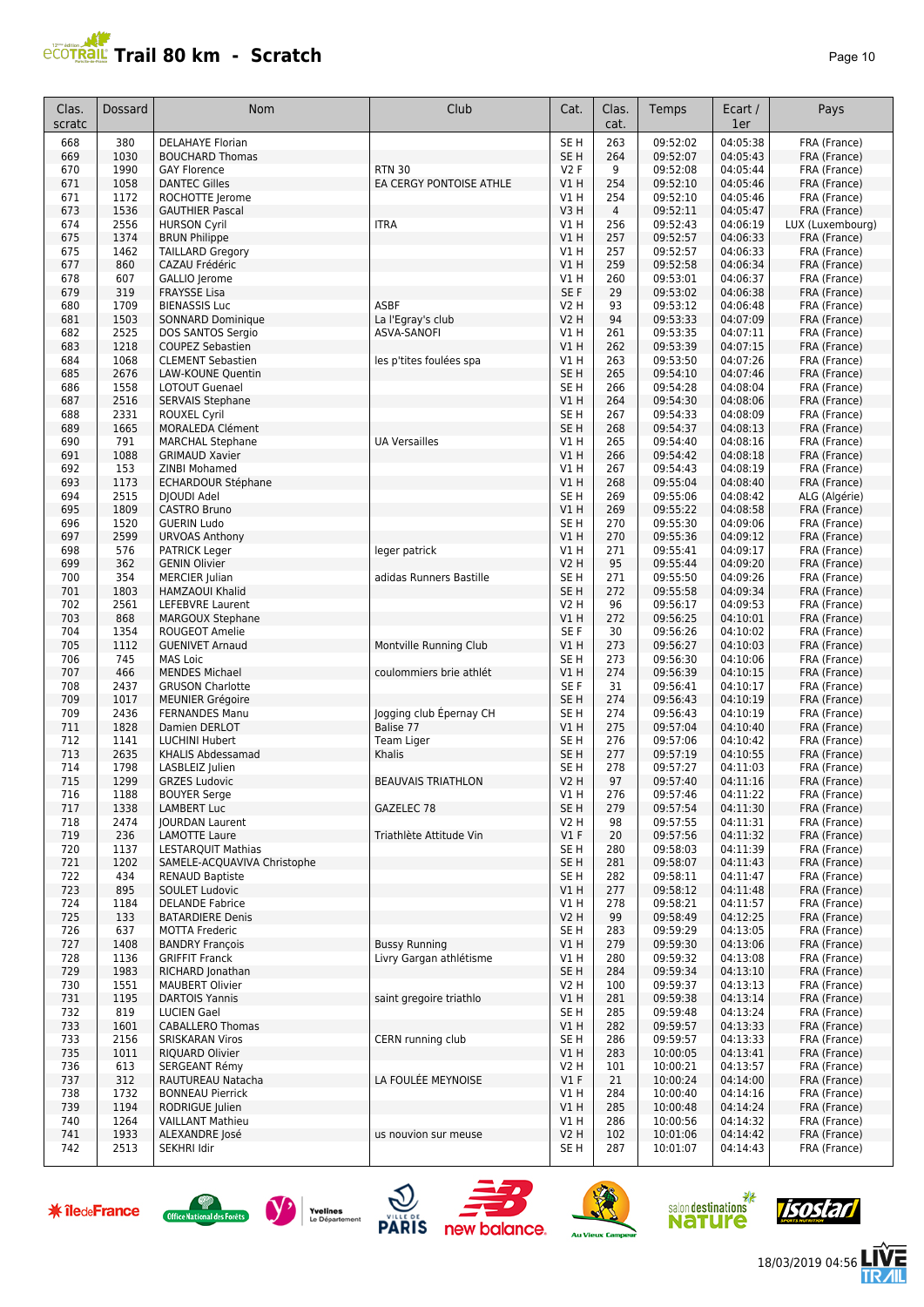## **Trail 80 km - Scratch Page 11 Page 11 Page 11 Page 11**

| Clas.<br>scratc | Dossard      | Nom                                                | Club                                        | Cat.                               | Clas.<br>cat.         | Temps                | Ecart /<br>1er       | Pays                          |
|-----------------|--------------|----------------------------------------------------|---------------------------------------------|------------------------------------|-----------------------|----------------------|----------------------|-------------------------------|
| 743             | 1683         | MAILLOT Johann                                     |                                             | SE <sub>H</sub>                    | 288                   | 10:01:20             | 04:14:56             | FRA (France)                  |
| 744             | 86           | PERREAU François                                   |                                             | V1H                                | 287                   | 10:01:40             | 04:15:16             | FRA (France)                  |
| 745             | 2078         | <b>FONDRIEST Alberto</b>                           | Spirito Trail ASD                           | <b>V2 H</b>                        | 103                   | 10:01:50             | 04:15:26             | ITA (Italie)                  |
| 746<br>747      | 1640<br>1722 | <b>PEIGNE Denis</b><br><b>CHOTARD Richard</b>      | <b>AC VARADES</b>                           | <b>V2 H</b><br>V2 H                | 104<br>105            | 10:02:14<br>10:02:36 | 04:15:50<br>04:16:12 | FRA (France)<br>FRA (France)  |
| 748             | 2275         | <b>SCARPAT Bruno</b>                               |                                             | <b>V2 H</b>                        | 106                   | 10:02:38             | 04:16:14             | FRA (France)                  |
| 749             | 1565         | <b>MORUP Lone</b>                                  |                                             | $VI$ F                             | 22                    | 10:02:39             | 04:16:15             | DEN (Danemark)                |
| 750             | 2418         | <b>TRABELSI Hatem</b>                              |                                             | <b>V2 H</b>                        | 107                   | 10:02:40             | 04:16:16             | FRA (France)                  |
| 751             | 948          | POILBOUT Karine                                    |                                             | $VI$ F                             | 23                    | 10:02:41             | 04:16:17             | FRA (France)                  |
| 752             | 621          | <b>BENZAQUINE Frédéric</b>                         | <b>BENZAQUINE</b>                           | V1 H                               | 288                   | 10:02:42             | 04:16:18             | FRA (France)                  |
| 753<br>754      | 1269<br>1204 | <b>CLAPET Arnaud</b><br><b>DUFOREAU Maxence</b>    |                                             | SE H<br>SE <sub>H</sub>            | 289<br>290            | 10:02:57<br>10:03:01 | 04:16:33<br>04:16:37 | FRA (France)<br>FRA (France)  |
| 755             | 76           | <b>JOIRIS Alexandre</b>                            |                                             | V1H                                | 289                   | 10:03:26             | 04:17:02             | FRA (France)                  |
| 756             | 1272         | LE ROUZIC Christophe                               | PAIMPOL !!                                  | <b>V2 H</b>                        | 108                   | 10:03:37             | 04:17:13             | FRA (France)                  |
| 757             | 1289         | <b>PIGNON Pascal</b>                               |                                             | V2 H                               | 109                   | 10:03:43             | 04:17:19             | FRA (France)                  |
| 758             | 1447         | <b>MERCIER Olivier</b>                             |                                             | V1H                                | 290                   | 10:03:45             | 04:17:21             | FRA (France)                  |
| 759             | 1257         | MOK Jean-Jacques                                   | ASC BNP PARIBAS PARIS                       | SE <sub>H</sub>                    | 291                   | 10:03:46             | 04:17:22             | CAM (Cambodge)                |
| 760<br>761      | 1661<br>1349 | <b>DECAUP Adrien</b><br><b>LEGRAND Nicolas</b>     |                                             | SE <sub>H</sub><br>SE <sub>H</sub> | 292<br>293            | 10:03:58             | 04:17:34<br>04:18:10 | FRA (France)                  |
| 762             | 1963         | DZUBANOWSKI Nicolas                                |                                             | SE <sub>H</sub>                    | 294                   | 10:04:34<br>10:04:35 | 04:18:11             | FRA (France)<br>FRA (France)  |
| 763             | 1497         | <b>LE NORCY Adrien</b>                             | <b>ADRIEN LE NORCY</b>                      | V1 H                               | 291                   | 10:04:37             | 04:18:13             | FRA (France)                  |
| 764             | 1456         | SAUVAGE Dominique                                  |                                             | V2 H                               | 110                   | 10:04:40             | 04:18:16             | FRA (France)                  |
| 765             | 891          | <b>GLAUMAUD Julien</b>                             |                                             | V1 H                               | 292                   | 10:05:06             | 04:18:42             | FRA (France)                  |
| 766             | 1286         | DIEPENHORST Cornelis                               |                                             | SE <sub>H</sub>                    | 295                   | 10:05:18             | 04:18:54             | NED (Pays-Bas)                |
| 767             | 1345         | <b>GONTE Frédéric</b>                              | ASA MAISONS-ALFORT                          | V1 H                               | 293                   | 10:05:19             | 04:18:55             | FRA (France)                  |
| 768<br>769      | 2634<br>2313 | <b>BATTIER Stephanie</b><br><b>VERRYSER Xavier</b> | <b>US COSNE</b>                             | V1F<br>V1 H                        | 24<br>294             | 10:05:35<br>10:06:08 | 04:19:11<br>04:19:44 | FRA (France)<br>FRA (France)  |
| 770             | 2543         | <b>VIENNE Nicolas</b>                              |                                             | SE <sub>H</sub>                    | 296                   | 10:06:36             | 04:20:12             | FRA (France)                  |
| 771             | 2527         | <b>LEROY Michael</b>                               |                                             | SE <sub>H</sub>                    | 297                   | 10:06:38             | 04:20:14             | FRA (France)                  |
| 772             | 2179         | <b>ARZELIER Guy</b>                                | Xrun                                        | V3H                                | 5                     | 10:06:43             | 04:20:19             | FRA (France)                  |
| 773             | 2648         | <b>FOURETS Olivier</b>                             | SAM PARIS 12                                | SE <sub>H</sub>                    | 298                   | 10:06:47             | 04:20:23             | FRA (France)                  |
| 774             | 1905         | <b>RETUREAU Didier</b>                             |                                             | V2 H                               | 111                   | 10:07:02             | 04:20:38             | FRA (France)                  |
| 775             | 121          | COUTREAU Julien                                    |                                             | V1H                                | 295                   | 10:07:17             | 04:20:53             | FRA (France)                  |
| 776<br>777      | 1751<br>57   | <b>GRENIER Yoann</b><br>LAPORTE Hervé              | EASOY                                       | SE <sub>H</sub><br>V2 H            | 299<br>112            | 10:07:29<br>10:07:34 | 04:21:05<br>04:21:10 | FRA (France)<br>FRA (France)  |
| 778             | 73           | <b>GOBE Laurent</b>                                |                                             | SE <sub>H</sub>                    | 300                   | 10:07:35             | 04:21:11             | FRA (France)                  |
| 779             | 2117         | <b>TUCKER Hugh</b>                                 | <b>ESR Renault</b>                          | <b>V2 H</b>                        | 113                   | 10:07:38             | 04:21:14             | GBR (Royaume-Uni)             |
| 780             | 1895         | <b>ABGRALL Yann</b>                                |                                             | V1H                                | 296                   | 10:07:41             | 04:21:17             | FRA (France)                  |
| 781             | 2562         | <b>VINCENT Antoine</b>                             | Caen Athlétic Club                          | V <sub>3</sub> H                   | 6                     | 10:08:07             | 04:21:43             | FRA (France)                  |
| 782             | 1638         | <b>UNGERER Laurent</b>                             |                                             | SE <sub>H</sub>                    | 301                   | 10:08:13             | 04:21:49             | FRA (France)                  |
| 783<br>784      | 2193<br>1959 | <b>STEVENSON Eric</b>                              | AC Boulogne Billancourt<br>Troyes omnisport | V3H<br><b>V2 H</b>                 | $\overline{7}$<br>114 | 10:08:15<br>10:08:17 | 04:21:51<br>04:21:53 | FRA (France)                  |
| 785             | 1238         | DUBOIS Jean Claude<br><b>CRESPI Mateu</b>          |                                             | V2 H                               | 115                   | 10:08:24             | 04:22:00             | FRA (France)<br>ESP (Espagne) |
| 786             | 574          | <b>BENETEAU Nicolas</b>                            |                                             | SE <sub>H</sub>                    | 302                   | 10:08:27             | 04:22:03             | FRA (France)                  |
| 787             | 1234         | <b>BERTHE</b> Jocelyn                              | Livry gargan athlétisme                     | V2 H                               | 116                   | 10:08:29             | 04:22:05             | FRA (France)                  |
| 788             | 1384         | <b>SCHMID Mathilde</b>                             | <b>CNN TRI NYON</b>                         | SE <sub>F</sub>                    | 32                    | 10:08:30             | 04:22:06             | SUI (Suisse)                  |
| 789             | 1603         | Jerome PIOVANETTI                                  |                                             | V1 H                               | 297                   | 10:08:36             | 04:22:12             | FRA (France)                  |
| 790             | 1898         | <b>LORRIERE Christophe</b>                         | ASCE                                        | V2 H                               | 117                   | 10:08:46             | 04:22:22             | FRA (France)                  |
| 791<br>792      | 440<br>2055  | ASSIS Pedro<br><b>MADELON Laurent</b>              | <b>US ARNAGE</b>                            | V1 H<br>V <sub>2</sub> H           | 298<br>118            | 10:08:49<br>10:09:23 | 04:22:25<br>04:22:59 | FRA (France)<br>FRA (France)  |
| 793             | 2016         | <b>GALLE Ghislaine</b>                             | AS Quaix en Chartreuse                      | V3F                                | 2                     | 10:09:42             | 04:23:18             | FRA (France)                  |
| 794             | 1111         | <b>THIBOUT François</b>                            |                                             | V1H                                | 299                   | 10:09:48             | 04:23:24             | FRA (France)                  |
| 795             | 161          | LAVERGNE Victorien                                 | Adidas Runners Bir-Hake                     | SE H                               | 303                   | 10:09:55             | 04:23:31             | FRA (France)                  |
| 796             | 2252         | <b>EL GOURCH Youssef</b>                           |                                             | SE <sub>H</sub>                    | 304                   | 10:10:08             | 04:23:44             | FRA (France)                  |
| 797             | 134          | <b>MORIN Gilles</b>                                |                                             | SE <sub>H</sub>                    | 305                   | 10:10:22             | 04:23:58             | FRA (France)                  |
| 798             | 230          | <b>ROSAS Patrick</b>                               | US creteil triathlon                        | V1H                                | 300                   | 10:10:24             | 04:24:00             | FRA (France)                  |
| 798             | 1480         | LOESER Sebastien<br><b>LALAIRE Mickael</b>         |                                             | SE <sub>H</sub>                    | 306                   | 10:10:24             | 04:24:00             | FRA (France)<br>FRA (France)  |
| 800<br>801      | 2231<br>2582 | <b>FATRAS Yohann</b>                               |                                             | SE H<br>SE H                       | 307<br>308            | 10:10:29<br>10:10:31 | 04:24:05<br>04:24:07 | FRA (France)                  |
| 802             | 2113         | <b>MARCHEUX Benjamin</b>                           | Marcheux                                    | SE H                               | 309                   | 10:10:52             | 04:24:28             | FRA (France)                  |
| 803             | 1822         | LEVESQUE Yan                                       |                                             | V1 H                               | 301                   | 10:10:57             | 04:24:33             | FRA (France)                  |
| 804             | 554          | <b>NOYERE Romain</b>                               |                                             | SE <sub>H</sub>                    | 310                   | 10:11:14             | 04:24:50             | FRA (France)                  |
| 805             | 779          | CADIEU Arnaud                                      |                                             | V1H                                | 302                   | 10:11:21             | 04:24:57             | FRA (France)                  |
| 806             | 2380         | QUELLEC Ewen                                       |                                             | SE H                               | 311                   | 10:11:46             | 04:25:22             | FRA (France)                  |
| 807             | 620          | <b>CHARTIER-KASTLER Cyrille</b>                    |                                             | V2 H                               | 119                   | 10:12:02             | 04:25:38             | FRA (France)                  |
| 808             | 266          | <b>CALLENS</b> Jeremy                              | Marcoussis<br>PMT                           | V1H                                | 303                   | 10:12:07             | 04:25:43             | FRA (France)                  |
| 808<br>810      | 2047<br>2510 | <b>LECANU Alexis</b><br><b>NOEL David</b>          | Run Pour Tous                               | SE H<br>V1H                        | 312<br>304            | 10:12:07<br>10:12:43 | 04:25:43<br>04:26:19 | FRA (France)<br>FRA (France)  |
| 811             | 1635         | <b>DUCHET Pierre-Emmanuel</b>                      | AC BEAUCHAMP                                | V2 H                               | 120                   | 10:12:52             | 04:26:28             | FRA (France)                  |
| 812             | 1999         | <b>GUICHET Franck</b>                              |                                             | SE H                               | 313                   | 10:12:56             | 04:26:32             | FRA (France)                  |
| 813             | 712          | <b>AUGUE Georges</b>                               |                                             | V2 H                               | 121                   | 10:13:26             | 04:27:02             | FRA (France)                  |
| 814             | 2359         | SPOLJARIC Philippe                                 | Club athlétisme de Pute                     | V1 H                               | 305                   | 10:13:27             | 04:27:03             | FRA (France)                  |
| 815             | 1688         | <b>MARTIN Achia</b>                                | Achia MARTIN                                | V2F                                | 10                    | 10:13:31             | 04:27:07             | FRA (France)                  |
| 816             | 2293         | L'HARIDON Stephane                                 | Iroise Triathlon                            | V1H                                | 306                   | 10:13:34             | 04:27:10             | FRA (France)                  |
| 817             | 1281         | <b>RICHAUME Thibaud</b>                            | TEAM HUMBLEZH                               | V1 H                               | 307                   | 10:13:35             | 04:27:11             | FRA (France)                  |















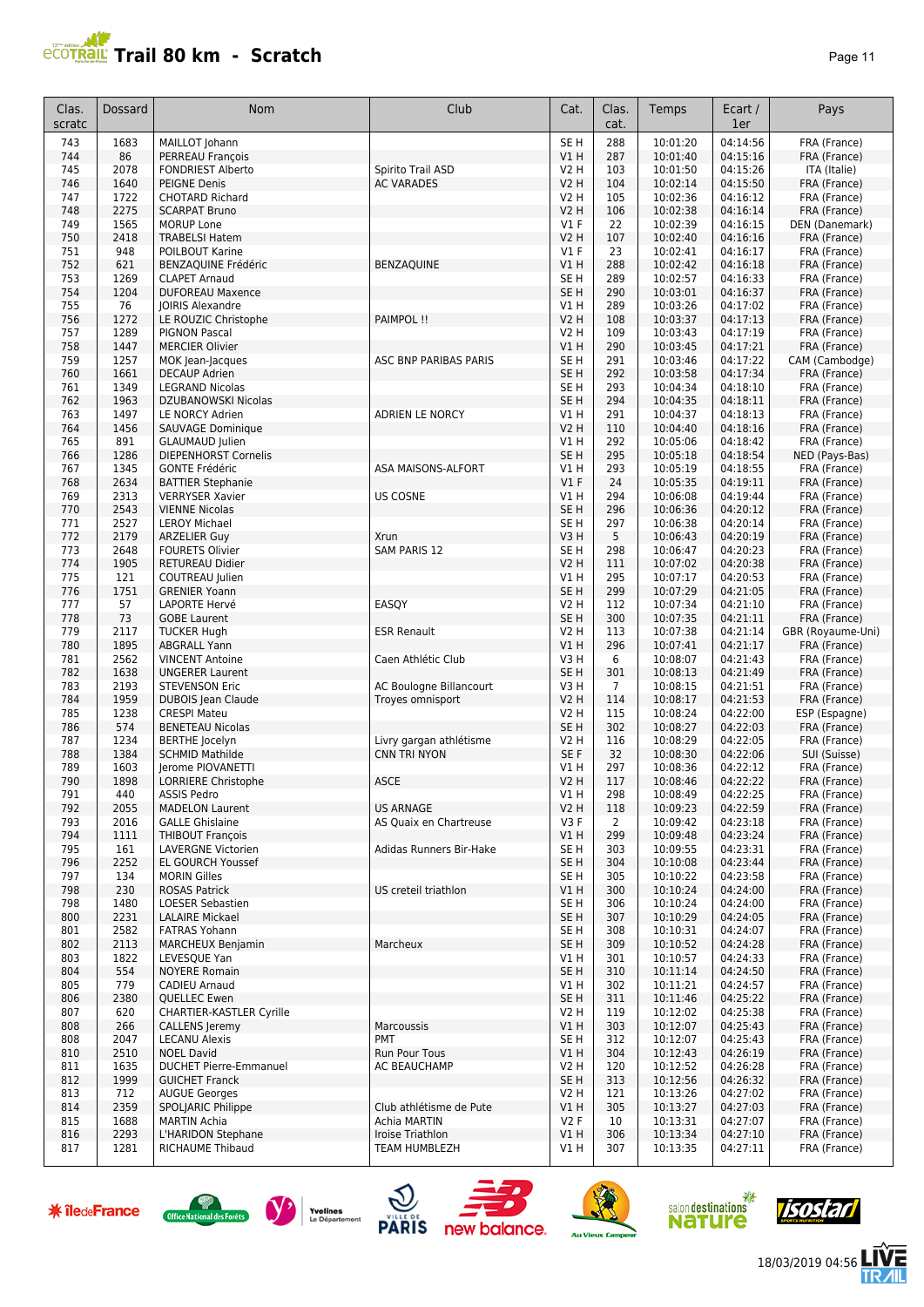# **PROTRAIL Trail 80 km - Scratch**

| Clas.<br>scratc | Dossard      | <b>Nom</b>                                          | Club                                          | Cat.                                | Clas.<br>cat. | Temps                | Ecart /<br>1er       | Pays                             |
|-----------------|--------------|-----------------------------------------------------|-----------------------------------------------|-------------------------------------|---------------|----------------------|----------------------|----------------------------------|
| 818             | 2137         | <b>BOURET Sebastien</b>                             | <b>GISORS ATHLETIC CLUB</b>                   | SE <sub>H</sub>                     | 314           | 10:13:36             | 04:27:12             | FRA (France)                     |
| 819             | 1742         | <b>SKOWRON Radosław</b>                             | Płonące Kondony Babuni                        | V1H                                 | 308           | 10:13:37             | 04:27:13             | POL (Pologne)                    |
| 820             | 1705         | KOBYLARCZYK Sebastian                               | Nine Inch Snails                              | V1H                                 | 309           | 10:13:38             | 04:27:14             | POL (Pologne)                    |
| 821             | 2181<br>393  | <b>BADE Tim</b>                                     |                                               | SE <sub>H</sub>                     | 315           | 10:13:39             | 04:27:15             | USA (Etats-Unis)                 |
| 822<br>823      | 1892         | EL FELLAH Amine<br>VANDERMEULEN Jorrit              |                                               | SE <sub>H</sub><br><b>V2 H</b>      | 316<br>122    | 10:13:48<br>10:13:53 | 04:27:24<br>04:27:29 | FRA (France)<br>LUX (Luxembourg) |
| 824             | 1260         | <b>RUDA Miguel</b>                                  | Deportivo Espanol Orlea                       | V1H                                 | 310           | 10:14:00             | 04:27:36             | ESP (Espagne)                    |
| 825             | 1846         | EL ABJANI Nordine                                   |                                               | V1H                                 | 311           | 10:14:25             | 04:28:01             | FRA (France)                     |
| 826             | 932          | <b>TOURTELIER Gael</b>                              |                                               | V1 H                                | 312           | 10:14:26             | 04:28:02             | FRA (France)                     |
| 827             | 946          | <b>CHEVALIER Caroline</b>                           | Athlétic Coeur de Fond                        | $VI$ F                              | 25            | 10:15:04             | 04:28:40             | FRA (France)                     |
| 828             | 1239         | <b>TALLEUX Thierry</b>                              | <b>RUN POUR TOUS</b>                          | V1 H                                | 313           | 10:15:06             | 04:28:42             | FRA (France)                     |
| 829             | 2404         | <b>DUNOYER Gregoire</b>                             |                                               | SE <sub>H</sub>                     | 317           | 10:15:07             | 04:28:43             | FRA (France)                     |
| 830             | 1935         | <b>AUFFRET Fabrice</b>                              | courir sur Brest                              | <b>V2 H</b>                         | 123           | 10:15:13             | 04:28:49             | FRA (France)                     |
| 831             | 1934<br>698  | <b>MARTIN Emilien</b>                               |                                               | SE <sub>H</sub><br>V2F              | 318           | 10:15:14<br>10:15:26 | 04:28:50<br>04:29:02 | FRA (France)                     |
| 832<br>833      | 1386         | ROUSSEAU Marie-Cécile<br><b>BUGEY Xavier</b>        |                                               | V1H                                 | 11<br>314     | 10:15:29             | 04:29:05             | FRA (France)<br>FRA (France)     |
| 834             | 2621         | <b>DELEPO Alexandre</b>                             |                                               | V1H                                 | 315           | 10:15:30             | 04:29:06             | FRA (France)                     |
| 835             | 960          | PLEYBER Gaëtan                                      | THALES COMMUNICATION TR                       | SE <sub>H</sub>                     | 319           | 10:15:32             | 04:29:08             | FRA (France)                     |
| 836             | 2576         | <b>BRACHET Laurent</b>                              |                                               | <b>V2 H</b>                         | 124           | 10:15:42             | 04:29:18             | FRA (France)                     |
| 837             | 268          | <b>SOYER Nathalie</b>                               | <b>US ROISSY EN BRIE</b>                      | $VI$ F                              | 26            | 10:15:44             | 04:29:20             | FRA (France)                     |
| 838             | 1438         | CARIOU Yann                                         |                                               | V2 H                                | 125           | 10:15:46             | 04:29:22             | FRA (France)                     |
| 839             | 990          | DELABROUILLE Frédéric                               |                                               | V1H                                 | 316           | 10:15:48             | 04:29:24             | FRA (France)                     |
| 840             | 2281         | <b>GASP Pascal</b>                                  |                                               | V1 H                                | 317           | 10:15:51             | 04:29:27             | FRA (France)                     |
| 841             | 1642<br>910  | <b>GAUTIER Laurent</b>                              | ES SAINT PATHUS-OISSERY                       | V <sub>2</sub> H<br>SE <sub>H</sub> | 126<br>320    | 10:15:54             | 04:29:30<br>04:29:31 | FRA (France)                     |
| 842<br>843      | 1575         | <b>VICENTE Benoit</b><br><b>BECQUART Hugo</b>       |                                               | SE <sub>H</sub>                     | 321           | 10:15:55<br>10:15:58 | 04:29:34             | FRA (France)<br>FRA (France)     |
| 844             | 157          | <b>CARRERE Dominique</b>                            |                                               | <b>V2 H</b>                         | 127           | 10:16:01             | 04:29:37             | FRA (France)                     |
| 845             | 2659         | <b>VAUSSENAT Amandine</b>                           |                                               | SE F                                | 33            | 10:16:07             | 04:29:43             | FRA (France)                     |
| 846             | 1855         | <b>AUDANT Bruno</b>                                 | ARJ Saint Vrain                               | V1H                                 | 318           | 10:16:20             | 04:29:56             | FRA (France)                     |
| 847             | 938          | <b>LEROUX Eric</b>                                  |                                               | <b>V2 H</b>                         | 128           | 10:16:22             | 04:29:58             | FRA (France)                     |
| 848             | 2365         | <b>COSSON Benoit</b>                                |                                               | V1 H                                | 319           | 10:17:11             | 04:30:47             | FRA (France)                     |
| 849             | 1198         | <b>DARTOIS David</b>                                |                                               | V1H                                 | 320           | 10:17:14             | 04:30:50             | FRA (France)                     |
| 850             | 1976         | <b>GARANDEAU Adrien</b>                             | <b>Happy Trail Runners</b>                    | SE <sub>H</sub>                     | 322           | 10:17:15             | 04:30:51             | FRA (France)                     |
| 851<br>852      | 1564<br>2008 | <b>MENG Yanyan</b><br><b>COROT Frederic</b>         | <b>RUNNING PANDA</b><br>OXYGENE PSA           | V1H<br>V1 H                         | 321<br>322    | 10:17:17<br>10:17:23 | 04:30:53<br>04:30:59 | CHN (Chine)<br>FRA (France)      |
| 853             | 290          | <b>COLLOMB</b> Jerome                               |                                               | VIH                                 | 323           | 10:17:30             | 04:31:06             | FRA (France)                     |
| 854             | 1208         | LIENART Bénédicte                                   |                                               | V1F                                 | 27            | 10:17:42             | 04:31:18             | <b>BEL</b> (Belgique)            |
| 854             | 1209         | <b>BARBIEUX Sophie</b>                              | <b>ETM Mouscron</b>                           | $VI$ F                              | 27            | 10:17:42             | 04:31:18             | <b>BEL</b> (Belgique)            |
| 856             | 2227         | <b>TISSERANT Xavier</b>                             | <b>VERNEUIL AC</b>                            | <b>V2 H</b>                         | 129           | 10:17:53             | 04:31:29             | FRA (France)                     |
| 856             | 2291         | <b>LESIEUR Christian</b>                            | <b>VERNEUIL AC</b>                            | V1H                                 | 324           | 10:17:53             | 04:31:29             | FRA (France)                     |
| 858             | 535          | <b>BOULANGER Julien</b>                             |                                               | SE <sub>H</sub>                     | 323           | 10:18:02             | 04:31:38             | FRA (France)                     |
| 859             | 603          | <b>HAUDEBOURG Thomas</b>                            | <b>XVe ATHLETIC CLUB</b>                      | SE <sub>H</sub>                     | 324           | 10:18:08             | 04:31:44             | FRA (France)                     |
| 860<br>861      | 285<br>2654  | RIS Christian<br><b>CROSSARD Ludovic</b>            | <b>ASASPP</b>                                 | V1H<br>VIH                          | 325<br>326    | 10:18:15<br>10:18:20 | 04:31:51<br>04:31:56 | FRA (France)<br>FRA (France)     |
| 862             | 2448         | KOLODZIEJCZYK Franck                                | TOULON SPORTS NATURE                          | V1 H                                | 327           | 10:18:24             | 04:32:00             | FRA (France)                     |
| 863             | 934          | <b>CLOSIER Adrien</b>                               |                                               | SE <sub>H</sub>                     | 325           | 10:18:26             | 04:32:02             | FRA (France)                     |
| 864             | 1982         | <b>LUMSDEN Craig</b>                                |                                               | SE H                                | 326           | 10:18:27             | 04:32:03             | GBR (Royaume-Uni)                |
| 865             | 1114         | <b>HENRY Philippe</b>                               | Usleffrinckoucke                              | V1 H                                | 328           | 10:18:48             | 04:32:24             | FRA (France)                     |
| 866             | 2414         | BENARD Robin                                        |                                               | SE H                                | 327           | 10:18:57             | 04:32:33             | FRA (France)                     |
| 867             | 1610         | <b>QUERE Philippe</b>                               | <b>Team HAMON Automobiles</b>                 | V <sub>2</sub> H                    | 130           | 10:19:28             | 04:33:04             | FRA (France)                     |
| 868             | 18           | <b>ARCE Ludovic</b>                                 | Running club bellegarde                       | SE <sub>H</sub>                     | 328           | 10:19:43             | 04:33:19             | FRA (France)                     |
| 869<br>870      | 1329<br>606  | DE BAYLE DES HERMENS Thibaut<br><b>VALE Antonio</b> | <b>ESN</b><br><b>AC Barentin</b>              | SE <sub>H</sub><br>V1 H             | 329<br>329    | 10:19:54<br>10:19:59 | 04:33:30<br>04:33:35 | FRA (France)<br>POR (Portugal)   |
| 871             | 1426         | <b>CHARPENTIER Gilles</b>                           | US Métro Transport                            | <b>V2 H</b>                         | 131           | 10:20:00             | 04:33:36             | FRA (France)                     |
| 872             | 1193         | <b>BACZYK Christophe</b>                            |                                               | SE H                                | 330           | 10:20:10             | 04:33:46             | FRA (France)                     |
| 873             | 1915         | <b>CARLIER Geoffroy</b>                             |                                               | <b>V2 H</b>                         | 132           | 10:20:18             | 04:33:54             | FRA (France)                     |
| 874             | 335          | <b>LEOST Ronan</b>                                  |                                               | V2 H                                | 133           | 10:20:22             | 04:33:58             | FRA (France)                     |
| 875             | 1130         | LOUX Christophe                                     |                                               | V1H                                 | 330           | 10:20:57             | 04:34:33             | FRA (France)                     |
| 876             | 1754         | AULU Jean Remi                                      |                                               | SE H                                | 331           | 10:20:58             | 04:34:34             | FRA (France)                     |
| 877             | 1353         | <b>QUINET Francois</b>                              |                                               | V1H                                 | 331           | 10:20:59             | 04:34:35             | FRA (France)                     |
| 877             | 1696         | <b>SAGEOT</b> Julien                                | CO EU BRESLE<br><b>GENERATION TRAIL BLOIS</b> | SE H                                | 332           | 10:20:59             | 04:34:35             | FRA (France)                     |
| 879<br>880      | 1491<br>2151 | <b>GRIMAUD Eric</b><br>PRIANO Christophe            |                                               | V1H<br>V2 H                         | 332<br>134    | 10:21:01<br>10:21:03 | 04:34:37<br>04:34:39 | FRA (France)<br>FRA (France)     |
| 881             | 1297         | <b>GARDIANOT Olivier</b>                            | Gardianot                                     | V3H                                 | 8             | 10:21:10             | 04:34:46             | FRA (France)                     |
| 882             | 502          | <b>CHARLET</b> Jennifer                             | Avia club                                     | SE F                                | 34            | 10:21:13             | 04:34:49             | FRA (France)                     |
| 883             | 2470         | <b>MEILLAND Renaud</b>                              | <b>ASCE TRIATHLON</b>                         | SE <sub>H</sub>                     | 333           | 10:21:14             | 04:34:50             | FRA (France)                     |
| 884             | 2242         | <b>MARX Magali</b>                                  |                                               | $VI$ F                              | 29            | 10:21:19             | 04:34:55             | FRA (France)                     |
| 885             | 438          | <b>PETIT Gilles</b>                                 | Tour My Run                                   | V1H                                 | 333           | 10:21:21             | 04:34:57             | FRA (France)                     |
| 885             | 1138         | LENOBLE Stéphane                                    |                                               | V1 H                                | 333           | 10:21:21             | 04:34:57             | FRA (France)                     |
| 887             | 2288         | <b>CULPIN Edouard</b>                               |                                               | SE H                                | 334           | 10:21:26             | 04:35:02             | FRA (France)                     |
| 888<br>889      | 654<br>653   | <b>LOPES David</b><br>NUNO DE FARIA Jean François   | <b>TAC</b><br>Thiais ac                       | V1 H<br>V1H                         | 335<br>336    | 10:21:39<br>10:21:40 | 04:35:15<br>04:35:16 | FRA (France)<br>FRA (France)     |
| 890             | 421          | <b>ROBERT Stephane</b>                              | <b>ASLC PSA TRI</b>                           | V1 H                                | 337           | 10:21:52             | 04:35:28             | FRA (France)                     |
| 891             | 1328         | <b>WALOCHA David</b>                                | david walocha                                 | SE H                                | 335           | 10:22:11             | 04:35:47             | FRA (France)                     |
| 892             | 263          | <b>FUENTES Fabrice</b>                              |                                               | V1 H                                | 338           | 10:22:14             | 04:35:50             | FRA (France)                     |
|                 |              |                                                     |                                               |                                     |               |                      |                      |                                  |













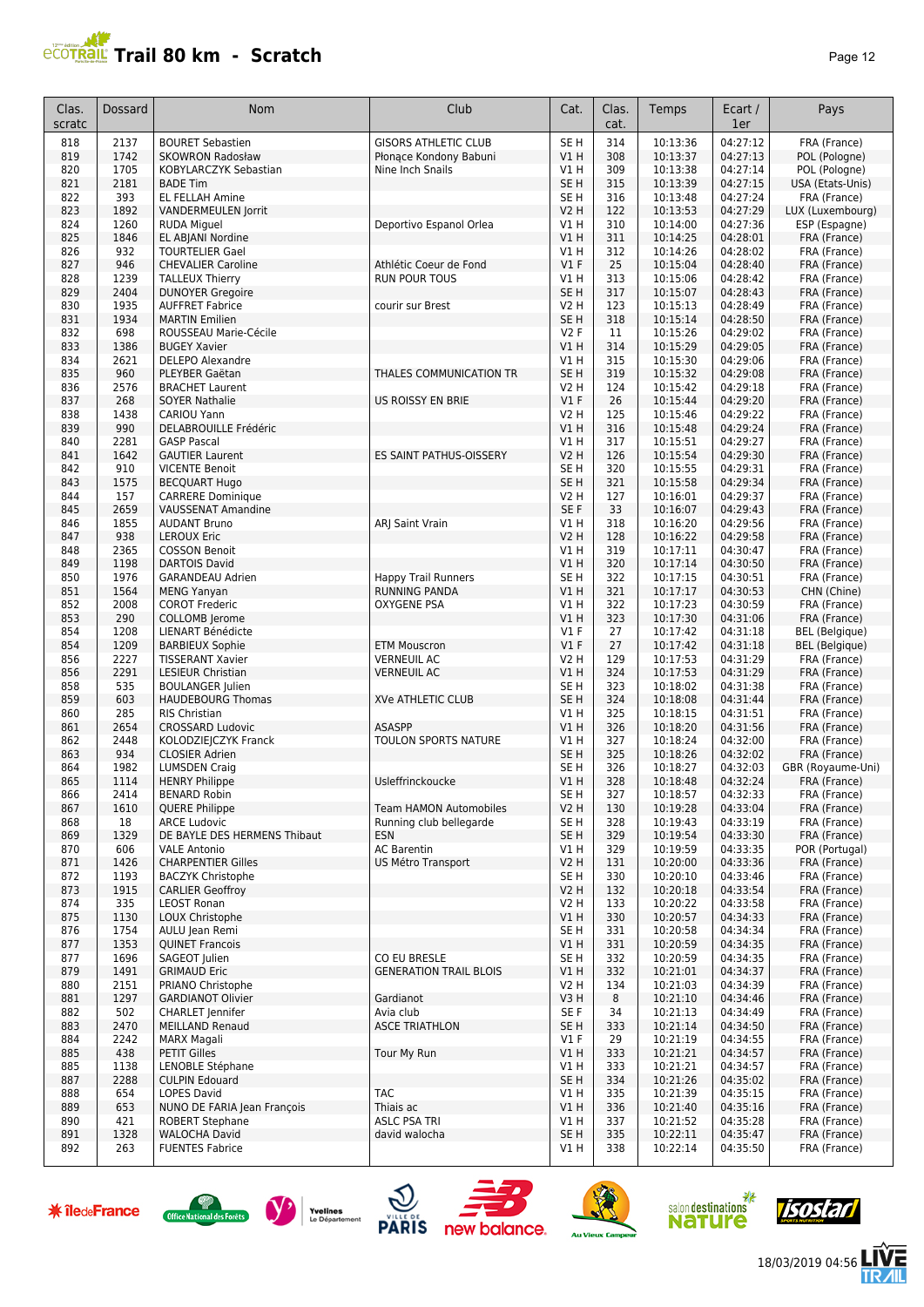## **Trail 80 km - Scratch Page 13** Page 13

| Clas.<br>scratc | <b>Dossard</b> | Nom                             | Club                        | Cat.            | Clas.<br>cat. | Temps    | Ecart /<br>1er | Pays              |
|-----------------|----------------|---------------------------------|-----------------------------|-----------------|---------------|----------|----------------|-------------------|
| 893             | 1517           | <b>PROUVE Caroline</b>          | errance                     | $VI$ F          | 30            | 10:23:12 | 04:36:48       | FRA (France)      |
| 894             | 2453           | PALOMAR Loic                    |                             | SE H            | 336           | 10:23:57 | 04:37:33       | FRA (France)      |
| 895             | 2538           | <b>GASLONDE Yannick</b>         |                             | SE <sub>H</sub> | 337           | 10:24:07 | 04:37:43       | FRA (France)      |
| 896             | 1132           | <b>FROC Pierre</b>              | Tri aventure Avon Fonta     | <b>V2 H</b>     | 135           | 10:24:08 | 04:37:44       | FRA (France)      |
| 897             | 78             | <b>OLIVEIRA Frederic</b>        |                             | V1H             | 339           | 10:24:11 | 04:37:47       | FRA (France)      |
| 897             | 1325           | <b>GUILLOU Patrice</b>          |                             | <b>V2 H</b>     | 136           | 10:24:11 | 04:37:47       | FRA (France)      |
| 899             | 1090           | <b>GADIOT Nicolas</b>           | <b>SC ARLES</b>             | V1 H            | 340           | 10:24:14 | 04:37:50       | FRA (France)      |
| 900             | 1336           | <b>LADDI Samir</b>              |                             | SE <sub>H</sub> | 338           | 10:24:23 | 04:37:59       | FRA (France)      |
| 901             | 2163           | <b>TERLE Yvan</b>               | <b>FSPN</b>                 | V1 H            | 341           | 10:24:28 | 04:38:04       | FRA (France)      |
| 902             | 1143           | <b>ROLLAND Axel</b>             |                             | SE <sub>H</sub> | 339           | 10:24:41 | 04:38:17       | FRA (France)      |
| 902             | 2172           | <b>TERLE Stéphane</b>           | <b>EASC ST CHAMOND</b>      | V2 H            | 137           | 10:24:41 | 04:38:17       | FRA (France)      |
| 904             | 2130           | LE MAGUER Claudine              | Entente Sportive de Sar     | $VI$ F          | 31            | 10:24:42 | 04:38:18       | FRA (France)      |
| 905             | 500            | LUMBROSO Ronan                  |                             | V1 H            | 342           | 10:24:45 | 04:38:21       | FRA (France)      |
| 906             | 2583           | <b>AUBERT Emmanuel</b>          |                             | VIH             | 343           | 10:24:46 | 04:38:22       | FRA (France)      |
| 907             | 1748           | LAI Christophe                  |                             | V1H             | 344           | 10:24:47 | 04:38:23       | FRA (France)      |
| 908             | 602            | <b>MARICHAL Benjamin</b>        |                             | SE <sub>H</sub> | 340           | 10:24:48 | 04:38:24       | FRA (France)      |
| 909             | 2524           | <b>BOUAABILA Rachid</b>         | SO houilles                 | V1H             | 345           | 10:24:49 | 04:38:25       | FRA (France)      |
| 910             | 2645           | <b>VAILLANT Benoit</b>          | <b>CRAZY TRAILERS</b>       | <b>V2 H</b>     | 138           | 10:25:04 | 04:38:40       | FRA (France)      |
| 911             | 9              | DIEBOLD Joffrey                 |                             | SE <sub>H</sub> | 341           | 10:25:28 | 04:39:04       | FRA (France)      |
| 912             | 1987           | <b>TRICOT Franck</b>            | <b>GALLY AC</b>             | <b>V2 H</b>     | 139           | 10:25:32 | 04:39:08       | FRA (France)      |
| 913             | 1215           | MORIZOT Arthur                  |                             | SE <sub>H</sub> | 342           | 10:25:34 | 04:39:10       | FRA (France)      |
| 914             | 901            | <b>BOISAT Zoheir</b>            |                             | VIH             | 346           | 10:25:39 | 04:39:15       | FRA (France)      |
| 915             | 1791           | PICO Florian                    |                             | SE <sub>H</sub> | 343           | 10:25:43 | 04:39:19       | FRA (France)      |
| 916             | 1110           | <b>GHELLER David</b>            |                             | SE <sub>H</sub> | 344           | 10:25:44 | 04:39:20       | FRA (France)      |
| 917             | 1334           | <b>TATRY Vincent</b>            |                             | SE H            | 345           | 10:25:46 | 04:39:22       | FRA (France)      |
| 918             | 1012           | <b>PRACHT Steve</b>             | <b>Versailles Triathlon</b> | SE <sub>H</sub> | 346           | 10:25:51 | 04:39:27       | FRA (France)      |
| 919             | 1095           | <b>WILLIAMS</b> Jonathan        |                             | V1 H            | 347           | 10:26:01 | 04:39:37       | GBR (Royaume-Uni) |
| 920             | 1377           | <b>FOUQUET Matthieu</b>         | Chaville Athlétisme         | V1H             | 348           | 10:26:03 | 04:39:39       | FRA (France)      |
| 921             | 278            | <b>PEPERS Mederic</b>           | Verneuil Ac                 | V1H             | 349           | 10:26:05 | 04:39:41       | FRA (France)      |
| 922             | 303            | <b>MESKI-NACER Miloud</b>       |                             | V1H             | 350           | 10:26:06 | 04:39:42       | FRA (France)      |
| 923             | 2504           | PAYET Loic                      |                             | SE <sub>H</sub> | 347           | 10:26:14 | 04:39:50       | FRA (France)      |
| 924             | 672            | PYLINSKI Sandrine               |                             | $VI$ F          | 32            | 10:26:16 | 04:39:52       | FRA (France)      |
| 924             | 2043           | LE LOUARNE Hervé                |                             | V2 H            | 140           | 10:26:16 | 04:39:52       | FRA (France)      |
| 926             | 1128           | MASSEE Jerome                   | <b>AC MONTESSON</b>         | SE <sub>H</sub> | 348           | 10:26:17 | 04:39:53       | FRA (France)      |
| 927             | 329            | <b>STREISSEL Marie-Caroline</b> | Andresy Athlétisme          | SE F            | 35            | 10:26:40 | 04:40:16       | FRA (France)      |
| 927             | 2073           | <b>GOLDLUST Romain</b>          |                             | V1 H            | 351           | 10:26:40 | 04:40:16       | FRA (France)      |
| 929             | 1279           | <b>WATIER Guillaume</b>         |                             | SE H            | 349           | 10:26:42 | 04:40:18       | FRA (France)      |
| 930             | 1276           | <b>GUILLOT Antoine</b>          |                             | SE <sub>H</sub> | 350           | 10:26:43 | 04:40:19       | HON (Honduras)    |
| 931             | 1059           | <b>MAISON Hugues</b>            |                             | <b>V2 H</b>     | 141           | 10:26:47 | 04:40:23       | FRA (France)      |
| 932             | 238            | <b>MICHEL Pierrick</b>          |                             | SE <sub>H</sub> | 351           | 10:26:50 | 04:40:26       | FRA (France)      |
| 933             | 177            | ROMEU VARELA Jesus              |                             | <b>V2 H</b>     | 142           | 10:26:52 | 04:40:28       | ESP (Espagne)     |
| 934             | 1948           | <b>GIORGI Michel</b>            | front runners de paris      | <b>V2 H</b>     | 143           | 10:26:53 | 04:40:29       | FRA (France)      |
| 935             | 378            | <b>LE GALL Gilles</b>           | STADE VERTOIS ATHLÉTISM     | <b>V2 H</b>     | 144           | 10:27:36 | 04:41:12       | FRA (France)      |
| 936             | 1249           | <b>GERINTE Thibault</b>         | <b>FFTRI</b>                | V1H             | 352           | 10:27:41 | 04:41:17       | FRA (France)      |
| 937             | 1835           | <b>MERILLON Florian</b>         |                             | SE <sub>H</sub> | 352           | 10:27:49 | 04:41:25       | FRA (France)      |
| 938             | 2485           | <b>JOUSSON Arnaud</b>           |                             | <b>V2 H</b>     | 145           | 10:27:56 | 04:41:32       | FRA (France)      |
| 939             | 2175           | <b>GALURA Roy</b>               |                             | V1 H            | 353           | 10:27:59 | 04:41:35       | PHI (Philippines) |
| 940             | 1594           | <b>DENIS Raphael</b>            |                             | V1 H            | 354           | 10:28:42 | 04:42:18       | FRA (France)      |
| 941             | 435            | <b>RIVALS Benoit</b>            | ACBB                        | V1 H            | 355           | 10:28:50 | 04:42:26       | FRA (France)      |
| 941             | 1035           | <b>MATTA Giannangelo</b>        | Stade Français              | <b>V2 H</b>     | 146           | 10:28:50 | 04:42:26       | ITA (Italie)      |
| 943             | 180            | <b>BARANDAS Pedro</b>           |                             | V1 H            | 356           | 10:28:59 | 04:42:35       | FRA (France)      |
| 944             | 207            | <b>CHANGENET Matthieu</b>       |                             | SE <sub>H</sub> | 353           | 10:29:00 | 04:42:36       | FRA (France)      |
| 945             | 1691           | HAZEBROUCK Christophe           | <b>FREE RUNNERS LE CLUB</b> | V1 H            | 357           | 10:29:09 | 04:42:45       | FRA (France)      |
| 946             | 1730           | <b>MURAT</b> Julien             |                             | SE <sub>H</sub> | 354           | 10:29:10 | 04:42:46       | FRA (France)      |
| 947             | 1416           | DAVID Jules                     |                             | SE H            | 355           | 10:29:12 | 04:42:48       | FRA (France)      |
| 947             | 2443           | <b>RESBEUT Paul</b>             |                             | SE <sub>H</sub> | 355           | 10:29:12 | 04:42:48       | FRA (France)      |
| 949             | 125            | <b>LAURENT Pierre-Yves</b>      | ASFI VILLEJUIF              | SE H            | 357           | 10:29:13 | 04:42:49       | FRA (France)      |
| 950             | 1887           | NEYHOUSER Jeremy                |                             | SE <sub>H</sub> | 358           | 10:29:14 | 04:42:50       | FRA (France)      |
| 951             | 1149           | <b>MAUNOURY Adeline</b>         |                             | SE F            | 36            | 10:29:16 | 04:42:52       | FRA (France)      |
| 951             | 2134           | <b>HERICHE Emmanuel</b>         |                             | VIH             | 358           | 10:29:16 | 04:42:52       | FRA (France)      |
| 953             | 911            | <b>JUMELLE Cedric</b>           | <b>OXYGENE PSA</b>          | V1H             | 359           | 10:29:32 | 04:43:08       | FRA (France)      |
| 954             | 1022           | <b>THOMAS Alun</b>              |                             | SE <sub>H</sub> | 359           | 10:29:54 | 04:43:30       | GBR (Royaume-Uni) |
| 955             | 1531           | D'ULISSE Sandra                 | AC DU PAYS DE MEAUX         | $VI$ F          | 33            | 10:30:10 | 04:43:46       | FRA (France)      |
| 955             | 2361           | <b>HERIVAUX Joel</b>            | <b>ACPM</b>                 | <b>V2 H</b>     | 147           | 10:30:10 | 04:43:46       | FRA (France)      |
| 957             | 2656           | <b>GOURDOUX Fabrice</b>         |                             | <b>V2 H</b>     | 148           | 10:30:29 | 04:44:05       | FRA (France)      |
| 958             | 156            | <b>GILLET Guillaume</b>         | aventure running segonz     | SE <sub>H</sub> | 360           | 10:30:47 | 04:44:23       | FRA (France)      |
| 959             | 1444           | <b>BORNIER Laurent</b>          | AS HSBC FRANCE              | V1 H            | 360           | 10:30:52 | 04:44:28       | FRA (France)      |
| 960             | 511            | <b>GUERIN Patrick</b>           | <b>KIKOUROU</b>             | V1H             | 361           | 10:31:20 | 04:44:56       | FRA (France)      |
| 961             | 1078           | DAMIANI Jean-Philippe           | CoGenese Coching            | V2 H            | 149           | 10:31:26 | 04:45:02       | FRA (France)      |
| 961             | 1986           | VAN ELSLANDE Léopoldine         |                             | SE F            | 37            | 10:31:26 | 04:45:02       | FRA (France)      |
| 963             | 1869           | POISSON Antoine                 |                             | SE H            | 361           | 10:31:27 | 04:45:03       | FRA (France)      |
| 964             | 63             | <b>BAZILE Franck</b>            |                             | VIH             | 362           | 10:31:45 | 04:45:21       | FRA (France)      |
| 965             | 1168           | <b>DELAMOTTE Marc</b>           | Dreamrun                    | V2 H            | 150           | 10:32:04 | 04:45:40       | FRA (France)      |
| 966             | 978            | ALTMANN Élodie                  | <b>PLM Conflans</b>         | $VI$ F          | 34            | 10:32:06 | 04:45:42       | FRA (France)      |
| 967             | 1057           | <b>CUSTODIO Vivien</b>          | PLM CONFLANS                | SE H            | 362           | 10:32:07 | 04:45:43       | FRA (France)      |

















信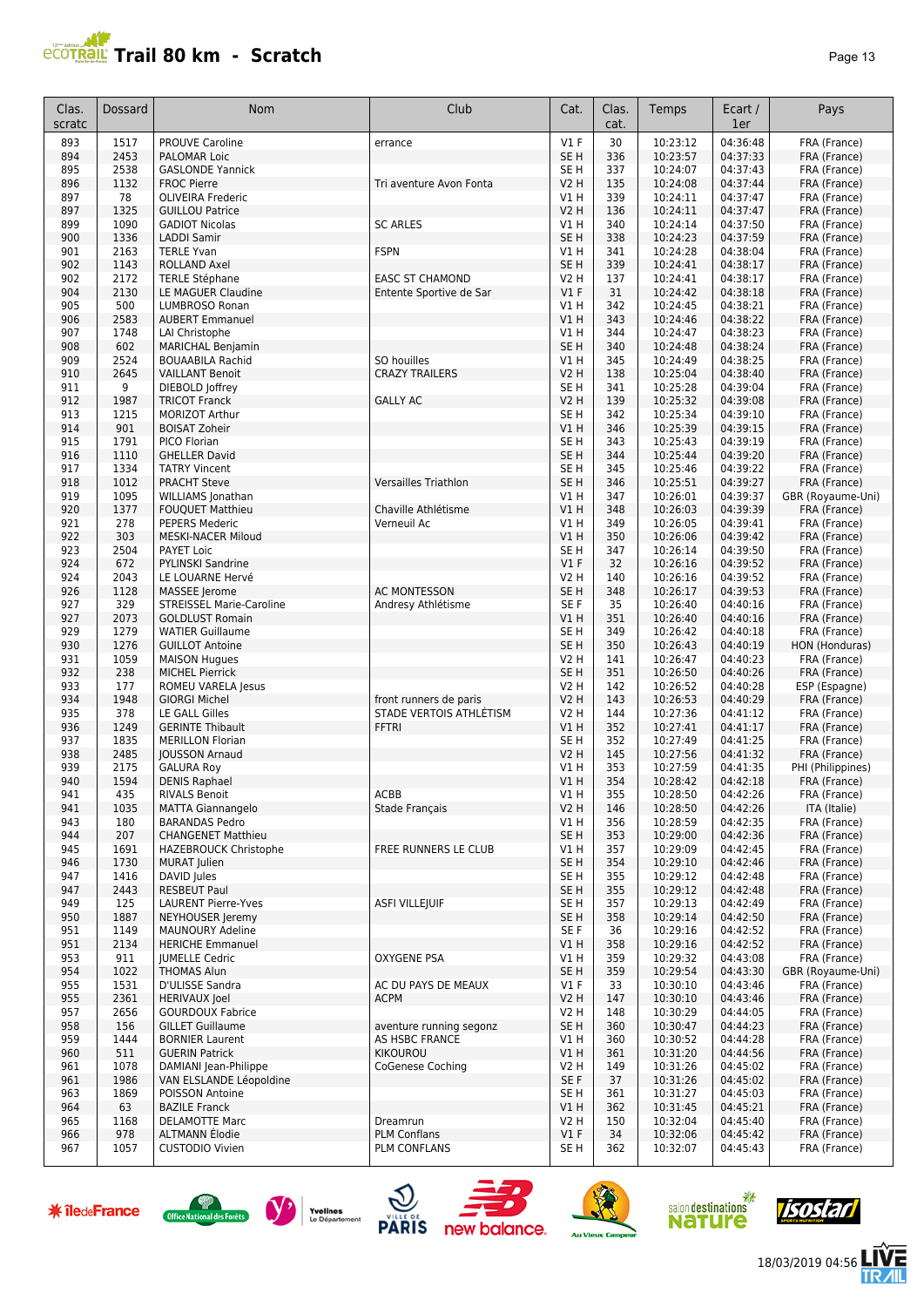

| Clas.<br>scratc | Dossard     | Nom                                      | Club                     | Cat.            | Clas.<br>cat. | Temps                | Ecart /<br>1er       | Pays                         |
|-----------------|-------------|------------------------------------------|--------------------------|-----------------|---------------|----------------------|----------------------|------------------------------|
| 967             | 2034        | <b>JOUFFREAU Florian</b>                 |                          | SE <sub>H</sub> | 362           | 10:32:07             | 04:45:43             | FRA (France)                 |
| 969             | 2083        | <b>CAREJE Martin</b>                     | <b>USF triathlon</b>     | SE <sub>H</sub> | 364           | 10:32:28             | 04:46:04             | FRA (France)                 |
| 970             | 795         | <b>LIMARE Ludovic</b>                    | LMSA                     | SE H            | 365           | 10:32:31             | 04:46:07             | FRA (France)                 |
| 971             | 124         | <b>MARC Erwan</b>                        |                          | SE <sub>H</sub> | 366           | 10:32:38             | 04:46:14             | FRA (France)                 |
| 972             | 1648        | PEREIRA CARVALHO Carlos                  |                          | <b>V2 H</b>     | 151           | 10:32:40             | 04:46:16             | POR (Portugal)               |
| 973             | 593         | <b>BRUN Sophie</b>                       |                          | $VI$ F          | 35            | 10:32:41             | 04:46:17             | FRA (France)                 |
| 974             | 1984        | <b>GUENON Laurent</b>                    |                          | SE <sub>H</sub> | 367           | 10:32:56             | 04:46:32             | FRA (France)                 |
| 975             | 2430        | <b>BASTARDIE Olivier</b>                 | <b>ASPHALTE 94</b>       | VIH             | 363           | 10:32:59             | 04:46:35             | FRA (France)                 |
| 976             | 2338        | <b>JUNGERS Jean Michel</b>               |                          | <b>V2 H</b>     | 152           | 10:33:00             | 04:46:36             | FRA (France)                 |
| 977             | 945         | <b>BADOUX</b> Jonathan                   | Badoux                   | SE <sub>H</sub> | 368           | 10:33:03             | 04:46:39             | FRA (France)                 |
| 978             | 1721        | SAGET Aurélien                           |                          | SE <sub>H</sub> | 369           | 10:33:21             | 04:46:57             | FRA (France)                 |
| 979             | 1453        | <b>CATTEAU Hubert</b>                    |                          | <b>V2 H</b>     | 153           | 10:33:35             | 04:47:11             | FRA (France)                 |
| 979             | 1487        | <b>CATTEAU François</b>                  | <b>ASVEL Triathlon</b>   | V1H             | 364           | 10:33:35             | 04:47:11             | FRA (France)                 |
| 981             | 1262        | <b>WIETZKE Raphael</b>                   |                          | V1H             | 365           | 10:33:37             | 04:47:13             | FRA (France)                 |
| 982             | 1764        | <b>DESCLIDES Stephane</b>                |                          | V1 H            | 366           | 10:33:39             | 04:47:15             | FRA (France)                 |
| 983             | 636         | POTISLAVOWSKI Marc                       |                          | V1 H            | 367           | 10:34:13             | 04:47:49             | FRA (France)                 |
| 984             | 667         | PERRIARD Stéphanie                       |                          | SE F            | 38            | 10:34:15             | 04:47:51             | SUI (Suisse)                 |
| 985             | 2081        | <b>GUILLEM Bruno</b>                     | Caen Athlétic Club       | V1 H            | 368           | 10:34:23             | 04:47:59             | FRA (France)                 |
| 986             | 1210        | SEJOURNE Serge                           | stade francais           | V2 H            | 154           | 10:34:30             | 04:48:06             | FRA (France)                 |
| 987             | 1972        | <b>BATEL Walter</b>                      | <b>MEUDON TRIATHLON</b>  | V2 H            | 155           | 10:34:31             | 04:48:07             | FRA (France)                 |
| 988             | 881         | <b>VIOLET Thibault</b>                   |                          | SE <sub>H</sub> | 370           | 10:34:32             | 04:48:08             | FRA (France)                 |
| 989             | 1620        | <b>BUIGUES</b> Jerome                    |                          | V1H             | 369           | 10:34:48             | 04:48:24             | FRA (France)                 |
| 990             | 2606        | <b>COUDRAYE Adrien</b>                   | <b>CVTA</b>              | SE <sub>H</sub> | 371           | 10:35:00             | 04:48:36             | FRA (France)                 |
| 991             | 614         | <b>BATAILLE Jean-Luc</b>                 |                          | <b>V2 H</b>     | 156           | 10:35:03             | 04:48:39             | FRA (France)                 |
| 992             | 375         | DE BRAQUILANGES Luc                      |                          | SE <sub>H</sub> | 372           | 10:35:12             | 04:48:48             | FRA (France)                 |
| 993             | 458         | <b>BUTEUX Laurent</b>                    |                          | <b>V2 H</b>     | 157           | 10:35:24             | 04:49:00             | FRA (France)                 |
| 993             | 1759        | <b>GUILHEM Christophe</b>                |                          | V1 H            | 370           | 10:35:24             | 04:49:00             | FRA (France)                 |
| 995             | 2249        | <b>TRYOEN Jean-Luc</b>                   | EA ST QUENTIN EN YVELIN  | V3H             | 9             | 10:35:26             | 04:49:02             | FRA (France)                 |
| 996             | 486         | <b>PELTIER Sebastien</b>                 |                          | V1 H            | 371           | 10:35:32             | 04:49:08             | FRA (France)                 |
| 997             | 931         | <b>DOURLANS Stephane</b>                 |                          | SE <sub>H</sub> | 373           | 10:35:33             | 04:49:09             | FRA (France)                 |
| 998             | 730         | MOINARD Jérémie                          |                          | SE H            | 374           | 10:35:35             | 04:49:11             | FRA (France)                 |
| 999             | 1165        | <b>ESSAKKAKI Rachid</b>                  |                          | V1 H            | 372           | 10:35:36             | 04:49:12             | FRA (France)                 |
| 1000            | 2352        | <b>LANG Valentin</b>                     |                          | SE <sub>H</sub> | 375           | 10:35:41             | 04:49:17             | FRA (France)                 |
| 1001            | 2658        | <b>FONTAINE Hugues</b>                   |                          | V1H             | 373           | 10:35:44             | 04:49:20             | FRA (France)                 |
| 1002            | 851         | <b>BEAUCHET Alexandre</b>                | <b>DSA</b>               | SE H            | 376           | 10:36:10             | 04:49:46             | FRA (France)                 |
| 1003            | 1455        | <b>GODARD Anthony</b>                    | Les Toqués du bitume     | VIH             | 374           | 10:36:13             | 04:49:49             | FRA (France)                 |
| 1004            | 1396        | <b>GAUTIER Nicolas</b>                   |                          | V1 H            | 375           | 10:36:14             | 04:49:50             | FRA (France)                 |
| 1005            | 2397        | MOUCHET Chantal                          | <b>CROCO D'AIRAIN</b>    | <b>V2F</b>      | 12            | 10:36:17             | 04:49:53             | FRA (France)                 |
| 1006            | 1889        | <b>BOISSIER Nicolas</b>                  |                          | V1H             | 376           | 10:36:34             | 04:50:10             | FRA (France)                 |
| 1007            | 2024        | <b>CAGNIART Olivier</b>                  |                          | <b>V2 H</b>     | 158           | 10:36:41             | 04:50:17             | FRA (France)                 |
| 1008            | 1323        | <b>LUU Frederic</b>                      |                          | V2 H            | 159           | 10:36:58             | 04:50:34             | FRA (France)                 |
| 1009            | 2493        | <b>FRANCONIERI Frederic</b>              |                          | SE <sub>H</sub> | 377           | 10:37:00             | 04:50:36             | FRA (France)                 |
| 1010            | 2305<br>105 | SIDOUN Jacques                           |                          | V2 H<br>SE H    | 160           | 10:37:01             | 04:50:37             | CAN (Canada)                 |
| 1011<br>1011    | 1182        | AIRES Rodrigo<br><b>MICHEL Christine</b> | <b>CMS PANTIN</b>        | SE F            | 378<br>39     | 10:37:04             | 04:50:40<br>04:50:40 | POR (Portugal)               |
| 1013            | 1646        | MODAINE Jerome                           |                          | VIH             | 377           | 10:37:04<br>10:37:08 | 04:50:44             | FRA (France)<br>FRA (France) |
| 1014            | 1684        | <b>VIGNERON Nicolas</b>                  |                          | V1 H            | 378           | 10:37:10             | 04:50:46             | FRA (France)                 |
| 1015            | 249         | <b>THOMAS Guillaume</b>                  |                          | SE <sub>H</sub> | 379           | 10:37:18             | 04:50:54             | FRA (France)                 |
| 1016            | 127         | <b>COHEN-SABBAN Brice</b>                |                          | SE H            | 380           | 10:37:21             | 04:50:57             | <b>BEL</b> (Belgique)        |
| 1017            | 2632        | <b>VIGNEAU Bibou</b>                     |                          | V1H             | 379           | 10:37:23             | 04:50:59             | FRA (France)                 |
| 1018            | 2488        | ROUS Jean-François                       |                          | V2 H            | 161           | 10:37:37             | 04:51:13             | FRA (France)                 |
| 1019            | 986         | <b>GRARD Maxime</b>                      |                          | SE H            | 381           | 10:38:02             | 04:51:38             | FRA (France)                 |
| 1020            | 1450        | <b>SAUTRON Charles Éric</b>              |                          | V1 H            | 380           | 10:38:04             | 04:51:40             | FRA (France)                 |
| 1021            | 1225        | <b>GILLET Olivier</b>                    |                          | <b>V2 H</b>     | 162           | 10:38:09             | 04:51:45             | FRA (France)                 |
| 1022            | 1760        | <b>MARTIN Alexandra</b>                  | <b>TSV Prichsenstadt</b> | $VI$ F          | 36            | 10:38:38             | 04:52:14             | GER (Allemagne)              |
| 1023            | 2173        | <b>CHAINON David</b>                     | SUAPS Université Paris-  | SE <sub>H</sub> | 382           | 10:38:54             | 04:52:30             | FRA (France)                 |
| 1024            | 233         | CEPINA RODRIGUEZ Daniel                  | Trapa la cabra           | SE H            | 383           | 10:39:19             | 04:52:55             | ESP (Espagne)                |
| 1025            | 1139        | <b>MOMONT Mélanie</b>                    | Courir Par Nature        | V1F             | 37            | 10:39:24             | 04:53:00             | FRA (France)                 |
| 1026            | 116         | <b>CALLOS Allan</b>                      |                          | SE H            | 384           | 10:39:27             | 04:53:03             | PHI (Philippines)            |
| 1027            | 1398        | <b>CLERGET Stephane</b>                  |                          | V1 H            | 381           | 10:39:31             | 04:53:07             | FRA (France)                 |
| 1028            | 1024        | <b>ACHARD Antoine</b>                    |                          | SE H            | 385           | 10:39:32             | 04:53:08             | FRA (France)                 |
| 1029            | 845         | <b>MOCHI Celine</b>                      |                          | V1F             | 38            | 10:39:33             | 04:53:09             | FRA (France)                 |
| 1030            | 135         | <b>MENARD Kevin</b>                      | Kikourou                 | SE H            | 386           | 10:39:34             | 04:53:10             | FRA (France)                 |
| 1031            | 442         | <b>BOY Hugo</b>                          |                          | SE <sub>H</sub> | 387           | 10:39:35             | 04:53:11             | FRA (France)                 |
| 1032            | 2174        | ABDELKAOUI Mohammed                      |                          | V1 H            | 382           | 10:39:52             | 04:53:28             | FRA (France)                 |
| 1033            | 1259        | <b>IUCHAULT Simon</b>                    |                          | V1 H            | 383           | 10:40:02             | 04:53:38             | FRA (France)                 |
| 1034            | 1782        | <b>NATKOVITCH Cyril</b>                  |                          | V1 H            | 384           | 10:40:04             | 04:53:40             | FRA (France)                 |
| 1035            | 820         | <b>HELLNER Thomas</b>                    |                          | SE <sub>H</sub> | 388           | 10:40:17             | 04:53:53             | FRA (France)                 |
| 1036            | 1908        | <b>MERCIER Olivier</b>                   | us arnage                | V2 H            | 163           | 10:40:19             | 04:53:55             | FRA (France)                 |
| 1037            | 600         | PERRISSIN Thomas                         |                          | V1H             | 385           | 10:40:34             | 04:54:10             | FRA (France)                 |
| 1038            | 1308        | <b>BESNARD Francis</b>                   | Les Charlots             | V1 H            | 386           | 10:40:45             | 04:54:21             | FRA (France)                 |
| 1039            | 1267        | <b>HABIB Rawad</b>                       |                          | VIH             | 387           | 10:40:47             | 04:54:23             | LBN (Liban)                  |
| 1040            | 1072        | COZZOLINO Bruno                          |                          | V2 H            | 164           | 10:41:29             | 04:55:05             | FRA (France)                 |
| 1041            | 51          | <b>CHOUGUI Mohamed</b>                   | STADIUM MONTIGNY ATHLET  | SE <sub>H</sub> | 389           | 10:41:32             | 04:55:08             | FRA (France)                 |
| 1042            | 1678        | <b>RAMALLY Philippe</b>                  |                          | V2 H            | 165           | 10:41:37             | 04:55:13             | FRA (France)                 |













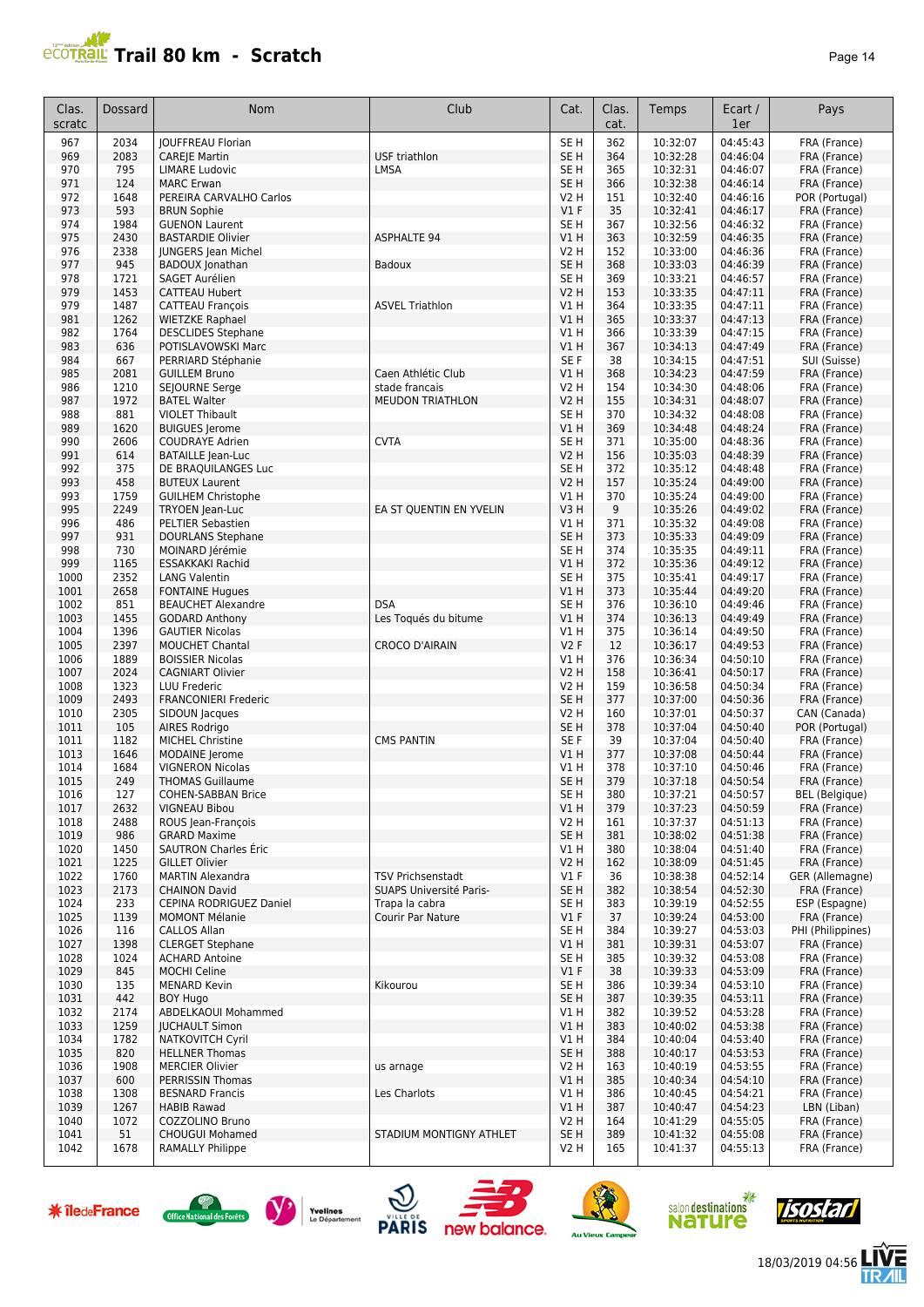## **Trail 80 km - Scratch Page 15** and **Page 15** and Page 15

| Clas.<br>scratc | Dossard      | <b>Nom</b>                                          | Club                                             | Cat.                   | Clas.<br>cat. | Temps                | Ecart /<br>1er       | Pays                            |
|-----------------|--------------|-----------------------------------------------------|--------------------------------------------------|------------------------|---------------|----------------------|----------------------|---------------------------------|
| 1043            | 2005         | POUPARD Guillaume                                   |                                                  | V1H                    | 388           | 10:41:44             | 04:55:20             | FRA (France)                    |
| 1044            | 1061         | <b>MAUDUIT Christian</b>                            |                                                  | <b>V1 H</b>            | 389           | 10:42:00             | 04:55:36             | FRA (France)                    |
| 1045            | 1800         | CHARI Abdellah                                      | Uso Bezons TRIATHLON                             | <b>V1 H</b>            | 390           | 10:42:02             | 04:55:38             | FRA (France)                    |
| 1046            | 2124         | <b>ROBERT Christophe</b>                            | AS ISSOU                                         | <b>V1 H</b>            | 391           | 10:42:29             | 04:56:05             | FRA (France)                    |
| 1047            | 106          | <b>BEAUVAL Pierre</b>                               | S.O.HOUILLES                                     | V1H                    | 392           | 10:42:32             | 04:56:08<br>04:56:16 | FRA (France)                    |
| 1048<br>1049    | 2037<br>2497 | <b>LEVERT Pascal</b><br><b>MONTEL Alexandre</b>     |                                                  | V2 H<br>SE H           | 166<br>390    | 10:42:40<br>10:42:49 | 04:56:25             | FRA (France)<br>FRA (France)    |
| 1050            | 662          | ROSSI Jean-Charles                                  |                                                  | V1 H                   | 393           | 10:42:51             | 04:56:27             | FRA (France)                    |
| 1051            | 2131         | <b>BERNIER Christophe</b>                           |                                                  | V1H                    | 394           | 10:42:54             | 04:56:30             | FRA (France)                    |
| 1052            | 2032         | <b>OUALI Mehdi</b>                                  |                                                  | SE <sub>H</sub>        | 391           | 10:43:33             | 04:57:09             | FRA (France)                    |
| 1053            | 2086         | <b>GUILLEMET Jean-François</b>                      |                                                  | SE <sub>H</sub>        | 392           | 10:43:34             | 04:57:10             | FRA (France)                    |
| 1054            | 1322         | <b>SCHWARZE Alfons</b>                              |                                                  | <b>V2 H</b>            | 167           | 10:43:36             | 04:57:12             | GER (Allemagne)                 |
| 1055            | 786          | <b>MAVROUDIS Alexandre</b>                          |                                                  | SE <sub>H</sub>        | 393           | 10:43:37             | 04:57:13             | FRA (France)                    |
| 1056            | 2099         | <b>DACHAUD Lionel</b>                               | Vincennes Run Run                                | SE <sub>H</sub>        | 394           | 10:43:40             | 04:57:16             | FRA (France)                    |
| 1057            | 468          | <b>SAUTRON Eric</b>                                 |                                                  | V1 H                   | 395           | 10:43:41             | 04:57:17             | FRA (France)                    |
| 1058<br>1059    | 658<br>422   | PREVOST Mathieu<br><b>COURTOIS Pascal</b>           |                                                  | V1H<br>SE <sub>H</sub> | 396<br>395    | 10:43:45<br>10:43:46 | 04:57:21<br>04:57:22 | FRA (France)<br>FRA (France)    |
| 1060            | 170          | <b>RICARD Nicolas</b>                               |                                                  | SE <sub>H</sub>        | 396           | 10:43:48             | 04:57:24             | FRA (France)                    |
| 1060            | 365          | LOUPOT Olivier                                      |                                                  | V1 H                   | 397           | 10:43:48             | 04:57:24             | FRA (France)                    |
| 1062            | 1781         | <b>LERCHE Eric</b>                                  |                                                  | V2 H                   | 168           | 10:43:49             | 04:57:25             | FRA (France)                    |
| 1063            | 1495         | <b>CHAMPION Patrick</b>                             | <b>RACING CLUB NANTAIS</b>                       | V1 H                   | 398           | 10:43:50             | 04:57:26             | FRA (France)                    |
| 1064            | 837          | NASSINVERA Stéphane                                 | <b>NANTERRE TRIATHLON</b>                        | SE <sub>H</sub>        | 397           | 10:43:52             | 04:57:28             | FRA (France)                    |
| 1064            | 1716         | DURAND Jean-François                                |                                                  | V1 H                   | 399           | 10:43:52             | 04:57:28             | FRA (France)                    |
| 1066            | 894          | LE GUELVOUIT Mikael                                 |                                                  | SE <sub>H</sub>        | 398           | 10:43:54             | 04:57:30             | FRA (France)                    |
| 1066            | 1738         | <b>LETERME Marie</b>                                | triath club d'andresy                            | <b>V2F</b>             | 13            | 10:43:54             | 04:57:30             | FRA (France)                    |
| 1068<br>1068    | 1470<br>1853 | <b>TAILLARDAS Flavie</b><br><b>JACKISCH Andreas</b> | CAC                                              | SE F<br>V2 H           | 40<br>169     | 10:43:55<br>10:43:55 | 04:57:31<br>04:57:31 | FRA (France)<br>GER (Allemagne) |
| 1070            | 2669         | <b>TACHATTAHTE Aziss</b>                            |                                                  | SE <sub>H</sub>        | 399           | 10:43:56             | 04:57:32             | FRA (France)                    |
| 1071            | 1474         | <b>WITKOWSK Yoann</b>                               | CAC                                              | SE H                   | 400           | 10:43:57             | 04:57:33             | FRA (France)                    |
| 1072            | 553          | <b>DUMINIL Sophie</b>                               |                                                  | SE F                   | 41            | 10:43:58             | 04:57:34             | FRA (France)                    |
| 1073            | 589          | RABALLAND Andre                                     | ANDRE RABALLAND                                  | V3 H                   | 10            | 10:44:06             | 04:57:42             | FRA (France)                    |
| 1074            | 2544         | <b>CONILLEAU Fabien</b>                             | linia conilleau                                  | V1 H                   | 400           | 10:44:12             | 04:57:48             | FRA (France)                    |
| 1075            | 530          | LAUNAY Stéphane                                     |                                                  | <b>V1 H</b>            | 401           | 10:44:15             | 04:57:51             | FRA (France)                    |
| 1076            | 2409         | <b>PARIS Alain</b>                                  |                                                  | <b>V2 H</b>            | 170           | 10:44:34             | 04:58:10             | FRA (France)                    |
| 1077            | 974          | <b>GOLDIN Christophe</b>                            |                                                  | SE H                   | 401           | 10:44:53             | 04:58:29             | FRA (France)                    |
| 1078<br>1079    | 386<br>766   | <b>MARTIN Cyril</b><br><b>JAEGER Nicolas</b>        | <b>AS NEXTER</b>                                 | V1H<br>SE H            | 402<br>402    | 10:44:59<br>10:45:24 | 04:58:35<br>04:59:00 | FRA (France)<br>FRA (France)    |
| 1080            | 2502         | SEVERINO Marie-Anne                                 |                                                  | SE F                   | 42            | 10:45:51             | 04:59:27             | FRA (France)                    |
| 1081            | 288          | <b>MOURIN Stanislas</b>                             |                                                  | SE <sub>H</sub>        | 403           | 10:45:54             | 04:59:30             | FRA (France)                    |
| 1082            | 2673         | <b>BARDET Marc</b>                                  |                                                  | SE <sub>H</sub>        | 404           | 10:46:02             | 04:59:38             | FRA (France)                    |
| 1083            | 1140         | <b>LUCHINI Estelle</b>                              | Team Liger                                       | SE F                   | 43            | 10:46:17             | 04:59:53             | FRA (France)                    |
| 1084            | 905          | ROUSSELLE Paul                                      |                                                  | SE <sub>H</sub>        | 405           | 10:46:19             | 04:59:55             | FRA (France)                    |
| 1084            | 2304         | <b>PARMENTIER Clovis</b>                            |                                                  | SE H                   | 405           | 10:46:19             | 04:59:55             | FRA (France)                    |
| 1086            | 322          | <b>FONTAINE Christophe</b>                          | ROBLES AUTOMOBILES AGAY                          | V1 H                   | 403           | 10:46:34             | 05:00:10             | FRA (France)                    |
| 1087            | 415          | <b>VERNIER Romaric</b>                              |                                                  | V1 H                   | 404           | 10:46:36             | 05:00:12             | FRA (France)                    |
| 1088<br>1089    | 2089<br>809  | <b>SCARAFAGIO Fabien</b><br><b>ROL Mathieu</b>      |                                                  | V1H<br>SE H            | 405<br>407    | 10:46:41<br>10:47:01 | 05:00:17<br>05:00:37 | FRA (France)<br>FRA (France)    |
| 1089            | 844          | <b>ORSONI Laurent</b>                               |                                                  | V1H                    | 406           | 10:47:01             | 05:00:37             | FRA (France)                    |
| 1091            | 1873         | <b>GUETTA Philippe</b>                              |                                                  | VI H                   | 407           | 10:47:14             | 05:00:50             | FRA (France)                    |
| 1092            | 2036         | <b>FOURCADE Antoine</b>                             |                                                  | SE <sub>H</sub>        | 408           | 10:47:17             | 05:00:53             | FRA (France)                    |
| 1093            | 111          | <b>FOURNIER Patrick</b>                             | <b>Bordstrailers</b>                             | <b>V2 H</b>            | 171           | 10:47:28             | 05:01:04             | FRA (France)                    |
| 1093            | 2027         | <b>FOURNIER Christophe</b>                          |                                                  | V1H                    | 408           | 10:47:28             | 05:01:04             | FRA (France)                    |
| 1095            | 1644         | <b>GENRIES Christian</b>                            | CA ORSAY Triathlon                               | V2H                    | 172           | 10:47:31             | 05:01:07             | FRA (France)                    |
| 1096            | 1706         | <b>SEILNACH Patrick</b>                             | PERE / FILS                                      | V2 H                   | 173           | 10:47:44             | 05:01:20             | FRA (France)                    |
| 1097<br>1098    | 2316<br>1937 | <b>CORDIER Damien</b><br>GILBERT Mickaël            | Bergerac running                                 | SE H<br>SE H           | 409<br>410    | 10:47:50<br>10:48:01 | 05:01:26<br>05:01:37 | FRA (France)<br>FRA (France)    |
| 1099            | 171          | LIM Eam Son                                         | <b>Team Trail Paris</b>                          | SE H                   | 411           | 10:48:10             | 05:01:46             | FRA (France)                    |
| 1100            | 2472         | <b>GRIGNON Jerome</b>                               |                                                  | SE H                   | 412           | 10:48:19             | 05:01:55             | FRA (France)                    |
| 1101            | 2135         | <b>VIART Christian</b>                              |                                                  | SE H                   | 413           | 10:48:30             | 05:02:06             | FRA (France)                    |
| 1102            | 2444         | <b>BEN Smain</b>                                    |                                                  | SE H                   | 414           | 10:48:31             | 05:02:07             | FRA (France)                    |
| 1103            | 85           | <b>VERDEIL Christophe</b>                           | Nogent Solidarité Triat                          | SE H                   | 415           | 10:48:49             | 05:02:25             | FRA (France)                    |
| 1104            | 1246         | <b>BRENNAN Lawrence</b>                             | Clapham Chasers                                  | V1 H                   | 409           | 10:48:57             | 05:02:33             | GBR (Royaume-Uni)               |
| 1105            | 1247         | SHUTTLEWORTH Rebecca                                | Clapham chasers                                  | SE F                   | 44            | 10:48:58             | 05:02:34             | GBR (Royaume-Uni)               |
| 1106            | 252          | KHIM Theodore                                       |                                                  | V1 H                   | 410           | 10:49:00             | 05:02:36             | FRA (France)                    |
| 1107<br>1108    | 642<br>643   | <b>PIERRON Nicolas</b><br><b>TRONCIN Bertrand</b>   |                                                  | V1 H<br>SE H           | 411<br>416    | 10:49:01<br>10:49:03 | 05:02:37<br>05:02:39 | FRA (France)<br>FRA (France)    |
| 1109            | 2499         | <b>SILLON Emmanuel</b>                              |                                                  | V2 H                   | 174           | 10:49:11             | 05:02:47             | FRA (France)                    |
| 1110            | 2463         | <b>BARASCUD Guillaume</b>                           |                                                  | V1 H                   | 412           | 10:49:13             | 05:02:49             | FRA (France)                    |
| 1111            | 2554         | <b>GAUDIN Christophe</b>                            |                                                  | V1 H                   | 413           | 10:49:17             | 05:02:53             | FRA (France)                    |
| 1112            | 889          | <b>LIERMANN Christophe</b>                          |                                                  | V1 H                   | 414           | 10:49:18             | 05:02:54             | FRA (France)                    |
| 1113            | 710          | <b>CATHELAIN Bernard</b>                            |                                                  | V2 H                   | 175           | 10:49:21             | 05:02:57             | FRA (France)                    |
| 1114            | 2170         | ROLIN Jean-Sébastien                                | <b>JSport</b>                                    | SE H                   | 417           | 10:49:23             | 05:02:59             | FRA (France)                    |
| 1115            | 755          | LEBRE Bruno                                         |                                                  | V2 H                   | 176           | 10:49:34             | 05:03:10             | FRA (France)                    |
| 1116<br>1117    | 218<br>52    | <b>LEPINAY Franck</b><br><b>VERHEYDE Christophe</b> | wolf gamb team<br><b>Bouliac Sports Plaisirs</b> | V2H<br>V1 H            | 177<br>415    | 10:49:36<br>10:49:37 | 05:03:12<br>05:03:13 | FRA (France)<br>FRA (France)    |
|                 |              |                                                     |                                                  |                        |               |                      |                      |                                 |















18/03/2019 04:56

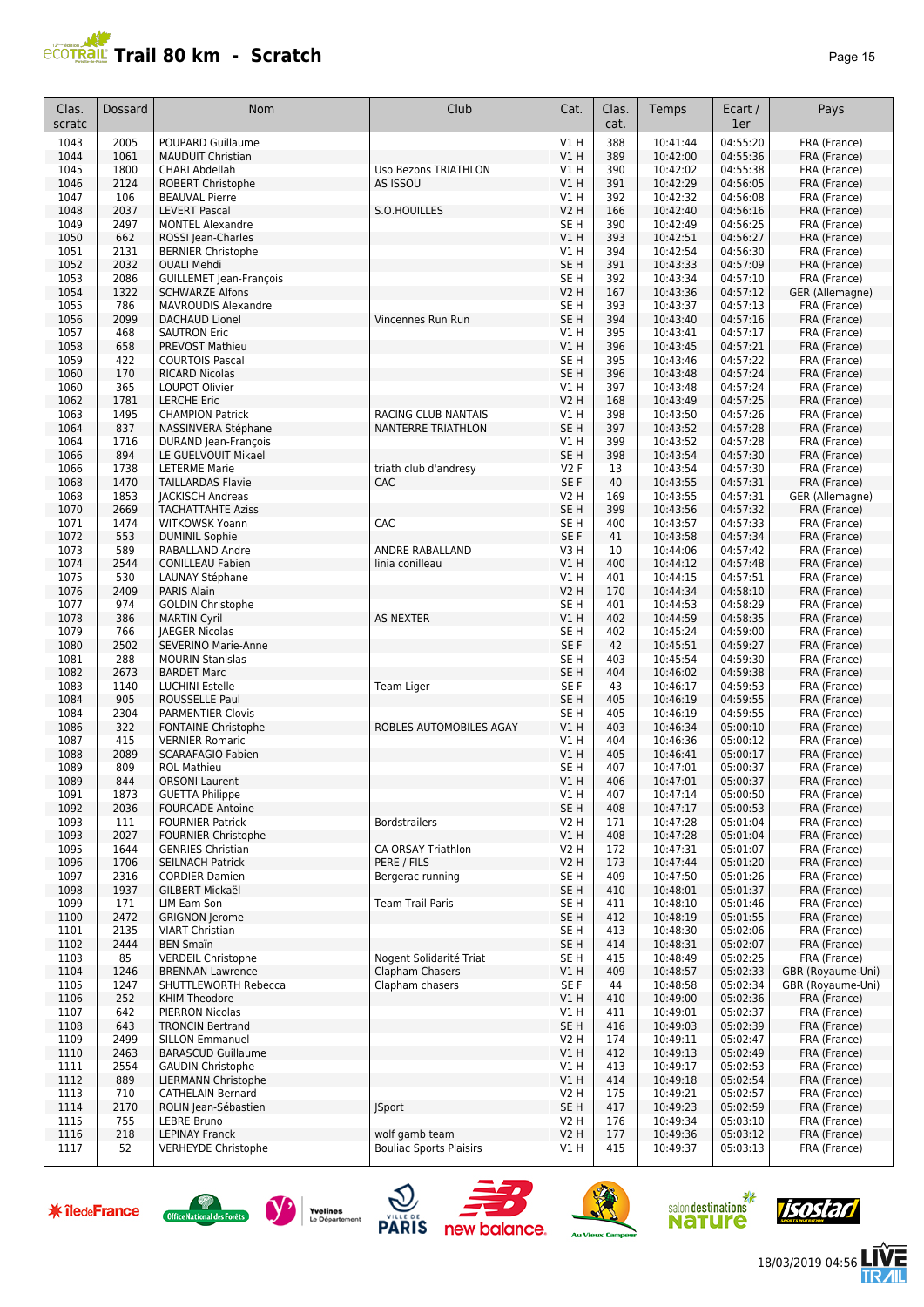

| Clas.<br>scratc | Dossard      | <b>Nom</b>                                        | Club                      | Cat.                    | Clas.<br>cat. | Temps                | Ecart /<br>1er       | Pays                              |
|-----------------|--------------|---------------------------------------------------|---------------------------|-------------------------|---------------|----------------------|----------------------|-----------------------------------|
| 1118            | 358          | <b>BARATON David</b>                              | vo2 bessines              | V1 H                    | 416           | 10:49:38             | 05:03:14             | FRA (France)                      |
| 1119            | 246          | FONGUE BOUNKEO Simon                              | <b>ASAF</b>               | V1H                     | 417           | 10:49:39             | 05:03:15             | FRA (France)                      |
| 1120            | 2575         | <b>SGAIER Saber</b>                               |                           | V1 H                    | 418           | 10:49:44             | 05:03:20             | FRA (France)                      |
| 1121            | 138<br>746   | <b>BEULIER Jerome</b>                             | corbeil essonne triathl   | SE <sub>H</sub><br>SE F | 418<br>45     | 10:49:51             | 05:03:27<br>05:04:34 | FRA (France)                      |
| 1122<br>1123    | 864          | <b>RICHARD Emilie</b><br><b>FOURNIER Philippe</b> |                           | V2 H                    | 178           | 10:50:58<br>10:51:07 | 05:04:43             | FRA (France)<br>FRA (France)      |
| 1124            | 2605         | <b>BALMOZE</b> Jeanpascal                         |                           | V1 H                    | 419           | 10:51:28             | 05:05:04             | FRA (France)                      |
| 1125            | 261          | <b>MALEPART Bertrand</b>                          |                           | V1H                     | 420           | 10:51:29             | 05:05:05             | FRA (France)                      |
| 1125            | 1825         | <b>CADET</b> Jean-Francois                        |                           | <b>V2 H</b>             | 179           | 10:51:29             | 05:05:05             | FRA (France)                      |
| 1127            | 1886         | <b>MIRANDA Michel</b>                             |                           | <b>V2 H</b>             | 180           | 10:51:31             | 05:05:07             | FRA (France)                      |
| 1128            | 2093         | <b>HEYSER Laurent</b>                             |                           | V1H                     | 421           | 10:51:36             | 05:05:12             | FRA (France)                      |
| 1129<br>1130    | 1432<br>1766 | <b>TAILLER Anthony</b><br><b>WOHLRABE Klaus</b>   |                           | SE <sub>H</sub><br>V1H  | 419<br>422    | 10:51:43<br>10:51:55 | 05:05:19<br>05:05:31 | FRA (France)<br>GER (Allemagne)   |
| 1131            | 1910         | SACHOT Jean-Philippe                              |                           | VIH                     | 423           | 10:52:01             | 05:05:37             | FRA (France)                      |
| 1132            | 1971         | NAJI Mountassir                                   |                           | SE H                    | 420           | 10:52:13             | 05:05:49             | MAR (Maroc)                       |
| 1133            | 2597         | <b>MAGNENET Christophe</b>                        |                           | V1 H                    | 424           | 10:52:22             | 05:05:58             | FRA (France)                      |
| 1134            | 416          | <b>VIVA Nicolas</b>                               | <b>Bruno</b>              | SE <sub>H</sub>         | 421           | 10:52:24             | 05:06:00             | FRA (France)                      |
| 1135            | 679          | <b>KHALDI Raphael</b>                             | c.e safran                | VIH                     | 425           | 10:52:27             | 05:06:03             | FRA (France)                      |
| 1136            | 417          | <b>LEFRANC Patrick</b>                            | <b>ASL Herouvile</b>      | <b>V2 H</b>             | 181           | 10:52:57             | 05:06:33             | FRA (France)                      |
| 1137            | 115          | <b>PERENNOU Mickael</b>                           |                           | SE <sub>H</sub>         | 422           | 10:53:21             | 05:06:57             | FRA (France)                      |
| 1138<br>1139    | 148<br>1639  | <b>DANEL Guillaume</b><br>JACQUOT Christophe      | CABE 47                   | SE <sub>H</sub><br>V1H  | 423<br>426    | 10:53:39<br>10:53:47 | 05:07:15<br>05:07:23 | FRA (France)                      |
| 1140            | 398          | LE BARON Loic                                     |                           | V1 H                    | 427           | 10:54:00             | 05:07:36             | FRA (France)<br>FRA (France)      |
| 1141            | 2319         | <b>PINGLIER Emmanuel</b>                          |                           | SE <sub>H</sub>         | 424           | 10:54:06             | 05:07:42             | FRA (France)                      |
| 1142            | 1235         | SOULOUMIAC Arnaud                                 |                           | V1 H                    | 428           | 10:54:08             | 05:07:44             | FRA (France)                      |
| 1142            | 2396         | <b>KONG Nicolas</b>                               | <b>NICOLAS KONG</b>       | SE <sub>H</sub>         | 425           | 10:54:08             | 05:07:44             | FRA (France)                      |
| 1144            | 1421         | <b>FAUCHEUX Alix</b>                              | Team 974                  | V1 H                    | 429           | 10:54:09             | 05:07:45             | FRA (France)                      |
| 1145            | 599          | <b>MOISSON Béatrice</b>                           | YAC                       | $VI$ F                  | 39            | 10:54:30             | 05:08:06             | FRA (France)                      |
| 1146            | 503          | JOUAULT Huguette                                  | avia club athle92         | V3F                     | 3             | 10:54:37             | 05:08:13             | FRA (France)                      |
| 1147            | 2283         | SOULABAILLE Geoffrey                              | <b>DEFI RUN LANGUIDIC</b> | SE <sub>H</sub>         | 426           | 10:55:44             | 05:09:20             | FRA (France)                      |
| 1148<br>1149    | 1994<br>641  | PERNEL Yann<br><b>ZANGRILLI Thomas</b>            | Asso Sidel                | V1 H<br>SE <sub>H</sub> | 430<br>427    | 10:55:48<br>10:56:38 | 05:09:24<br>05:10:14 | FRA (France)<br>FRA (France)      |
| 1150            | 692          | <b>TOUNKARA Tapa</b>                              | US Créteil                | SE <sub>H</sub>         | 428           | 10:56:42             | 05:10:18             | FRA (France)                      |
| 1151            | 1862         | <b>KREBS Michael</b>                              | Einergehtnoch             | <b>V2 H</b>             | 182           | 10:56:59             | 05:10:35             | GER (Allemagne)                   |
| 1152            | 1244         | <b>LOCQUE Nicolas</b>                             |                           | SE <sub>H</sub>         | 429           | 10:57:49             | 05:11:25             | FRA (France)                      |
| 1153            | 1067         | <b>BONNEAU Damien</b>                             |                           | SE <sub>H</sub>         | 430           | 10:57:56             | 05:11:32             | FRA (France)                      |
| 1154            | 2411         | <b>DUCHESNE Ariane</b>                            |                           | SE F                    | 46            | 10:58:00             | 05:11:36             | FRA (France)                      |
| 1155            | 2330         | <b>MARCHAL Nicolas</b>                            |                           | SE <sub>H</sub>         | 431           | 10:58:01             | 05:11:37             | <b>BEL</b> (Belgique)             |
| 1156            | 2044         | <b>ANSELME Paul</b>                               |                           | SE <sub>H</sub>         | 432           | 10:58:05             | 05:11:41             | FRA (France)                      |
| 1157<br>1158    | 560<br>981   | <b>FERON Gilles</b><br><b>CECCHETTO Bertrand</b>  |                           | V2 H<br>V1 H            | 183<br>431    | 10:58:23<br>10:58:31 | 05:11:59<br>05:12:07 | FRA (France)<br>FRA (France)      |
| 1159            | 983          | <b>PAPIN Thomas</b>                               |                           | SE <sub>H</sub>         | 433           | 10:58:32             | 05:12:08             | FRA (France)                      |
| 1160            | 1212         | <b>RICARD Delphine</b>                            |                           | SE F                    | 47            | 10:58:34             | 05:12:10             | FRA (France)                      |
| 1161            | 1213         | <b>RICARD Didier</b>                              |                           | <b>V2 H</b>             | 184           | 10:58:35             | 05:12:11             | FRA (France)                      |
| 1162            | 323          | <b>SANEI Sheila</b>                               |                           | $VI$ F                  | 40            | 10:58:37             | 05:12:13             | SWE (Suède)                       |
| 1163            | 46           | <b>HOURIEZ Jacky</b>                              | Nature Trail Vidauban     | <b>V2 H</b>             | 185           | 10:58:51             | 05:12:27             | FRA (France)                      |
| 1164            | 1719         | <b>BLEUSE Mathias</b>                             |                           | V1 H                    | 432           | 10:58:52             | 05:12:28             | FRA (France)                      |
| 1165<br>1166    | 927<br>2577  | <b>BERNARD David</b><br><b>DAUBY Cedric</b>       |                           | V1H<br>SE <sub>H</sub>  | 433<br>434    | 10:58:54<br>10:59:01 | 05:12:30<br>05:12:37 | FRA (France)<br>FRA (France)      |
| 1167            | 2290         | <b>TEKNETZIS Apostolos</b>                        |                           | SE H                    | 435           | 10:59:24             | 05:13:00             | FRA (France)                      |
| 1168            | 2489         | <b>ACUNA FERNANDEZ Antonio</b>                    |                           | V1 H                    | 434           | 10:59:29             | 05:13:05             | ESP (Espagne)                     |
| 1169            | 144          | SEINCE Pierre-Dominique                           |                           | SE H                    | 436           | 10:59:34             | 05:13:10             | FRA (France)                      |
| 1170            | 231          | <b>CORDONNIER François</b>                        |                           | V3 H                    | 11            | 10:59:38             | 05:13:14             | FRA (France)                      |
| 1171            | 412          | <b>COURTEILLE Nicolas</b>                         |                           | SE H                    | 437           | 10:59:44             | 05:13:20             | FRA (France)                      |
| 1172            | 959          | <b>BEIS Antoine</b>                               |                           | SE H                    | 438           | 10:59:53             | 05:13:29             | FRA (France)                      |
| 1173            | 2287         | OLLIVIER Jacques                                  |                           | V2 H                    | 186           | 10:59:55             | 05:13:31             | FRA (France)                      |
| 1174<br>1175    | 598<br>1574  | <b>BATTSON Elaine</b><br>FERDIAOUI Sahid Orentino |                           | V2F<br>SE H             | 14<br>439     | 11:00:03<br>11:00:06 | 05:13:39<br>05:13:42 | GBR (Royaume-Uni)<br>FRA (France) |
| 1176            | 1977         | <b>BERTIN Eddy</b>                                |                           | V1 H                    | 435           | 11:00:07             | 05:13:43             | FRA (France)                      |
| 1177            | 954          | <b>BONNELL William</b>                            |                           | SE <sub>H</sub>         | 440           | 11:00:09             | 05:13:45             | FRA (France)                      |
| 1177            | 1988         | <b>BOUDET Reynald</b>                             |                           | $VI$ F                  | 41            | 11:00:09             | 05:13:45             | FRA (France)                      |
| 1179            | 2050         | <b>LEMAL Dominique</b>                            | Run Pour Tous             | V <sub>2</sub> H        | 187           | 11:00:11             | 05:13:47             | <b>BEL</b> (Belgique)             |
| 1180            | 2667         | FAIVRE Jean-Claude                                |                           | V2 H                    | 188           | 11:00:15             | 05:13:51             | FRA (France)                      |
| 1181            | 2292         | <b>COLI Eddy</b>                                  |                           | V1 H                    | 436           | 11:00:18             | 05:13:54             | FRA (France)                      |
| 1182            | 751          | <b>DUMAZEL Serge</b>                              | SAVIGNY ATHLETISME 91     | V3H                     | 12            | 11:00:20             | 05:13:56             | FRA (France)                      |
| 1183<br>1184    | 741<br>225   | <b>DUCASTELLE Julien</b><br>DE NEUVILLE Virginie  | DELEAGE EXPANSION         | V1 H<br>V2F             | 437<br>15     | 11:00:39<br>11:00:48 | 05:14:15<br>05:14:24 | FRA (France)<br>FRA (France)      |
| 1185            | 2677         | <b>VIERTEL Franck</b>                             |                           | VIH                     | 438           | 11:00:53             | 05:14:29             | FRA (France)                      |
| 1186            | 1368         | <b>GARANGER Franck</b>                            | garanger                  | <b>V2 H</b>             | 189           | 11:00:56             | 05:14:32             | FRA (France)                      |
| 1187            | 1968         | BELGHAZI-PINON Linda                              | BEAUMONT ATHLETIQUE CLU   | V2F                     | 16            | 11:01:05             | 05:14:41             | FRA (France)                      |
| 1188            | 1967         | <b>BACHET Christian</b>                           |                           | V3H                     | 13            | 11:01:06             | 05:14:42             | FRA (France)                      |
| 1189            | 953          | <b>GRIFFITH Kevin</b>                             |                           | V3H                     | 14            | 11:01:07             | 05:14:43             | USA (Etats-Unis)                  |
| 1190            | 279          | JOYEUX Nicolas                                    |                           | SE H                    | 441           | 11:01:20             | 05:14:56             | FRA (France)                      |
| 1191<br>1192    | 660<br>2039  | <b>GUERRAND Gregory</b><br><b>BAALI Rachid</b>    | Rachid Baali              | V1H<br>V1 H             | 439<br>440    | 11:01:26<br>11:02:02 | 05:15:02<br>05:15:38 | FRA (France)<br>FRA (France)      |
|                 |              |                                                   |                           |                         |               |                      |                      |                                   |















信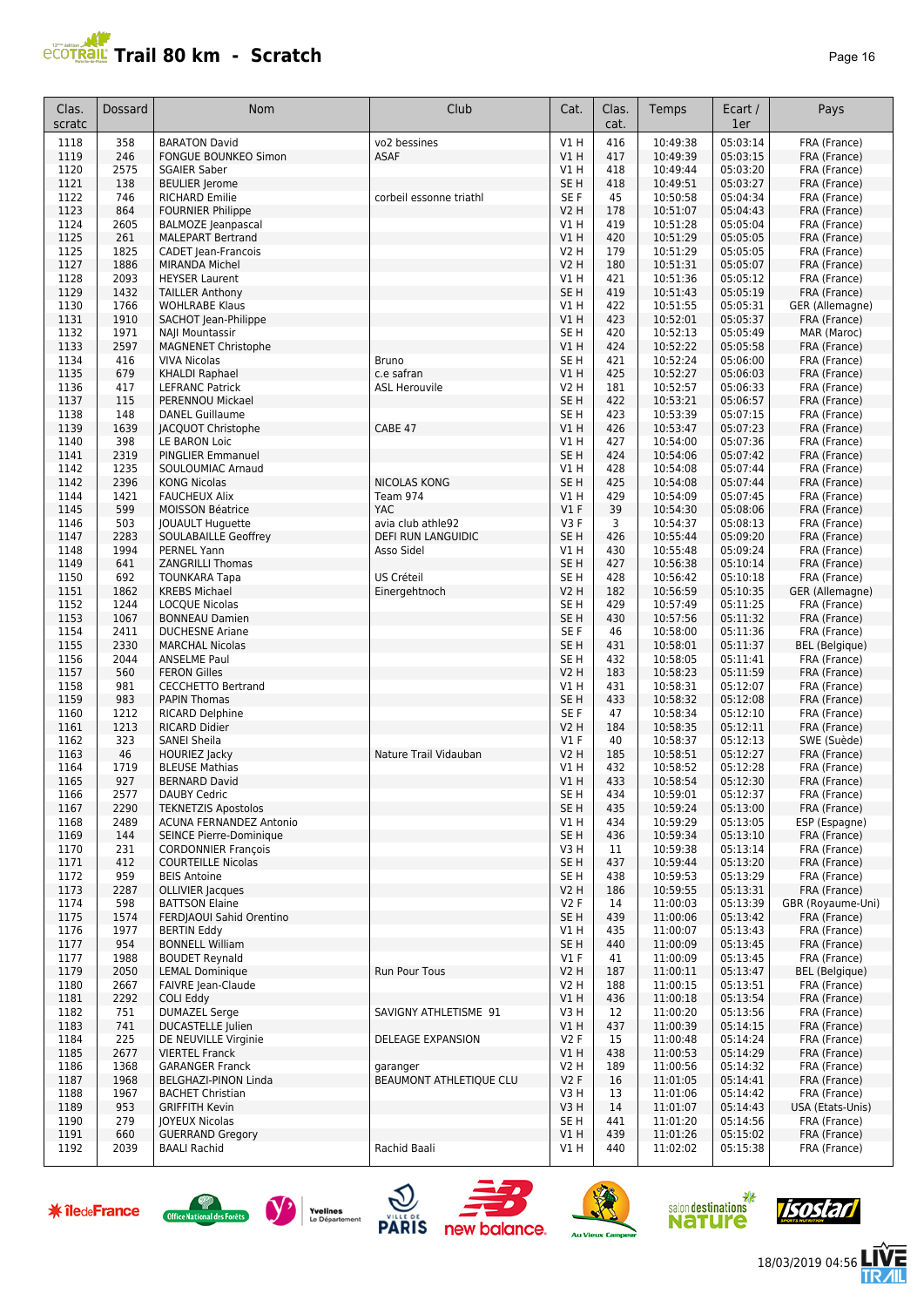## **PCOTRAL Trail 80 km - Scratch**

| c<br>н |  |
|--------|--|
|--------|--|

| Clas.<br>scratc | Dossard      | <b>Nom</b>                                              | Club                              | Cat.                     | Clas.<br>cat. | Temps                | Ecart /<br>1er       | Pays                         |
|-----------------|--------------|---------------------------------------------------------|-----------------------------------|--------------------------|---------------|----------------------|----------------------|------------------------------|
| 1193            | 1221         | <b>BELKLHADRA Karim</b>                                 |                                   | <b>V2 H</b>              | 190           | 11:02:03             | 05:15:39             | FRA (France)                 |
| 1194            | 529          | <b>CHEYNIER François</b>                                |                                   | SE <sub>H</sub>          | 442           | 11:02:05             | 05:15:41             | FRA (France)                 |
| 1194            | 2038         | <b>DELEPINE Laure</b>                                   | lool team                         | SE F                     | 48            | 11:02:05             | 05:15:41             | FRA (France)                 |
| 1196            | 1930         | <b>DUCHENE</b> Jean-Marie                               | as chaingy sport nature           | VIH                      | 441           | 11:02:10             | 05:15:46             | FRA (France)                 |
| 1197            | 798          | SOULIE Luc                                              | Sainte Geneviève Sport            | SE H                     | 443           | 11:02:14             | 05:15:50             | FRA (France)                 |
| 1198            | 2481         | <b>LAUG Nicolas</b>                                     |                                   | SE <sub>H</sub>          | 444           | 11:02:16             | 05:15:52             | FRA (France)                 |
| 1199<br>1200    | 92<br>1027   | <b>GUERIN Philippe</b>                                  | DEFI-OUTDOOR                      | V1H<br>SE <sub>H</sub>   | 442<br>445    | 11:02:28<br>11:02:32 | 05:16:04<br>05:16:08 | FRA (France)<br>FRA (France) |
| 1201            | 1466         | UGUEN Jérémy<br><b>HATCH Michael</b>                    |                                   | V1 H                     | 443           | 11:02:46             | 05:16:22             | USA (Etats-Unis)             |
| 1202            | 2329         | <b>LOUIS Pierrick</b>                                   |                                   | <b>V2 H</b>              | 191           | 11:02:48             | 05:16:24             | FRA (France)                 |
| 1203            | 930          | PATURAL Julie                                           | <b>USSON SPORT NATURE / CO</b>    | SE F                     | 49            | 11:02:50             | 05:16:26             | FRA (France)                 |
| 1204            | 455          | RABIER Julien                                           |                                   | SE <sub>H</sub>          | 446           | 11:02:51             | 05:16:27             | FRA (France)                 |
| 1205            | 2162         | <b>BARBELLION Anthonny</b>                              | Sapeur Pompier d'Olivet           | SE <sub>H</sub>          | 447           | 11:02:52             | 05:16:28             | FRA (France)                 |
| 1206            | 2221         | LE BRAS Olivier                                         | <b>AS BRED</b>                    | <b>V2 H</b>              | 192           | 11:02:55             | 05:16:31             | FRA (France)                 |
| 1207            | 2368         | <b>THOMAS Pierre-Yves</b>                               |                                   | V1H                      | 444           | 11:03:12             | 05:16:48             | FRA (France)                 |
| 1208            | 2389         | <b>JOSSELIN Benoît</b>                                  | le cours à Rennes                 | SE <sub>H</sub>          | 448           | 11:03:13             | 05:16:49             | FRA (France)                 |
| 1209            | 1403         | <b>LEBEURIER Camille</b>                                |                                   | SE <sub>H</sub>          | 449           | 11:03:14             | 05:16:50             | FRA (France)                 |
| 1210<br>1211    | 2476<br>633  | <b>DUMARCHE Aurelien</b><br><b>HERVET</b> Jean-Baptiste |                                   | SE <sub>H</sub><br>V1H   | 450<br>445    | 11:03:19<br>11:03:27 | 05:16:55<br>05:17:03 | FRA (France)<br>FRA (France) |
| 1212            | 1694         | CADIOT Rodolphe                                         |                                   | VIH                      | 446           | 11:03:33             | 05:17:09             | FRA (France)                 |
| 1213            | 1584         | <b>VERN Gwenael</b>                                     |                                   | V1 H                     | 447           | 11:03:49             | 05:17:25             | FRA (France)                 |
| 1214            | 2191         | <b>GOUIN Stephane</b>                                   | <b>CREDIT AGRICOLE NORMAND</b>    | VIH                      | 448           | 11:03:54             | 05:17:30             | FRA (France)                 |
| 1215            | 348          | <b>HATT Benoit</b>                                      |                                   | V1 H                     | 449           | 11:04:14             | 05:17:50             | FRA (France)                 |
| 1216            | 20           | SEILNACH Jimmy                                          |                                   | SE <sub>H</sub>          | 451           | 11:04:16             | 05:17:52             | FRA (France)                 |
| 1217            | 2082         | <b>MATHIEU David</b>                                    | Azur Olympique Charento           | V2 H                     | 193           | 11:04:46             | 05:18:22             | FRA (France)                 |
| 1218            | 1253         | <b>FAURE Alain</b>                                      | les foulées de saint ge           | <b>V2 H</b>              | 194           | 11:04:48             | 05:18:24             | FRA (France)                 |
| 1219            | 987          | <b>SIMON Antoine</b>                                    |                                   | SE <sub>H</sub>          | 452           | 11:04:56             | 05:18:32             | FRA (France)                 |
| 1220            | 1394         | <b>BLANCO AVILA Federico</b>                            |                                   | V3H                      | 15            | 11:05:02             | 05:18:38             | ESP (Espagne)                |
| 1221            | 2143<br>1926 | <b>RANSAN Eric</b>                                      | stade Francais triathlo           | V1 H                     | 450           | 11:05:05             | 05:18:41             | FRA (France)                 |
| 1222<br>1223    | 773          | KUROSAWA Yukimasa<br>PENIDE Jerome                      |                                   | V1H<br>SE <sub>H</sub>   | 451<br>453    | 11:05:08<br>11:05:33 | 05:18:44<br>05:19:09 | JPN (Japon)<br>FRA (France)  |
| 1224            | 2298         | <b>BARDELOT Stéphane</b>                                |                                   | V1H                      | 452           | 11:05:35             | 05:19:11             | FRA (France)                 |
| 1225            | 1419         | DOMAIN Christophe                                       |                                   | V1H                      | 453           | 11:05:43             | 05:19:19             | FRA (France)                 |
| 1226            | 1420         | DE BACKER Andrée                                        |                                   | V1F                      | 42            | 11:05:44             | 05:19:20             | <b>BEL</b> (Belgique)        |
| 1227            | 2013         | PORTEJOIE Delphine                                      |                                   | SE F                     | 50            | 11:05:49             | 05:19:25             | FRA (France)                 |
| 1228            | 71           | <b>BARRAL Vincent</b>                                   |                                   | SE <sub>H</sub>          | 454           | 11:05:53             | 05:19:29             | FRA (France)                 |
| 1229            | 147          | <b>GENEIX Laurent</b>                                   |                                   | V1 H                     | 454           | 11:05:54             | 05:19:30             | FRA (France)                 |
| 1230            | 1049         | <b>CONIL Mathieu</b>                                    | <b>DREAMRUN</b>                   | SE <sub>H</sub>          | 455           | 11:06:18             | 05:19:54             | FRA (France)                 |
| 1231            | 22           | JOUEL Philippe                                          | <b>UA SOCIETE GENERALE</b>        | <b>V2 H</b>              | 195           | 11:06:20             | 05:19:56             | FRA (France)                 |
| 1231<br>1233    | 836<br>1074  | <b>SALSMANN Ludovic</b><br>CONIL Jean-Jacques           | <b>ESMGO</b><br>DREAMRUN          | VIH<br>V3H               | 455<br>16     | 11:06:20<br>11:06:26 | 05:19:56<br>05:20:02 | FRA (France)<br>FRA (France) |
| 1234            | 450          | DU MERLE Foucaud                                        |                                   | SE <sub>H</sub>          | 456           | 11:06:30             | 05:20:06             | FRA (France)                 |
| 1235            | 1645         | <b>BOURLON Béatrice</b>                                 | RUN AND FREEDOM                   | V2F                      | 17            | 11:06:44             | 05:20:20             | FRA (France)                 |
| 1236            | 1129         | <b>SARR Fallou</b>                                      | <b>ACB BEAUCHAMP</b>              | V2 H                     | 196           | 11:06:56             | 05:20:32             | FRA (France)                 |
| 1237            | 2184         | DAVID Sophie                                            |                                   | V2F                      | 18            | 11:07:02             | 05:20:38             | FRA (France)                 |
| 1238            | 562          | <b>MESNIER Philippe</b>                                 |                                   | SE <sub>H</sub>          | 457           | 11:07:16             | 05:20:52             | FRA (France)                 |
| 1239            | 1587         | HUOT Jeremie                                            |                                   | V1 H                     | 456           | 11:07:18             | 05:20:54             | FRA (France)                 |
| 1240            | 183          | <b>HUDYMA Stéphane</b>                                  |                                   | V2 H                     | 197           | 11:07:23             | 05:20:59             | FRA (France)                 |
| 1241            | 674          | <b>HOLLE Eleonore</b>                                   |                                   | V2 F                     | 19            | 11:07:27             | 05:21:03             | FRA (France)                 |
| 1242<br>1242    | 1231         | LE MILBEAU Bruno<br><b>COMTE Pascal</b>                 | GazElec-CMCAS-94                  | V <sub>2</sub> H<br>V2 H | 198<br>198    | 11:07:28             | 05:21:04<br>05:21:04 | FRA (France)                 |
| 1244            | 2180<br>2641 | <b>FRANCOIS Joffrey</b>                                 |                                   | SE <sub>H</sub>          | 458           | 11:07:28<br>11:07:30 | 05:21:06             | FRA (France)<br>FRA (France) |
| 1245            | 2413         | <b>BUTTAY Xavier</b>                                    |                                   | V1 H                     | 457           | 11:07:31             | 05:21:07             | FRA (France)                 |
| 1246            | 2114         | <b>LAMBERT Olivier</b>                                  |                                   | <b>V2 H</b>              | 200           | 11:07:46             | 05:21:22             | FRA (France)                 |
| 1247            | 1806         | SILVA Laurent                                           | PIRATE                            | V2 H                     | 201           | 11:07:53             | 05:21:29             | FRA (France)                 |
| 1248            | 2077         | <b>DUBE Thando</b>                                      | Run and Freedom                   | V1 H                     | 458           | 11:07:56             | 05:21:32             | FRA (France)                 |
| 1249            | 743          | <b>BEN MLOUKA Khalil</b>                                |                                   | V1H                      | 459           | 11:08:05             | 05:21:41             | FRA (France)                 |
| 1250            | 274          | LUTZ Laurent                                            |                                   | VIH                      | 460           | 11:08:08             | 05:21:44             | FRA (France)                 |
| 1250            | 277          | DILLY Sébastien                                         |                                   | V1 H                     | 460           | 11:08:08             | 05:21:44             | FRA (France)                 |
| 1252            | 2450         | LE GALLIARD Cyrille<br><b>MAIGNANT Frederic</b>         | <b>US ROISSY EN BRIE</b><br>Ualow | <b>V2 H</b>              | 202           | 11:08:17             | 05:21:53             | FRA (France)                 |
| 1253<br>1254    | 429<br>1985  | <b>PISSOT Mathieu</b>                                   | VS la ferte bernard               | V1 H<br>SE <sub>H</sub>  | 462<br>459    | 11:08:38<br>11:08:39 | 05:22:14<br>05:22:15 | FRA (France)<br>FRA (France) |
| 1255            | 808          | <b>GARNIER Remy</b>                                     |                                   | V1 H                     | 463           | 11:08:40             | 05:22:16             | FRA (France)                 |
| 1256            | 1993         | <b>FONTENNE Guillaume</b>                               |                                   | SE <sub>H</sub>          | 460           | 11:08:41             | 05:22:17             | FRA (France)                 |
| 1257            | 1777         | <b>JACOB Nicolas</b>                                    |                                   | V1H                      | 464           | 11:08:42             | 05:22:18             | FRA (France)                 |
| 1258            | 882          | <b>GARRAUD David</b>                                    | AS Mery AC                        | V1H                      | 465           | 11:08:55             | 05:22:31             | FRA (France)                 |
| 1259            | 689          | <b>MILLET Dorian</b>                                    |                                   | SE <sub>H</sub>          | 461           | 11:08:59             | 05:22:35             | FRA (France)                 |
| 1260            | 783          | DE GUBERNATIS Djedjiga                                  | <b>GOLDEN STAR ATHLETISME</b>     | V1F                      | 43            | 11:09:01             | 05:22:37             | FRA (France)                 |
| 1261            | 454          | <b>COUTURIER Gaël</b>                                   | Running Club Venezia A.           | V1 H                     | 466           | 11:09:44             | 05:23:20             | FRA (France)                 |
| 1262            | 1867         | <b>MOQUET Nicolas</b>                                   | TRIATHLON CLUB NANTAIS            | SE <sub>H</sub>          | 462           | 11:09:46             | 05:23:22             | FRA (France)                 |
| 1263<br>1264    | 768<br>1157  | <b>LAMBERT Gaelle</b><br><b>JOURDAIN Emmanuel</b>       |                                   | $VI$ F<br>V1H            | 44<br>467     | 11:09:50<br>11:09:51 | 05:23:26<br>05:23:27 | FRA (France)<br>FRA (France) |
| 1265            | 761          | <b>SEMENT Xavier</b>                                    |                                   | V1 H                     | 468           | 11:09:53             | 05:23:29             | FRA (France)                 |
| 1266            | 212          | <b>LEMEE Frederic</b>                                   | Frederic LEMEE                    | V1H                      | 469           | 11:09:55             | 05:23:31             | FRA (France)                 |
| 1267            | 2129         | POTHIN Shaun                                            | None                              | SE H                     | 463           | 11:10:24             | 05:24:00             | USA (Etats-Unis)             |















18/03/2019 04:56

人<br>加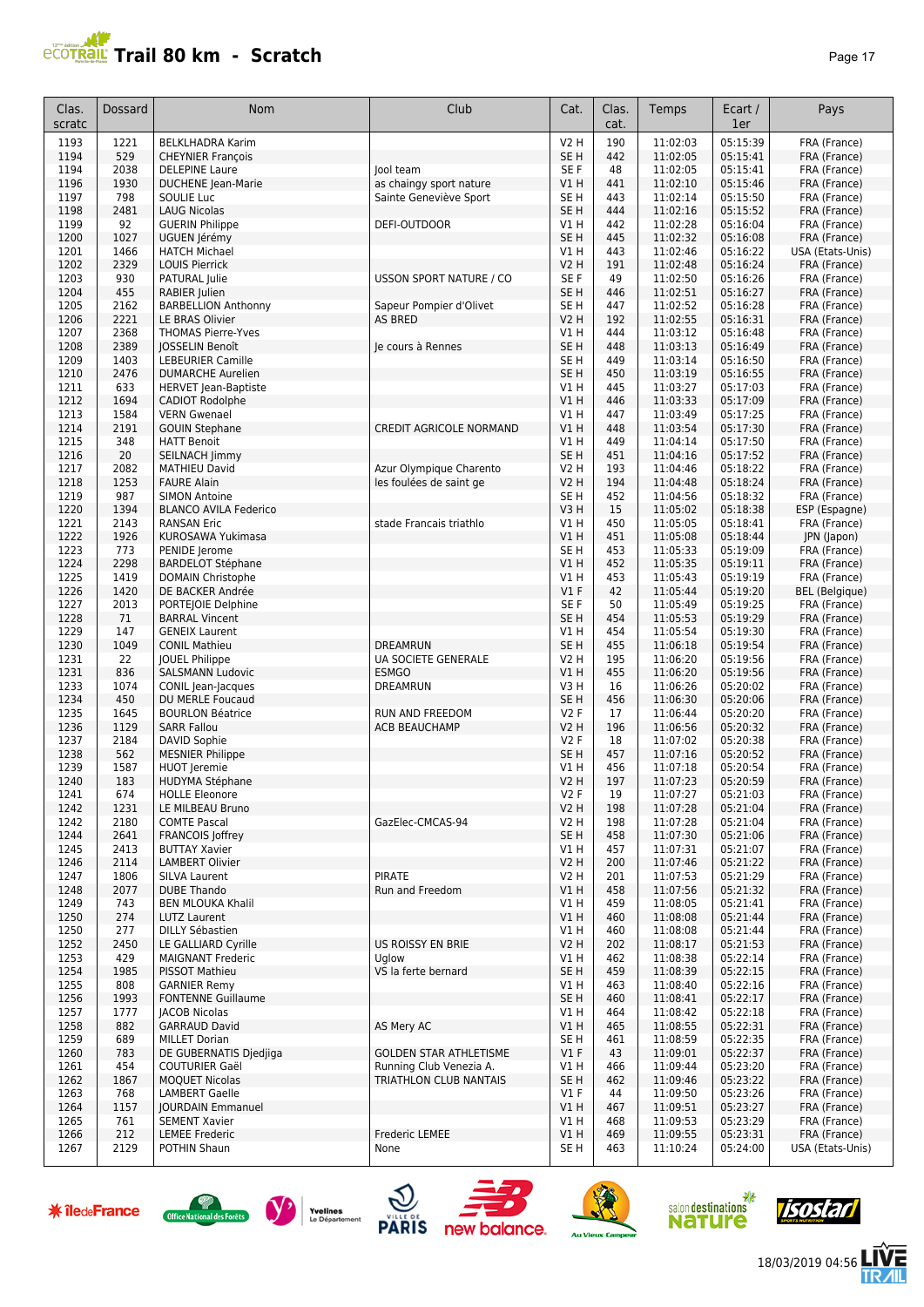

| Clas.<br>scratc | Dossard      | <b>Nom</b>                                          | Club                           | Cat.                   | Clas.<br>cat.  | Temps                | Ecart /<br>1er       | Pays                         |
|-----------------|--------------|-----------------------------------------------------|--------------------------------|------------------------|----------------|----------------------|----------------------|------------------------------|
| 1268            | 1106         | LISSILLOUR Owen                                     |                                | SE <sub>H</sub>        | 464            | 11:10:31             | 05:24:07             | FRA (France)                 |
| 1269            | 971          | <b>RENAUD François</b>                              |                                | SE H                   | 465            | 11:10:33             | 05:24:09             | FRA (France)                 |
| 1270            | 734          | KOSTICA Julien                                      | Gros lardon                    | SE H                   | 466            | 11:10:36             | 05:24:12             | FRA (France)                 |
| 1271            | 113          | CHARLOT Jérémie                                     |                                | SE <sub>H</sub>        | 467            | 11:10:40             | 05:24:16             | FRA (France)                 |
| 1272            | 608          | <b>MEAN Philippe</b>                                |                                | V1 H                   | 470            | 11:10:41             | 05:24:17             | FRA (France)                 |
| 1273<br>1274    | 2045<br>1860 | LE GALL Christian<br><b>BOTTELDOORN Nicolas</b>     | Humblezh                       | V2 H<br>SE H           | 203<br>468     | 11:10:43             | 05:24:19<br>05:24:47 | FRA (France)                 |
| 1275            | 1452         | <b>LABLANCHY Marc</b>                               |                                | <b>V2 H</b>            | 204            | 11:11:11<br>11:11:12 | 05:24:48             | FRA (France)<br>FRA (France) |
| 1276            | 2522         | <b>GICQUEL Eric</b>                                 |                                | V1 H                   | 471            | 11:11:29             | 05:25:05             | FRA (France)                 |
| 1277            | 2071         | <b>RIOT François</b>                                |                                | SE <sub>H</sub>        | 469            | 11:11:33             | 05:25:09             | FRA (France)                 |
| 1278            | 98           | AIT TALEB Mehdi                                     |                                | VIH                    | 472            | 11:11:34             | 05:25:10             | FRA (France)                 |
| 1279            | 119          | <b>BONNADIER Cathy</b>                              | UglowAmb19                     | $VI$ F                 | 45             | 11:11:35             | 05:25:11             | FRA (France)                 |
| 1280            | 298          | LE SECH Antoine                                     |                                | SE <sub>H</sub>        | 470            | 11:11:37             | 05:25:13             | FRA (France)                 |
| 1281            | 2119         | PONS Jean Luc                                       | <b>CAISSE D EPARGNE</b>        | V1 H                   | 473            | 11:11:39             | 05:25:15             | FRA (France)                 |
| 1282            | 2301         | GAY Sébastien                                       |                                | <b>V1 H</b>            | 474            | 11:11:41             | 05:25:17             | FRA (France)                 |
| 1283            | 1980         | <b>BOISSON Cyrille</b>                              | <b>CSAM-RUNANDTRAIL MARINE</b> | V1H                    | 475            | 11:11:48             | 05:25:24             | FRA (France)                 |
| 1284<br>1285    | 1723<br>1662 | <b>MARCHAND Pierre</b><br><b>FILADELFIA Nicolas</b> |                                | V3H<br>SE <sub>H</sub> | 17<br>471      | 11:11:56<br>11:12:18 | 05:25:32<br>05:25:54 | FRA (France)<br>FRA (France) |
| 1286            | 1127         | POTRATZ Virginia Anne                               |                                | SE <sub>F</sub>        | 51             | 11:12:19             | 05:25:55             | USA (Etats-Unis)             |
| 1286            | 1901         | CAZENAVE Bruno                                      |                                | V2 H                   | 205            | 11:12:19             | 05:25:55             | FRA (France)                 |
| 1288            | 875          | LAM Jean-Paul                                       |                                | SE <sub>H</sub>        | 472            | 11:12:21             | 05:25:57             | FRA (France)                 |
| 1289            | 1104         | <b>MIRODATOS Claude</b>                             | La Foulée Muroise              | <b>V4 H</b>            | $\mathbf{1}$   | 11:12:27             | 05:26:03             | FRA (France)                 |
| 1290            | 1096         | <b>MENNESSON Patrick</b>                            |                                | V3 H                   | 18             | 11:13:09             | 05:26:45             | FRA (France)                 |
| 1291            | 852          | <b>MAURICE Bruno</b>                                |                                | SE H                   | 473            | 11:13:18             | 05:26:54             | FRA (France)                 |
| 1292            | 1321         | <b>MAURICE Pascal</b>                               | <b>ESAM</b>                    | V2 H                   | 206            | 11:13:20             | 05:26:56             | FRA (France)                 |
| 1293            | 2274         | <b>TERRILLON Patrice</b>                            | <b>TEAM MALIBU</b>             | V2 H                   | 207            | 11:13:38             | 05:27:14             | FRA (France)                 |
| 1294            | 1146         | <b>NTAMBI Juanitah Precious</b>                     |                                | SE F                   | 52             | 11:13:40             | 05:27:16             | UGA (Ouganda)                |
| 1295            | 1039         | <b>BOADA Mathis</b>                                 |                                | ES <sub>H</sub>        | $\overline{2}$ | 11:13:45             | 05:27:21             | FRA (France)                 |
| 1296<br>1297    | 428<br>2403  | <b>CANAULT Grégory</b><br><b>SAURAT Milène</b>      |                                | V1 H<br>SE F           | 476<br>53      | 11:13:49<br>11:13:50 | 05:27:25<br>05:27:26 | FRA (France)<br>FRA (France) |
| 1298            | 2279         | <b>DOUCET Régis</b>                                 | 087003 - AS SAINT-JUNIE        | V1 H                   | 477            | 11:14:02             | 05:27:38             | FRA (France)                 |
| 1299            | 128          | <b>VAZART Cassandra</b>                             |                                | SE F                   | 54             | 11:14:03             | 05:27:39             | FRA (France)                 |
| 1300            | 1370         | <b>BOUVIER Arnaud</b>                               |                                | V1 H                   | 478            | 11:14:04             | 05:27:40             | FRA (France)                 |
| 1300            | 2101         | TISSEAU Jean Patrick                                |                                | SE <sub>H</sub>        | 474            | 11:14:04             | 05:27:40             | FRA (France)                 |
| 1302            | 567          | POIRIER Arnaud                                      | FREE RUNNERS LE CLUB           | SE H                   | 475            | 11:14:05             | 05:27:41             | FRA (France)                 |
| 1303            | 12           | CAPPELLO Jérome                                     | <b>ACCRORUN VILLEPREUX</b>     | V1 H                   | 479            | 11:14:06             | 05:27:42             | FRA (France)                 |
| 1303            | 754          | FREJAVILLE Jean Jacques                             | FREE RUNNERS LE CLUB           | V2 H                   | 208            | 11:14:06             | 05:27:42             | FRA (France)                 |
| 1305            | 1632         | <b>GOLEGA Marc</b>                                  |                                | SE <sub>H</sub>        | 476            | 11:14:07             | 05:27:43             | FRA (France)                 |
| 1306            | 565<br>1618  | PARISIS Stphane                                     | FREE RUNNERS LE CLUB           | V1 H                   | 480<br>480     | 11:14:09             | 05:27:45             | FRA (France)                 |
| 1306<br>1308    | 1876         | <b>ABEL Pinto</b><br>GIP Lien Chi                   |                                | V1 H<br><b>V2F</b>     | 20             | 11:14:09<br>11:14:10 | 05:27:45<br>05:27:46 | FRA (France)<br>FRA (France) |
| 1309            | 664          | <b>ROLLER Carl</b>                                  | FREE RUNNERS LE CLUB           | VIH                    | 482            | 11:14:12             | 05:27:48             | FRA (France)                 |
| 1310            | 899          | <b>AVRILLEAU Alexis</b>                             |                                | SE H                   | 477            | 11:14:14             | 05:27:50             | FRA (France)                 |
| 1311            | 1668         | <b>VERAND Francois</b>                              | AR BATIGNOLLES                 | SE <sub>H</sub>        | 478            | 11:14:20             | 05:27:56             | FRA (France)                 |
| 1312            | 732          | ROUZOUL Jean-Christophe                             |                                | V2 H                   | 209            | 11:14:33             | 05:28:09             | FRA (France)                 |
| 1313            | 728          | DELHAISE RAMOND Christophe                          |                                | V1 H                   | 483            | 11:14:37             | 05:28:13             | FRA (France)                 |
| 1314            | 2102         | <b>DELABARRE Samuel</b>                             |                                | SE <sub>H</sub>        | 479            | 11:15:00             | 05:28:36             | FRA (France)                 |
| 1315            | 1214         | <b>MAMPRIN Lionel</b>                               |                                | V1 H                   | 484            | 11:15:16             | 05:28:52             | FRA (France)                 |
| 1316            | 569          | VANNIER Stéphane                                    |                                | V1 H                   | 485            | 11:15:29             | 05:29:05             | FRA (France)                 |
| 1317<br>1317    | 383<br>802   | LEVARD Philippe<br>PIHAN Sophie                     | Sophie Pihan                   | V1 H<br>SE F           | 486<br>55      | 11:15:31<br>11:15:31 | 05:29:07<br>05:29:07 | FRA (France)<br>FRA (France) |
| 1319            | 696          | <b>GORIN Benoît</b>                                 |                                | V1 H                   | 487            | 11:15:33             | 05:29:09             | FRA (France)                 |
| 1320            | 1301         | PETRISSANS Grégoire                                 |                                | SE H                   | 480            | 11:15:49             | 05:29:25             | FRA (France)                 |
| 1321            | 1566         | <b>CEDRONE Bruno</b>                                |                                | VIH                    | 488            | 11:15:50             | 05:29:26             | ITA (Italie)                 |
| 1322            | 1808         | <b>MEHR Jean-Nicolas</b>                            |                                | SE H                   | 481            | 11:15:51             | 05:29:27             | FRA (France)                 |
| 1323            | 2395         | <b>CREIS Sylvail</b>                                | US ATHLETIQUES LIEVIN          | V1 H                   | 489            | 11:15:58             | 05:29:34             | FRA (France)                 |
| 1324            | 2535         | LE ROY Gwennhael                                    |                                | SE <sub>H</sub>        | 482            | 11:15:59             | 05:29:35             | FRA (France)                 |
| 1325            | 753          | <b>TRUPIN Gregory</b>                               |                                | SE <sub>H</sub>        | 483            | 11:16:04             | 05:29:40             | FRA (France)                 |
| 1326            | 2675         | KITCHEN James                                       | Wild Team Triathlon            | V2 H                   | 210            | 11:16:08             | 05:29:44             | GBR (Royaume-Uni)            |
| 1327            | 182          | LE GOFF Tanguy                                      |                                | V1 H                   | 490            | 11:16:10             | 05:29:46<br>05:29:52 | FRA (France)                 |
| 1328            | 568          | <b>CHATRY Sebastien</b><br><b>GIFFON Edouard</b>    |                                | V1 H<br>SE H           | 491            | 11:16:16             |                      | FRA (France)<br>FRA (France) |
| 1329<br>1330    | 2454<br>1207 | LINAGE Benjamin                                     | Rillieux Triathlon             | SE H                   | 484<br>485     | 11:16:21<br>11:16:23 | 05:29:57<br>05:29:59 | FRA (France)                 |
| 1331            | 2506         | <b>MARSTEAU Valentin</b>                            |                                | SE H                   | 486            | 11:16:24             | 05:30:00             | FRA (France)                 |
| 1332            | 1966         | <b>BESNIER Jean-Marc</b>                            |                                | V1 H                   | 492            | 11:16:29             | 05:30:05             | FRA (France)                 |
| 1333            | 2342         | SIMONETTI Julien                                    |                                | V1 H                   | 493            | 11:16:36             | 05:30:12             | FRA (France)                 |
| 1334            | 1364         | <b>FORTIN Francois</b>                              | Racing club nantais            | SE H                   | 487            | 11:16:53             | 05:30:29             | FRA (France)                 |
| 1335            | 1144         | <b>FOURNIE François</b>                             |                                | V2 H                   | 211            | 11:16:58             | 05:30:34             | FRA (France)                 |
| 1336            | 2433         | <b>GIORDANI Benjamin</b>                            |                                | SE H                   | 488            | 11:17:42             | 05:31:18             | FRA (France)                 |
| 1337            | 2434         | <b>NICOLAS Quentin</b>                              |                                | SE H                   | 489            | 11:17:43             | 05:31:19             | FRA (France)                 |
| 1338            | 955          | ALBESA Bruno                                        | XTrem Running Trail            | V2 H                   | 212            | 11:17:44             | 05:31:20             | FRA (France)                 |
| 1339<br>1340    | 1542<br>1352 | <b>HOUILLON Bruno</b><br><b>JAUBERT Frederic</b>    |                                | V2 H<br>V1 H           | 213<br>494     | 11:17:47<br>11:17:50 | 05:31:23<br>05:31:26 | FRA (France)<br>FRA (France) |
| 1341            | 1351         | LINDEMANN Paul                                      |                                | SE H                   | 490            | 11:17:52             | 05:31:28             | FRA (France)                 |
| 1342            | 95           | <b>SASSIER Philippe</b>                             | OC GIF SUR YVETTE              | V2 H                   | 214            | 11:17:53             | 05:31:29             | FRA (France)                 |
|                 |              |                                                     |                                |                        |                |                      |                      |                              |

















信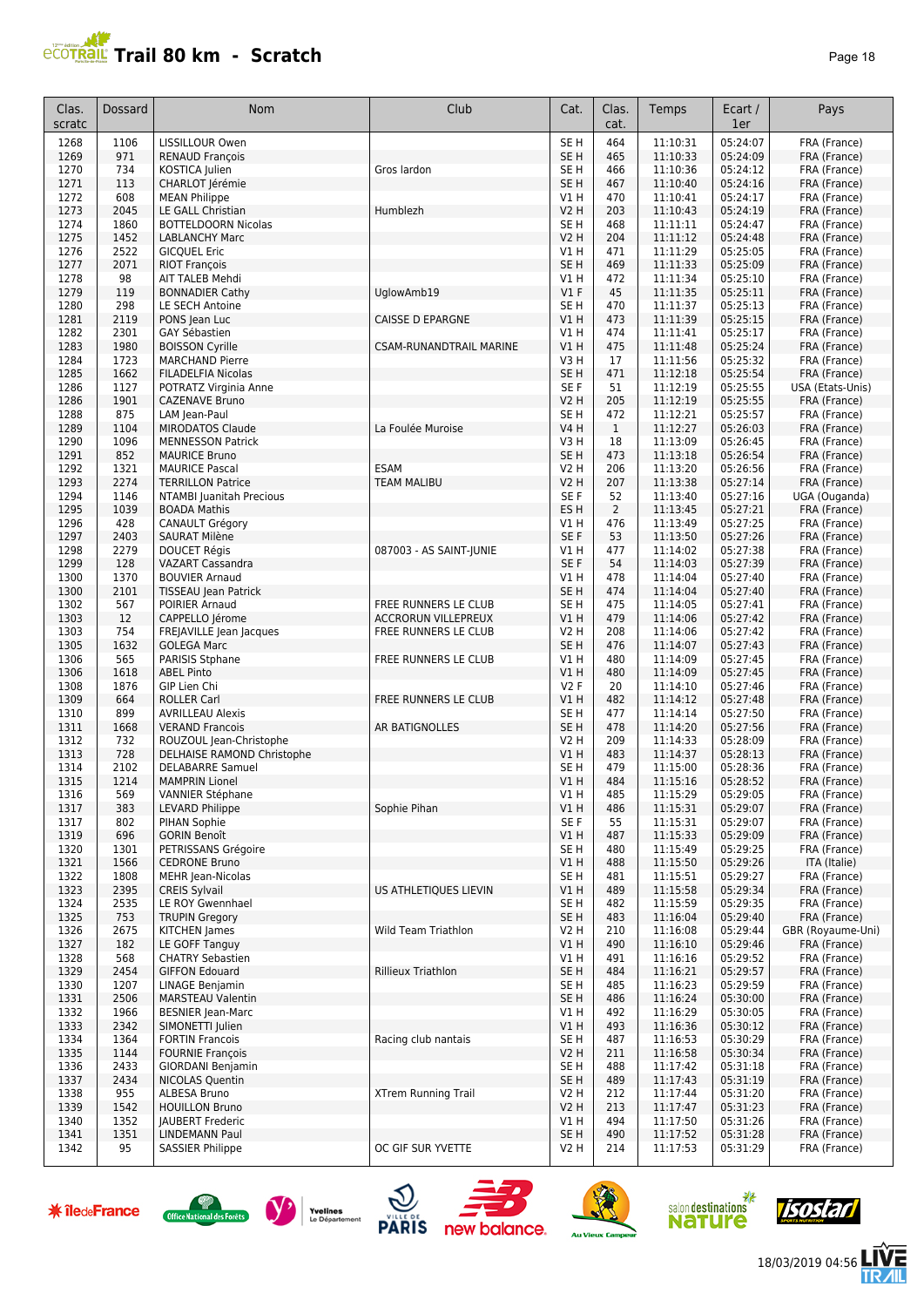## **Trail 80 km - Scratch Page 19** Page 19

| Clas.<br>scratc | Dossard      | <b>Nom</b>                                          | Club                                               | Cat.                               | Clas.<br>cat. | Temps                | Ecart /<br>1er       | Pays                         |
|-----------------|--------------|-----------------------------------------------------|----------------------------------------------------|------------------------------------|---------------|----------------------|----------------------|------------------------------|
| 1343            | 359          | <b>CAZALI Bastien</b>                               |                                                    | SE H                               | 491           | 11:17:54             | 05:31:30             | FRA (France)                 |
| 1344            | 1292         | <b>MOSER Felix</b>                                  |                                                    | <b>V2 H</b>                        | 215           | 11:17:55             | 05:31:31             | SUI (Suisse)                 |
| 1345            | 342          | SHAO Jiayun                                         | <b>Running Panda</b>                               | SE F                               | 56            | 11:17:56             | 05:31:32             | CHN (Chine)                  |
| 1346            | 341          | <b>ZHANG Zhuoming</b>                               | <b>RUNNING PANDA</b>                               | SE <sub>H</sub>                    | 492           | 11:17:57             | 05:31:33             | CHN (Chine)                  |
| 1347<br>1348    | 2692<br>580  | DE VILLENEUVE Romee<br><b>HEURLIN</b> Jean Yves     |                                                    | V1 H<br>V1 H                       | 495<br>496    | 11:18:03<br>11:18:06 | 05:31:39<br>05:31:42 | FRA (France)<br>FRA (France) |
| 1349            | 1233         | <b>GENIE Laurent</b>                                | Antony Natation - Secti                            | V1 H                               | 497           | 11:18:11             | 05:31:47             | FRA (France)                 |
| 1350            | 1673         | <b>MOISON Christian</b>                             |                                                    | <b>V2 H</b>                        | 216           | 11:18:15             | 05:31:51             | FRA (France)                 |
| 1350            | 2681         | <b>BOCHAND Benjamin</b>                             | ENTENTE SPORTIVE RENAUL                            | SE <sub>H</sub>                    | 493           | 11:18:15             | 05:31:51             | FRA (France)                 |
| 1352            | 1458         | <b>BALLIGAND Frederic</b>                           | <b>ASPF Tri Club</b>                               | V1H                                | 498           | 11:18:33             | 05:32:09             | FRA (France)                 |
| 1353            | 2280         | DOSOGNE Ghislain                                    |                                                    | V1 H                               | 499           | 11:18:43             | 05:32:19             | <b>BEL</b> (Belgique)        |
| 1354            | 243          | <b>TUBEUF Tanguy</b>                                |                                                    | SE <sub>H</sub>                    | 494           | 11:18:46             | 05:32:22             | FRA (France)                 |
| 1355<br>1356    | 723<br>2495  | LEFEBVRE Geoffrey<br>RAYNEAU Julie                  | Fontenay Tresigny                                  | SE <sub>H</sub><br>SE F            | 495<br>57     | 11:18:52<br>11:18:53 | 05:32:28<br>05:32:29 | FRA (France)<br>FRA (France) |
| 1357            | 847          | <b>GOLHEN Teddy</b>                                 |                                                    | SE <sub>H</sub>                    | 496           | 11:18:54             | 05:32:30             | FRA (France)                 |
| 1358            | 2494         | RAYNEAU Matthieu                                    | <b>CLAIN ATHLETIC PICTAVE</b>                      | SE <sub>H</sub>                    | 497           | 11:18:55             | 05:32:31             | FRA (France)                 |
| 1359            | 24           | DE SOUSA Marie-Lise                                 | AO CHARENTON                                       | V2F                                | 21            | 11:18:56             | 05:32:32             | FRA (France)                 |
| 1360            | 1013         | LAZZERINI Alberto                                   | Prosport Firenze                                   | V1H                                | 500           | 11:18:57             | 05:32:33             | ITA (Italie)                 |
| 1361            | 1185         | <b>MASINI Claudio</b>                               | <b>GS LE TORRI</b>                                 | V3H                                | 19            | 11:18:59             | 05:32:35             | ITA (Italie)                 |
| 1362            | 2065         | <b>OUDIN Georges</b>                                |                                                    | <b>V2 H</b>                        | 217           | 11:19:09             | 05:32:45             | FRA (France)                 |
| 1363<br>1364    | 1849<br>1847 | <b>AMBROSI Pascal</b><br><b>AMBROSI Marie-Anne</b>  |                                                    | V1H<br>V1F                         | 501<br>46     | 11:19:11<br>11:19:12 | 05:32:47<br>05:32:48 | FRA (France)<br>FRA (France) |
| 1365            | 550          | <b>CARRE Damien</b>                                 |                                                    | SE <sub>H</sub>                    | 498           | 11:19:16             | 05:32:52             | FRA (France)                 |
| 1366            | 1954         | <b>PEPIN Manuel</b>                                 |                                                    | V1H                                | 502           | 11:19:27             | 05:33:03             | FRA (France)                 |
| 1367            | 2628         | <b>PASIN Christian</b>                              | OSH Athlétisme                                     | <b>V2 H</b>                        | 218           | 11:19:32             | 05:33:08             | FRA (France)                 |
| 1368            | 1534         | <b>ABGRALL Marc</b>                                 | Lé Klat                                            | <b>V2 H</b>                        | 219           | 11:19:33             | 05:33:09             | FRA (France)                 |
| 1369            | 1765         | <b>BROUET Nicolas</b>                               |                                                    | V1 H                               | 503           | 11:19:43             | 05:33:19             | FRA (France)                 |
| 1370            | 2343         | <b>NUNEZ Antonio</b>                                | Jogging Club driat                                 | <b>V2 H</b>                        | 220           | 11:19:47             | 05:33:23             | FRA (France)                 |
| 1371            | 2103         | <b>KAMBRUN Nicolas</b>                              | Running club des Thuit                             | V1 H                               | 504           | 11:19:49             | 05:33:25             | FRA (France)                 |
| 1372<br>1373    | 131<br>1158  | <b>GALLEMAND Christophe</b><br><b>FRIANT Thomas</b> | RUNNING CLUB DES THUITS<br>Running Club Tour Eiffe | V1 H<br>SE <sub>H</sub>            | 505<br>499    | 11:19:50<br>11:20:17 | 05:33:26<br>05:33:53 | FRA (France)<br>FRA (France) |
| 1374            | 94           | <b>REGNIER Mickael</b>                              |                                                    | VIH                                | 506           | 11:20:20             | 05:33:56             | FRA (France)                 |
| 1375            | 1941         | <b>BRAYE Thomas</b>                                 |                                                    | V1H                                | 507           | 11:20:47             | 05:34:23             | FRA (France)                 |
| 1376            | 711          | RABIER Julien                                       |                                                    | SE <sub>H</sub>                    | 500           | 11:20:53             | 05:34:29             | FRA (France)                 |
| 1377            | 1970         | <b>FREYTHER Fabrice</b>                             | ASC BNP PARIBAS PARIS                              | V1 H                               | 508           | 11:21:04             | 05:34:40             | FRA (France)                 |
| 1378            | 2243         | <b>MARX François</b>                                |                                                    | V1H                                | 509           | 11:21:19             | 05:34:55             | FRA (France)                 |
| 1379            | 1615         | DESSOULLES Olivier                                  | ASCC RAMBOUILLET OLYMPI                            | V2 H                               | 221           | 11:21:21             | 05:34:57             | FRA (France)                 |
| 1380<br>1381    | 1511<br>1390 | DELPOUYS Séphora<br><b>CHEVAUCHE Stephane</b>       | Cam Vallée du Cher Cont                            | $VI$ F<br>V1 H                     | 47<br>510     | 11:21:27<br>11:21:28 | 05:35:03<br>05:35:04 | FRA (France)<br>FRA (France) |
| 1381            | 1512         | DELPOUYS Grégory                                    | Cam Vallée du Cher Cont                            | <b>V1 H</b>                        | 510           | 11:21:28             | 05:35:04             | FRA (France)                 |
| 1383            | 232          | <b>LABONNETTE Pierre</b>                            | <b>USM Olivet</b>                                  | V1 H                               | 512           | 11:21:31             | 05:35:07             | FRA (France)                 |
| 1384            | 2559         | <b>JEAN Philippe</b>                                | MBDA Sport Athlétisme                              | V3H                                | 20            | 11:21:33             | 05:35:09             | FRA (France)                 |
| 1385            | 2067         | <b>NYSSENS Steve</b>                                |                                                    | SE <sub>H</sub>                    | 501           | 11:21:34             | 05:35:10             | FRA (France)                 |
| 1386            | 2165         | <b>CHEVALIER Carole</b>                             | Issy triathlon                                     | SE F                               | 58            | 11:21:39             | 05:35:15             | FRA (France)                 |
| 1387<br>1388    | 81<br>1592   | <b>BRYLA Ladislas</b>                               | <b>ISSY TRIATHLON</b>                              | SE <sub>H</sub><br>SE <sub>H</sub> | 502<br>503    | 11:21:40<br>11:21:43 | 05:35:16<br>05:35:19 | FRA (France)                 |
| 1389            | 1255         | EL MEDHOUN Said<br>LEQUEUX Christophe               | AS Agnetz Athlétisme                               | V2 H                               | 222           | 11:21:51             | 05:35:27             | FRA (France)<br>FRA (France) |
| 1390            | 2345         | <b>VENTURI Nicolas</b>                              |                                                    | SE <sub>H</sub>                    | 504           | 11:21:52             | 05:35:28             | FRA (France)                 |
| 1391            | 2642         | <b>BENALIA Salem</b>                                | Cyclo club la Suze                                 | $VI$ H                             | 513           | 11:21:57             | 05:35:33             | FRA (France)                 |
| 1392            | 2689         | LE BERRE David                                      | <b>ESR</b>                                         | SE <sub>H</sub>                    | 505           | 11:22:01             | 05:35:37             | FRA (France)                 |
| 1393            | 840          | <b>FEMERY Nadege</b>                                |                                                    | SE F                               | 59            | 11:22:58             | 05:36:34             | FRA (France)                 |
| 1394            | 566          | <b>COMERE</b> Laetitia                              |                                                    | SE F                               | 60            | 11:23:01             | 05:36:37             | FRA (France)                 |
| 1395<br>1396    | 1919<br>1263 | PRIGENT Herve<br><b>QUEYLA Laurent</b>              |                                                    | V3H<br>V2 H                        | 21<br>223     | 11:23:04<br>11:23:05 | 05:36:40<br>05:36:41 | FRA (France)<br>FRA (France) |
| 1397            | 501          | LAJOURNADE Julien                                   |                                                    | SE H                               | 506           | 11:23:10             | 05:36:46             | FRA (France)                 |
| 1398            | 307          | <b>BELLICAUD Laurence</b>                           | Courbevoie Triathlon                               | $VI$ F                             | 48            | 11:23:11             | 05:36:47             | FRA (France)                 |
| 1399            | 90           | <b>BETTING Gilles</b>                               | STADE DE VANVES                                    | V2 H                               | 224           | 11:23:13             | 05:36:49             | FRA (France)                 |
| 1400            | 1602         | <b>MABBOUX David</b>                                |                                                    | SE <sub>H</sub>                    | 507           | 11:23:21             | 05:36:57             | FRA (France)                 |
| 1401            | 1868         | QUIEVREUX Francis                                   | CHATILLON ULTRA TRAIL                              | V2 H                               | 225           | 11:23:22             | 05:36:58             | FRA (France)                 |
| 1402            | 2002         | <b>FORTIN Hervé</b>                                 | ferrières sport athlé                              | <b>V2 H</b>                        | 226           | 11:23:33             | 05:37:09             | FRA (France)                 |
| 1403            | 1341<br>1203 | <b>ROQUES Pierre</b><br><b>LABIB Zacharie</b>       | Route 109                                          | V2 H<br>SE <sub>H</sub>            | 227           | 11:23:35<br>11:23:54 | 05:37:11<br>05:37:30 | FRA (France)<br>FRA (France) |
| 1404<br>1404    | 1282         | CHANARD Romain                                      |                                                    | SE <sub>H</sub>                    | 508<br>508    | 11:23:54             | 05:37:30             | FRA (France)                 |
| 1404            | 1445         | <b>BLOCH-SORENSEN Emil</b>                          |                                                    | SE H                               | 508           | 11:23:54             | 05:37:30             | DEN (Danemark)               |
| 1407            | 1063         | LEGENDRE Stephane                                   |                                                    | V1H                                | 514           | 11:24:05             | 05:37:41             | GBR (Royaume-Uni)            |
| 1408            | 531          | RICHARD Yann                                        | LES GUERRIERS DE L'ENDU                            | V1H                                | 515           | 11:24:21             | 05:37:57             | FRA (France)                 |
| 1409            | 1261         | <b>MERCIER Nicolas</b>                              | Triath club d andresy                              | V1 H                               | 516           | 11:24:45             | 05:38:21             | FRA (France)                 |
| 1410<br>1411    | 1955<br>1561 | <b>MIKLIC Laurent</b>                               | Free Runners le club<br>TRIATHLON SANNOIS FRANC    | V1H<br><b>V2 H</b>                 | 517<br>228    | 11:24:48             | 05:38:24             | FRA (France)                 |
| 1412            | 219          | JACQUOT Jean Marc<br><b>OLLIVIER Nicolas</b>        | Nogent Solidarité Triat                            | SE H                               | 511           | 11:24:55<br>11:24:56 | 05:38:31<br>05:38:32 | FRA (France)<br>FRA (France) |
| 1413            | 2555         | LEVESQUE Yannick                                    |                                                    | <b>V2 H</b>                        | 229           | 11:24:57             | 05:38:33             | FRA (France)                 |
| 1414            | 2097         | <b>HENNO Christophe</b>                             |                                                    | V1H                                | 518           | 11:25:01             | 05:38:37             | FRA (France)                 |
| 1415            | 1006         | <b>RIVIER Laurence</b>                              |                                                    | V2F                                | 22            | 11:25:03             | 05:38:39             | FRA (France)                 |
| 1416            | 190          | <b>VIALLET Bruno</b>                                |                                                    | V1H                                | 519           | 11:25:06             | 05:38:42             | FRA (France)                 |
| 1416            | 1007         | MOUCHE Christophe                                   |                                                    | V2 H                               | 230           | 11:25:06             | 05:38:42             | FRA (France)                 |















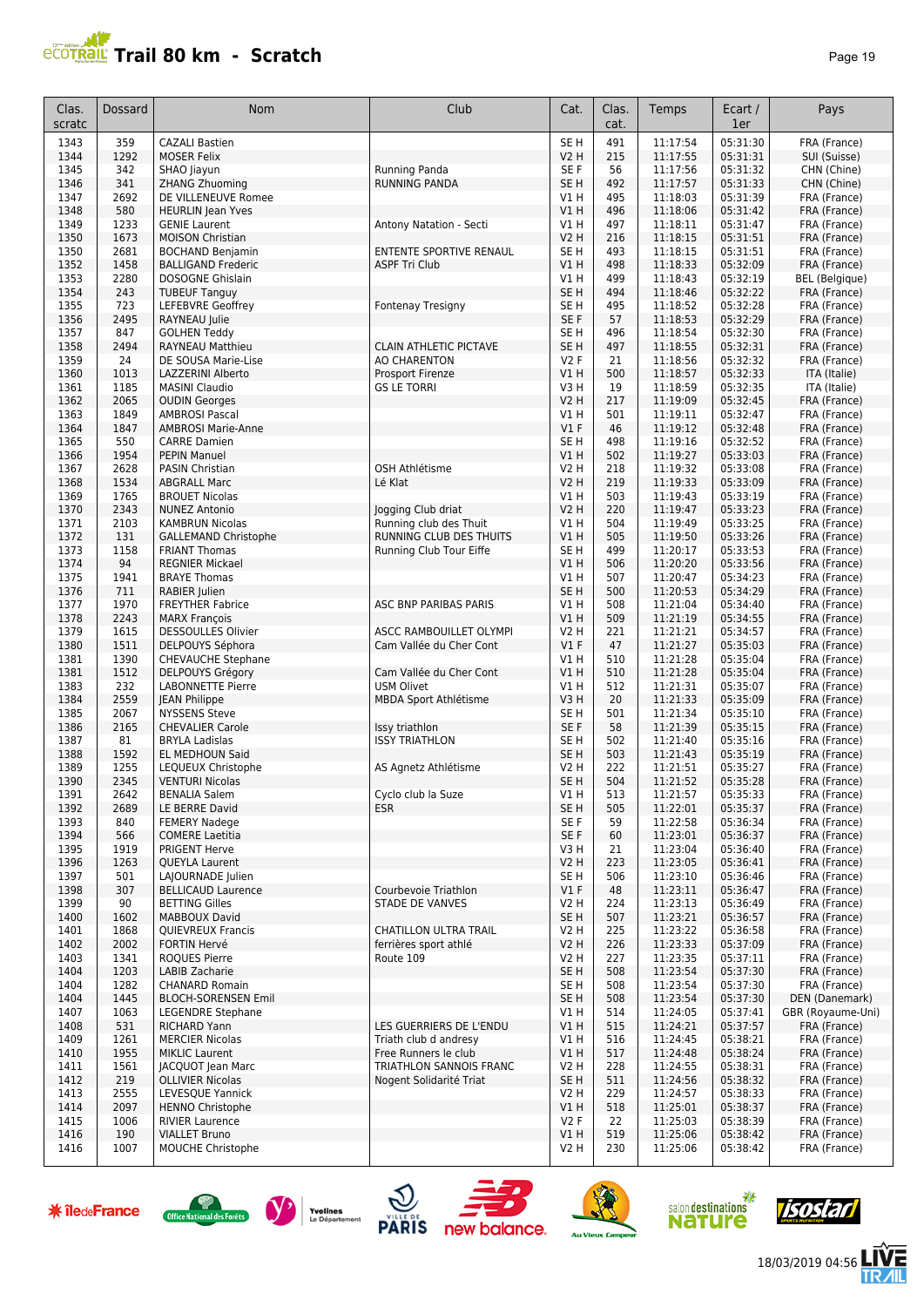

| Clas.<br>scratc | Dossard      | Nom                                                     | Club                                 | Cat.                           | Clas.<br>cat.         | Temps                | Ecart /<br>1er       | Pays                            |
|-----------------|--------------|---------------------------------------------------------|--------------------------------------|--------------------------------|-----------------------|----------------------|----------------------|---------------------------------|
| 1418            | 970          | <b>ARMAND Lzurent</b>                                   | Kikourou                             | <b>V2 H</b>                    | 231                   | 11:25:11             | 05:38:47             | FRA (France)                    |
| 1419            | 1556         | <b>QUEMIN Pierre-Louis</b>                              |                                      | <b>V2 H</b>                    | 232                   | 11:25:12             | 05:38:48             | FRA (France)                    |
| 1420            | 859          | <b>REY Christophe</b>                                   |                                      | <b>V2 H</b>                    | 233                   | 11:25:23             | 05:38:59             | FRA (France)                    |
| 1421            | 685          | <b>BROUSSOUS Sylvain</b>                                |                                      | <b>V2 H</b>                    | 234                   | 11:25:25             | 05:39:01             | FRA (France)                    |
| 1422<br>1423    | 360<br>2035  | <b>GADAT Patrick</b><br><b>BARTOLUCCI Laurent</b>       |                                      | <b>V2 H</b><br>SE <sub>H</sub> | 235<br>512            | 11:25:26<br>11:25:27 | 05:39:02<br>05:39:03 | FRA (France)<br>FRA (France)    |
| 1424            | 1533         | <b>JOUBAUD Pascal</b>                                   |                                      | V1H                            | 520                   | 11:26:03             | 05:39:39             | FRA (France)                    |
| 1425            | 2461         | <b>OUCIF SAID Yacine</b>                                |                                      | SE <sub>H</sub>                | 513                   | 11:26:05             | 05:39:41             | FRA (France)                    |
| 1426            | 2178         | <b>SAUTY Alban</b>                                      |                                      | V1 H                           | 521                   | 11:26:06             | 05:39:42             | FRA (France)                    |
| 1427            | 964          | <b>CREPON Xavier</b>                                    |                                      | VIH                            | 522                   | 11:26:08             | 05:39:44             | FRA (France)                    |
| 1428            | 962          | <b>CREPON Berengere</b>                                 | <b>RMA</b>                           | V1 F                           | 49                    | 11:26:09             | 05:39:45             | FRA (France)                    |
| 1428            | 1036<br>91   | <b>BARTHES Laurence</b>                                 | <b>RMA</b><br><b>STADE DE VANVES</b> | $VI$ F<br>$VI$ F               | 49<br>51              | 11:26:09             | 05:39:45<br>05:39:47 | FRA (France)                    |
| 1430<br>1430    | 937          | <b>NEERMAN Sophie</b><br><b>VERGE Frédéric</b>          | Athlétisme EPERNON / CE              | V1H                            | 523                   | 11:26:11<br>11:26:11 | 05:39:47             | FRA (France)<br>FRA (France)    |
| 1432            | 204          | VAN HOECKE Michael                                      |                                      | SE <sub>H</sub>                | 514                   | 11:26:26             | 05:40:02             | FRA (France)                    |
| 1433            | 456          | <b>DELCROIX Vincent</b>                                 |                                      | V1H                            | 524                   | 11:26:32             | 05:40:08             | FRA (France)                    |
| 1434            | 1885         | <b>COUMOND David</b>                                    |                                      | <b>V2 H</b>                    | 236                   | 11:26:48             | 05:40:24             | FRA (France)                    |
| 1435            | 1643         | <b>THOMAS Sylvain</b>                                   |                                      | ES H                           | 3                     | 11:26:53             | 05:40:29             | FRA (France)                    |
| 1436            | 1943         | <b>LEONOR Henriques</b>                                 |                                      | SE <sub>H</sub>                | 515                   | 11:26:57             | 05:40:33             | FRA (France)                    |
| 1437            | 2255         | <b>MARQUES Noemia</b>                                   | Gilles   OURDAN                      | V3F<br>SE <sub>H</sub>         | $\overline{4}$<br>516 | 11:26:58<br>11:27:07 | 05:40:34<br>05:40:43 | POR (Portugal)                  |
| 1438<br>1439    | 186<br>956   | LE GALLIC Thibault<br><b>VOGT Matthieu</b>              | Athletic Brunoy Club                 | SE <sub>H</sub>                | 517                   | 11:27:15             | 05:40:51             | FRA (France)<br>FRA (France)    |
| 1440            | 1510         | <b>BOUDRY Félix</b>                                     |                                      | ES H                           | 4                     | 11:27:22             | 05:40:58             | FRA (France)                    |
| 1441            | 2435         | <b>LACROIX Philippe</b>                                 |                                      | V1 H                           | 525                   | 11:27:31             | 05:41:07             | FRA (France)                    |
| 1442            | 1854         | <b>DELBERGHE Olivier</b>                                |                                      | V1 H                           | 526                   | 11:27:34             | 05:41:10             | FRA (France)                    |
| 1443            | 1385         | <b>BALEDENT Mario</b>                                   |                                      | <b>V2 H</b>                    | 237                   | 11:28:00             | 05:41:36             | FRA (France)                    |
| 1444            | 441          | <b>BRAGANTINI Sylvain</b>                               | Running d oz                         | V1 H                           | 527                   | 11:28:02             | 05:41:38             | FRA (France)                    |
| 1445            | 2590         | <b>CRAWFORD Daniel</b>                                  |                                      | SE <sub>H</sub>                | 518                   | 11:28:03             | 05:41:39             | GBR (Royaume-Uni)               |
| 1446            | 463          | GUILLOU Jean Louis                                      |                                      | V2 H                           | 238                   | 11:28:05             | 05:41:41             | FRA (France)                    |
| 1447            | 1326         | LERMUSIAUX Jean-Michel                                  |                                      | V1H                            | 528                   | 11:28:07             | 05:41:43             | FRA (France)                    |
| 1447<br>1449    | 1614<br>1844 | <b>MIRVILLE Valerie</b>                                 | S/L EA CREIL                         | $VI$ F<br>SE <sub>H</sub>      | 52<br>519             | 11:28:07<br>11:28:08 | 05:41:43<br>05:41:44 | FRA (France)                    |
| 1450            | 1373         | <b>DESSERTINE Clément</b><br>VAUBOURDOLLE Jean Luc      | ES SUCY EN BRIE                      | V1H                            | 529                   | 11:28:37             | 05:42:13             | FRA (France)<br>FRA (France)    |
| 1451            | 326          | <b>GAUTHIER Damien</b>                                  |                                      | SE <sub>H</sub>                | 520                   | 11:29:24             | 05:43:00             | FRA (France)                    |
| 1452            | 150          | <b>LEAL Bruno</b>                                       |                                      | V1 H                           | 530                   | 11:29:26             | 05:43:02             | FRA (France)                    |
| 1453            | 936          | <b>BAILE Dominique</b>                                  | Baïle                                | V2 H                           | 239                   | 11:29:35             | 05:43:11             | FRA (France)                    |
| 1454            | 395          | <b>CHEVALIER Yoann</b>                                  |                                      | SE H                           | 521                   | 11:29:38             | 05:43:14             | FRA (France)                    |
| 1455            | 1271         | <b>ROUCHON Olivier</b>                                  | Xrun                                 | V1H                            | 531                   | 11:29:59             | 05:43:35             | FRA (France)                    |
| 1456            | 1270         | <b>LABADIE Laurence</b>                                 | Xrun                                 | V2F                            | 23                    | 11:30:10             | 05:43:46             | FRA (France)                    |
| 1457            | 1744         | <b>VERNI Guillaume</b>                                  | We Run HP                            | SE <sub>H</sub>                | 522                   | 11:30:11             | 05:43:47             | FRA (France)                    |
| 1458<br>1459    | 39<br>2683   | <b>MONEYRON Camille</b><br>LEFEVRE Yoann                | <b>ESR Renault</b>                   | SE F<br>SE <sub>H</sub>        | 61<br>523             | 11:30:12<br>11:30:13 | 05:43:48<br>05:43:49 | FRA (France)<br>FRA (France)    |
| 1460            | 2682         | <b>DELOBRE Fanny</b>                                    | <b>ESR RENAULT</b>                   | SE F                           | 62                    | 11:30:14             | 05:43:50             | FRA (France)                    |
| 1461            | 870          | <b>GUBINELLI Massimiliano</b>                           |                                      | VIH                            | 532                   | 11:30:15             | 05:43:51             | ITA (Italie)                    |
| 1462            | 549          | <b>GEROUARD Jean-Emmanuel</b>                           | <b>CAEN TRIATHLON</b>                | V1H                            | 533                   | 11:30:19             | 05:43:55             | FRA (France)                    |
| 1463            | 1303         | <b>DUVAL Frederic</b>                                   |                                      | <b>V2 H</b>                    | 240                   | 11:30:41             | 05:44:17             | FRA (France)                    |
| 1464            | 963          | <b>BUCCELLATO Tristan</b>                               | UA SOCIETE GENERALE                  | V2 H                           | 241                   | 11:30:45             | 05:44:21             | FRA (France)                    |
| 1465            | 1827         | THERON Jean-Paul                                        | <b>ASC AVIVA</b>                     | V1 H                           | 534                   | 11:30:47             | 05:44:23             | FRA (France)                    |
| 1466            | 1666         | <b>BOYTCHEV Christophe</b>                              |                                      | V2 H                           | 242                   | 11:30:49             | 05:44:25             | FRA (France)                    |
| 1467<br>1468    | 1424<br>965  | <b>NOEL Sebastien</b><br><b>MISSENARD Francois</b>      | Free Runners Le Club                 | <b>V2 H</b><br>SE <sub>H</sub> | 243<br>524            | 11:31:01<br>11:31:18 | 05:44:37<br>05:44:54 | FRA (France)<br>FRA (France)    |
| 1469            | 2218         | <b>BALLESTER Marcos</b>                                 |                                      | V1H                            | 535                   | 11:31:22             | 05:44:58             | FRA (France)                    |
| 1470            | 1939         | <b>MABILON Alain</b>                                    |                                      | V2 H                           | 244                   | 11:31:42             | 05:45:18             | FRA (France)                    |
| 1471            | 196          | <b>DUBRANA Xavier</b>                                   |                                      | <b>V2 H</b>                    | 245                   | 11:31:43             | 05:45:19             | FRA (France)                    |
| 1472            | 197          | PICH Anne Sophie                                        |                                      | V1F                            | 53                    | 11:31:44             | 05:45:20             | FRA (France)                    |
| 1473            | 534          | BEAUJARD-BRANDUCCI Bertrand                             |                                      | V1 H                           | 536                   | 11:31:45             | 05:45:21             | FRA (France)                    |
| 1474            | 1636         | <b>RIFFARD Camille</b>                                  |                                      | V1F                            | 54                    | 11:31:46             | 05:45:22             | FRA (France)                    |
| 1475            | 1581         | <b>IGNACIUK Nicole</b>                                  |                                      | SE F                           | 63                    | 11:31:47             | 05:45:23             | GER (Allemagne)                 |
| 1476<br>1477    | 1583<br>1793 | <b>ALLWARDT Andreas</b><br><b>TERIITEHAU Christophe</b> |                                      | V1 H<br>V2 H                   | 537<br>246            | 11:31:48<br>11:31:52 | 05:45:24<br>05:45:28 | GER (Allemagne)<br>FRA (France) |
| 1478            | 1743         | <b>DESJARDINS Eric</b>                                  |                                      | V1 H                           | 538                   | 11:31:59             | 05:45:35             | FRA (France)                    |
| 1479            | 1746         | <b>CHAILLAT Thibault</b>                                |                                      | SE <sub>H</sub>                | 525                   | 11:32:00             | 05:45:36             | FRA (France)                    |
| 1480            | 64           | <b>MACHAT Francois</b>                                  |                                      | SE H                           | 526                   | 11:32:16             | 05:45:52             | FRA (France)                    |
| 1481            | 2069         | <b>TABERLET Christian</b>                               |                                      | V3H                            | 22                    | 11:32:18             | 05:45:54             | FRA (France)                    |
| 1482            | 1922         | <b>RIVERA Homer</b>                                     |                                      | <b>V2 H</b>                    | 247                   | 11:32:21             | 05:45:57             | PHI (Philippines)               |
| 1483            | 337          | LE MARCHAND Alexandre                                   | T-Rex Running Academy                | SE <sub>H</sub>                | 527                   | 11:32:24             | 05:46:00             | FRA (France)                    |
| 1484            | 227          | ROULLEAU Jean Claude                                    | Verneuil Ac                          | V2 H                           | 248                   | 11:32:26             | 05:46:02             | FRA (France)                    |
| 1485            | 2378         | <b>HERAUVILLE Jacky</b>                                 | courir c est le pied                 | <b>V2 H</b>                    | 249                   | 11:32:28             | 05:46:04             | FRA (France)                    |
| 1486<br>1487    | 1430<br>1435 | <b>MARION</b> Jean-Philippe<br>LABAISSE Arnaud          |                                      | V2 H<br><b>V2 H</b>            | 250<br>251            | 11:32:29<br>11:32:30 | 05:46:05<br>05:46:06 | FRA (France)<br>FRA (France)    |
| 1488            | 1288         | <b>ROTHE Patrick</b>                                    | <b>UFOLEP CAPHG</b>                  | <b>V2 H</b>                    | 252                   | 11:32:31             | 05:46:07             | FRA (France)                    |
| 1489            | 199          | <b>Berthoud THIERRY</b>                                 | <b>VERNEUIL AC</b>                   | V2 H                           | 253                   | 11:32:33             | 05:46:09             | FRA (France)                    |
| 1490            | 2638         | GOACOLOU Gilbert                                        |                                      | V2 H                           | 254                   | 11:32:35             | 05:46:11             | FRA (France)                    |
| 1490            | 2668         | SIMONNET Gérald                                         | THALES COMMUNICATIONS T              | V1 H                           | 539                   | 11:32:35             | 05:46:11             | FRA (France)                    |
| 1492            | 2375         | LEMARCHAND Jerome                                       |                                      | V1 H                           | 540                   | 11:32:36             | 05:46:12             | FRA (France)                    |













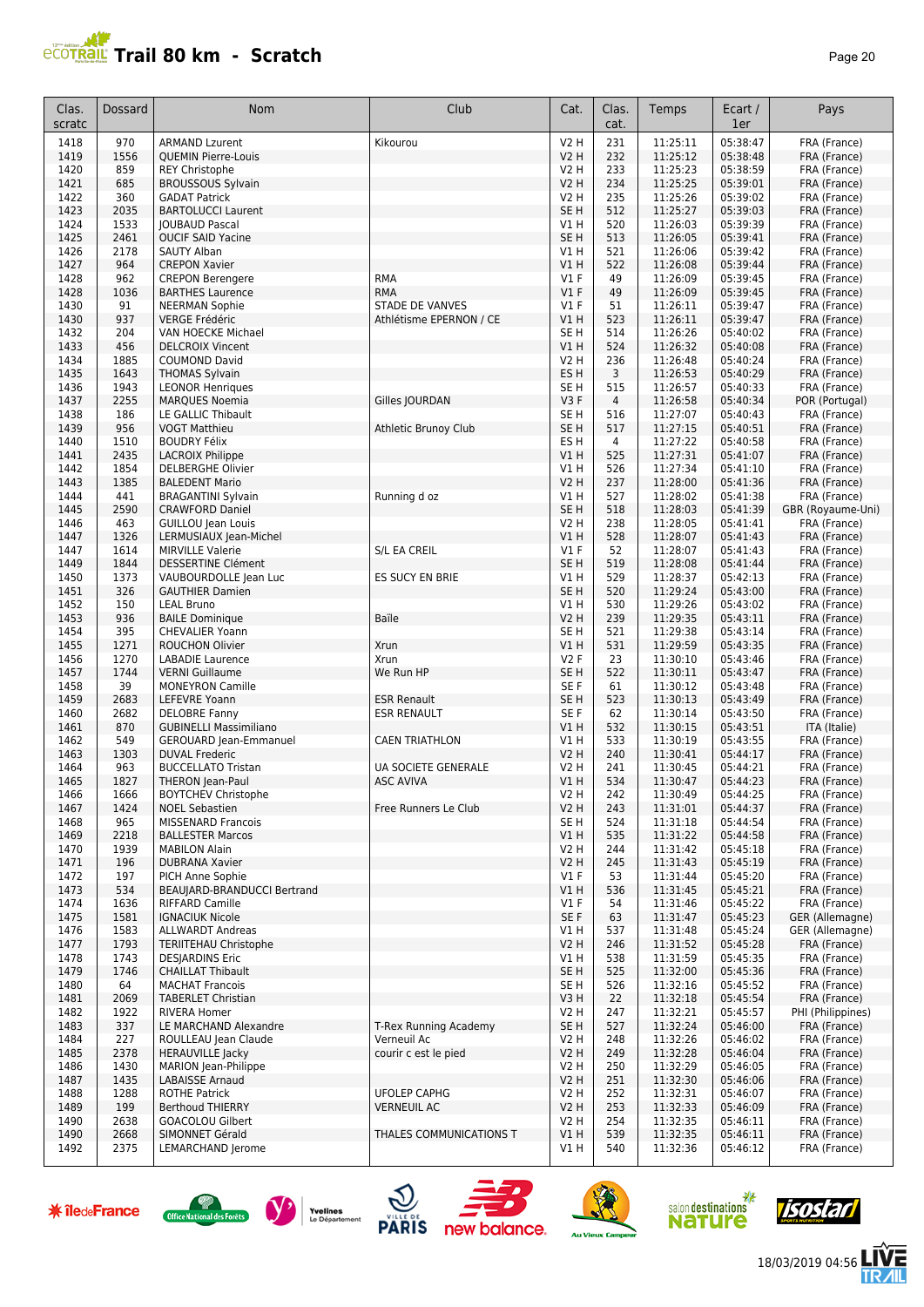# **PROTRAIL Trail 80 km - Scratch**

| ۷<br>,<br>н |  |
|-------------|--|
|-------------|--|

| Clas.<br>scratc | Dossard      | <b>Nom</b>                                               | Club                             | Cat.                               | Clas.<br>cat. | Temps                | Ecart /<br>1er       | Pays                         |
|-----------------|--------------|----------------------------------------------------------|----------------------------------|------------------------------------|---------------|----------------------|----------------------|------------------------------|
| 1493            | 1981         | <b>TOULLEC Eric</b>                                      | <b>AVLO</b>                      | V1H                                | 541           | 11:32:37             | 05:46:13             | FRA (France)                 |
| 1494            | 726          | <b>MONI Rodrigue</b>                                     |                                  | SE <sub>H</sub>                    | 528           | 11:32:38             | 05:46:14             | FRA (France)                 |
| 1495            | 727          | OUM OUM SACK Pierre Marie                                |                                  | V1 H                               | 542           | 11:32:55             | 05:46:31             | CMR (Cameroun)               |
| 1496            | 2620         | <b>TISSOT Laurent</b>                                    |                                  | V1H                                | 543           | 11:32:58             | 05:46:34             | FRA (France)                 |
| 1497            | 982          | <b>DUBOIS</b> Jacques                                    | <b>XTREM RUNNING TRAIL</b>       | V2 H                               | 255           | 11:33:00             | 05:46:36             | FRA (France)                 |
| 1498            | 673          | <b>CHEN Xiaolong</b>                                     | <b>RUNNING PANDA</b>             | SE <sub>H</sub>                    | 529           | 11:33:05             | 05:46:41             | CHN (Chine)                  |
| 1499<br>1500    | 201<br>112   | <b>ANTUNES Dominique</b><br><b>DESNOUX Romain</b>        | UnknownTeam                      | SE <sub>H</sub><br>SE <sub>H</sub> | 530<br>531    | 11:33:16<br>11:33:18 | 05:46:52<br>05:46:54 | FRA (France)<br>FRA (France) |
| 1501            | 1733         | <b>JEHANNIN Alexandre</b>                                |                                  | SE <sub>H</sub>                    | 532           | 11:33:33             | 05:47:09             | FRA (France)                 |
| 1502            | 2040         | <b>FINS Thomas</b>                                       |                                  | SE <sub>H</sub>                    | 533           | 11:33:34             | 05:47:10             | FRA (France)                 |
| 1503            | 70           | <b>GUITTON Christophe</b>                                | Dunes d'espoir                   | V3H                                | 23            | 11:34:48             | 05:48:24             | FRA (France)                 |
| 1504            | 59           | <b>BRISWALTER Cyril</b>                                  | Dunes d'espoir                   | SE <sub>H</sub>                    | 534           | 11:34:49             | 05:48:25             | FRA (France)                 |
| 1505            | 41           | <b>ARMAND Gilles</b>                                     | Dunes d'espoir                   | V3H                                | 24            | 11:34:50             | 05:48:26             | FRA (France)                 |
| 1506            | 72           | <b>GALOIS Pascal</b>                                     | Dunes d'espoir                   | V2 H                               | 256           | 11:34:53             | 05:48:29             | FRA (France)                 |
| 1507            | 48           | <b>LAVERGNE Magalie</b>                                  | Dunes d'espoir                   | $VI$ F                             | 55            | 11:34:57             | 05:48:33             | FRA (France)                 |
| 1508            | 389          | AUGEREAU Sylvain                                         | Dunes d'espoir                   | SE <sub>H</sub>                    | 535           | 11:35:00             | 05:48:36             | FRA (France)                 |
| 1509            | 69           | SAN FILIPPO Magali                                       | Dunes d'espoir                   | SE <sub>F</sub>                    | 64            | 11:35:02             | 05:48:38             | FRA (France)                 |
| 1509            | 487          | <b>VAUCHEL Anne-Marie</b>                                | Dunes d'espoir                   | V2F                                | 24            | 11:35:02             | 05:48:38             | FRA (France)                 |
| 1511<br>1512    | 49<br>392    | <b>BOUQUET Annick</b><br>VAUCHEL Timothée                | Dunes d'espoir<br>Dunes d'espoir | V3F<br>SE <sub>H</sub>             | 5<br>536      | 11:35:04<br>11:35:05 | 05:48:40<br>05:48:41 | FRA (France)<br>FRA (France) |
| 1513            | 68           | <b>BADER Clément</b>                                     | Dunes d'espoir                   | SE H                               | 537           | 11:35:06             | 05:48:42             | FRA (France)                 |
| 1514            | 56           | <b>BOUQUET Philippe</b>                                  | Dunes d'espoir                   | <b>V2 H</b>                        | 257           | 11:35:09             | 05:48:45             | FRA (France)                 |
| 1514            | 66           | <b>GIRARDOT Jacques</b>                                  | Dunes d'espoir                   | <b>V2 H</b>                        | 257           | 11:35:09             | 05:48:45             | FRA (France)                 |
| 1516            | 390          | <b>JOUSSELIN Stéphane</b>                                | Dunes d'espoir                   | V1H                                | 544           | 11:35:12             | 05:48:48             | FRA (France)                 |
| 1517            | 58           | DUTHOO Jean Louis                                        | Dunes d'espoir                   | V1H                                | 545           | 11:35:16             | 05:48:52             | FRA (France)                 |
| 1517            | 67           | <b>RELLIAUD Christine</b>                                | Dunes d'espoir                   | $VI$ F                             | 56            | 11:35:16             | 05:48:52             | FRA (France)                 |
| 1517            | 1660         | MICHEL Sébastien                                         | Dunes d'espoir                   | SE H                               | 538           | 11:35:16             | 05:48:52             | FRA (France)                 |
| 1520            | 50           | <b>TOURNEMOL Odile</b>                                   | Dunes d'espoir                   | <b>V2F</b>                         | 25            | 11:35:19             | 05:48:55             | FRA (France)                 |
| 1521            | 60           | <b>LARATTE Audrey</b>                                    | Dunes d'espoir                   | SE <sub>F</sub>                    | 65            | 11:35:23             | 05:48:59             | FRA (France)                 |
| 1521            | 485          | <b>HOUSSAIS Frédéric</b>                                 | Dunes d'espoir                   | VIH                                | 546           | 11:35:23             | 05:48:59             | FRA (France)                 |
| 1523            | 1929         | TOUTOUTE-FAUCONNIER Francky                              | Foulées de Saint Germai          | <b>V2 H</b>                        | 259           | 11:35:24             | 05:49:00             | FRA (France)                 |
| 1524<br>1525    | 1339<br>1402 | <b>MERCIER Stephanie</b>                                 | <b>PRAC</b>                      | V1F<br>V1H                         | 57<br>547     | 11:35:27<br>11:35:28 | 05:49:03<br>05:49:04 | FRA (France)                 |
| 1526            | 2323         | PEROU Olivier<br><b>HOREAU Pierre</b>                    | Dunes d'espoir                   | VIH                                | 548           | 11:35:39             | 05:49:15             | FRA (France)<br>FRA (France) |
| 1527            | 2245         | <b>COHEN David</b>                                       |                                  | V1H                                | 549           | 11:35:41             | 05:49:17             | NED (Pays-Bas)               |
| 1528            | 476          | <b>MAILLOT Fabien</b>                                    |                                  | VIH                                | 550           | 11:35:42             | 05:49:18             | FRA (France)                 |
| 1529            | 42           | <b>RIBERAU Louis</b>                                     | Dunes d'espoir                   | SE <sub>H</sub>                    | 539           | 11:35:43             | 05:49:19             | FRA (France)                 |
| 1530            | 2523         | LOISEAU Jean                                             |                                  | V2 H                               | 260           | 11:35:44             | 05:49:20             | FRA (France)                 |
| 1531            | 2210         | CLOOS Stephane                                           |                                  | V1 H                               | 551           | 11:35:51             | 05:49:27             | FRA (France)                 |
| 1532            | 2125         | PHILIPPE Christophe                                      | LES FURIEUX DU BITUME            | SE <sub>H</sub>                    | 540           | 11:36:04             | 05:49:40             | FRA (France)                 |
| 1533            | 980          | ROLLAND JACOUB Alexis                                    |                                  | V1H                                | 552           | 11:36:06             | 05:49:42             | FRA (France)                 |
| 1534            | 2687         | <b>CAMARA Toumani</b>                                    |                                  | SE <sub>H</sub>                    | 541           | 11:36:11             | 05:49:47             | FRA (France)                 |
| 1535            | 2685         | <b>BOYER Emmanuel</b>                                    |                                  | SE <sub>H</sub>                    | 542           | 11:36:12             | 05:49:48             | FRA (France)                 |
| 1536            | 2422         | <b>DUBOIS Philippe</b>                                   | <b>CSTOP</b>                     | V2 H                               | 261           | 11:36:14             | 05:49:50             | FRA (France)                 |
| 1537<br>1538    | 1310<br>1454 | <b>HAVARD Thierry</b><br><b>VERQUIN Tristan</b>          |                                  | V1H<br>SE <sub>H</sub>             | 553<br>543    | 11:36:15<br>11:36:16 | 05:49:51<br>05:49:52 | FRA (France)<br>FRA (France) |
| 1539            | 1457         | <b>ROUGER Nicolas</b>                                    |                                  | SE <sub>H</sub>                    | 544           | 11:36:17             | 05:49:53             | FRA (France)                 |
| 1540            | 1545         | SOBOL Christophe                                         |                                  | V2 H                               | 262           | 11:36:22             | 05:49:58             | FRA (France)                 |
| 1541            | 80           | FRANQUINE Jerome                                         |                                  | V1 H                               | 554           | 11:36:23             | 05:49:59             | FRA (France)                 |
| 1542            | 1629         | PARISOT Cyriac                                           |                                  | SE <sub>H</sub>                    | 545           | 11:36:30             | 05:50:06             | FRA (France)                 |
| 1542            | 1670         | PARISOT Tristan                                          |                                  | V2 H                               | 263           | 11:36:30             | 05:50:06             | FRA (France)                 |
| 1544            | 2492         | <b>LACOMBE Laurent</b>                                   |                                  | V2 H                               | 264           | 11:36:52             | 05:50:28             | FRA (France)                 |
| 1545            | 2226         | <b>MATONDZI Alain</b>                                    |                                  | V2 H                               | 265           | 11:37:01             | 05:50:37             | FRA (France)                 |
| 1546            | 2483         | DA SILVA Stephane                                        | MAS ATHLETISME                   | V1H                                | 555           | 11:37:04             | 05:50:40             | FRA (France)                 |
| 1547            | 897          | SIMON Juliette                                           |                                  | $VI$ F                             | 58            | 11:37:06             | 05:50:42             | FRA (France)                 |
| 1548            | 1116         | <b>CACADOR Alain</b>                                     |                                  | V1 H                               | 556           | 11:37:07             | 05:50:43             | POR (Portugal)               |
| 1549            | 1236         | <b>MICHEL Florence</b>                                   |                                  | V2F                                | 26            | 11:37:22             | 05:50:58             | FRA (France)                 |
| 1550<br>1551    | 1237<br>887  | <b>MICHEL Thierry</b><br><b>VERCKENS Jean-Christophe</b> |                                  | <b>V2 H</b><br>V1 H                | 266<br>557    | 11:37:23<br>11:37:26 | 05:50:59<br>05:51:02 | FRA (France)<br>FRA (France) |
| 1552            | 1103         | DE GERY Frederic                                         |                                  | <b>V2 H</b>                        | 267           | 11:37:29             | 05:51:05             | FRA (France)                 |
| 1553            | 339          | RAVERA Olivier                                           |                                  | V1H                                | 558           | 11:37:34             | 05:51:10             | FRA (France)                 |
| 1554            | 1372         | <b>MAZUR Anthony</b>                                     |                                  | SE <sub>H</sub>                    | 546           | 11:37:40             | 05:51:16             | FRA (France)                 |
| 1555            | 366          | <b>BAIZ Taoufik</b>                                      | <b>GENERATION TRAIL BLOIS</b>    | SE H                               | 547           | 11:37:48             | 05:51:24             | MAR (Maroc)                  |
| 1556            | 492          | <b>MENARD Francois</b>                                   |                                  | V <sub>2</sub> H                   | 268           | 11:38:03             | 05:51:39             | FRA (France)                 |
| 1557            | 506          | LEMEE Guillaume                                          | US METRO TRANSPORT (PAR          | V1H                                | 559           | 11:38:08             | 05:51:44             | FRA (France)                 |
| 1558            | 114          | <b>GELY Michelle</b>                                     | KIKOUROU                         | V2F                                | 27            | 11:38:10             | 05:51:46             | FRA (France)                 |
| 1559            | 731          | <b>DELPECH Florian</b>                                   |                                  | SE H                               | 548           | 11:38:16             | 05:51:52             | FRA (France)                 |
| 1560            | 2122         | <b>RUBIN Alexandre</b>                                   |                                  | <b>V2 H</b>                        | 269           | 11:38:18             | 05:51:54             | FRA (France)                 |
| 1561            | 2616         | POITOU Adrien                                            |                                  | SE H                               | 549           | 11:38:25             | 05:52:01             | FRA (France)                 |
| 1562            | 688          | <b>CHEVALLEREAU Maxime</b>                               |                                  | ES H                               | 5             | 11:38:29             | 05:52:05             | FRA (France)                 |
| 1563<br>1564    | 1098<br>880  | <b>PAULOIN Thierry</b><br><b>FONTAINE Nicolas</b>        | CLUB SPORTIF DE L'OREAL          | SE H<br>V1 H                       | 550<br>560    | 11:38:31<br>11:38:32 | 05:52:07<br>05:52:08 | FRA (France)<br>FRA (France) |
| 1565            | 1711         | <b>DELILLE Thomas</b>                                    | Dassault Sports Suresne          | SE H                               | 551           | 11:38:33             | 05:52:09             | FRA (France)                 |
| 1566            | 1546         | <b>TOUREAU Williams</b>                                  |                                  | <b>V2 H</b>                        | 270           | 11:38:41             | 05:52:17             | FRA (France)                 |
| 1567            | 1488         | <b>FLOTTE Bertrand</b>                                   | <b>RUMBA</b>                     | V2 H                               | 271           | 11:38:53             | 05:52:29             | FRA (France)                 |
|                 |              |                                                          |                                  |                                    |               |                      |                      |                              |

















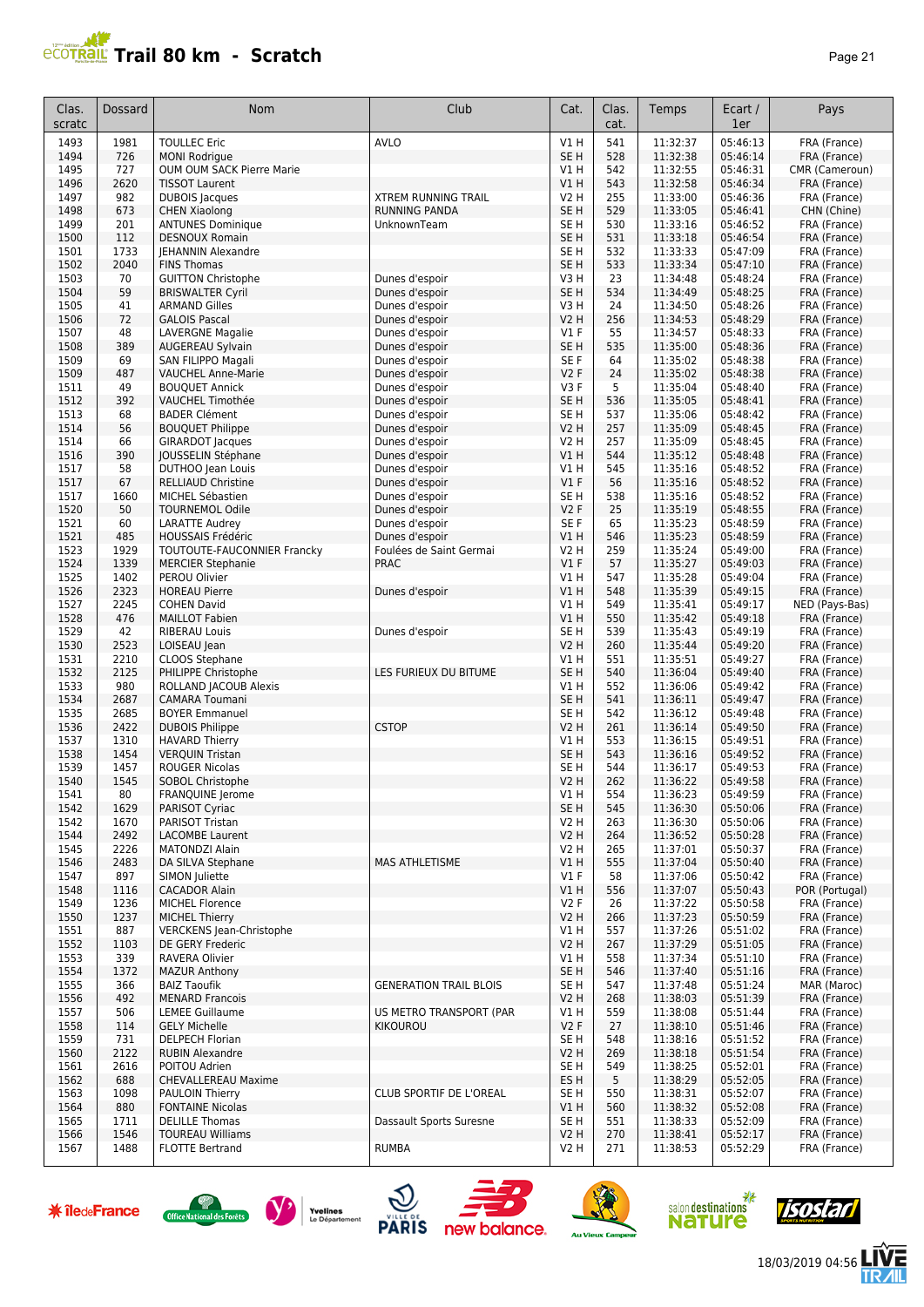## **PCOTRAIL Trail 80 km - Scratch Page 22**

| Clas.<br>scratc | <b>Dossard</b> | <b>Nom</b>                                           | Club                                         | Cat.                    | Clas.<br>cat. | Temps                | Ecart /<br>1er       | Pays                         |
|-----------------|----------------|------------------------------------------------------|----------------------------------------------|-------------------------|---------------|----------------------|----------------------|------------------------------|
| 1568            | 1482           | <b>REGNAULT Claude</b>                               | <b>RUMBA</b>                                 | V3H                     | 25            | 11:38:55             | 05:52:31             | FRA (France)                 |
| 1569            | 1492           | <b>BARBIER Severine</b>                              | <b>RUMBA</b>                                 | $VI$ F                  | 59            | 11:38:56             | 05:52:32             | FRA (France)                 |
| 1570            | 264            | <b>JANEX Pierre</b>                                  | <b>RUMBA BOIS D'ARCY</b>                     | <b>V2 H</b>             | 272           | 11:38:57             | 05:52:33             | FRA (France)                 |
| 1571            | 2631           | <b>DECOGNET Pascal</b>                               | <b>JOGG IN TOURS</b>                         | <b>V2 H</b>             | 273           | 11:38:59             | 05:52:35             | FRA (France)                 |
| 1572            | 1469           | PRUD'HOMME Victor                                    | <b>COURIR A STE LUCE</b>                     | ES H                    | 6             | 11:39:01             | 05:52:37             | FRA (France)                 |
| 1573            | 813            | SADAOUI Akim                                         |                                              | SE <sub>H</sub>         | 552           | 11:39:02             | 05:52:38             | FRA (France)                 |
| 1573<br>1575    | 1819<br>1580   | <b>BELGUEBLI Mhamed</b>                              | <b>JOGG'IN TOURS</b>                         | V1 H<br><b>V2 H</b>     | 561<br>274    | 11:39:02<br>11:39:04 | 05:52:38<br>05:52:40 | FRA (France)                 |
| 1576            | 2464           | PETERSEN Jens<br><b>LEGRAIN Thomas</b>               | Klartdirekt.se                               | V1 H                    | 562           | 11:39:06             | 05:52:42             | SWE (Suède)<br>FRA (France)  |
| 1577            | 1079           | POUZOULIC Ronan                                      | AS ROCHETTE DAMMARIE LE                      | <b>V2 H</b>             | 275           | 11:39:09             | 05:52:45             | FRA (France)                 |
| 1578            | 1449           | <b>MAHIDDINI Michael</b>                             | MICHAEL MAHIDDINI                            | V2 H                    | 276           | 11:39:16             | 05:52:52             | FRA (France)                 |
| 1579            | 756            | KOULMANN Jean-Arnaud                                 |                                              | V1H                     | 563           | 11:39:17             | 05:52:53             | FRA (France)                 |
| 1580            | 873            | <b>DIALLO Sidy</b>                                   |                                              | V3H                     | 26            | 11:39:33             | 05:53:09             | FRA (France)                 |
| 1581            | 1307           | LE GAL Stephane                                      | <b>IBM FRANCE PARIS</b>                      | V <sub>2</sub> H        | 277           | 11:39:35             | 05:53:11             | FRA (France)                 |
| 1582            | 2548           | <b>RITTER Thibaut</b>                                |                                              | SE H                    | 553           | 11:39:39             | 05:53:15             | FRA (France)                 |
| 1583            | 1086           | <b>BOURGINE Philippe</b>                             |                                              | <b>V2 H</b>             | 278           | 11:39:46             | 05:53:22             | FRA (France)                 |
| 1584            | 2439           | <b>CARNOY Nicolas</b>                                |                                              | SE H                    | 554           | 11:39:49             | 05:53:25             | FRA (France)                 |
| 1585            | 158            | <b>REDOR Arnaud</b>                                  |                                              | SE <sub>H</sub>         | 555           | 11:39:51             | 05:53:27             | FRA (France)                 |
| 1586            | 2001           | <b>GALLE Georges</b>                                 | AS Quaix en Chartreuse                       | V3H                     | 27            | 11:40:00             | 05:53:36             | FRA (France)                 |
| 1587<br>1588    | 2010<br>2012   | <b>BREBION Alain</b><br><b>BREBION Valerie</b>       | <b>BUSSY RUNNING</b><br><b>BUSSY RUNNING</b> | <b>V2 H</b><br>V2F      | 279<br>28     | 11:40:10<br>11:40:11 | 05:53:46<br>05:53:47 | FRA (France)                 |
| 1589            | 1888           | POUTEAU Eric                                         | <b>BUSSY RUNNING</b>                         | <b>V2 H</b>             | 280           | 11:40:12             | 05:53:48             | FRA (France)<br>FRA (France) |
| 1590            | 2253           | <b>BOURCIER Pascal</b>                               | <b>BUSSY RUNNING</b>                         | V1 H                    | 564           | 11:40:13             | 05:53:49             | FRA (France)                 |
| 1591            | 1131           | <b>BENEA Marinachi</b>                               |                                              | SE <sub>H</sub>         | 556           | 11:40:17             | 05:53:53             | FRA (France)                 |
| 1592            | 242            | <b>GAULT Willy</b>                                   |                                              | SE <sub>H</sub>         | 557           | 11:40:24             | 05:54:00             | FRA (France)                 |
| 1593            | 2680           | DE ROBIEN Eric                                       |                                              | SE <sub>H</sub>         | 558           | 11:41:17             | 05:54:53             | FRA (France)                 |
| 1594            | 1407           | <b>BELLON Guillaume</b>                              | <b>COS RENAULT LARDY</b>                     | V1 H                    | 565           | 11:41:36             | 05:55:12             | FRA (France)                 |
| 1595            | 2401           | <b>BITOT Frederic</b>                                |                                              | V1H                     | 566           | 11:41:38             | 05:55:14             | FRA (France)                 |
| 1596            | 1824           | <b>BECARD Ezechiel</b>                               |                                              | V1 H                    | 567           | 11:41:39             | 05:55:15             | FRA (France)                 |
| 1597            | 952            | <b>BOUTEILLE Ronald</b>                              |                                              | V1 H                    | 568           | 11:42:07             | 05:55:43             | FRA (France)                 |
| 1597            | 1038           | <b>BEAUFILS Edouard</b>                              |                                              | V1 H                    | 568           | 11:42:07             | 05:55:43             | FRA (France)                 |
| 1599            | 630            | LE GUEN Yves-Marie                                   |                                              | V1H                     | 570           | 11:42:26             | 05:56:02             | FRA (France)                 |
| 1600<br>1601    | 2415<br>2419   | CABRERA Jean-Michel<br><b>DELORME Fabrice</b>        |                                              | V1H<br>V1H              | 571<br>572    | 11:42:41<br>11:42:45 | 05:56:17<br>05:56:21 | FRA (France)                 |
| 1602            | 524            | <b>BOYET Anthony</b>                                 | Traileurs de l'yonne                         | SE <sub>H</sub>         | 559           | 11:42:53             | 05:56:29             | FRA (France)<br>FRA (France) |
| 1603            | 1875           | REBULARD Christophe                                  |                                              | VIH                     | 573           | 11:42:56             | 05:56:32             | FRA (France)                 |
| 1604            | 2508           | <b>BUNEL Maxime</b>                                  | Vegan Marathon                               | SE <sub>H</sub>         | 560           | 11:43:01             | 05:56:37             | FRA (France)                 |
| 1605            | 1382           | LE THIERRY Guillaume                                 | CAMV                                         | V1H                     | 574           | 11:43:03             | 05:56:39             | FRA (France)                 |
| 1606            | 2285           | RAT Stephane                                         |                                              | V1H                     | 575           | 11:43:06             | 05:56:42             | FRA (France)                 |
| 1607            | 1604           | PERRIER Christian                                    |                                              | <b>V2 H</b>             | 281           | 11:43:13             | 05:56:49             | FRA (France)                 |
| 1608            | 2531           | <b>MOUTON Maxime</b>                                 |                                              | SE H                    | 561           | 11:43:27             | 05:57:03             | FRA (France)                 |
| 1609            | 494            | <b>VERMILLON Gilles</b>                              | Good Planet                                  | V2 H                    | 282           | 11:43:37             | 05:57:13             | FRA (France)                 |
| 1610            | 481            | <b>ZERBIB Fabrice</b>                                |                                              | V1 H                    | 576           | 11:44:10             | 05:57:46             | FRA (France)                 |
| 1611            | 2299           | <b>ELIAZORD Francis</b>                              | francis Eliazord                             | <b>V2 H</b>             | 283           | 11:44:22             | 05:57:58             | FRA (France)                 |
| 1612<br>1613    | 305<br>1216    | POIRIER Julien<br><b>VERDES Nicolas</b>              | <b>COURIR A VEZIN - USA TR</b>               | SE <sub>H</sub><br>V1H  | 562<br>577    | 11:44:42             | 05:58:18<br>05:58:41 | FRA (France)                 |
| 1614            | 1464           | <b>KLEIN François</b>                                | <b>ASMAS</b>                                 | V2 H                    | 284           | 11:45:05<br>11:45:12 | 05:58:48             | FRA (France)<br>FRA (France) |
| 1615            | 668            | <b>SCHAAD Baptiste</b>                               |                                              | VIH                     | 578           | 11:45:39             | 05:59:15             | FRA (France)                 |
| 1616            | 582            | <b>HABOURDIN Philippe</b>                            |                                              | SE H                    | 563           | 11:45:50             | 05:59:26             | FRA (France)                 |
| 1617            | 1699           | DE NOBLET Fabrice                                    | <b>UA VERSAILLES</b>                         | V3H                     | 28            | 11:45:55             | 05:59:31             | FRA (France)                 |
| 1618            | 704            | <b>BRUMELOT Nicolas</b>                              | Nicolas Brumelot                             | <b>V2 H</b>             | 285           | 11:46:17             | 05:59:53             | FRA (France)                 |
| 1619            | 2256           | <b>JOURDAN Gilles</b>                                |                                              | V3H                     | 29            | 11:46:19             | 05:59:55             | FRA (France)                 |
| 1620            | 270            | <b>TAYLOR Yves</b>                                   |                                              | V2 H                    | 286           | 11:46:21             | 05:59:57             | FRA (France)                 |
| 1621            | 1771           | <b>SASSI Adrien</b>                                  |                                              | SE H                    | 564           | 11:46:29             | 06:00:05             | FRA (France)                 |
| 1622            | 2693           | <b>MAHE Alexandre</b>                                |                                              | SE H                    | 565           | 11:46:39             | 06:00:15             | FRA (France)                 |
| 1623            | 2061           | DOS REIS José                                        | <b>AS New SFR</b>                            | V2 H                    | 287           | 11:47:01             | 06:00:37             | POR (Portugal)               |
| 1624            | 302<br>1150    | <b>CHARLET Adrien</b><br><b>PETIT Marcel</b>         |                                              | SE H<br>VIH             | 566<br>579    | 11:47:28<br>11:47:42 | 06:01:04<br>06:01:18 | FRA (France)<br>FRA (France) |
| 1625<br>1626    | 1099           | <b>THIEM Andy Andre</b>                              |                                              | SE H                    | 567           | 11:47:44             | 06:01:20             | NOR (Norvège)                |
| 1627            | 38             | <b>GHERAIRI Farid</b>                                |                                              | V1H                     | 580           | 11:48:01             | 06:01:37             | FRA (France)                 |
| 1628            | 1050           | VANDECAVEZ Arnaud                                    |                                              | V1 H                    | 581           | 11:48:03             | 06:01:39             | FRA (France)                 |
| 1629            | 168            | <b>PICAUD Serge</b>                                  |                                              | <b>V2 H</b>             | 288           | 11:48:15             | 06:01:51             | FRA (France)                 |
| 1630            | 1925           | LUCAS Kilian                                         |                                              | SE H                    | 568           | 11:48:30             | 06:02:06             | FRA (France)                 |
| 1631            | 1700           | PARENT Pierre-André                                  | <b>CONCORDE CLUB TRIATHLON</b>               | <b>V2 H</b>             | 289           | 11:48:33             | 06:02:09             | FRA (France)                 |
| 1632            | 1187           | <b>VOLANT Roger</b>                                  | dreamrun                                     | V2 H                    | 290           | 11:48:37             | 06:02:13             | FRA (France)                 |
| 1633            | 149            | <b>ALLEAUME Didier</b>                               |                                              | <b>V2 H</b>             | 291           | 11:48:58             | 06:02:34             | FRA (France)                 |
| 1634            | 1317           | <b>GONCALVES Anne Christine</b>                      |                                              | $VI$ F                  | 60            | 11:49:00             | 06:02:36             | FRA (France)                 |
| 1635            | 2412           | FOGLIO Christophe                                    | CCR92                                        | <b>V2 H</b>             | 292           | 11:49:02             | 06:02:38             | FRA (France)                 |
| 1636            | 1625           | <b>COIFFARD Laurent</b>                              |                                              | V1 H                    | 582           | 11:49:04             | 06:02:40             | FRA (France)                 |
| 1637            | 678            | <b>PAOLINI Nicolas</b>                               |                                              | SE <sub>H</sub>         | 569           | 11:49:10             | 06:02:46             | FRA (France)                 |
| 1637<br>1639    | 834<br>920     | <b>BORDESSOULLES Arnaud</b><br><b>GOSSET Florian</b> | AS BPCE                                      | V1 H<br>SE <sub>H</sub> | 583<br>570    | 11:49:10<br>11:49:16 | 06:02:46<br>06:02:52 | FRA (France)<br>FRA (France) |
| 1640            | 939            | LE NEZET Christophe                                  |                                              | SE H                    | 571           | 11:49:24             | 06:03:00             | FRA (France)                 |
| 1641            | 407            | <b>CLIMAUD Pascal</b>                                |                                              | V1 H                    | 584           | 11:49:40             | 06:03:16             | FRA (France)                 |
| 1642            | 1342           | <b>CHARNAL Stephane</b>                              |                                              | V1 H                    | 585           | 11:49:43             | 06:03:19             | FRA (France)                 |
|                 |                |                                                      |                                              |                         |               |                      |                      |                              |













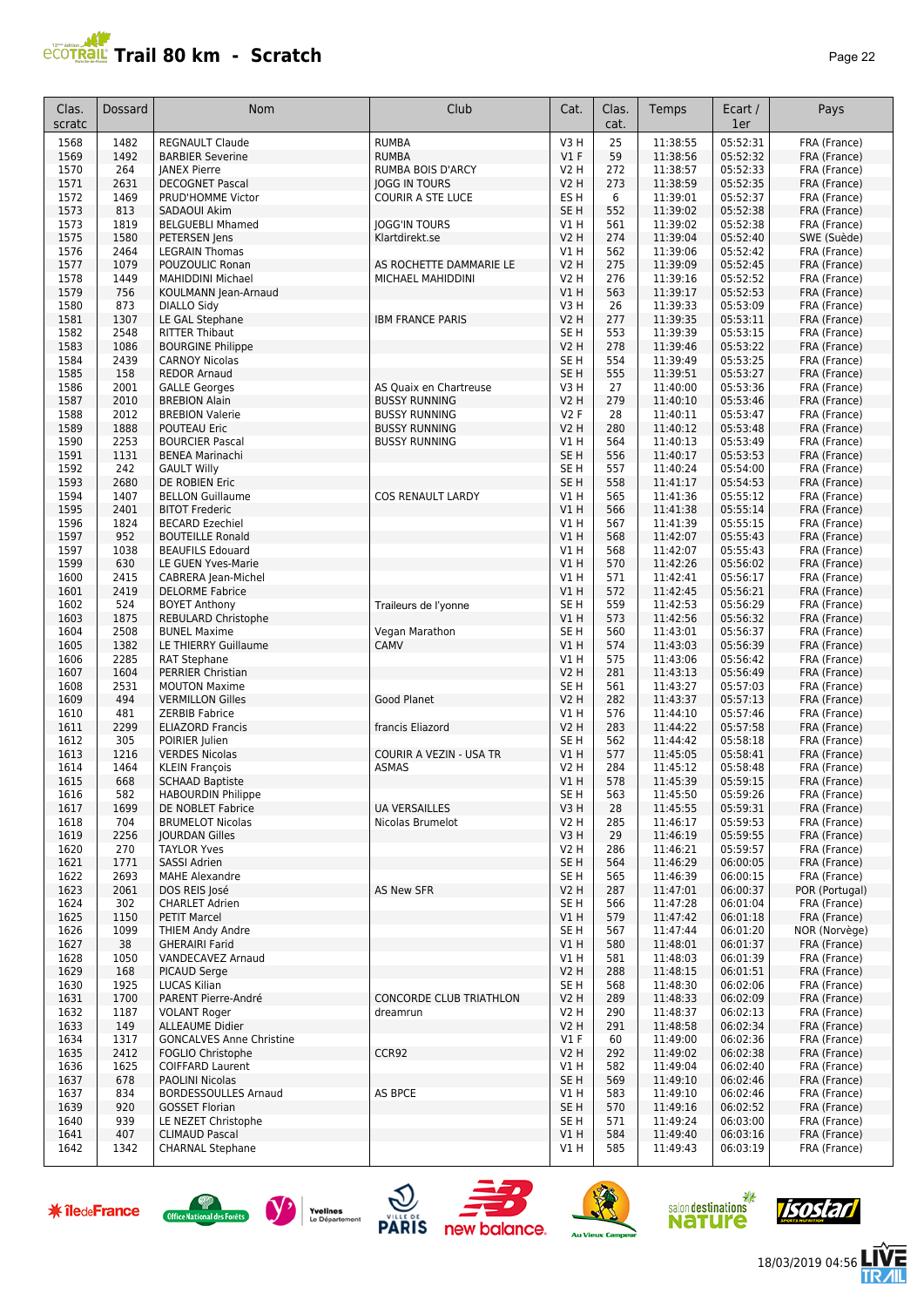

| Clas.<br>scratc | Dossard      | Nom                                              | Club                        | Cat.                               | Clas.<br>cat.   | Temps                | Ecart /<br>1er       | Pays                         |
|-----------------|--------------|--------------------------------------------------|-----------------------------|------------------------------------|-----------------|----------------------|----------------------|------------------------------|
| 1643            | 2051         | <b>MODONESI Enrico</b>                           |                             | V <sub>3</sub> H                   | 30              | 11:49:50             | 06:03:26             | ITA (Italie)                 |
| 1644            | 1789         | <b>ISOLA Christophe</b>                          | us roissy en brie           | V1H                                | 586             | 11:50:16             | 06:03:52             | FRA (France)                 |
| 1645            | 2104         | <b>JEANDENANS Guillaume</b>                      |                             | SE <sub>H</sub>                    | 572             | 11:50:17             | 06:03:53             | FRA (France)                 |
| 1646            | 2589         | <b>MARCHI Christophe</b>                         |                             | V1H                                | 587             | 11:50:18             | 06:03:54             | FRA (France)                 |
| 1647            | 1331         | VANIER Jérémi                                    |                             | SE <sub>H</sub>                    | 573             | 11:50:29             | 06:04:05             | FRA (France)                 |
| 1648            | 2205         | <b>IENN-TREYER Olivier</b>                       |                             | <b>V2 H</b>                        | 293             | 11:50:38             | 06:04:14             | FRA (France)                 |
| 1649            | 1031         | PERINAT Julien                                   |                             | SE <sub>H</sub>                    | 574             | 11:50:42             | 06:04:18             | FRA (France)                 |
| 1650            | 1113         | <b>BOUSSARD Guillaume</b>                        | Montville Running Club      | SE <sub>H</sub>                    | 575             | 11:50:56             | 06:04:32             | FRA (France)                 |
| 1651            | 775          | <b>DELELIS Ludovic</b>                           |                             | V1 H                               | 588             | 11:51:20             | 06:04:56             | FRA (France)                 |
| 1652            | 780          | <b>LAVERSIN Mélanie</b>                          | <b>COURIR A MERVILLE</b>    | SE F                               | 66              | 11:51:22             | 06:04:58             | FRA (France)                 |
| 1653            | 776          | <b>BOUCHER Nicolas</b>                           |                             | V1H                                | 589             | 11:51:23             | 06:04:59             | FRA (France)                 |
| 1654            | 281          | <b>MARTY Romain</b>                              |                             | SE <sub>H</sub>                    | 576             | 11:51:28             | 06:05:04             | FRA (France)                 |
| 1655<br>1656    | 1995         | <b>BRIAND Mickael</b>                            | jogging loisir orgeres      | V1H                                | 590<br>591      | 11:51:30<br>11:51:42 | 06:05:06<br>06:05:18 | FRA (France)                 |
| 1657            | 1757<br>1717 | <b>BUSNOT Gael</b><br><b>ROCHE Vincent</b>       |                             | <b>V1 H</b><br>V1H                 | 592             | 11:51:43             | 06:05:19             | FRA (France)<br>FRA (France) |
| 1658            | 497          | <b>BENOIT Cédric</b>                             | ASSOCIATION SPORTIVE AG     | SE <sub>H</sub>                    | 577             | 11:52:00             | 06:05:36             | FRA (France)                 |
| 1659            | 1570         | ZAHER Ichem                                      |                             | V1 H                               | 593             | 11:52:04             | 06:05:40             | MAR (Maroc)                  |
| 1660            | 2315         | <b>THOMAS Remi</b>                               |                             | SE <sub>H</sub>                    | 578             | 11:52:05             | 06:05:41             | FRA (France)                 |
| 1661            | 940          | <b>PERRIER Maxime</b>                            |                             | SE <sub>H</sub>                    | 579             | 11:52:14             | 06:05:50             | FRA (France)                 |
| 1662            | 314          | <b>THOMAS Arnaud</b>                             |                             | SE <sub>H</sub>                    | 580             | 11:52:15             | 06:05:51             | FRA (France)                 |
| 1663            | 1240         | <b>BREITENSTEIN Herbe</b>                        |                             | V2 H                               | 294             | 11:52:19             | 06:05:55             | FRA (France)                 |
| 1664            | 1579         | MARLOT Julien                                    |                             | V1 H                               | 594             | 11:52:23             | 06:05:59             | FRA (France)                 |
| 1665            | 991          | <b>POTIER Eric</b>                               |                             | V1 H                               | 595             | 11:52:45             | 06:06:21             | FRA (France)                 |
| 1666            | 2572         | SOULABAILLE Pierre                               | Saint Méloir tout court     | <b>V2 H</b>                        | 295             | 11:52:48             | 06:06:24             | FRA (France)                 |
| 1667            | 1003         | <b>DESDOIGTS Emmanuel</b>                        | Coureurs d'Extreme          | V1 H                               | 596             | 11:52:55             | 06:06:31             | FRA (France)                 |
| 1668            | 519          | MARTINETTI-RENARD Angelique                      |                             | $VI$ F                             | 61              | 11:53:02             | 06:06:38             | FRA (France)                 |
| 1669            | 671          | <b>LECARPENTIER Vincent</b>                      |                             | V1 H                               | 597             | 11:53:06             | 06:06:42             | FRA (France)                 |
| 1670            | 1562         | <b>CAUCHY Stephane</b>                           |                             | V1H                                | 598             | 11:53:09             | 06:06:45             | FRA (France)                 |
| 1671            | 1089         | LE MOIGNE Vincent                                | Entente 36                  | V1H                                | 599             | 11:53:18             | 06:06:54             | FRA (France)                 |
| 1672            | 883          | <b>GHELLOUSSI Nadia</b>                          |                             | SE F                               | 67              | 11:53:37             | 06:07:13             | FRA (France)                 |
| 1673            | 2490         | <b>IULLIEN Dominique</b>                         |                             | <b>V2 H</b>                        | 296             | 11:53:41             | 06:07:17             | FRA (France)                 |
| 1674            | 2459         | <b>BELLAMINE Anas</b>                            |                             | SE <sub>H</sub>                    | 581             | 11:53:42             | 06:07:18             | FRA (France)                 |
| 1675            | 1388         | <b>NAUDIN Mathias</b>                            |                             | SE <sub>H</sub>                    | 582             | 11:53:54             | 06:07:30             | FRA (France)                 |
| 1676            | 1779         | <b>TOUM-NOEL Nathalie</b>                        | <b>VERNEUIL AC</b>          | $VI$ F                             | 62              | 11:54:06             | 06:07:42             | FRA (France)                 |
| 1677            | 1780         | <b>DUCKMAN Didier</b>                            | <b>VERNEUIL AC</b>          | <b>V2 H</b>                        | 297             | 11:54:12             | 06:07:48             | FRA (France)                 |
| 1678            | 822          | <b>PATTE Guillaume</b>                           |                             | SE <sub>H</sub>                    | 583             | 11:54:32             | 06:08:08             | FRA (France)                 |
| 1679            | 1965         | <b>POTIER Claire</b>                             |                             | SE <sub>F</sub>                    | 68              | 11:54:48             | 06:08:24             | FRA (France)                 |
| 1680            | 1251         | <b>LELOUCH Félicie</b>                           |                             | $VI$ F                             | 63              | 11:55:35             | 06:09:11             | FRA (France)                 |
| 1681            | 1152         | <b>TEBOUL William</b>                            |                             | V1 H                               | 600             | 11:55:45             | 06:09:21             | FRA (France)                 |
| 1682            | 2425         | RASOAZANAMELINA Ursula                           |                             | <b>V2F</b>                         | 29              | 11:55:47             | 06:09:23             | FRA (France)                 |
| 1683<br>1684    | 2346<br>2349 | <b>TERPEREAU Florent</b><br><b>DERSOIR Loïc</b>  |                             | SE <sub>H</sub><br>SE <sub>H</sub> | 584<br>585      | 11:55:52<br>11:55:54 | 06:09:28<br>06:09:30 | FRA (France)                 |
| 1684            | 2350         | <b>DUFLOT Martial</b>                            |                             | SE <sub>H</sub>                    | 585             | 11:55:54             | 06:09:30             | FRA (France)<br>FRA (France) |
| 1686            | 292          | RODIL Ferdinand                                  | <b>Adidas Runners Paris</b> | V2 H                               | 298             | 11:56:20             | 06:09:56             | PHI (Philippines)            |
| 1687            | 1324         | LEIGNEIL Jean                                    | Jean francois LEIGNEIL      | <b>V2 H</b>                        | 299             | 11:56:22             | 06:09:58             | FRA (France)                 |
| 1688            | 1124         | <b>BARRE Gwennaël</b>                            | Courir a Tinténiac Qubr     | V1 H                               | 601             | 11:56:41             | 06:10:17             | FRA (France)                 |
| 1689            | 2294         | LE MOLLER François                               | Courir à Tinténiac Québ     | V1 H                               | 602             | 11:56:42             | 06:10:18             | FRA (France)                 |
| 1690            | 1302         | <b>BEAUDOUIN Yannis</b>                          | Saint gregoire triathlo     | VIH                                | 603             | 11:56:50             | 06:10:26             | FRA (France)                 |
| 1691            | 1884         | <b>BENTATA Maurice</b>                           |                             | V2 H                               | 300             | 11:57:20             | 06:10:56             | FRA (France)                 |
| 1692            | 1861         | <b>LANDRY Benjamin</b>                           |                             | ES H                               | $7\overline{ }$ | 11:57:21             | 06:10:57             | FRA (France)                 |
| 1693            | 2629         | DE SAINT POL Tugdual                             |                             | V2 H                               | 301             | 11:57:24             | 06:11:00             | FRA (France)                 |
| 1694            | 470          | <b>TRECOIRE Stephane</b>                         |                             | V1H                                | 604             | 11:57:26             | 06:11:02             | FRA (France)                 |
| 1695            | 210          | <b>SAVATIER Xavier</b>                           |                             | V3H                                | 31              | 11:57:58             | 06:11:34             | FRA (France)                 |
| 1695            | 244          | <b>SCHMIDT Frederique</b>                        |                             | $VI$ F                             | 64              | 11:57:58             | 06:11:34             | FRA (France)                 |
| 1697            | 1856         | RIPADO Rodolfo                                   |                             | V1 H                               | 605             | 11:58:03             | 06:11:39             | POR (Portugal)               |
| 1698            | 666          | <b>MARIE Sebastien</b>                           |                             | SE H                               | 587             | 11:58:09             | 06:11:45             | FRA (France)                 |
| 1699            | 155          | <b>BOOUEL Benoit</b>                             |                             | SE H                               | 588             | 11:58:11             | 06:11:47             | FRA (France)                 |
| 1700            | 1975         | <b>NEA Victor</b>                                |                             | SE H                               | 589             | 11:58:12             | 06:11:48             | FRA (France)                 |
| 1701            | 10           | <b>GEORGES Quentin</b>                           | Let's Run Paris             | SE H                               | 590             | 11:58:17             | 06:11:53             | FRA (France)                 |
| 1701            | 1340         | <b>CHAVEZ Franco</b>                             | Let's Run Paris             | SE H                               | 590             | 11:58:17             | 06:11:53             | PER (Pérou)                  |
| 1703            | 2354         | <b>CLOAREC Charles</b>                           |                             | SE H                               | 592             | 11:58:27             | 06:12:03             | FRA (France)                 |
| 1704            | 1741         | PAGNON Pierre-Olivier                            | <b>PAGNON</b>               | V1H                                | 606             | 11:58:31             | 06:12:07             | FRA (France)                 |
| 1705            | 581          | <b>SUI Buon</b>                                  |                             | V1 H                               | 607             | 11:58:32             | 06:12:08             | FRA (France)                 |
| 1706            | 1401         | LE BRONNEC Frederic                              | <b>UFCPH</b>                | V1H                                | 608             | 11:58:37             | 06:12:13             | FRA (France)                 |
| 1707<br>1708    | 647<br>1524  | <b>CAMPANA Davide</b><br><b>TOISON Sebastien</b> | Davide peru<br><b>CSAKB</b> | SE H<br>SE H                       | 593<br>594      | 11:58:38<br>11:58:43 | 06:12:14<br>06:12:19 | ITA (Italie)<br>FRA (France) |
| 1709            | 646          | VITTO Elena                                      | Team marguareis A.S.D       | SE F                               | 69              | 11:58:46             | 06:12:22             | ITA (Italie)                 |
| 1710            | 1958         | <b>BROCHET Thomas</b>                            | Thomas BROCHET              | SE H                               | 595             | 11:58:48             | 06:12:24             | FRA (France)                 |
| 1711            | 2110         | <b>MANVIEU Benoit</b>                            | <b>ALENCON TRAIL</b>        | V1 H                               | 609             | 11:58:49             | 06:12:25             | FRA (France)                 |
| 1712            | 2064         | <b>MICALETTI Fabrice</b>                         | Caisse d epargne            | V1 H                               | 610             | 11:58:58             | 06:12:34             | FRA (France)                 |
| 1713            | 2500         | <b>BASNIER Christian</b>                         | <b>CHRISTIAN BASNIER</b>    | V1 H                               | 611             | 11:59:36             | 06:13:12             | FRA (France)                 |
| 1714            | 1906         | <b>AUBRY Arnaud</b>                              |                             | V1H                                | 612             | 11:59:47             | 06:13:23             | FRA (France)                 |
| 1715            | 2266         | <b>RAMBAULT Thomas</b>                           | Lib'Air'Trail               | SE H                               | 596             | 11:59:58             | 06:13:34             | FRA (France)                 |
| 1716            | 102          | <b>MERCIER Olaf</b>                              | PRAC MEINADIER              | V1H                                | 613             | 12:00:35             | 06:14:11             | FRA (France)                 |
| 1717            | 1371         | <b>YBERT Christophe</b>                          | PRAC MEINADIER              | V1 H                               | 614             | 12:00:36             | 06:14:12             | FRA (France)                 |

















信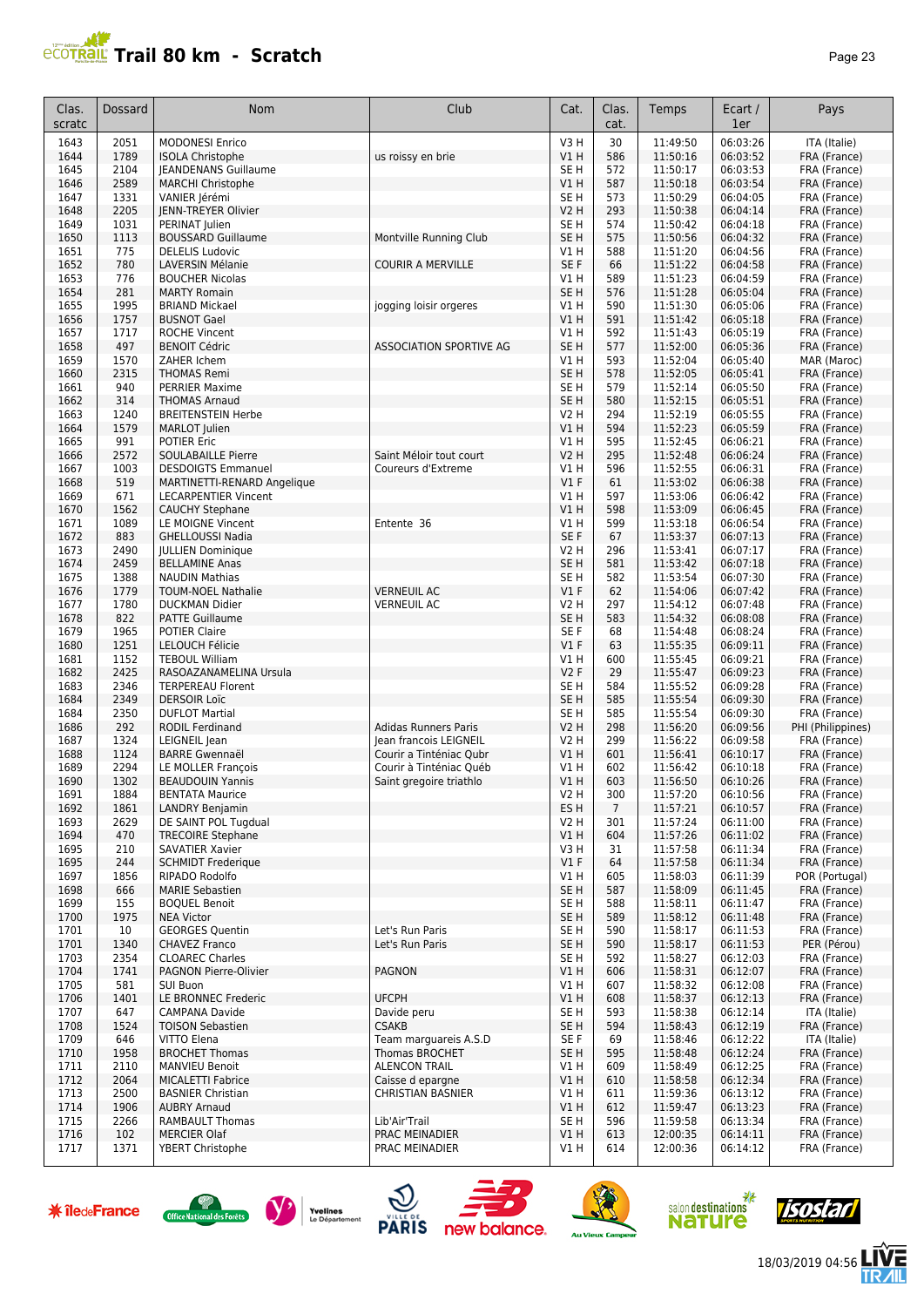

| Clas.<br>scratc | Dossard      | Nom                                                    | Club                        | Cat.                    | Clas.<br>cat. | Temps                | Ecart /<br>1er       | Pays                         |
|-----------------|--------------|--------------------------------------------------------|-----------------------------|-------------------------|---------------|----------------------|----------------------|------------------------------|
| 1718            | 1753         | <b>TEDGUI David</b>                                    |                             | SE <sub>H</sub>         | 597           | 12:00:40             | 06:14:16             | FRA (France)                 |
| 1719            | 1725         | <b>OSMONT Thomas</b>                                   |                             | SE <sub>H</sub>         | 598           | 12:00:41             | 06:14:17             | FRA (France)                 |
| 1719            | 2336         | KHAYI Ismaël                                           |                             | SE <sub>H</sub>         | 598           | 12:00:41             | 06:14:17             | FRA (France)                 |
| 1721            | 1014         | <b>INNOCENTI Simone</b>                                |                             | V1H                     | 615           | 12:00:43             | 06:14:19             | ITA (Italie)                 |
| 1722            | 1084         | CONY Jean Damien                                       |                             | V1H                     | 616           | 12:00:45             | 06:14:21             | FRA (France)                 |
| 1723            | 843          | <b>LABE Marc</b>                                       |                             | <b>V2 H</b>             | 302           | 12:00:49             | 06:14:25             | FRA (France)                 |
| 1724            | 1518         | <b>DREUX Christophe</b>                                |                             | V1H                     | 617           | 12:00:54             | 06:14:30             | FRA (France)                 |
| 1725            | 1969         | SALESSE Jean-Bernard                                   |                             | SE <sub>H</sub>         | 600           | 12:00:56             | 06:14:32             | FRA (France)                 |
| 1726            | 577          | <b>CORNET Xavier</b>                                   | AC Paris Joinville          | <b>V2 H</b>             | 303           | 12:00:57             | 06:14:33             | FRA (France)                 |
| 1726            | 933          | <b>ABREU Rui</b><br><b>THEOGINUS Shathes Silvereis</b> |                             | SE <sub>H</sub>         | 601           | 12:00:57             | 06:14:33             | POR (Portugal)               |
| 1728<br>1729    | 1997<br>1123 | PHILIPPE Stephane                                      |                             | V1H<br>V1H              | 618<br>619    | 12:01:00<br>12:01:44 | 06:14:36<br>06:15:20 | FRA (France)<br>FRA (France) |
| 1730            | 1544         | <b>CATON Maxime</b>                                    |                             | SE <sub>H</sub>         | 602           | 12:01:47             | 06:15:23             | FRA (France)                 |
| 1731            | 785          | <b>SALVA Philippe</b>                                  |                             | <b>V2 H</b>             | 304           | 12:01:52             | 06:15:28             | FRA (France)                 |
| 1732            | 1222         | <b>TSOULI Ghizlane</b>                                 |                             | SE F                    | 70            | 12:01:57             | 06:15:33             | FRA (France)                 |
| 1733            | 1788         | <b>NGUYEN Minh Tuan</b>                                | <b>Triathlon Club Torcy</b> | V1H                     | 620           | 12:02:05             | 06:15:41             | FRA (France)                 |
| 1734            | 2465         | <b>DUPOUY Cyril</b>                                    | STADE LANGONNAIS ATHLET     | V1 H                    | 621           | 12:02:14             | 06:15:50             | FRA (France)                 |
| 1735            | 2262         | <b>BAHABAN Fabrice</b>                                 |                             | VIH                     | 622           | 12:02:15             | 06:15:51             | FRA (France)                 |
| 1736            | 1897         | DOVERGNE Aurélien                                      |                             | SE <sub>H</sub>         | 603           | 12:02:17             | 06:15:53             | FRA (France)                 |
| 1737            | 1682         | <b>GREGOIRE Sylvain</b>                                |                             | V1 H                    | 623           | 12:02:23             | 06:15:59             | FRA (France)                 |
| 1738            | 972          | <b>MASSIN Thomas</b>                                   |                             | V1 H                    | 624           | 12:02:24             | 06:16:00             | FRA (France)                 |
| 1739            | 1659         | EL MEDDEB Samy                                         |                             | <b>V2 H</b>             | 305           | 12:02:29             | 06:16:05             | TUN (Tunisie)                |
| 1740            | 294          | <b>NGIN Laurent</b>                                    | US EZANVILLE ECOUEN         | V1 H                    | 625           | 12:03:11             | 06:16:47             | FRA (France)                 |
| 1741            | 1552         | <b>FILLION Samuel</b>                                  |                             | <b>V2 H</b>             | 306           | 12:03:31             | 06:17:07             | FRA (France)                 |
| 1742            | 2164         | SENECAUX Jérôme                                        | <b>SMAC</b>                 | V1 H                    | 626           | 12:03:33<br>12:03:34 | 06:17:09<br>06:17:10 | FRA (France)                 |
| 1743<br>1744    | 350<br>351   | <b>BIDAULT Nicolas</b><br><b>BRONSART Bruno</b>        | STADIUM MONTIGNY ATHLET     | V1H<br>V1H              | 627<br>628    | 12:03:35             | 06:17:11             | FRA (France)<br>FRA (France) |
| 1745            | 2467         | <b>MARC David</b>                                      |                             | V1H                     | 629           | 12:03:36             | 06:17:12             | FRA (France)                 |
| 1746            | 220          | <b>TEMIZ Umut Can</b>                                  |                             | SE <sub>H</sub>         | 604           | 12:03:53             | 06:17:29             | TUR (Turquie)                |
| 1747            | 2466         | <b>GREFFINE David</b>                                  | SPORTS LOISIRS ALIERMON     | V1H                     | 630           | 12:04:00             | 06:17:36             | FRA (France)                 |
| 1748            | 25           | CINI Stephane                                          | Mme CINI Véronique          | <b>V2 H</b>             | 307           | 12:04:19             | 06:17:55             | FRA (France)                 |
| 1749            | 2327         | LAMASINE-DARNAL Virginie                               | ADIDAS RUNNERS PARIS OD     | SE F                    | 71            | 12:04:21             | 06:17:57             | FRA (France)                 |
| 1750            | 55           | <b>GONZALEZ Georges</b>                                | Type 1 running team         | V2 H                    | 308           | 12:04:37             | 06:18:13             | FRA (France)                 |
| 1751            | 54           | MOTA DE ANDRADE Paulo                                  |                             | VIH                     | 631           | 12:04:46             | 06:18:22             | POR (Portugal)               |
| 1752            | 1125         | <b>RIOUAL Anne</b>                                     | S/L AC LA CHAPELLE SUR      | SE F                    | 72            | 12:04:55             | 06:18:31             | FRA (France)                 |
| 1753            | 1126         | <b>RIOUAL Yvon</b>                                     | S/L AC LA CHAPELLE SUR      | <b>V2 H</b>             | 309           | 12:04:56             | 06:18:32             | FRA (France)                 |
| 1754            | 1002         | <b>GRIGAUT Steve</b>                                   | LES PIEDS MOBILES           | SE <sub>H</sub>         | 605           | 12:05:07             | 06:18:43             | FRA (France)                 |
| 1755            | 1902         | PETIT Alain                                            | AS BOURSE DE PARIS          | V3H                     | 32            | 12:05:10             | 06:18:46             | FRA (France)<br>FRA (France) |
| 1756<br>1757    | 2335<br>2169 | <b>CEBELIEU Gilles</b><br><b>FABRY Simon</b>           | <b>SMAC</b>                 | V1H<br>SE <sub>H</sub>  | 632<br>606    | 12:05:28<br>12:05:29 | 06:19:04<br>06:19:05 | FRA (France)                 |
| 1758            | 1923         | <b>GINOCCHI Sebastien</b>                              |                             | SE <sub>H</sub>         | 607           | 12:05:32             | 06:19:08             | FRA (France)                 |
| 1759            | 1859         | <b>LEIBOVITCH Thierry</b>                              |                             | <b>V2 H</b>             | 310           | 12:05:33             | 06:19:09             | FRA (France)                 |
| 1760            | 1265         | CLAVELL Jean-Paul                                      |                             | SE <sub>H</sub>         | 608           | 12:05:34             | 06:19:10             | FRA (France)                 |
| 1761            | 572          | BARTOSZEWSKA Monika                                    |                             | $VI$ F                  | 65            | 12:05:54             | 06:19:30             | POL (Pologne)                |
| 1762            | 1242         | GRZOMBA Katarzyna                                      |                             | SE F                    | 73            | 12:05:56             | 06:19:32             | POL (Pologne)                |
| 1763            | 1053         | <b>DUMOUT Fabrice</b>                                  |                             | V1 H                    | 633           | 12:06:44             | 06:20:20             | FRA (France)                 |
| 1764            | 521          | LATOURNALD Manuella                                    | <b>AS NANDY</b>             | <b>V2F</b>              | 30            | 12:06:49             | 06:20:25             | FRA (France)                 |
| 1765            | 1170         | REINHARD Christophe                                    | S/L AC LA CHAPELLE/ERDR     | V2 H                    | 311           | 12:06:53             | 06:20:29             | FRA (France)                 |
| 1/66            | 1577         | <b>CHARLIER James</b>                                  |                             | V1 H                    | 634           | 12:06:54             | 06:20:30             | FRA (France)                 |
| 1767            | 1900         | <b>MOAL Marc</b>                                       | <b>KTR</b>                  | V1H                     | 635           | 12:06:56             | 06:20:32             | FRA (France)                 |
| 1768<br>1769    | 1735<br>609  | PEURICHARD Sebastien<br><b>DELVINCOURT Regis</b>       |                             | V1 H<br>SE <sub>H</sub> | 636<br>609    | 12:06:58<br>12:07:01 | 06:20:34<br>06:20:37 | FRA (France)<br>FRA (France) |
| 1770            | 758          | CARETTE Bruno                                          |                             | V2 H                    | 312           | 12:07:15             | 06:20:51             | FRA (France)                 |
| 1771            | 1009         | <b>GORET Stephanie</b>                                 |                             | SE F                    | 74            | 12:07:18             | 06:20:54             | FRA (France)                 |
| 1772            | 2026         | <b>JOLY Eric</b>                                       |                             | V2 H                    | 313           | 12:07:19             | 06:20:55             | FRA (France)                 |
| 1773            | 725          | <b>PATRAS Herve</b>                                    | as caluire                  | <b>V2 H</b>             | 314           | 12:07:22             | 06:20:58             | FRA (France)                 |
| 1774            | 2233         | <b>SCHITTONE Daniele</b>                               |                             | SE H                    | 610           | 12:07:23             | 06:20:59             | ITA (Italie)                 |
| 1775            | 917          | <b>PIVET Gilles</b>                                    | <b>AS NEXTER</b>            | V2 H                    | 315           | 12:07:24             | 06:21:00             | FRA (France)                 |
| 1776            | 639          | <b>BENAISSA Lynda</b>                                  | Free Runners Le Club        | $VI$ F                  | 66            | 12:07:26             | 06:21:02             | FRA (France)                 |
| 1777            | 208          | PHILIPPE François                                      |                             | V3H                     | 33            | 12:08:13             | 06:21:49             | FRA (France)                 |
| 1778            | 702          | <b>BARTHES Jacques-Olivier</b>                         |                             | <b>V2 H</b>             | 316           | 12:08:20             | 06:21:56             | FRA (France)                 |
| 1779            | 915          | PELLOIS Loic                                           |                             | SE <sub>H</sub>         | 611           | 12:08:27             | 06:22:03             | FRA (France)                 |
| 1780            | 104          | FERNANA Si Mohamed                                     |                             | V2 H                    | 317           | 12:08:33             | 06:22:09             | FRA (France)                 |
| 1781<br>1782    | 759<br>1961  | <b>BENIZRI Maurice</b><br><b>FOSSE Olivier</b>         |                             | SE H<br>V1 H            | 612<br>637    | 12:08:59<br>12:09:09 | 06:22:35<br>06:22:45 | FRA (France)<br>FRA (France) |
| 1783            | 1481         | DE BROUCKER Jérôme                                     |                             | SE H                    | 613           | 12:09:24             | 06:23:00             | FRA (France)                 |
| 1784            | 457          | <b>BOUSMAHA Leila</b>                                  |                             | $VI$ F                  | 67            | 12:09:57             | 06:23:33             | FRA (France)                 |
| 1784            | 1070         | <b>GIAMPIETRI Pascal</b>                               | vincennes athletic          | VIH                     | 638           | 12:09:57             | 06:23:33             | FRA (France)                 |
| 1786            | 1695         | ANGOT Stéphane                                         | LES COUREURS DU DIMANCH     | V2 H                    | 318           | 12:10:05             | 06:23:41             | FRA (France)                 |
| 1787            | 253          | <b>ONESIME Laurent</b>                                 | <b>VINCENNES ATHLETIC</b>   | V1 H                    | 639           | 12:10:13             | 06:23:49             | FRA (France)                 |
| 1788            | 1998         | <b>GRIGGIO Yannick</b>                                 | YANNICK GRIGGIO             | SE H                    | 614           | 12:10:16             | 06:23:52             | FRA (France)                 |
| 1789            | 720          | JAFFRES Alexandre                                      |                             | SE H                    | 615           | 12:10:19             | 06:23:55             | FRA (France)                 |
| 1790            | 2339         | <b>MARIEZ Martial</b>                                  |                             | <b>V2 H</b>             | 319           | 12:10:28             | 06:24:04             | FRA (France)                 |
| 1791            | 2429         | <b>LENDRES Thomas</b>                                  |                             | SE <sub>H</sub>         | 616           | 12:10:29             | 06:24:05             | FRA (France)                 |
| 1792            | 334          | <b>POTHIER Bastien</b>                                 |                             | SE H                    | 617           | 12:10:33             | 06:24:09             | FRA (France)                 |















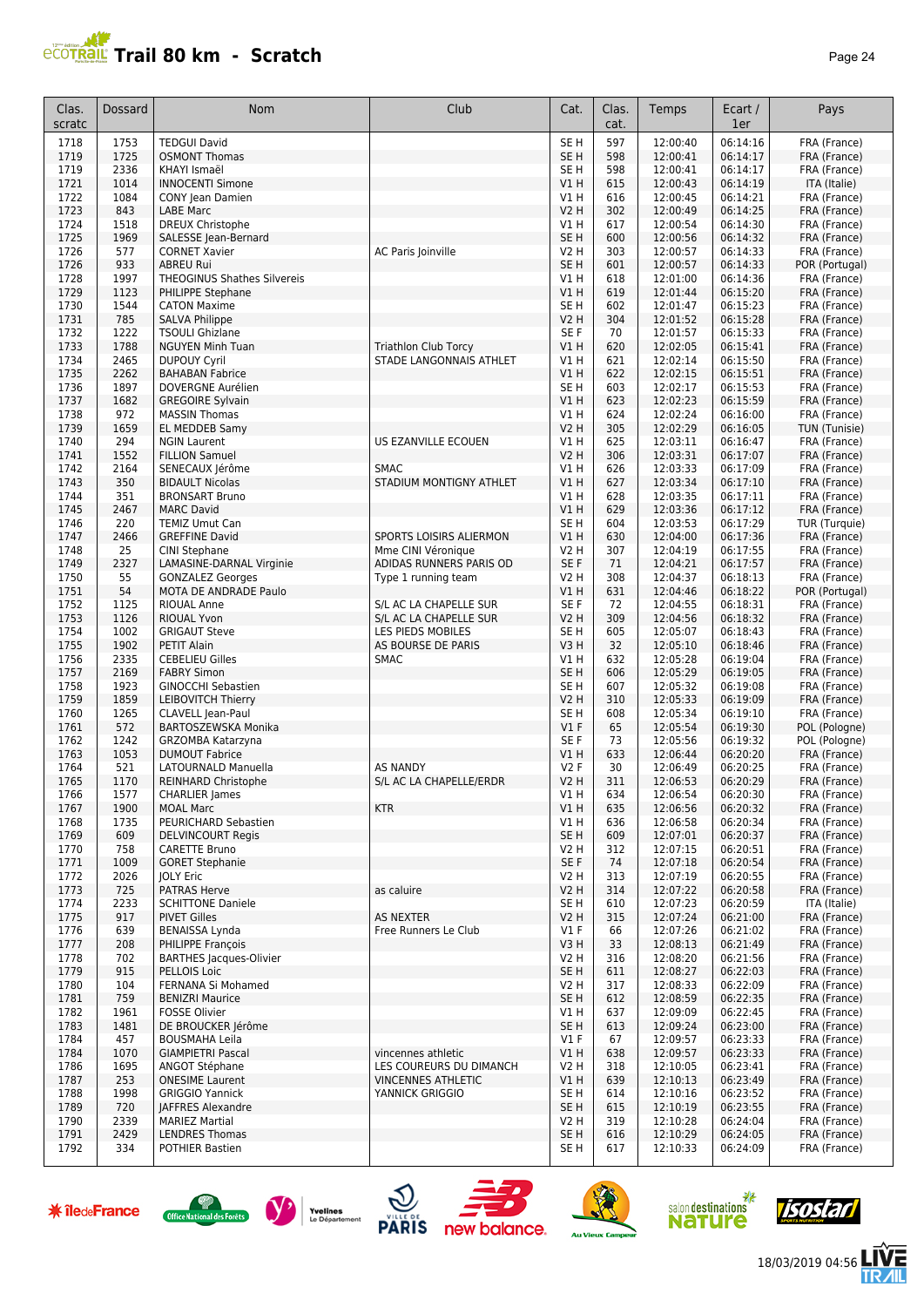## **PCOTRAIL Trail 80 km - Scratch Page 25**

| Clas.<br>scratc | Dossard      | <b>Nom</b>                                          | Club                         | Cat.                    | Clas.<br>cat. | Temps                | Ecart /<br>1er       | Pays                           |
|-----------------|--------------|-----------------------------------------------------|------------------------------|-------------------------|---------------|----------------------|----------------------|--------------------------------|
| 1793            | 856          | <b>DUBAIL Véronique</b>                             | <b>CO CHAMBLY</b>            | SE F                    | 75            | 12:10:34             | 06:24:10             | FRA (France)                   |
| 1794            | 2487         | <b>QUESNE Thierry</b>                               |                              | <b>V2 H</b>             | 320           | 12:10:44             | 06:24:20             | FRA (France)                   |
| 1795            | 778          | <b>RODRIGUES Paulo</b>                              |                              | V1 H                    | 640           | 12:10:48             | 06:24:24             | FRA (France)                   |
| 1796            | 717          | <b>CAMPMAS Olivier</b>                              |                              | VIH                     | 641           | 12:10:50             | 06:24:26             | FRA (France)                   |
| 1797<br>1798    | 2028<br>2241 | <b>LAMMENS Pascale</b><br><b>MUIN Florian</b>       | ATHLE LOISIR PIZANCON        | <b>V2F</b><br>V1 H      | 31<br>642     | 12:10:59<br>12:11:03 | 06:24:35<br>06:24:39 | FRA (France)<br>FRA (France)   |
| 1799            | 2225         | <b>ABOUDOU Tarek</b>                                |                              | V1 H                    | 643           | 12:11:10             | 06:24:46             | FRA (France)                   |
| 1800            | 1554         | <b>COMBAUD Florian</b>                              | Adidas Runners Batignol      | SE <sub>H</sub>         | 618           | 12:11:11             | 06:24:47             | FRA (France)                   |
| 1801            | 213          | <b>IGIGABEL Philippe</b>                            |                              | V3H                     | 34            | 12:11:12             | 06:24:48             | FRA (France)                   |
| 1802            | 507          | EL HAMIDI Adil                                      | Courir en Duo                | <b>V1 H</b>             | 644           | 12:11:17             | 06:24:53             | FRA (France)                   |
| 1802            | 510          | DE LAUBRIERE Gilles                                 | <b>ERAWATI</b>               | V1 H                    | 644           | 12:11:17             | 06:24:53             | FRA (France)                   |
| 1804<br>1805    | 499<br>276   | <b>THOMAS Marc</b>                                  |                              | SE <sub>H</sub><br>V1 H | 619           | 12:11:18<br>12:11:20 | 06:24:54<br>06:24:56 | FRA (France)<br>FRA (France)   |
| 1806            | 707          | <b>TELLIER Nicolas</b><br><b>POMMET Emeline</b>     |                              | SE F                    | 646<br>76     | 12:11:21             | 06:24:57             | FRA (France)                   |
| 1807            | 1843         | <b>BASSE</b> Jean-Bernard                           | Stade Français               | V3 H                    | 35            | 12:11:33             | 06:25:09             | FRA (France)                   |
| 1808            | 2019         | <b>DUMENY Olivier</b>                               |                              | V2 H                    | 321           | 12:11:47             | 06:25:23             | FRA (France)                   |
| 1809            | 228          | <b>CHASSERANT Philippe</b>                          |                              | V2 H                    | 322           | 12:11:50             | 06:25:26             | FRA (France)                   |
| 1810            | 391          | NATAI Joanna                                        | <b>TEE</b>                   | SE F                    | 77            | 12:12:04             | 06:25:40             | FRA (France)                   |
| 1811            | 2188         | <b>NKENKO Marius</b>                                |                              | V1 H                    | 647           | 12:12:12             | 06:25:48             | FRA (France)                   |
| 1812<br>1813    | 1472<br>2355 | <b>BERNARD David</b><br><b>ANNEROSE Victor</b>      | CAC                          | V1 H<br>V3H             | 648<br>36     | 12:12:19<br>12:12:58 | 06:25:55<br>06:26:34 | FRA (France)<br>FRA (France)   |
| 1814            | 1183         | LOUIS-MARIE Joel                                    |                              | V1H                     | 649           | 12:13:00             | 06:26:36             | FRA (France)                   |
| 1815            | 1756         | ADDISON-EVANS Nigel                                 |                              | V2 H                    | 323           | 12:13:07             | 06:26:43             | GBR (Royaume-Uni)              |
| 1816            | 1118         | <b>QUEMENEUR Eric</b>                               |                              | V1H                     | 650           | 12:13:23             | 06:26:59             | FRA (France)                   |
| 1817            | 2171         | <b>FROMANTIN Philippe</b>                           |                              | <b>V2 H</b>             | 324           | 12:13:49             | 06:27:25             | FRA (France)                   |
| 1818            | 166          | <b>BONPAN Erick</b>                                 | Gendarmerie nationale        | V1H                     | 651           | 12:13:51             | 06:27:27             | FRA (France)                   |
| 1819            | 74<br>413    | <b>RUNGASAMY Sundaresen</b>                         |                              | V2 H                    | 325<br>652    | 12:13:52             | 06:27:28             | FRA (France)                   |
| 1820<br>1821    | 436          | <b>CLERIN Emmanuel</b><br><b>CHASSINE Carole</b>    |                              | VIH<br>$VI$ F           | 68            | 12:14:05<br>12:14:42 | 06:27:41<br>06:28:18 | FRA (France)<br>FRA (France)   |
| 1822            | 283          | FROGER Jerome                                       |                              | V1 H                    | 653           | 12:14:54             | 06:28:30             | FRA (France)                   |
| 1823            | 1241         | <b>MAGALHAES Luis</b>                               |                              | V1 H                    | 654           | 12:15:00             | 06:28:36             | FRA (France)                   |
| 1824            | 2284         | <b>ANCELIN Denis</b>                                | U.A.SENS                     | V3H                     | 37            | 12:15:07             | 06:28:43             | FRA (France)                   |
| 1825            | 1415         | ALCOVERRO Loic                                      |                              | SE <sub>H</sub>         | 620           | 12:15:09             | 06:28:45             | FRA (France)                   |
| 1826            | 714          | <b>MANGOU Rodolphe</b>                              |                              | V1H                     | 655           | 12:15:43             | 06:29:19             | FRA (France)                   |
| 1827<br>1828    | 162<br>690   | <b>DUFRESNE Gilles</b><br>ELDIN DE PECOULAS Thibaud |                              | V1 H<br>SE <sub>H</sub> | 656<br>621    | 12:15:49<br>12:16:10 | 06:29:25<br>06:29:46 | FRA (France)<br>FRA (France)   |
| 1829            | 665          | <b>VERSPOHL Vera</b>                                | Lt Wischlingen Dortmund      | V1F                     | 69            | 12:16:13             | 06:29:49             | GER (Allemagne)                |
| 1830            | 695          | <b>ROSLER Andreas</b>                               | LT Wischlingen Dortmund      | <b>V2 H</b>             | 326           | 12:16:14             | 06:29:50             | GER (Allemagne)                |
| 1830            | 765          | <b>MENKHAUS Thomas</b>                              | LT Wischlingen Dortmund      | V1 H                    | 657           | 12:16:14             | 06:29:50             | GER (Allemagne)                |
| 1832            | 816          | <b>MANGIN Caroline</b>                              |                              | $VI$ F                  | 70            | 12:16:16             | 06:29:52             | FRA (France)                   |
| 1833            | 315          | <b>CASSIDANIUS Geoffrey</b>                         | <b>USEE</b>                  | SE <sub>H</sub>         | 622           | 12:17:10             | 06:30:46             | FRA (France)                   |
| 1834<br>1835    | 2601<br>1296 | <b>KRIZOUA Sabine</b><br><b>PALMADE Xavier</b>      | #onlacherien                 | SE <sub>F</sub><br>V2 H | 78<br>327     | 12:17:34<br>12:17:38 | 06:31:10<br>06:31:14 | FRA (France)                   |
| 1836            | 1724         | <b>OULTAF Dalila</b>                                |                              | $VI$ F                  | 71            | 12:18:06             | 06:31:42             | FRA (France)<br>FRA (France)   |
| 1837            | 923          | <b>BOURDON Thierry</b>                              |                              | V1H                     | 658           | 12:18:11             | 06:31:47             | FRA (France)                   |
| 1838            | 462          | <b>FOUESNEAU Frantz</b>                             |                              | V1H                     | 659           | 12:18:13             | 06:31:49             | FRA (France)                   |
| 1839            | 2142         | <b>TOYA Shunsuke</b>                                |                              | SE <sub>H</sub>         | 623           | 12:18:19             | 06:31:55             | JPN (Japon)                    |
| 1840            | 1471         | <b>DELBE Pascale</b>                                | <b>CAC</b>                   | V3F                     | 6             | 12:18:38             | 06:32:14             | FRA (France)                   |
| 1841<br>1842    | 2360<br>2650 | RADJA Hamid<br>POIRIER Fabien                       |                              | SE H<br>V1H             | 624<br>660    | 12:19:04<br>12:19:05 | 06:32:40<br>06:32:41 | ALG (Algérie)<br>FRA (France)  |
| 1843            | 2649         | <b>DEBORDEAUX Hubert</b>                            |                              | V1 H                    | 661           | 12:19:07             | 06:32:43             | FRA (France)                   |
| 1844            | 1232         | <b>ODENT Adrien-Pierre</b>                          |                              | V1 H                    | 662           | 12:19:13             | 06:32:49             | FRA (France)                   |
| 1845            | 866          | <b>ROEDERER François</b>                            |                              | SE H                    | 625           | 12:19:15             | 06:32:51             | FRA (France)                   |
| 1846            | 616          | <b>HACKER Karsten</b>                               | 5 Ziegen                     | V2 H                    | 328           | 12:19:17             | 06:32:53             | GER (Allemagne)                |
| 1847            | 1858         | <b>FRYKHOLM Geir</b>                                | Sætre IF Graabein            | V3 H                    | 38            | 12:19:24             | 06:33:00             | NOR (Norvège)                  |
| 1848            | 459          | <b>CHAGNAUD Valerie</b>                             | atlhletic club de colom      | V2F                     | 32            | 12:19:33             | 06:33:09             | FRA (France)                   |
| 1849<br>1850    | 1857<br>1989 | CHRISTENSEN John Hornbech<br><b>SANDENON Arnaud</b> | Hornbechultra                | V2 H<br>VIH             | 329<br>663    | 12:19:36<br>12:20:07 | 06:33:12<br>06:33:43 | DEN (Danemark)<br>FRA (France) |
| 1851            | 721          | <b>GRUCHY Dominique</b>                             |                              | SE H                    | 626           | 12:20:11             | 06:33:47             | FRA (France)                   |
| 1852            | 40           | DE COMBIENS Olivier                                 | <b>Team Chasseurs Alpins</b> | <b>V2 H</b>             | 330           | 12:20:12             | 06:33:48             | FRA (France)                   |
| 1853            | 2306         | <b>CHAMBAULT Nicolas</b>                            |                              | V1 H                    | 664           | 12:20:14             | 06:33:50             | FRA (France)                   |
| 1854            | 801          | <b>CHICOT Heloise</b>                               |                              | SE F                    | 79            | 12:20:15             | 06:33:51             | FRA (France)                   |
| 1855            | 2553         | PECHINE Jerome                                      |                              | V1 H                    | 665           | 12:20:24             | 06:34:00             | FRA (France)                   |
| 1856<br>1857    | 975<br>321   | <b>GASP Bernard</b><br>CASUSO Virginie              |                              | V2 H<br>$VI$ F          | 331<br>72     | 12:20:36<br>12:20:37 | 06:34:12<br>06:34:13 | FRA (France)<br>FRA (France)   |
| 1857            | 968          | <b>BARRY Dorothee</b>                               |                              | $VI$ F                  | 72            | 12:20:37             | 06:34:13             | FRA (France)                   |
| 1859            | 1162         | <b>AUBIN Christophe</b>                             | s/l etampes athletisme       | V1 H                    | 666           | 12:20:50             | 06:34:26             | FRA (France)                   |
| 1860            | 1395         | <b>MARCATO Renaud</b>                               |                              | SE H                    | 627           | 12:21:07             | 06:34:43             | FRA (France)                   |
| 1860            | 2340         | <b>LANG Paul</b>                                    |                              | SE H                    | 627           | 12:21:07             | 06:34:43             | FRA (France)                   |
| 1862            | 592          | <b>CHAUSSET Caroline</b>                            |                              | SE F                    | 80            | 12:21:36             | 06:35:12             | FRA (France)                   |
| 1862            | 1539         | <b>BAILLOUX Renaud</b>                              |                              | SE <sub>H</sub>         | 629           | 12:21:36             | 06:35:12             | FRA (France)                   |
| 1864<br>1865    | 625<br>1916  | <b>FAGEDET Franck</b><br>UK Sotheavut               |                              | V2 H<br>V2 H            | 332<br>333    | 12:21:38<br>12:21:59 | 06:35:14<br>06:35:35 | FRA (France)<br>FRA (France)   |
| 1866            | 206          | <b>SENECHAL Romain</b>                              | Triathlon club Torcy         | VIH                     | 667           | 12:22:34             | 06:36:10             | FRA (France)                   |
| 1867            | 848          | <b>NAVARRE François</b>                             |                              | V1 H                    | 668           | 12:22:46             | 06:36:22             | FRA (France)                   |
|                 |              |                                                     |                              |                         |               |                      |                      |                                |















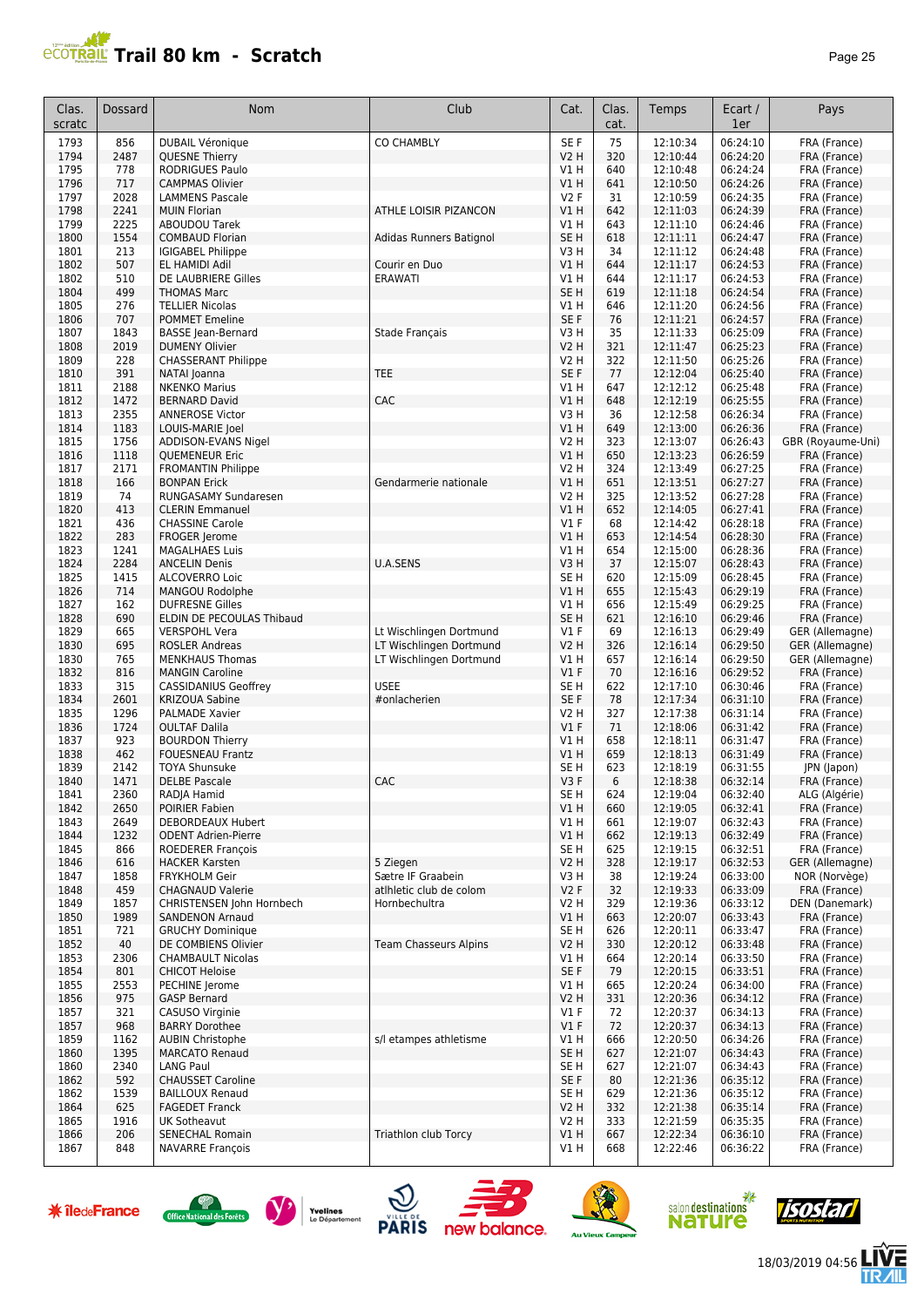# **PROTRAIL Trail 80 km - Scratch**

| age | r<br>n |
|-----|--------|
|-----|--------|

| Clas.<br>scratc | Dossard      | Nom                                               | Club                                        | Cat.                    | Clas.<br>cat. | Temps                | Ecart /<br>1er       | Pays                         |
|-----------------|--------------|---------------------------------------------------|---------------------------------------------|-------------------------|---------------|----------------------|----------------------|------------------------------|
| 1868            | 2369         | <b>TRIBOULOT Nicolas</b>                          |                                             | V2 H                    | 334           | 12:22:58             | 06:36:34             | FRA (France)                 |
| 1869            | 2591         | <b>LEOCADIE Gregory</b>                           | <b>Accrorun Villepreux</b>                  | SE <sub>H</sub>         | 630           | 12:23:11             | 06:36:47             | FRA (France)                 |
| 1870            | 1493         | GOUJON Rémi                                       | Elan 91                                     | V2H                     | 335           | 12:23:13             | 06:36:49             | FRA (France)                 |
| 1871            | 44           | <b>VALLAGNOSC Marie-Noelle</b>                    |                                             | V2F                     | 33            | 12:23:24             | 06:37:00             | FRA (France)                 |
| 1871            | 45           | <b>DENEUBOURG Serge</b>                           |                                             | V1 H                    | 669           | 12:23:24             | 06:37:00             | FRA (France)                 |
| 1873<br>1874    | 827<br>825   | MAUCOURT Sylvain<br><b>COURCIER Etienne</b>       | FREE RUNNERS le club                        | V1H<br>SE <sub>H</sub>  | 670<br>631    | 12:23:25<br>12:23:27 | 06:37:01<br>06:37:03 | FRA (France)<br>FRA (France) |
| 1875            | 588          | <b>BEN OUADDAI Anis</b>                           |                                             | SE <sub>H</sub>         | 632           | 12:23:29             | 06:37:05             | FRA (France)                 |
| 1876            | 548          | <b>CHIEV David</b>                                | Adidas Runners Bastille                     | SE <sub>H</sub>         | 633           | 12:23:34             | 06:37:10             | FRA (France)                 |
| 1877            | 2455         | <b>MORESCHETTI Laurent</b>                        | Laurent MORESCHETTI                         | <b>V2 H</b>             | 336           | 12:24:12             | 06:37:48             | FRA (France)                 |
| 1878            | 2219         | LE LOARER Patrice                                 | <b>AS BRED</b>                              | V3H                     | 39            | 12:24:28             | 06:38:04             | FRA (France)                 |
| 1878            | 2220         | LE LOARER Emmanuelle                              | <b>AS BRED</b>                              | SE F                    | 81            | 12:24:28             | 06:38:04             | FRA (France)                 |
| 1880            | 2457         | DE OUATREBARBES Thomas                            |                                             | V2 H                    | 337           | 12:24:38             | 06:38:14             | GER (Allemagne)              |
| 1881            | 1211         | <b>VAUBY Christian</b>                            |                                             | <b>V2 H</b>             | 338           | 12:24:39             | 06:38:15             | FRA (France)                 |
| 1881<br>1883    | 1747<br>1332 | PANNEQUIN Serge<br><b>ALLAIRE Brice</b>           | Marathon du soleil                          | V2 H<br>SE <sub>H</sub> | 338<br>634    | 12:24:39<br>12:24:48 | 06:38:15<br>06:38:24 | FRA (France)<br>FRA (France) |
| 1884            | 634          | <b>ALLAIRE Paul</b>                               |                                             | V3H                     | 40            | 12:24:57             | 06:38:33             | FRA (France)                 |
| 1885            | 165          | LIBIOS Luisa                                      |                                             | SE F                    | 82            | 12:25:12             | 06:38:48             | PHI (Philippines)            |
| 1886            | 17           | PEREZ Nicolas                                     | RUNNING CLUB BELLEGARDE                     | V1 H                    | 671           | 12:25:18             | 06:38:54             | FRA (France)                 |
| 1887            | 1611         | <b>QUERE Matthieu</b>                             |                                             | SE <sub>H</sub>         | 635           | 12:25:22             | 06:38:58             | FRA (France)                 |
| 1888            | 2161         | <b>MOUCLE Linda</b>                               |                                             | V2F                     | 34            | 12:25:27             | 06:39:03             | FRA (France)                 |
| 1889            | 1538         | <b>BIBONNE Pierre</b>                             | <b>CARIGNAN SPORT NATURE</b>                | VIH                     | 672           | 12:26:12             | 06:39:48             | FRA (France)                 |
| 1890            | 719          | <b>DELPORTE Stéphane</b>                          |                                             | V1 H                    | 673           | 12:26:14             | 06:39:50             | FRA (France)                 |
| 1891<br>1892    | 977<br>961   | LE DREAU David<br>PAPELOREY Vincent               | <b>PLM CONFLANS</b><br><b>PLM CONFLANS</b>  | VIH<br>V1H              | 674<br>675    | 12:26:30<br>12:26:31 | 06:40:06<br>06:40:07 | FRA (France)<br>FRA (France) |
| 1893            | 2149         | <b>CARTIER Dominique</b>                          | Dominique                                   | VIH                     | 676           | 12:27:01             | 06:40:37             | FRA (France)                 |
| 1894            | 258          | LE HYARIC Gildas                                  |                                             | V1 H                    | 677           | 12:27:15             | 06:40:51             | FRA (France)                 |
| 1895            | 1543         | <b>NOUGUIER Philippe</b>                          |                                             | V <sub>2</sub> H        | 340           | 12:27:29             | 06:41:05             | FRA (France)                 |
| 1896            | 2321         | <b>GOEPFER Cecile</b>                             |                                             | SE <sub>F</sub>         | 83            | 12:27:48             | 06:41:24             | FRA (France)                 |
| 1897            | 631          | SHAMMA Shihab                                     |                                             | V3H                     | 41            | 12:27:50             | 06:41:26             | USA (Etats-Unis)             |
| 1898            | 947          | SIEGWALD Richard                                  |                                             | V2 H                    | 341           | 12:28:05             | 06:41:41             | FRA (France)                 |
| 1899            | 638          | <b>CHAMINADE Guillaume</b>                        |                                             | <b>V2 H</b>             | 342           | 12:29:05             | 06:42:41             | FRA (France)                 |
| 1900<br>1901    | 669<br>900   | <b>LAPORTE Alain</b><br><b>DOMINGUES Serge</b>    |                                             | SE <sub>H</sub><br>V1H  | 636<br>678    | 12:29:16<br>12:29:18 | 06:42:52<br>06:42:54 | FRA (France)<br>FRA (France) |
| 1902            | 1763         | <b>STEIGER Antonin</b>                            |                                             | SE <sub>H</sub>         | 637           | 12:29:27             | 06:43:03             | FRA (France)                 |
| 1903            | 1179         | <b>STROCH Jean-Charles</b>                        | Ac montesson                                | <b>V2 H</b>             | 343           | 12:29:45             | 06:43:21             | FRA (France)                 |
| 1904            | 1578         | LANCEREAUX Sébastien                              |                                             | V1 H                    | 679           | 12:29:48             | 06:43:24             | FRA (France)                 |
| 1905            | 888          | LAJOIX Valérie                                    | <b>DRANCY TRIATHLON</b>                     | V2F                     | 35            | 12:29:49             | 06:43:25             | FRA (France)                 |
| 1906            | 2282         | <b>RICHARD Ludovic</b>                            |                                             | V1H                     | 680           | 12:29:54             | 06:43:30             | FRA (France)                 |
| 1906            | 2320         | <b>BONZOM Sebastien</b>                           |                                             | SE <sub>H</sub>         | 638           | 12:29:54             | 06:43:30             | FRA (France)                 |
| 1908            | 1690         | <b>MARTIN Herve</b>                               |                                             | V2 H                    | 344           | 12:29:57             | 06:43:33             | FRA (France)                 |
| 1909<br>1910    | 2141<br>2033 | <b>HAMAIDE Vincent</b><br><b>NOUGER Sebastien</b> |                                             | SE <sub>H</sub><br>V1 H | 639<br>681    | 12:29:58<br>12:30:10 | 06:43:34<br>06:43:46 | FRA (France)<br>FRA (France) |
| 1911            | 2432         | HAUDECOEUR Michael                                |                                             | V1 H                    | 682           | 12:30:14             | 06:43:50             | FRA (France)                 |
| 1912            | 789          | CARDENAS-CASTRO François                          |                                             | SE <sub>H</sub>         | 640           | 12:30:27             | 06:44:03             | FRA (France)                 |
| 1913            | 787          | <b>JOLLY David</b>                                |                                             | SE <sub>H</sub>         | 641           | 12:30:28             | 06:44:04             | FRA (France)                 |
| 1914            | 1475         | LABLATINIERE Jean-Paul                            |                                             | V1 H                    | 683           | 12:30:32             | 06:44:08             | FRA (France)                 |
| 1915            | 747          | LACHAUD Jean-Luc                                  | Jean-Luc Lachaud                            | V1H                     | 684           | 12:30:50             | 06:44:26             | FRA (France)                 |
| 1916            | 748          | <b>SENECHAUD Caroline</b>                         |                                             | $VI$ F                  | 74            | 12:30:52             | 06:44:28             | FRA (France)                 |
| 1917<br>1918    | 1414<br>349  | <b>MOLLICONE David</b><br><b>MERLIN Sébastien</b> | Oeuvre des pupilles de                      | V2 H<br>V1 H            | 345<br>685    | 12:31:05<br>12:31:27 | 06:44:41<br>06:45:03 | FRA (France)<br>FRA (France) |
| 1919            | 1337         | <b>CALAMARI Bruno</b>                             | Jogging club bruyères                       | V3 H                    | 42            | 12:31:29             | 06:45:05             | FRA (France)                 |
| 1920            | 1880         | LECUYER Jean Pierre                               |                                             | V1 H                    | 686           | 12:31:51             | 06:45:27             | FRA (France)                 |
| 1921            | 1598         | <b>IEAN Pascal</b>                                |                                             | SE <sub>H</sub>         | 642           | 12:32:08             | 06:45:44             | FRA (France)                 |
| 1922            | 661          | <b>CHEMIN Guillaume</b>                           | Bref je fais du trail                       | V1 H                    | 687           | 12:32:38             | 06:46:14             | FRA (France)                 |
| 1923            | 1647         | <b>RATELADE Thierry</b>                           |                                             | V3H                     | 43            | 12:32:45             | 06:46:21             | FRA (France)                 |
| 1924            | 2098         | <b>HENNO Benoit</b>                               | <b>HENNO</b>                                | SE <sub>H</sub>         | 643           | 12:32:49             | 06:46:25             | FRA (France)                 |
| 1925<br>1926    | 1156<br>684  | ROIG Jerôme<br><b>EMBARECH Benaissa</b>           |                                             | V1H<br>V1 H             | 688<br>689    | 12:33:09<br>12:33:12 | 06:46:45<br>06:46:48 | SUI (Suisse)<br>FRA (France) |
| 1927            | 683          | <b>DIEZ Daniel</b>                                | <b>DIEZ</b>                                 | V1H                     | 690           | 12:33:13             | 06:46:49             | FRA (France)                 |
| 1928            | 167          | GAO Xu                                            |                                             | SE <sub>H</sub>         | 644           | 12:33:23             | 06:46:59             | CHN (Chine)                  |
| 1928            | 1356         | <b>TELMART Frederic</b>                           |                                             | <b>V2 H</b>             | 346           | 12:33:23             | 06:46:59             | FRA (France)                 |
| 1930            | 2177         | <b>MENDES DIAS Regina</b>                         |                                             | V1 H                    | 691           | 12:33:27             | 06:47:03             | FRA (France)                 |
| 1931            | 2237         | <b>VALENCOUR Regine</b>                           | Courir au mont des cats                     | V2F                     | 36            | 12:33:28             | 06:47:04             | FRA (France)                 |
| 1932            | 552          | MINHOTO Ricardo                                   |                                             | SE H                    | 645           | 12:34:05             | 06:47:41             | FRA (France)                 |
| 1933<br>1934    | 505<br>2579  | <b>MARMONNIER Brice</b><br><b>GRENIER Olivier</b> | Versailles triathlon<br>Macadam Pont Scorff | SE H<br>V1 H            | 646<br>692    | 12:34:15<br>12:34:16 | 06:47:51<br>06:47:52 | FRA (France)<br>FRA (France) |
| 1935            | 2612         | <b>MOUFLARD Benjamin</b>                          |                                             | SE <sub>H</sub>         | 647           | 12:35:04             | 06:48:40             | FRA (France)                 |
| 1936            | 2520         | <b>MOUFLARD Hadrien</b>                           |                                             | SE <sub>H</sub>         | 648           | 12:35:06             | 06:48:42             | FRA (France)                 |
| 1937            | 387          | <b>CLEMENT Richard</b>                            |                                             | <b>V2 H</b>             | 347           | 12:35:10             | 06:48:46             | FRA (France)                 |
| 1938            | 1091         | DHEILLY Jérémy                                    | Vaux-le-Pénil Athlétism                     | SE <sub>H</sub>         | 649           | 12:36:14             | 06:49:50             | FRA (France)                 |
| 1939            | 2144         | <b>FROTTIER Vincent</b>                           |                                             | V1 H                    | 693           | 12:36:27             | 06:50:03             | FRA (France)                 |
| 1940            | 203          | DEMONCEAUX Thomas                                 |                                             | SE <sub>H</sub>         | 650           | 12:36:34             | 06:50:10             | FRA (France)                 |
| 1941            | 202<br>2087  | <b>SANTIN Sophie</b><br><b>TUROTTE Pascal</b>     |                                             | SE F                    | 84<br>348     | 12:36:42             | 06:50:18             | FRA (France)                 |
| 1942            |              |                                                   |                                             | V2 H                    |               | 12:36:55             | 06:50:31             | FRA (France)                 |